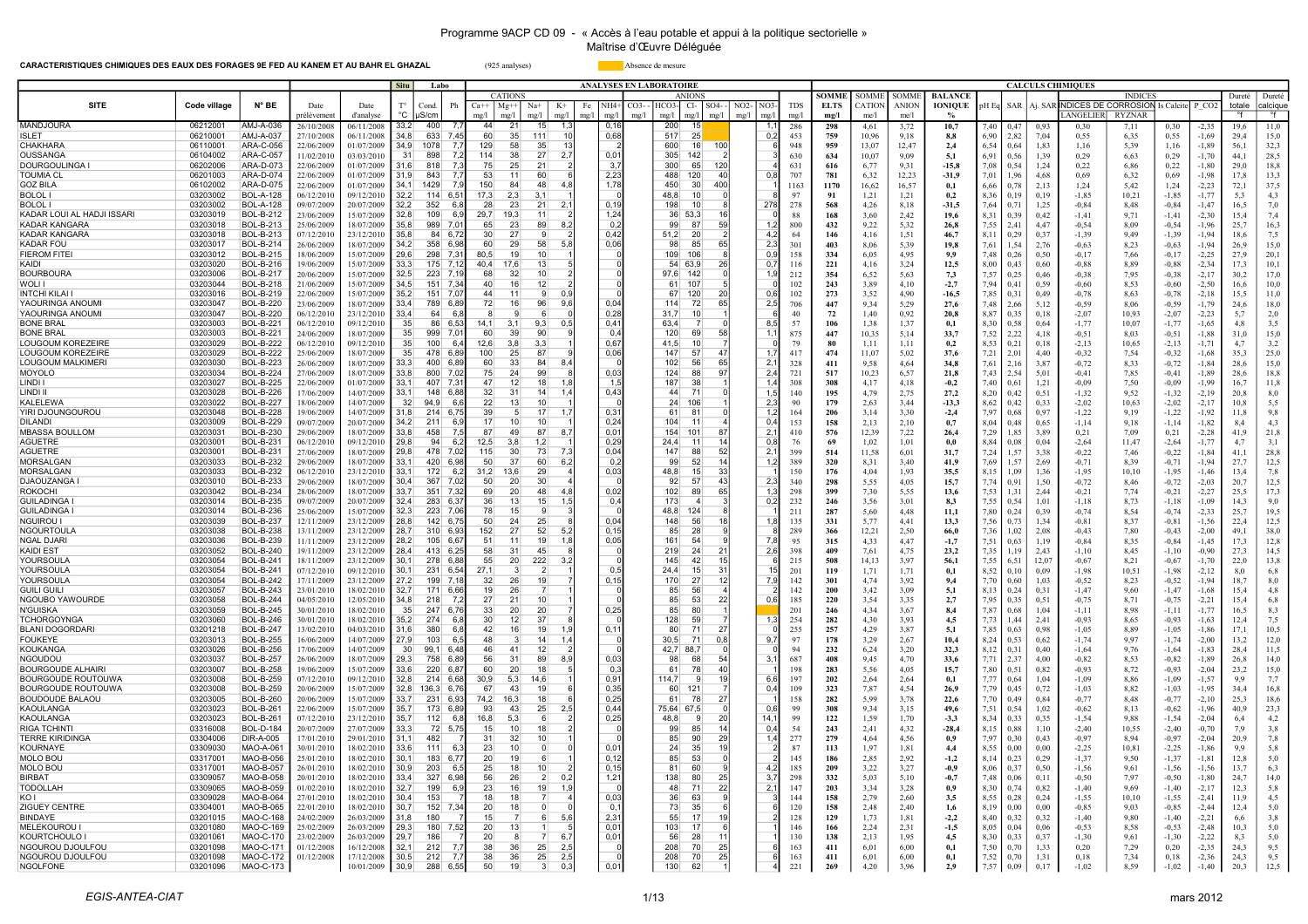#### CARACTERISTIQUES CHIMIQUES DES EAUX DES FORAGES 9E FED AU KANEM ET AU BAHR EL GHAZAL

Absence de mesure

|                                        |              |                  |                    |            | Situ I | Labo            |                                      |      | <b>ANALYSES EN LABORATOIRE</b> |                                 |                   |      |              |              |              |                     |             |                 |         | <b>CALCULS CHIMIOUES</b>             |                |         |          |              |                       |
|----------------------------------------|--------------|------------------|--------------------|------------|--------|-----------------|--------------------------------------|------|--------------------------------|---------------------------------|-------------------|------|--------------|--------------|--------------|---------------------|-------------|-----------------|---------|--------------------------------------|----------------|---------|----------|--------------|-----------------------|
|                                        |              |                  |                    |            |        |                 | <b>CATIONS</b>                       |      |                                | <b>ANIONS</b>                   |                   |      | <b>SOMME</b> | <b>SOMME</b> | <b>SOMME</b> | <b>BALANCE</b>      |             |                 |         |                                      | <b>INDICES</b> |         |          | Dureté       | Dureté                |
| <b>SITE</b>                            | Code village | N° BE            | Date               | Date       |        | Cond.<br>Ph     | $Ca++$ $Mg++$ Na+<br>$K+$            |      | $Fe$ NH4+                      | CO3-- HCO3- CI- SO4-- NO2- NO3- |                   | TDS  | <b>ELTS</b>  | CATION       | <b>ANION</b> | <b>IONIQUE</b>      | pH Eal      | SAR             | Aj. SAR | NDICES DE CORROSION Is Calcite P CO2 |                |         |          | totale       |                       |
|                                        |              |                  | <b>orélèvement</b> | d'analyse  | °C.    | uS/cm           | mg/l<br>mo/l<br>mo/l<br>$m\sigma/l$  | mod1 | me/l<br>me/                    | mg/<br>me/l<br>$m\sigma/l$      |                   | mg/l | mg/          | me/l         | me/l         | $\mathbf{0}_{\ell}$ |             |                 |         | ANGELIER                             | <b>RYZNAR</b>  |         |          | $^{\circ}$ f | calcique <sup>T</sup> |
| OMPOROM I + MALAFOURDE                 | 03201063     | <b>MAO-C-174</b> |                    | 10/01/2009 | 31     | 280<br>7,1      | 125<br>40<br>0,02<br>1.4             |      | 0.0                            | 340<br>121                      |                   | 215  | 634          | 9,58         | 9,11         | 2,5                 | $6,83$ 0.00 |                 | 0,00    | 0.27                                 | 6.55           | 0,27    | $-1,55$  | 47,7         | 31,3                  |
|                                        |              |                  |                    |            |        |                 |                                      |      |                                |                                 |                   |      |              |              |              |                     |             |                 |         |                                      |                |         |          |              |                       |
| <b>MEDI TCHOULOUMI</b>                 | 03201078     | MAO-C-175        | 03/03/2009         | 04/04/2009 | 33.4   | 269 6,98        | 27<br>37<br>9                        |      | 1.2                            | 120<br>-18                      |                   | 194  | 228          | 4,89         | 2,70         | 28,9                | 7,83        | 0,26            | 0.41    | $-0.85$                              | 8.69           | $-0,85$ | $-1,85$  | 22.0         | 6,8                   |
| MEDI TCHOULOUM                         | 03201078     | <b>MAO-C-175</b> | 08/12/2010         | 11/12/2010 | 33,4   | 189 6,44        | 23<br>8,2<br>1,5<br>16.2             |      | 0,12                           | 10<br>73.2                      | 65                | 170  | 197          | 2,52         | 2.53         | $-0.1$              | 8,23        | 110             | 1.36    | $-1.79$                              | 10,02          | $-1,79$ | $-1,52$  | 7,4          | 4,1                   |
| <b>JEDI TCHOULOUM</b>                  | 03201078     | MAO-C-176        | 08/03/2009         | 04/04/2009 | 33.5   | 252 6,64        | 8<br>21<br>6                         |      | 0.65                           | 75<br>-36                       | 0,8               | 159  | 153          | 2.05         | 2.32         | $-6.3$              | 8,10        | 0.28            | 0.37    | $-146$                               | 9.56           | $-1.46$ | $-1,71$  | 85           | 5,3                   |
| MEDI MORGOU BOULALARI                  | 03201077     | <b>MAO-C-177</b> | 06/03/2009         | 04/04/2009 | 34.5   | 223 5.68        | 20<br>-9<br>8                        |      | 0,9                            | 100                             |                   | 162  | 168          | 2.19         | 2,21         | $-0.5$              | 7,99        | 0,37            | 0,53    | $-2,31$                              | 10,29          | $-2,31$ | $-0,62$  | 8.7          | 5,0                   |
| <b>IGOURO BILIM MOBOYE</b>             | 03201097     | MAO-C-178        | 09/03/2009         | 04/04/2009 | 30,9   | $216 \quad 6.6$ | 20<br>-9<br>12                       |      | 0.39                           | 100<br>14                       | 2,5               | 155  | 166          | 2,42         | 2,12         |                     | 8,04        | 0,56            | 0,76    | $-1.43$                              | 9,46           | $-1,43$ | $-1,57$  | 8.7          | 5,0                   |
| MOLGOM I                               | 03201084     | MAO-C-179        | 10/03/2009         | 04/04/2009 | 32,4   | 224<br>6,5      | 20 <sup>1</sup><br>8<br>8            |      | 0,07                           | 14<br>20<br>80                  | 1,8               | 152  | 159          | 2,19         | 2.15         | 0.8                 | 8,11        | 0,38            | 0,49    | $-1,61$                              | 9,73           | $-1,61$ | $-1,55$  | 8.3          | 5,0                   |
| <b>JOLGOM MALAR</b>                    | 03201085     | MAO-C-180        | 11/03/2009         | 04/04/2009 | 34.3   | 185 6.58        | 19<br>10 <sup>1</sup><br>11          |      | 0, 19                          | 65<br>18                        | 1,5               | 121  | 134          | 2.42         | 1.68         | 18.0                | 8.19        | 0.5             | 0.54    | $-1.61$                              | 9.81           | $-161$  | $-1,70$  | 93           | 4,8                   |
| <b>MARA</b>                            | 03201074     | MAO-C-181        | 14/03/2009         | 06/04/2009 | 32,8   | 198 6,54        | 15<br>18<br>5                        |      |                                | 96<br>30                        |                   | 140  | 173          | 2,50         | 2,48         | 0.6                 | 8,08        | 0,21            | 0,28    | $-1,54$                              | 9,62           | $-1,54$ | $-1,51$  | 107          | 4,5                   |
| <b><i>CHIDI BIREAR</i></b>             | 03201120     | MAO-C-182        | 15/03/2009         | 06/04/2009 | 33     | 220 6,82        | 33<br>11<br>6                        |      | 0,03                           | 148<br>12                       | 1.                | 200  | 220          | 3,02         | 2,79         | 3.9                 | 7,64        | 0.23            | 0,41    | $-0,82$                              | 8,45           | $-0,82$ | $-1,60$  | 12,8         | 8,3                   |
| [CHIDI BIREARI                         | 03201120     | MAO-C-183        | 16/03/2009         | 06/04/2009 | 32,6   | 324 6,88        | 16<br>32                             |      | 0,4                            | 164<br>13                       |                   | 253  | 247          | 3,45         | 3,17         | 4.2                 | 7,62        | 0,25            | 0.45    | $-0,74$                              | 8,36           | $-0,74$ | $-1,62$  | 14,6         | 8,0                   |
| <b>CHIRI LAOUL</b>                     | 03201130     | MAO-C-184        | 17/03/2009         | 06/04/2009 | 32,3   | 300<br>6,7      | 12<br>7,4<br>31<br>10                |      |                                | 159<br>10                       |                   | 234  | 232          | 3,11         | 2,95         | 2.8                 | 7,64        | 0,29            | 0,50    | $-0.94$                              | 8,59           | $-0,94$ | $-1,45$  | 12.7         | 7,8                   |
| <b>CHIRI LAOULOL</b>                   | 03201128     | MAO-C-185        | 18/03/2009         | 05/04/2009 | 34,3   | 225 6,55        | 36<br>14<br>8                        |      |                                | 78 42.6                         | 1.5               | 196  | 182          | 3,35         | 2,50         | 14.5                | 7,86        | 0,29            | 0.44    | $-1, 31$                             | 9,17           | $-1,31$ | $-1,60$  | 14.8         | 9,0                   |
|                                        | 03201129     |                  | 19/03/2009         | 05/04/2009 |        |                 | 12                                   |      |                                |                                 |                   |      | 163          |              |              |                     | 8,50        |                 | 0.32    |                                      |                |         | $-1,58$  |              | 2,5                   |
| <b><i>TCHIRI GONERI</i></b>            |              | MAO-C-186        |                    |            | 31,5   | 191 6,45        | 10                                   |      |                                | 67 53,3                         | 2,1               | 167  | 199          | 2,02         | 2,69         | $-14,3$             |             | 0,35            |         | $-2,05$                              | 10,56          | $-2,05$ |          | 7,4          |                       |
| <b><i>TCHIRI SALAMARI</i></b>          | 03201131     | <b>MAO-C-187</b> | 20/03/2009         | 05/04/2009 | 31,8   | 107 6,35        | 10<br>24<br>5                        |      |                                | 136<br>21                       |                   | 85   |              | 2,27         | 2,86         | $-11.6$             | 7,82        | 0,22            | 0,34    | $-1.47$                              | 9,29           | $-1,47$ | $-1,17$  | 10.1         | 6,0                   |
| ARTCHINA                               | 03201009     | MAO-C-188        | 21/03/2009         | 05/04/2009 | 32,7   | 236 7,24        | 32<br>17                             |      |                                | 167<br>25                       |                   | 201  | 258          | 3,42         | 3,55         | $-1.8$              | 7,61        | 0,28            | 0, 51   | $-0.37$                              | 7,99           | $-0.37$ | $-1.97$  | 15.0         | 8,0                   |
| <b>MEDIGUI</b>                         | 03201079     | MAO-C-189        | 28/03/2009         | 23/04/2009 | 33,7   | 6,9<br>390      | 32<br>21<br>6                        |      | 1,5                            | 117<br>35<br>4 <sub>5</sub>     |                   | 250  | 272          | 3,79         | 3,94         | $-1.9$              | 7,77        | 0,20            | 0,33    | $-0.87$                              | 8,63           | $-0,87$ | $-1,78$  | 16.6         | 8,0                   |
| <b><i>MEDIGUI</i></b>                  | 03201079     | MAO-C-190        | 28/03/2009         | 23/04/2009 | 29,1   | 353 6,78        | 10<br>46                             |      |                                | 17<br>163                       |                   | 250  | 265          | 3,68         | 3,42         | 3,6                 | 7,52        | 0.28            | 0,52    | $-0,74$                              | 8,26           | $-0,74$ | $-1,54$  | 15,6         | 11,5                  |
| [CHILI I                               | 03201126     | MAO-C-191        | 27/03/2009         | 23/04/2009 | 32,1   | 401 6,66        | 30 <sup>°</sup><br>28<br>5           |      | 0,01                           | 172<br>35<br>10                 | 1.4               | 286  | 287          | 4 1 7        | 4,04         | 1.7                 | 7,65        | 016             | 0,28    | -0.99                                | 8.64           | $-0,99$ | $-1,38$  | 19.0         | 7,5                   |
| <b>TCHILI II</b>                       | 03201127     | MAO-C-192        | 26/03/2009         | 23/04/2009 | 29,3   | 280 6,87        | 40<br>1<br>5                         |      |                                | 30<br>20                        |                   | 175  | 186          | 2,40         | 2,67         | $-5.3$              | 7,85        | 0,21            | 0,33    | $-0.98$                              | 8,82           | $-0.98$ | $-1,92$  | 10.4         | 10,0                  |
| \MMI I                                 | 03201008     | MAO-C-193        | 26/03/2009         | 23/04/2009 | 32,5   | 345 7,01        | 35<br>14<br>8                        |      |                                | 103<br>42<br>20                 |                   | 210  | 228          | 3,33         | 3,34         | $-0.2$              | 7,79        | 0,29            | 0,47    | $-0.78$                              | 8.56           | $-0.78$ | $-1.95$  | 14.5         | 8,8                   |
| MMI NORD                               | 03201007     | MAO-C-194        | 25/03/2009         | 23/04/2009 | 32,4   | 391 6,89        | 13<br>45<br>8                        |      |                                | 50<br>25<br>110                 | 1,3               | 250  | 256          | 3,77         | 3,75         | 0.2                 | 7,66        | 0.27            | 0,47    | $-0,77$                              | 8,43           | $-0,77$ | $-1, 81$ | 16.6         | 11,3                  |
| <b><i>CHORROM</i></b>                  | 03201132     | MAO-C-195        | 04/03/2009         | 04/04/2009 | 31,6   | 225<br>6,6      | 23<br>10 <sup>1</sup>                |      | 0.02                           | 85<br>17                        | 2.                | 153  | 160          | 2,38         | 2,16         | 4.9                 | 8,04        | 0,31            | 0,42    | $-1.44$                              | 9.48           | $-1,44$ | $-1,63$  | 99           | 5,8                   |
| <b>\LIFARI</b>                         | 03201004     | MAO-C-196        | 01/03/2009         | 03/04/2009 | 30,4   | 258<br>6,96     | 25<br>12<br>8                        |      | 0,05                           | 120<br>17                       |                   | 188  | 194          | 2,69         | 2,60         | 1.6                 | 7,88        | 0,33            | 0,50    | $-0.92$                              | 8,80           | $-0.92$ | $-1,85$  | 11,2         | 6,3                   |
| 3OULOUNKOl                             | 03201023     | MAO-C-197        | 05/03/2009         | 03/04/2009 | 33.1   | $184$ 7,0       | 20<br>6                              |      | 0,03                           | 72<br>-22                       |                   | 124  | 136          | 1,90         | 1,89         | $_{0,1}$            | 8,14        | 0,35            | 0.44    | $-1, 13$                             | 9,27           | $-1,13$ | $-2,10$  | 7,5          | 5,0                   |
| <b>TARFEFOUSKEYE</b>                   | 03201112     | MAO-C-198        | 04/03/2009         | 04/04/2009 | 30     | 205<br>6.       | 12<br>15<br>6                        |      | 0,08                           | 87<br>15                        | 3.1               | 142  | 147          | 2,05         | 2,04         | 0.1                 | 8,23        | 0,28            | 0,33    | $-1.43$                              | 9,66           | $-1,43$ | $-1,82$  | 87           | 3,8                   |
| <b>BOULA KOURNA</b>                    | 03201020     | MAO-C-199        | 17/03/2009         | 09/04/2009 | 28,7   | 251 6,38        | 24<br>12<br>7,4                      |      |                                | 88<br>35                        | 0,2               | 179  | 180          | 2,71         | 2,54         | 3.4                 | 8,06        | 0,31            | 0,41    | $-1,68$                              | 9,73           | $-1,68$ | $-1,41$  | 10,9         | 6,0                   |
| 3OULA BACHILE                          | 03201017     | MAO-C-200        | 05/03/2009         | 03/04/2009 | 32,6   | 190 6,86        | 20<br>$\overline{7}$<br>6            |      | 0,11                           | 61<br>20                        |                   | 121  | 125          | 1.91         | 1,72         | 5.3                 | 8,22        | 0,29            | 0,35    | $-1.36$                              | 9,57           | $-1,36$ | $-2,02$  | 7,9          | 5,0                   |
| <b>MOUNA MOUNA DOURGOU</b>             | 03201090     | MAO-C-201        | 15/02/2009         | 20/03/2009 | 32,5   | 302 6,74        | 10<br>34<br>6                        |      |                                | 79<br>-35<br>16                 |                   | 191  | 191          | 2.96         | 2,68         | 5.0                 | 7,90        | 0,23            | 0,35    | $-1.16$                              | 9,07           |         | $-1,79$  | 12.6         | 8,5                   |
| <b>BOULA BARKADEYE</b>                 | 03201018     |                  |                    | 04/04/2009 | 33.2   | 6.6             | 20<br>10                             |      |                                | 96<br>10<br>13                  |                   | 163  | 166          | 2.39         | 2.16         |                     |             | 0.46            |         |                                      | 945            | $-1,16$ |          | 91           |                       |
|                                        |              | MAO-C-202        | 06/03/2009         |            |        | 228             | 10                                   |      | 0, 15                          |                                 |                   |      |              |              |              | 5.0                 | 8,02        |                 | 0,63    | $-1.42$                              |                | $-1,42$ | $-1,56$  |              | 5,0                   |
| <b>MUO IUOYA</b>                       | 03201011     | MAO-C-203        | 24/02/2009         | 26/03/2009 | 30,7   | 192 6,65        | 19<br>19                             |      |                                | 68<br>24<br>10                  |                   | 130  | 153          | 2.95         | 2,02         | 18.7                | 8,24        | 0,27            | 0.31    | $-1,59$                              | 9,83           | $-1,59$ | $-1,78$  | 12,6         | 4,8                   |
| AYOULOUM II NORD                       | 03201012     | <b>MAO-C-204</b> | 27/02/2009         | 26/03/2009 | 29,1   | 198             | 16<br>$\overline{7}$<br>8            |      | 0.09                           | 70<br>20<br>11                  | 0,5               | 128  | 138          | 1,85         | 1,95         | $-2.5$              | 8,31        | 0,42            | 0,46    | $-1.31$                              | 9,61           | $-1,31$ | $-2,12$  | 6.9          | 4,0                   |
| TIRKALA                                | 03201134     | <b>MAO-C-205</b> | 02/03/2009         | 03/04/2009 | 32,8   | 206 6,63        | $\overline{7}$<br>19<br>5            |      | 0,28                           | 17<br>35<br>11                  |                   | 114  | -99          | 1.79         | 1,29         | 16.5                | 8,47        | 0.25            | 0,23    | $-1.84$                              | 10,32          | $-1,84$ | $-2,03$  | 7.6          | 4,8                   |
| <b>TARFE EST</b>                       | 03201113     | MAO-C-206        | 02/03/2009         | 03/04/2009 | 32.2   | 240 7.36        | 27<br>-8                             |      | 0,02                           | 90 <sup>1</sup><br>28<br>10     |                   | 166  | 174          | 2.39         | 2.49         | $-2.0$              | 7.94        | 0.30            | 0.44    | $-0.58$                              | 8.52           | $-0,58$ | $-2.36$  | 100          | 6,8                   |
| EGRA IV                                | 03201062     | MAO-C-207        | 27/02/2009         | 26/03/2009 | 32,2   | 170             | 14<br>6<br>$\overline{7}$            |      |                                | 59<br>15                        | 1,6               | 100  | 116          | 1,60         | 1,60         | $-0,1$              | 8,38        | 0.39            | 0.40    | $-2,38$                              | 10,77          | $-2,38$ | $-1,18$  | 60           | 3,5                   |
| EGRA IV                                | 03201062     | MAO-C-208        | 28/02/2009         | 03/04/2009 | 31,1   | 229 6,99        | 25<br>8<br>$\overline{7}$            |      |                                | 78<br>17<br>12                  |                   | 153  | 151          | 2,29         | 2,02         | 6,2                 | 8,05        | 0,31            | 0,42    | $-1,06$                              | 9,10           | $-1,06$ | $-2,06$  | 9.5          | 6,3                   |
| <b>CHARA MALLARI</b>                   | 03201119     | MAO-C-209        | 02/03/2009         | 03/04/2009 | 30,3   | 6,6<br>195      | -9<br>6<br>18                        |      | 0, 14                          | 80 <sup>1</sup><br>15<br>11     |                   | 134  | 144          | 1,98         | 2.00         | $-0.4$              | 8,18        | 0,29            | 0,35    | $-1.58$                              | 9,77           | $-1,58$ | $-1,66$  | 82           | 4,5                   |
| YOUNO DONGOTCHO                        | 03201152     | MAO-C-210        | 02/03/2009         | 03/04/2009 | 30,3   | 246 6,92        | 22<br>10<br>$\mathbf{8}$             |      | 0,1                            | 92<br>17<br>13                  |                   | 170  | 169          | 2,37         | 2,31         | 1.4                 | 8,05        | 0,35            | 0,48    | $-113$                               | 9,17           | $-1,13$ | $-1,92$  | 96           | 5,5                   |
|                                        | 03201069     | MAO-C-211        | 26/02/2009         | 26/03/2009 | 29,9   | 216 6,75        | 20<br>8                              |      |                                | 90<br>16                        | 1.5               | 145  | 162          | 2,27         | 2,16         | 2.5                 | 8,10        | 0,37            | 0.49    | $-1.35$                              | 9,45           | $-1,35$ | $-1,76$  | 8.7          | 5,0                   |
| <b>AYOULOUM II NORD</b>                | 03201012     | MAO-C-212        | 08/12/2010         | 11/12/2010 | 28,2   | 163<br>6,18     | 18,9<br>2,5<br>13                    |      | 0,03                           | 31,7<br>27<br>11                | $\overline{2}$    | 146  | 126          | 1,74         | 1,73         | 0,3                 | 8,59        | 0.75            | 0,60    | $-2,41$                              | 11,00          | $-2,41$ | $-1,65$  | 5,8          | 4,7                   |
| <b>AYOULOUM II NORD</b>                | 03201012     | MAO-C-212        | 01/03/2009         | 26/03/2009 | 28,2   | $200 \ 6,6'$    | 21                                   |      |                                | 18<br>108                       | 2,4               | 100  | 158          | 1,38         | 2,42         | $-27,4$             | 8,01        | 0,00            | 0.00    | $-1,40$                              | 9,41           | $-1,40$ | $-1,55$  | 6.9          | 5,3                   |
| <b>AALILI II</b>                       | 03201070     | MAO-C-213        | 27/03/2009         | 23/04/2009 | 33,7   | 414 6,75        | 32<br>25<br>12                       |      |                                | 120<br>53                       | 1,5               | 260  | 264          | 4,31         | 3,80         | 6.3                 | 7,76        | 0,39            | 0.63    | $-1,01$                              | 8,76           | $-1,01$ | $-1,62$  | 18.3         | 8,0                   |
| <b>AYOULOUM</b>                        | 03201010     | MAO-C-214        | 08/03/2009         | 06/04/2009 | 33,5   | 239 6,85        | 28<br>12<br>6                        |      | 0,1                            | 112<br>- 35                     |                   | 194  | 205          | 2,83         | 2,92         | $-1.6$              | 7,82        | 0,24            | 0,38    | $-0.97$                              | 8,79           | $-0,97$ | $-1,75$  | 11.9         | 7,0                   |
| JUALLA                                 | 03201103     | MAO-C-215        | 19/03/2009         | 05/04/2009 | - 28   | 182 6,71        | 13<br>-61<br>-5                      |      |                                | 136 26.2                        | 1,8               | 164  | 190          | 1,39         | 3,02         | $-37,0$             | 8,13        | 0,29            | 0,37    | $-1,42$                              | 9,54           | $-1,42$ | $-1,55$  | 5,7          | 3,3                   |
| <b>MODO TCHOUI</b>                     | 03201083     | MAO-C-216        | 24/03/2009         | 23/04/2009 | 32,2   | 535 6,67        | 54<br>21<br>13                       |      |                                | 123<br>85<br>35                 | 13                | 330  | 347          | 5,07         | 5,35         | $-2.7$              | 7,56        | 0,38            | 0,70    | $-0.89$                              | 8,45           | $-0.89$ | $-1,54$  | 22.1         | 13,5                  |
| <b>/OROMI</b>                          | 03201148     | <b>MAO-C-217</b> | 20/03/2009         | 05/04/2009 | 29,3   | 119 6,17        | 27<br>13                             |      |                                | 153<br>42                       | 0,5               | 92   | 248          | 2,77         | 3,76         | $-15,1$             | 7,77        | 0,28            | 0,45    | $-1.60$                              | 9,37           | $-1,60$ | $-0.96$  | 12,1         | 6,8                   |
| (ALILI MOUSSARI                        | 03201071     | MAO-C-218        | 27/03/2009         | 23/04/2009 | 29,5   | 288<br>6,8      | 37<br>8<br>$\overline{a}$            |      | $\Omega$                       | 128<br>15                       |                   | 198  | 213          | 2,84         | 2,83         | 0.1                 | 7,70        | 0.16            | 0,26    | $-0.90$                              | 8,60           | $-0.90$ | $-1.66$  | 12.5         | 9,3                   |
| MAMPAI                                 | 03201072     | MAO-C-219        |                    |            | 33,4   | 193 6,54        | 28<br>20,7<br>5,1                    |      | 0.13                           | 87.8<br>-51                     | 70                | 174  | 228          | 2.83         |              | 0.2                 |             | 14 <sup>3</sup> | 1,93    | $-1.51$                              | 9.56           |         |          | 7.3          |                       |
| <b>JAMPAI</b>                          | 03201072     | MAO-C-219        | 08/12/2010         | 11/12/2010 | 33,4   | 215<br>6,7      | 10<br>24<br>50                       |      | 0,43                           | 36 53.2                         |                   |      | 195          |              | 2,81<br>2.40 |                     | 8,05        |                 | 1.07    |                                      |                | $-1,51$ | $-1,54$  |              | 5,2                   |
|                                        |              |                  | 14/06/2009         | 14/07/2009 |        |                 |                                      |      |                                |                                 | 1,3               | 165  |              | 4,52         |              | 30.6                | 8,08        | 0.8             |         | $-1.38$                              | 946            | $-1,38$ | $-2,09$  | 16.6         | 12,5                  |
| djiguere                               | 03201031     | MAO-C-220        | 22/03/2009         | 05/04/2009 | 32,6   | 190 6,14        | 20<br>14<br>$\overline{7}$           |      | 0,01                           | 130<br>-35                      |                   | 112  | 211          | 2.51         | 3,17         | $-11,7$             | 7,91        | 0,29            | 0,44    | $-1,77$                              | 9,68           | $-1,77$ | $-0.98$  | 10.8         | 5,0                   |
| <b>DJIGUERE</b>                        | 03201031     | MAO-C-221        | 23/03/2009         | 23/04/2009 | 34.4   | 306<br>- 6.     | 14<br>26                             |      |                                | 130<br>17                       | 1,3               | 200  | 216          | 2,83         | 3,01         | $-3.0$              | 7,78        | 0,27            | 0,45    | $-1,28$                              | 9,06           | $-1,28$ | $-1,33$  | 12.3         | 6,5                   |
| (INDJIRIA                              | 03201052     | <b>MAO-C-222</b> | 14/03/2009         | 06/04/2009 | 35.3   | 260             | 13<br>$5 \frac{1}{2}$<br>31<br>10    |      |                                | 150<br>12                       | 1,8               | 198  | 223          | 3,09         | 2,83         | 4.5                 | 7,63        | 0.19            | 0,34    | $-1.63$                              | 9,25           | $-1,63$ | $-0.76$  | 13.1         | 7,8                   |
| (OURI KOURI MELERI                     | 03201060     | MAO-C-223        | 17/03/2009         | 09/04/2009 | 29,9   | 229 6.18        | 23<br>12<br>12<br>1,2                |      |                                | 176<br>39                       | $0$ .             | 159  | 266          | 2,69         | 4,03         | $-20,0$             | 7,77        | 0,50            | 0,82    | $-1,59$                              | 9,35           | $-1,59$ | $-0.90$  | 10.7         | 5,8                   |
| <b>\GARI KEDELAT</b>                   | 03201093     | <b>MAO-C-224</b> | 12/03/2009         | 06/04/2009 | 33.2   | 253<br>6,8      | 25<br>12<br>6                        |      |                                | 117<br>30                       | 2,3               | 196  | 198          | 2,65         | 2,80         | $-2,7$              | 7,85        | 0,25            | 0,38    | $-1.05$                              | 8,90           | $-1,05$ | $-1,68$  | 11.2         | 6,3                   |
| √GARI MAINA                            | 03201095     | <b>MAO-C-225</b> | 14/03/2009         | 06/04/2009 | -30    | 243<br>6,4      | 14<br>24<br>6                        |      | 0,05                           | 92<br>15                        |                   | 150  | 159          | 2,74         | 1,98         | 16.0                | 8,01        | 0,24            | 0,33    | $-1,61$                              | 9,63           | $-1,61$ | $-1,40$  | 11.8         | 6,0                   |
| <b>JALILI FLIRI</b>                    | 03201068     | MAO-C-226        | 26/03/2009         | 23/04/2009 | 31.4   | 369 6,61        | 14<br>44<br>9                        |      |                                | 190<br>15<br>10                 |                   | 280  | 294          | 3.95         | 3,81         | -1.8                | 7,45        | 0.30            | 0.59    | $-0.84$                              | 8,28           | $-0.84$ | $-1,29$  | 16.8         | 11,0                  |
| <b>TUORMOS</b>                         | 03201104     | <b>MAO-C-227</b> | 20/03/2009         | 23/04/2009 | 29,9   | 248 7.14        | 29<br>6<br>$5 \frac{1}{2}$           |      | 0,03                           | 105<br>14                       |                   | 180  | 183          | 2,39         | 2,41         | $-0.5$              | 7,88        | 0,22            | 0,34    | $-0,74$                              | 8,61           | $-0,74$ | $-2,09$  | 97           | 7,3                   |
| <b>VGARI ABBA SEID</b>                 | 03201092     | <b>MAO-C-228</b> | 13/03/2009         | 06/04/2009 | 32,8   | 214 6,93        | 21<br>19<br>5                        |      | 0,01                           | 134<br>29                       | 0,5               | 194  | 216          | 3,01         | 3,02         | $-0,2$              | 7,88        | 0,19            | 0,29    | $-0.95$                              | 8,83           | $-0.95$ | $-1,75$  | 13,1         | 5,3                   |
| VOUTOU KOULOUFOL                       | 03201146     | MAO-C-229        | 17/03/2009         | 09/04/2009 | 29,9   | 184 6,61        | 18<br>27<br>15<br>1.5                |      | 0,01                           | 149<br>-35                      | 0,5               | 120  | 248          | 3,52         | 3,48         | -0.6                | 7,78        | 0,55            | 0,89    | $-1.17$                              | 894            | $-1,17$ | $-1,41$  | 142          | 6,8                   |
| <b>GALA AWOUKAR</b>                    | 03201037     | MAO-C-230        | 23/03/2009         | 23/04/2009 | 32.2   | 330 6.84        | 32<br>12<br>$\overline{7}$           |      | 0.01                           | 102<br>45                       | 0.5               | 210  | 215          | 3.10         | 3,11         | $-0.3$              | 7,83        | 0.27            | 0.42    | $-0.99$                              | 8.81           | $-0,99$ | $-1,79$  | 12.9         | 8,0                   |
| <b>OUFADOU</b>                         | 03201064     | MAO-C-231        | 17/03/2009         | 09/04/2009 | 33,4   | 185 6,34        | 16<br>8 <sup>1</sup><br>10           |      | 0,02                           | 58<br>31                        | 0.                | 123  | 128          | 194          | 1,89         | 1.3                 | 8,32        | 0.5             | 0.55    | $-1.98$                              | 10,31          | $-1,98$ | $-1,52$  | 73           | 4,0                   |
| <b>DUALLA</b>                          | 03201103     | MAO-C-232        | 20/03/2009         | 05/04/2009 | 32,6   | 388 7,24        | 38<br>24<br>6<br>0,6                 |      |                                | 97<br>39                        | 3,2               | 321  | 210          | 4,15         | 2,78         | 19,7                | 7,78        | 0.15            | 0,30    | $-0,54$                              | 8,32           | $-0,54$ | $-2,21$  | 19,4         | 9,5                   |
| VOUTOU KOUROUNDOURI                    | 03201147     | MAO-C-233        | 22/03/2009         | 23/04/2009 | 34,1   | 210 6,95        | 5<br>6<br>21                         |      |                                | 38<br>35                        |                   | 120  | 123          | 1,82         | 1,89         | $-1,8$              | 8,38        | 03              | 0,31    | $-1,43$                              | 9,81           | $-1,43$ | $-2,31$  | 73           | 5,3                   |
| JETIL.                                 | 03201082     | <b>MAO-C-234</b> | 08/12/2010         | 11/12/2010 | 33,5   | 63 5,96         | 0,7<br>9,9<br>6.6                    |      | 0.01                           | 31.7                            |                   | 45   | -66          | 0,84         | 0,84         | 0.1                 | 8,93        | 0.98            | 0.46    | $-2.97$                              | 11,89          | $-2,97$ | $-1,39$  | 19           | 1,7                   |
| <b>METIL</b>                           | 03201082     | <b>MAO-C-234</b> | 17/03/2009         | 09/04/2009 | 33,5   | 178 6,25        | 5<br>$\overline{4}$<br>6             |      | 0,01                           | 70<br>43                        | 0,6               | 135  | 134          | 0.94         | 2,43         | $-44.4$             | 8,65        | 0,29            | 0,22    | $-2.40$                              | 11,06          | $-2,40$ | $-1.34$  | 3.6          | 1,5                   |
| MOLORI I                               | 03201087     | MAO-C-235        | 09/03/2009         | 06/04/2009 | 32,3   | 265 7,05        | 27<br>16<br>9<br>10.5                |      |                                | 136<br>25                       |                   | 200  | 228          | 3,33         | 3,00         | 5,1                 | 7,78        | 0.34            | 0.55    | $-0,73$                              | 8,50           | $-0,73$ | $-1,87$  | 13.3         | 6,8                   |
| <b>JOLORI II WADA</b>                  | 03201089     |                  |                    | 06/04/2009 | 30.5   | 280 6,99        |                                      |      | 0,03                           | 26                              |                   | 280  | 216          | 3.07         | 2,89         |                     | 7,79        | 0.31            | 0,50    |                                      | 8,59           | $-0.80$ |          |              |                       |
|                                        |              | MAO-C-236        | 10/03/2009         |            |        |                 | 12<br>30<br>8                        |      |                                | 125                             | $\overline{0}$    |      |              |              |              | 2.9                 |             |                 |         | $-0.80$                              |                |         | $-1,86$  | 12.4         | 7,5                   |
| <b><i><u>NGARI ELI KOREITI</u></i></b> | 03201094     | <b>MAO-C-237</b> | 19/03/2009         | 23/04/2009 | 30,5   | 355<br>6S       | 28<br>24<br>8                        |      | 0,01                           | 165<br>21                       |                   | 250  | 262          | 3,85         | 3,52         | 4,5                 | 7,72        | 0,27            | 0,45    | $-0.82$                              | 8,53           | $-0.82$ | $-1,65$  | 16.9         | 7,0                   |
| (ALALA MEDI CHOUKOURI                  | 03201044     | MAO-C-238        | 17/03/2009         | 09/04/2009 | 28,8   | 175<br>6,4      | 15<br>-5<br>8                        |      | 0.4                            | 43<br>30                        | $0$ .             | 114  | 107          | 1,56         | 1,62         | $-1.8$              | 8,54        | 0,46            | 0,39    | $-2.14$                              | 10,68          | $-2,14$ | $-1,73$  | 5.8          | 3,8                   |
| MOLORI I MOUMINE                       | 03201088     | MAO-C-239        | 10/03/2009         | 06/04/2009 | 28,2   | 210 17,         | 17<br>18<br>8                        |      | 0,05                           | 92<br>30                        |                   | 154  | 177          | 2,85         | 2,43         | -8.0                | 8,17        | 0,32            | 0,40    | 8,88                                 | $-0,71$        | 8,88    | $-12,06$ | 11,5         | 4,5                   |
| <b>IYOULOUM II</b>                     | 03201010     | MAO-C-240        | 07/03/2009         | 06/04/2009 | 33.2   | 245 7.03        | 32<br>32                             |      | 0,01                           | 117<br>30                       |                   | 205  | 230          | 4,74         | 2,84         | 25.1                | 7,77        | 0,21            | 0,34    | $-0.74$                              | 8,52           | $-0,74$ | $-1,91$  | 21.2         | 8,0                   |
| .OUFADOU II                            | 03201065     | MAO-C-241        | 17/03/2009         | 09/04/2009 | -31    | 196<br>-6.4     | 17<br>11<br>8<br>0.8                 |      | 0,49                           | 35<br>154                       | 0,7               | 127  | 229          | 2,12         | 3,56         | $-25.3$             | 7,93        | 0,37            | 0,55    | $-1.53$                              | 9,46           | $-1,53$ | $-1,17$  | 8.8          | 4,3                   |
| VOUTOU KOULOUFOU                       | 03201146     | <b>MAO-C-242</b> | 15/06/2009         | 14/07/2009 | 33,2   | 118 6,37        | 26<br>$\lceil 3 \rceil$<br>19<br>1.9 |      |                                | 24,4 88,7<br>24                 | 1,3               | 111  | 188          | 2,42         | 3,42         | $-17,1$             | 8,52        | 0,94            | 0,83    | $-2,15$                              | 10,66          | $-2,15$ | $-1,93$  | 7,7          | 6,5                   |
| ANDRA II                               | 03309014     | MAO-C-243        | 18/10/2009         | 05/11/2009 | 32.1   | 98              | 38<br>40<br>14                       |      | 0.01                           | 186<br>51                       | $\frac{1,3}{0,2}$ | 75   | 342          | 5,64         | 4,69         | 9.2                 | 7,96        | 1,26            | 1,81    | $-0.96$                              | 8,92           | $-0,96$ | $-1,69$  | 19,1         | 3,5                   |
| DEMI                                   | 03309019     | <b>MAO-C-244</b> | 20/10/2009         | 05/11/2009 | 32.5   | 88<br>6,5       | 28<br>27<br>12                       |      | 0,02                           | 120<br>48                       |                   | 68   | 245          | 4,20         | 3,51         | 8.9                 | 7,84        | 0,39            | 0,60    | $-1,34$                              | 9,19           | $-1,34$ | $-1,38$  | 18,3         | 6,8                   |
| DEMI                                   | 03309019     | MAO-C-245        | 21/10/2009         | 05/11/2009 | 32,4   | 116<br>6,7      | 0.8<br>23<br>18<br>9                 |      |                                | 58<br>48<br>31                  | 1,3               | 98   | 189          | 3.04         | 2,97         | 1.2                 | 8,22        | 0,34            | 0,40    | $-1,52$                              | 9,73           | $-1,52$ | $-1,89$  | 13,2         | 5,8                   |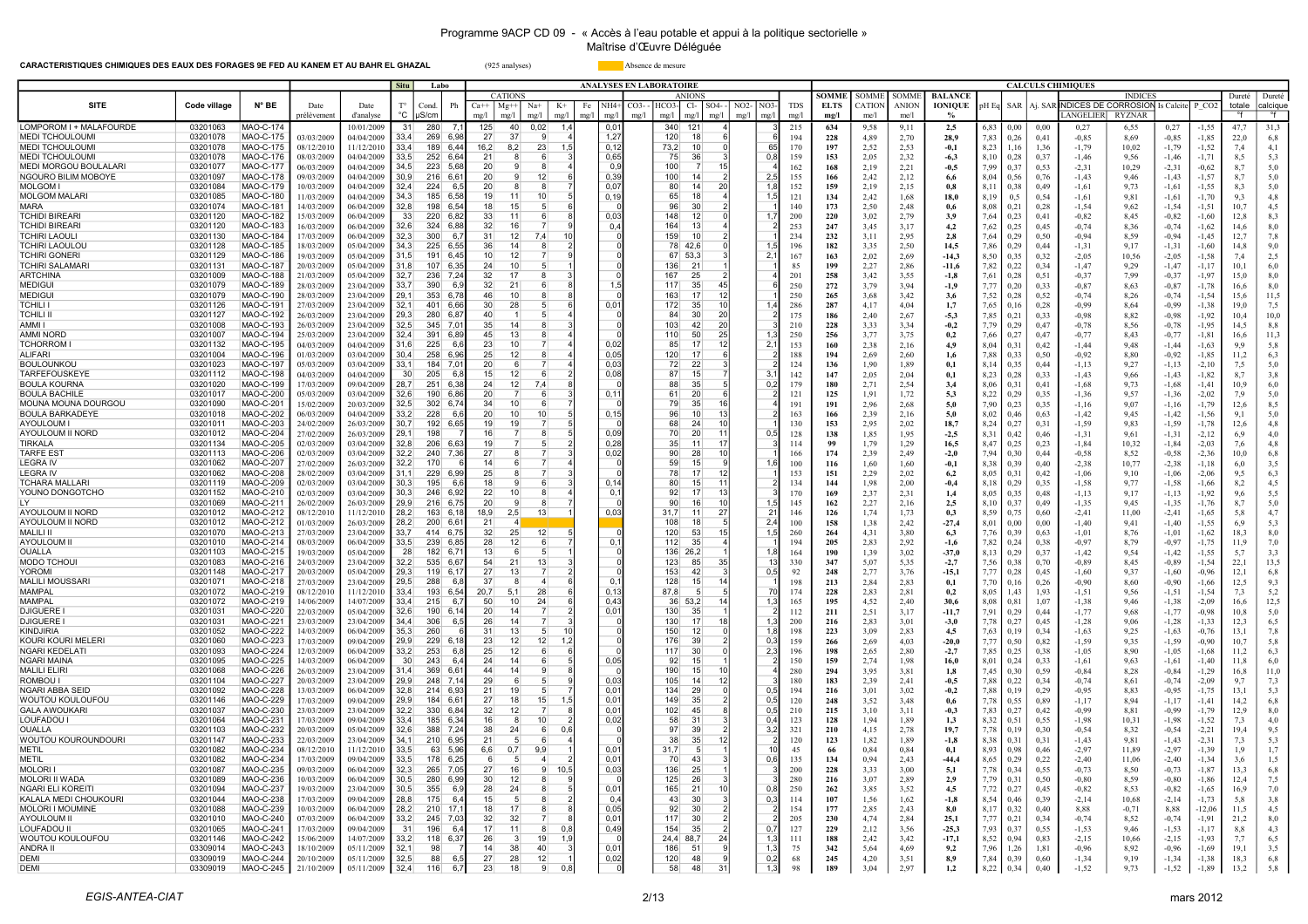|                           |              |                               |            |            | Situ     | Labo                |                   |                       |      |                     |      | <b>ANALYSES EN LABORATOIRE</b>   |                          |             |               |              |                |              |            |         | <b>CALCULS CHIMIOUES</b> |                                      |          |          |              |          |
|---------------------------|--------------|-------------------------------|------------|------------|----------|---------------------|-------------------|-----------------------|------|---------------------|------|----------------------------------|--------------------------|-------------|---------------|--------------|----------------|--------------|------------|---------|--------------------------|--------------------------------------|----------|----------|--------------|----------|
|                           |              |                               |            |            |          |                     | <b>CATIONS</b>    |                       |      |                     |      | <b>ANIONS</b>                    |                          | <b>OMME</b> | <b>SOMME</b>  | <b>SOMME</b> | <b>BALANCE</b> |              |            |         |                          | <b>INDICES</b>                       |          |          | Dureté       | Dureté   |
| <b>SITE</b>               | Code village | $N^{\circ}$ BE                | Date       | Date       |          | ${\rm Ph}$<br>Cond. | $Ca++$ $Mg++$ Na+ |                       | $K+$ | $Fe$ NH4+           |      | CO3-- HCO3- CI- SO4-- NO2- NO3-  | <b>TDS</b>               | <b>ELTS</b> | CATION        | <b>ANION</b> | <b>IONIQUE</b> | pH Eq        | <b>SAR</b> | Aj. SAF |                          | NDICES DE CORROSION Is Calcite P CO2 |          |          | totale       | calcique |
|                           |              |                               | rélèvemen  | d'analyse  | °C.      | µS/cm               | $m\sigma/l$       | $m\sigma/l$           |      | mg/                 | mg/l | mg/                              |                          | mg/l        | me/l          | me/          | $\frac{0}{2}$  |              |            |         | <b>ANGELIER</b>          | <b>RYZNAR</b>                        |          |          | $^{\circ}$ f |          |
| <b>MOUPOUL</b>            | 03309037     | <b>MAO-C-246</b>              | 11/10/2009 | 22/10/2009 | 34,9     | 158<br>6,58         | 34                | $\overline{7}$        |      | 0.16                |      | 67<br>35<br>13                   | 110                      | 159         | 2,32          | 2,39         | $-1,4$         | 7,93         | 0,04       | 0,06    | $-1.35$                  | 9.28                                 | $-1,35$  | $-1.69$  | 11,4         | 8,5      |
| MOUPOUI                   | 03309037     | <b>MAO-C-247</b>              | 12/10/2009 | 22/10/2009 | 31       | 433<br>7:           | 74                | 33<br>$\overline{7}$  | 0,5  | 0.8                 |      | 208<br>56<br>55                  | 303                      | 437         | 6,73          | 6.18         | 4,3            | 7,24         | 0,17       | 0,37    |                          | 7,17                                 | 0,06     | $-1,96$  | 32.1         | 18,5     |
| ARKINE WARABANGA          | 03204001     | MAO-C-248                     | 13/10/2009 | 22/10/2009 | 32,7     | 337<br>7,14         | 70                | 6<br>22               | 0,4  | 0,04                |      | 53<br>103<br>83                  | 235                      | 341         | 5,58          | 5,20         | 3,6            | 7,53         | 0.16       | 0,30    | $-0.39$                  | 7,91                                 | $-0,39$  | $-2,09$  | 26,6         | 17,5     |
| ARKINE III                | 03309016     | <b>MAO-C-249</b>              | 14/10/200  | 22/10/2009 | 33,4     | 303 7,28            | 22                | 34<br>28              | 2.3  | 0,21                |      | 134<br>66<br>23                  | 212<br>3.                | 313         | 5,17          | 4,59         | 6.0            | 7,89         | 0,87       | 1,32    | $-0.61$                  | 8,50                                 | $-0.61$  | $-2.11$  | 19.5         | 5,5      |
| ARKINE II                 | 03309015     | MAO-C-250                     | 14/10/2009 | 22/10/2009 | 32,3     | 238 7,33            | 35                | 12<br>20              | 2,5  |                     |      | 97<br>55<br>19                   | 1.1<br>166               | 242         | 3,67          | 3,56         | 1,5            | 7,82         | 0,74       | 1,18    | $-0.49$                  | 8,31                                 | $-0.49$  | $-2,30$  | 13,7         | 8,8      |
| TELLERI                   | 03309045     | <b>MAO-C-251</b>              | 23/10/2009 | 05/11/2009 | 32,1     | 105<br>6,4          | 27                | 16<br>$\overline{0}$  |      | 0,03                |      | 40<br>31<br>46                   | 0,24<br>78               | 160         | 2,67          | 2,53         | 2.6            | 8,25         | 0,00       | 0,00    | $-1.85$                  | 10,09                                | $-1,85$  | $-1,69$  | 13.3         | 6,8      |
| TADI GANAYE               | 03309043     | <b>MAO-C-252</b>              | 22/10/2009 | 05/11/2009 | 32       | 6,<br>160           | 28                | 45<br>$\Omega$        |      |                     |      | 48<br>42<br>44                   |                          | 209         |               | 2,99         |                |              | 0.00       | 0,00    |                          |                                      |          |          | 25.5         |          |
| TOUFOUROM                 | 03309048     | MAO-C-253                     | 25/10/2009 | 13/11/2009 |          |                     | 26                | 20                    |      | 0,03                |      | 136<br>25<br>31                  | 112                      | 265         | 5,10<br>4 0 4 | 3,59         | 26,1<br>5.9    | 8,31<br>7,79 |            |         | $-1,71$                  | 10,01                                | $-1,71$  | $-1,94$  | 147          | 7,0      |
|                           |              |                               |            |            | 33.2     | 275 6,44            |                   | 24                    |      | 0,01                |      | 98                               | 0,8<br>258               |             |               |              | 3.5            |              | 0.86       | 1,38    | $-1.35$                  | 9,15                                 | $-1,35$  | $-1.26$  |              | 6,5      |
| Toufou Nord               | 03309046     | <b>MAO-C-254</b>              | 26/10/2009 | 13/11/2009 | 34,6     | 245<br>6,4          | 15                | 22<br>16              | 1,5  |                     |      | 33                               | 212                      | 212         | 3,29          | 3,07         |                | 8,14         | 0,61       | 0,77    | $-1,74$                  | 9,88                                 | $-1,74$  | $-1,35$  | 12,8         | 3,8      |
| TOUFOU SUD                | 03309047     | <b>MAO-C-255</b>              | 28/10/2009 | 13/11/2009 | 31       | 436<br>6,4          | 11                | 45<br>44              |      | 0, 13               |      | 240<br>50<br>25                  | 418<br>-1.               | 419         | 6,24          | 5,88         | 3,0            | 7,99         | 1,31       | 1,86    | $-1,59$                  | 9,57                                 | $-1,59$  | $-0.99$  | 21,3         | 2,8      |
| ONNOUFONG/                | 03309040     | MAO-C-256                     | 29/10/2009 | 13/11/2009 | 31,2     | 213<br>6,89         | 18                | 26<br>$\Omega$        |      |                     |      | 110<br>15<br>-20                 | 192<br>1,6               | 191         | 3,04          | 2,70         | 5.8            | 8,06         | 0.00       | 0.00    | $-1,17$                  | 9,23                                 | $-1,17$  | $-1, 81$ | 15,2         | 4,5      |
| TOURBA                    | 03309049     | <b>MAO-C-257</b>              | 30/10/2009 | 13/11/2009 | 31.7     | 352 6,57            | 24                | 44<br>5 <sub>5</sub>  | 0,4  | 0.01                |      | 188<br>42<br>26                  | 330<br>1.                | 331         | 5,05          | 4.83         | 2.2            | 7,73         | 014        | 0.23    | $-1.16$                  | 8,90                                 | $-1,16$  | $-1,26$  | 24 1         | 6,0      |
| <b>KOROFY</b>             | 03204006     | <b>MAO-C-258</b>              | 15/01/2010 | 29/01/2010 | 32       | 354                 | 23                | 22<br>$\overline{4}$  |      | 0,05                |      | 124<br>78<br>26                  | 0,9<br>177               | 278         | 3,13          | 4,79         | $-20.9$        | 7,91         | 0,14       | 0,21    | $-0.91$                  | 8,81                                 | $-0.91$  | $-1,87$  | 14,8         | 5,8      |
| KOROFY II                 | 03309052     | MAO-C-259                     | 17/01/2010 | 29/01/2010 | 34,2     | 370 7,07            | 39                | 27<br>$\Omega$        |      |                     |      | 150<br>25<br>21                  | 262                      | 267         | 4,17          | 3,68         | 6.2            | 7,57         | 0,00       | 0,00    | $-0,50$                  | 8,07                                 | $-0,50$  | $-1,84$  | 20,9         | 9,8      |
| GANTRA                    | 03309024     | MAO-C-260                     | 10/01/2010 | 29/01/2010 | 30,2     | 296 6,78            | 17                | 13<br>16              |      | 0,03                |      | 36<br>53<br>26                   | 1,<br>161                | 164         | 2,67          | 2,65         | 0.4            | 8,57         | 0,71       | 0.59    | $-1.79$                  | 10,37                                | $-1,79$  | $-2,19$  | 9.6          | 4,3      |
| <b>GONI GONI</b>          | 03309025     | <b>MAO-C-261</b>              | 10/01/2010 | 29/01/2010 | 34.9     | 435                 | 48                | 20<br>-5              |      |                     |      | 61<br>88<br>24                   | 2,4<br>243               | 248         | 4.26          | 4.02         | 3.0            | 7.86         | 0.15       | 0.24    | $-0.86$                  | 8,72                                 | $-0.86$  | $-2,16$  | 20.2         | 12,0     |
| GONI GON                  | 03309025     | MAO-C-262                     | 15/12/2009 | 18/01/2010 | 33       | 111<br>6,42         | 25                | 15                    |      | 0,05                |      | 75<br>22<br>40                   | 0, 1<br>105              | 185         | 2,80          | 2,82         | $-0.4$         | 8,05         | 0,23       | 0,32    | $-1,63$                  | 9,69                                 | $-1,63$  | $-1,49$  | 12,4         | 6,3      |
| BADJANGA                  | 03204002     | MAO-C-263                     | 13/12/2009 | 18/01/2010 | 31,4     | 143<br>6.           | 35                | 21<br>8               |      | 0,22                |      | 24<br>61<br>85                   | 3,5<br>135               | 239         | 3,85          | 3,95         | $-1,3$         | 8,04         | 0,26       | 0,36    | $-1,54$                  | 9,59                                 | $-1,54$  | $-1,68$  | 17,4         | 8,8      |
| <b>BADJANGA II</b>        | 03204003     | <b>MAO-C-264</b>              | 12/12/2009 | 18/01/2010 | 34.7     | 269<br>6.36         | 37                | 46<br>9               |      |                     |      | 55<br>120<br>44                  | 2,4<br>207               | 315         | 6,08          | 5,24         | 7.4            | 8,05         | 0.23       | 0.31    | $-1.69$                  | 9,74                                 | $-1,69$  | $-1,57$  | 28.2         | 9,3      |
| KIRKA                     | 03309027     | MAO-C-265                     | 11/12/2009 | 18/01/2010 | 34,7     | 81<br>6,8           | 19                | 10<br>$\Omega$        |      | 0, 15               |      | 24<br>33<br>20                   | 76                       | 109         | 1.77          | 1.79         | $-0.4$         | 8,62         | 0.00       | 0.00    | $-182$                   | 1044                                 | $-1,82$  | $-2,35$  | 89           | 4,8      |
| SOURRA                    | 03309042     | <b>MAO-C-266</b>              | 16/12/2009 | 12/01/2010 | 32,8     | 185 6,58            | 20                | 15<br>$\overline{0}$  |      | 0, 19               |      | 48<br>50                         | 3,<br>157                | 136         | 2,23          | 2,25         | $-0.3$         | 8,33         | 0.00       | 0.00    | $-1,75$                  | 10,08                                | $-1,75$  | $-1,85$  | 112          | 5,0      |
| ALALI II                  | 03309013     | <b>MAO-C-267</b>              | 10/12/2009 | 18/01/2010 | 29,9     | 94 6,84             | 22                | 11<br>24              |      | 0,12                |      | 24<br>75                         | 1,2<br>89                | 181         | 3,18          | 2,92         | 4.2            | 8,65         | 1,04       | 0,78    | $-1, 81$                 | 10,46                                | $-1, 81$ | $-2,43$  | 100          | 5,5      |
| MBI I                     | 03309035     | MAO-C-268                     | 07/12/2009 | 30/12/2009 | 32.8     | 154                 | 32                | 15<br>12.5            |      |                     |      | 48.8 53.3                        | 145                      | 179         | 3,40          | 2,63         | 12.8           | 8,14         | 0.46       | 0.58    | $-1.14$                  | 9,28                                 | $-1,14$  | $-2,26$  | 142          | 8,0      |
| <b>FOUO</b>               | 03309022     | MAO-C-269                     | 12/10/2009 | 22/10/2009 | 31,4     | 339 7,04            | 38                | 34<br>-9              | 0.6  | 0,6                 |      | 173<br>61<br>24                  | 2,3<br>237               | 343         | 5.10          | 5.09         | 0.1            | 7.58         | 0.26       | 0.47    | $-0.54$                  | 8 1 1                                | $-0.54$  | $-1,77$  | 23.5         | 9,5      |
| <b>FOUO</b>               | 03309022     | <b>MAO-C-270</b>              | 12/10/2009 | 22/10/2009 | 32,2     | 214 7,22            | 37                | $\overline{7}$<br>15  | 1.2  |                     |      | 89<br>45<br>21                   | 1.3<br>149               | 217         | 3,11          | 3,19         | $-1,2$         | 7,83         | 0,59       | 0,93    | $-0.61$                  | 8,43                                 | $-0.61$  | $-2,23$  | 12,1         | 9,3      |
| LALANE                    | 03204007     | MAO-C-271                     | 13/10/2009 | 22/10/2009 | 33.7     | 395 7,34            | 70                | 31<br>8               | 0,3  | 0, 16               |      | 184<br>66<br>36                  | 276                      | 397         | 6,40          |              | 6.2            | 7,27         | 0,20       | 0.43    | 0.07                     | 7,20                                 | 0,07     | $-2,03$  | 303          | 17,5     |
| LALANE II                 | 03204008     | MAO-C-272                     | 15/10/2009 | 22/10/2009 | 32.5     | 450 7.45            | 50                | 26<br>21              |      |                     |      | 178<br>120                       | 1.4<br>315               | 417         | 5,68          | 5,66<br>6,65 | $-7.9$         | 7,44         | 0.60       | 1 18    | 0.01                     | 7,43                                 | 0.01     | $-2,16$  | 232          | 12,5     |
| <b>BOULOUMAI TOUKOULI</b> |              |                               |            |            |          |                     |                   | 46                    |      |                     |      | 91<br>134<br>23                  |                          | 368         |               |              | 8.0            |              | 131        | 194     | $-0.59$                  |                                      |          |          | 23.5         |          |
|                           | 03309018     | MAO-C-273                     | 17/10/2009 | 22/10/2009 | 32,4     | 364 7,32            | 33                | 37                    |      | 0,04                |      |                                  | 254<br>1,2               |             | 6,77          | 5,76         |                | 7,91         |            |         |                          | 8,51                                 | $-0,59$  | $-2,33$  |              | 8,3      |
| BOULAMAI II + III         | 03309051     | <b>MAO-C-274</b>              | 18/10/2009 | 22/10/2009 | 33,2     | 280<br>- 7,3        | 29                | 29<br>19              |      | 0,04                |      | 123<br>66<br>13                  | 196                      | 282         | 4,71          | 4,16         | 6,2            | 7,80         | 0,60       | 0.95    | $-0,50$                  | 8,30                                 | $-0,50$  | $-2,16$  | 19,2         | 7,3      |
| BOULAMAI                  | 03204004     | <b>MAO-C-275</b>              | 21/01/2010 | 18/02/2010 | 31.8     | 217 6,77            | 50                | 17<br>$\overline{2}$  |      |                     |      | 120<br>65<br>12                  | 189                      | 269         | 4,01          | 4.08         | $-0.9$         | 7,59         | 0.06       | 011     | $-0,82$                  | 8,41                                 | $-0,82$  | $-1,65$  | 19.5         | 12,5     |
| AFFONO II                 | 03309011     | MAO-C-276                     | 03/11/2009 | 12/11/2009 | 30,4     | 424 7.77            | 50                | 33<br>5 <sup>1</sup>  | 0,4  | 0, 18               |      | 215<br>60                        | 372                      | 374         | 5,44          | 5,42         | 0,2            | 7,38         | 0, 13      | 0,27    | 0.39                     | 6,99                                 | 0,39     | $-2,41$  | 261          | 12,5     |
| TCHARAYE I                | 03204011     | <b>MAO-C-277</b>              | 01/11/2009 | 13/11/2009 | 34,3     | 288<br>7,           | 40                | 22<br>$\Omega$        |      |                     |      | 120<br>55                        | 251                      | 254         | 3,81          | 3,86         | $-0.6$         | 7,65         | 0.00       | 0.00    | $-0.15$                  | 7,80                                 | $-0,15$  | $-2,37$  | 191          | 10,0     |
| TCHARAYE I                | 03204010     | MAO-C-278                     | 02/11/2009 | 13/11/2009 | 34,1     | 255<br>7,           | 41                | 10<br>$\Omega$        |      | 0,4                 |      | 100<br>45                        | 0,<br>198                | 198         | 2,87          | 2,94         | $-1,2$         | 7,70         | 0,00       | 0,00    | $-0,40$                  | 8,10                                 | $-0,40$  | $-2,24$  | 14,4         | 10,3     |
| YINDRA                    | 03204012     | MAO-C-279                     | 05/11/2009 | 12/11/2009 | 34,7     | 367<br>7,65         | 45                | 15<br>26              |      |                     |      | 35<br>120<br>50                  | 1.1<br>293               | 295         | 4,67          | 4,13         | 6,1            | 7,60         | 0.86       | 1,54    | 0.05                     | 7,55                                 | 0,05     | $-2,51$  | 174          | 11,3     |
| FIRE                      | 03309003     | MAO-C-280                     | 06/11/2009 | 12/11/2009 | 33,6     | 270 7.57            | 27                | 20<br>5 <sup>5</sup>  | 0,3  |                     |      | 112<br>35<br>20                  | 219                      | 222         | 3,22          | 3,29         | $-1.0$         | 7,85         | 0,18       | 0,28    | $-0.28$                  | 8,12                                 | $-0.28$  | $-2,47$  | 150          | 6,8      |
| FIRE                      | 03309003     | MAO-C-281                     | 28/11/2009 | 10/12/2009 | 30,1     | 1182 6.7            | 31                | 18<br>250             |      | 1,2                 |      | 480 248<br>305                   | 1159                     | 1356        | 14,13         | 21,43        | $-20,5$        | 7,35         | 8,83       | 18,13   | $-0.62$                  | 7,96                                 | $-0,62$  | $-1,05$  | 15.2         | 7,8      |
| nguiliti i                | 03309038     | MAO-C-282                     | 08/12/2009 | 18/01/2010 | 31,2     | 192   6,9           | 27                | 21<br>13              | 2,1  | 0, 15               |      | 85<br>52                         | 1,5<br>147               | 207         | 3,39          | 2,99         | 6.3            | 7,99         | 0,83       | 1,17    | $-1,08$                  | 9,08                                 | $-1,08$  | $-1,94$  | 12,1         | 6,8      |
| I OURLIII                 | 03309034     | MAO-C-283                     | 30/11/2009 | 10/12/2009 | 29       | 139 7,01            | 28                | 14<br>$\overline{0}$  |      |                     |      | 36<br>67<br>14                   | 2,<br>112                | 161         | 2,55          | 2,44         | 2.3            | 8,11         | 0.00       | 0.00    | $-1,10$                  | 9,20                                 | $-1,10$  | $-2,16$  | 12.8         | 7,0      |
| LOURI I                   | 03309032     | <b>MAO-C-284</b>              | 03/12/2009 | 30/12/2009 | 28,9     | 196 7,19            | 32,7<br>15,3      | 18                    | 1.8  |                     |      | 85<br>71<br>22                   | 1,2<br>180               | 247         | 3,72          | 3,87         | $-2,0$         | 7,96         | 0,65       | 0,94    | $-0.77$                  | 8,73                                 | $-0.77$  | $-2,24$  | 14,5         | 8,2      |
| <b>FOUSKEYE</b>           | 03309023     | MAO-C-285                     | 13/12/2009 | 18/01/2010 | 31,3     | 158<br>6,9;         | 26                | 13<br>29              |      | 0,11                |      | 88<br>53                         | 149<br>1,                | 225         | 3,73          | 3,17         | 8.2            | 8,00         | 1.16       | 1,62    | $-1.08$                  | 9,08                                 | $-1.08$  | $-1,94$  | 11.8         | 6,5      |
| <b>TCHIRI</b>             | 03309044     | MAO-C-286                     | 05/02/2010 | 20/02/2010 | 30,8     | 262<br>6,7          | 50                | 20<br>$\Omega$        |      |                     |      | 110<br>60<br>22                  | 2,5<br>206               | 265         | 4,14          | 3,99         | 1,9            | 7,65         | 0,00       | 0.00    | $-0,95$                  | 8,59                                 | $-0,95$  | $-1,63$  | 20,7         | 12,5     |
| Louri II                  | 03309033     | <b>MAO-C-287</b>              | 06/12/2009 | 18/01/2010 | 29,8     | 222<br>7,47         | 34                | 20 <sup>2</sup><br>15 | 1,5  |                     |      | 110<br>71                        | 0,6<br>170               | 253         | 4,04          | 3,83         | 2.6            | 7,82         | 0,50       | 0.80    | $-0.35$                  | 8,17                                 | $-0,35$  | $-2,40$  | 16.7         | 8,5      |
| <b>BINNE</b>              | 03309017     | MAO-C-288                     | 08/12/2009 | 18/01/2010 | 29       | 160 7,02            | 20                | 13<br>33              |      | 0, 12               |      | 114<br>23                        | 151<br>1.7               | 218         | 3,66          | 2,69         | 15,2           | 8,03         | 1,41       | 1,94    | $-1.01$                  | 9,03                                 | $-1,01$  | $-1,94$  | 10.3         | 5,0      |
| NTIONA DARSALAM           | 03309039     | MAO-C-289                     | 11/12/2009 | 18/01/2010 | 31,3     | 200<br>6,           | 23                | 19<br>34              |      | 0, 15               |      | 36<br>71<br>39                   | 1,5<br>153               | 233         | 4,42          | 3.43         | 12,7           | 8,45         | 1,27       | 1,20    | $-1,75$                  | 10,21                                | $-1,75$  | $-2,11$  | 13.6         | 5,8      |
| ARKINF                    | 03309054     | MAO-C-290                     | 27/10/2009 | 13/11/2009 | 34,2     | 261 6,92            | 15                | 33<br>$\Omega$        |      | 0,06                |      | 117<br>18<br>40                  | 1,7<br>227               | 225         | 3,46          | 3,45         | 0.2            | 8,08         | 0.00       | 0.00    | $-1,16$                  | 9,24                                 | $-1,16$  | $-1,80$  | 17.3         | 3,8      |
| TOUSSOU                   | 03201160     | MAO-C-291                     | 08/11/2009 | 23/12/2009 | 29,1     | 151<br>6.2          | 35                | 19<br>18              | 1.8  |                     |      | 61<br>35<br>15                   | 3.7<br>112               | 188         | 4,14          | 2,35         | 27,6           | 8,07         | 0.61       | 0,81    | $-1.87$                  | 9,93                                 | $-1,87$  | $-1,39$  | 16.6         | 8,8      |
| MAPAL                     | 03204009     | MAO-C-292                     | 13/01/2010 | 29/01/2010 | 33,3     | 250 6,78            | 18                | 17<br>$\vert$ 4       | 0,3  | 0,04                |      | 80<br>22<br>25                   | 1,6<br>166               | 168         | 2,48          | 2,50         | $-0,4$         | 8,16         | 0.16       | 0,20    | $-1,38$                  | 9,53                                 | $-1,38$  | $-1,82$  | 11,5         | 4,5      |
| KOROFOU                   | 03204005     | MAO-C-293                     | 13/01/2010 | 29/01/2010 | 29,2     | $240 \quad 6,9$     | 17                | 13<br>10              | 0,6  |                     |      | 48<br>43                         | 147                      | 149         | 2,37          | 2,35         | 0.5            | 8,46         | 0.44       | 0,42    | $-1.56$                  | 10,01                                | $-1,56$  | $-2,19$  | 9.6          | 4,3      |
| YOULO AEROPORT            | 03201151     | <b>MAO-C-294</b>              |            |            | 31.2     | 290 6,59            | 42                | 17<br>$\overline{7}$  |      |                     |      | 75<br>40<br>45                   | 1.1                      |             |               |              |                |              |            |         |                          |                                      |          |          |              |          |
| BOULA TOUKOULI GOUDJANGA  | 03201021     | <b>MAO-C-295</b>              | 08/11/2009 | 10/12/2009 | 29,5     | 150 6,85            | 32                | 15<br>24              | 2,4  |                     |      | 148 35,5                         | 268                      | 233         | 3,93          | 3,36         | 7,9            | 7,88<br>7,72 | 0.23       | 0.35    | $-1,29$                  | 9,16                                 | $-1,29$  | $-1,68$  | 17.5         | 10,5     |
|                           | 03201154     |                               | 19/11/2009 | 30/12/2009 |          |                     | 53                | 10<br>18              |      | 0,05                |      | 62                               | 2,4<br>135               | 275         | 3,94          | 3,80         | 1.8            |              | 0.88       | 1,47    | $-0.87$                  | 8,59                                 | $-0,87$  | $-1,65$  | 142          | 8.0      |
| Youw                      |              | MAO-C-296                     | 10/11/2009 | 23/12/2009 | 34       | 205 6,45            |                   |                       |      |                     |      | 124<br>-26                       | 1,6<br>186               | 300         | 4,38          | 4,08         | 3,5            | 7,53         | 0,59       | 1,11    | $-1,08$                  | 8,60                                 | $-1,08$  | $-1,31$  | 174          | 13,3     |
| TARFE II                  | 03201209     | MAO-C-297<br><b>MAO-C-298</b> | 05/02/2010 | 03/03/2010 | 33<br>28 | 330<br>130 6,65     | 24<br>20          | 18<br>11              |      | 0,05                |      | 53<br>61<br>19<br>55<br>20<br>28 | 2,4<br>186<br>1,6<br>101 | 189         | 3,18<br>2,23  | 2,93         | 4.2            | 8,17         | 0.41       | 0,51    | $-1.17$                  | 9,33                                 | $-1,17$  | $-2.16$  | 13.4         | 6,0      |
| BLANGARA                  | 03201161     |                               | 25/11/2009 | 10/12/2009 |          |                     |                   | 15<br>$\Omega$        |      |                     |      | 56<br>45                         |                          | 140         |               | 2,07         | 3.7            | 8.35         | 0.00       | 0,00    | $-1,70$                  | 10.04                                | $-1,70$  | $-1,89$  | 11.2         | 5,0      |
| <b>BLANGARA</b>           | 03201161     | MAO-C-299                     | 25/11/2009 | 10/12/2009 | 27,6     | 130                 | 23                | 14<br>$^{\circ}$      |      |                     |      |                                  | 1,4<br>103               | 158         | 2,30          | 2,60         | $-6,2$         | 8,29         | 0,00       | 0,00    | $-1,29$                  | 9,58                                 | $-1,29$  | $-2,23$  | 11,5         | 5,8      |
| HAROU                     | 03201165     | MAO-C-300                     | 03/05/2010 | 12/05/2010 | 31,7     | 813 7,54            | 35                | 35<br>29              | 2,9  |                     |      | 276<br>55<br>90                  | 550                      | 532         | 5,96          | 8,35         | $-16,7$        | 7,43         | 0,83       | 1,63    | 0.11                     | 7,32                                 | 0,11     | $-2,07$  | 23.2         | 8,8      |
| HAROU                     | 03201165     | MAO-C-301                     | 24/11/2009 | 10/12/2009 | 31.3     | 238                 | 52                | 19<br>$\Omega$        |      |                     |      | 54<br>78<br>-29                  | 1,2<br>118               | 233         | 4,16          | 3,71         | 5,8            | 7,93         | 0.00       | 0.00    | $-0.93$                  | 8,86                                 | $-0,93$  | $-2,23$  | 20.8         | 13,0     |
| MAGA                      | 03201166     | MAO-C-302                     | 23/11/2009 | 10/12/2009 | 30,6     | 102<br>6.           | 28                | 11                    |      |                     |      | 80<br>25                         | 1.1<br>92                | 162         | 2,35          | 2,35         | $-0.1$         | 8,00         | 0,04       | 0.06    | $-1.30$                  | 9,30                                 | $-1,30$  | $-1,76$  | 11,5         | 7,0      |
| MAGA                      | 03201166     | MAO-C-303                     | 22/11/2009 | 10/12/2009 | 33,9     | 260 6,45            | 51                | 18<br>37              |      | 10,6                |      | 166<br>71                        | 245                      | 367         | 5,79          | 4,87         | 8,7            | 7,43         | 1,13       | 2,24    | $-0.98$                  | 8,40                                 | $-0.98$  | $-1,18$  | 20,2         | 12,8     |
| MODO                      | 03201167     | MAO-C-304                     | 02/12/2009 | 10/12/2009 | 33.1     | 239 7,48            | 184               | 100<br>$^{\circ}$     |      | 248                 |      | 439<br>111<br>111                | 214                      | 1199        | 17,42         | 12,73        | 15,6           | 6,58         | 0,00       | 0,00    | 0.90                     | 5,68                                 | 0,90     | $-1,82$  | 87,2         | 46,0     |
| MODO                      | 03201167     | MAO-C-304                     | 08/12/2010 | 11/12/2010 | 33,1     | 136 6,05            | 15,1              | 2.9<br>7,8            |      |                     |      | 24.4<br>$\sim$ 4<br>-28          | 119                      | 99          | 1.36          | 1,35         | 0.2            | 8,72         | 0.48       | 0,33    | $-2,67$                  | 11,39                                | $-2,67$  | $-1,60$  | 5,0          | 3,8      |
| MODO                      | 03201167     | MAO-C-305                     | 02/12/2009 | 30/12/2009 | 26.5     | 130 6,66            | 25                | 13<br>15              | 2.3  |                     |      | 36 24.9<br>25                    | 112                      | 143         | 3,03          | 1,84         | 24.4           | 8,46         | 0,61       | 0,57    | $-1.80$                  | 10,26                                | $-1,80$  | $-2,09$  | 11.6         | 6,3      |
| MOUNA MOUNA KIDEÏNGA      | 03201168     | MAO-C-306                     | 23/11/2009 | 10/12/2009 | 31,3     | 102<br>6.           | 28                | 11                    |      |                     |      | 80<br>25                         | 91<br>1.1                | 163         | 2,37          | 2,35         | 0.4            | 7,99         | 0,04       | 0,06    | $-1,29$                  | 9,28                                 | $-1,29$  | $-1,75$  | 11,5         | 7,0      |
| SOUNTRA                   | 03201169     | MAO-C-307                     | 08/12/2010 | 11/12/2010 | 28       | 152<br>6,74         | 16,2              | 5,2<br>9              | 2,5  | 0, 14               |      | 61                               | 131                      | 126         | 1,69          | 1,69         | 0.2            | 8,37         | 0,50       | 0,51    | $-1.63$                  | 10,00                                | $-1,63$  | $-1,93$  | 6.2          | 4,1      |
| SOUNTRA                   | 03201169     | MAO-C-307                     | 04/12/2009 | 30/12/2009 | 28       | 143 7,22            | 37,7<br>10.8      | 26                    | 2,6  |                     |      | 61<br>25                         | 129                      | 181         | 3,97          | 2,07         | 31.4           | 8,04         | 0.96       | 1,30    | $-0.82$                  | 8.86                                 | $-0,82$  | $-2,42$  | 13.9         | 9,4      |
| SOUNTRA                   | 03201169     | MAO-C-308                     | 05/12/2009 | 30/12/2009 | 30,9     | 148 7,31            | 40.9<br>16.9      | 15                    | 0,5  |                     |      | 61<br>53.3                       | $-1.5$<br>140            | 205         | 4 1 0         | 2.86         | 17.9           | 7,98         | 0.50       | 0.71    | $-0.67$                  | 8,64                                 | $-0.67$  | $-2,49$  | 172          | 10,2     |
| TARFANE                   | 03201170     | MAO-C-309                     | 03/12/2009 | 30/12/2009 | 27,1     | 105 7,22            | 26                | 14<br>24              | 2,4  |                     |      | 148<br>35                        | 98                       | 260         | 3.56          | 3,62         | $-0.9$         | 7,84         | 0,94       | 1,47    | $-0.62$                  | 8,45                                 | $-0.62$  | $-2,04$  | 12,3         | 6,5      |
| YIKE                      | 03201172     | MAO-C-310                     | 30/11/2009 | 10/12/2009 | 33,7     | 136                 | 26                | 14<br>$\overline{0}$  |      |                     |      | 68<br>33<br>14                   | 2,6<br>112               | 158         | 2,45          | 2,38         | 1,5            | 8,06         | 0,00       | 0,00    | $-1.06$                  | 9,12                                 | $-1,06$  | $-2,11$  | 12,3         | 6,5      |
| YIKF                      | 03201172     | MAO-C-311                     | 25/12/2009 | 12/01/2010 | 31,5     | 153                 | 30 <sup>°</sup>   | 15<br>$\overline{2}$  |      | 0.09                |      | 73<br>- 20<br>-31                | 0,9<br>147               | 173         | 2,85          | 2,42         | 8.1            | 8,01         | 0.07       | 0,10    | $-1.01$                  | 9.02                                 | $-1,01$  | $-2.10$  | 13.7         | 7,5      |
| N'TIONA CI                | 03309056     | MAO-C-313                     | 07/12/2009 | 18/01/2010 | 32,3     | 156                 | 36                | 18<br>22              | 2,2  | 0.08                |      | 88<br>61<br>17                   | 3,6<br>145               | 248         | 4,29          | 3,89         | 4.9            | 8,02         | 0.75       | 1.03    | $-1.02$                  | 9.04                                 | $-1,02$  | $-2,17$  | 164          | 9,0      |
| AMTAREH                   | 03201175     | MAO-C-314                     | 03/02/2010 | 03/03/2010 | 31,6     | 360<br>6,56         | 30 <sup>°</sup>   | 12<br>19              | 1.9  | 0.09                |      | 73<br>62                         | 210                      | 222         | 3.36          | 3,41         | $-0.6$         | 8,01         | 0,74       | 1,03    | $-1,45$                  | 9,47                                 | $-1,45$  | $-1,66$  | 12,4         | 7,5      |
| AREYOUROU KAYAROUM        | 03201176     | MAO-C-315                     | 26/12/2009 | 17/01/2010 | 29,6     | 447<br>- 6.         | 30                | 18<br>26              | 1.8  | -0.3                |      | 130<br>68                        | 284                      | 290         | 4,47          | 4,36         | 1,2            | 7,81         | 0,58       | 0,92    | $-1.11$                  | 8,93                                 |          |          | 18.2         |          |
| AYOULOUM KATE KATE        | 03201177     | MAO-C-316                     |            |            | 31.9     | 134 6,75            | 28                | 18<br>$\Omega$        |      | 0,07                |      | 96<br>45<br>25                   | 0                        |             |               |              |                |              |            | 0.00    |                          |                                      | $-1, 11$ | $-1,56$  |              | 7,5      |
|                           |              |                               | 10/12/2009 | 18/01/2010 |          |                     |                   |                       |      |                     |      |                                  | 126                      | 213         | 2,88          | 3,38         | $-7,9$         | 7,92         | 0.00       |         | $-1,17$                  | 9,09                                 | $-1,17$  | $-1,73$  | 14.4         | 7,0      |
| AYOULOUM KATE KATE        | 03201177     | MAO-C-317                     | 11/12/2009 | 18/01/2010 | 32,7     | 103 7,07            | 27                | 16<br>6               |      | 0,1                 |      | 100<br>26                        | 1,7<br>97                | 189         | 2.95          | 2,63         | 5.8            | 7,90         | 0.23       | 0.34    | $-0.83$                  | 8,73                                 | $-0.83$  | $-2,02$  | 133          | 6,8      |
| BINNA                     | 03201016     | MAO-C-318                     | 08/02/2010 | 03/03/2010 | 29.1     | 403<br>6,3          | 37                | 12<br>27              | 2,7  | $1,42$ <sub>0</sub> |      | 152<br>31<br>29                  | 288                      | 295         | 4,08          | 4,02         | 0.8            | 7,65         | 0,99       | 1,72    | $-1,35$                  | 9,01                                 | $-1,35$  | $-1,10$  | 14,2         | 9,3      |
| <b>BOURNI OUEST</b>       | 03201178     | <b>MAO-C-320</b>              | 03/02/2010 | 18/02/2010 | 29,7     | 164 6,99            | 26                | 6<br>18               |      |                     |      | 60<br>42<br>17                   | 3,6<br>124               | 180         | 2,76          | 2,58         | 3,3            | 8,17         | 0,83       | 1,01    | $-1,18$                  | 9,36                                 | $-1,18$  | $-2,18$  | 9,0          | 6,5      |
| <b>BRAH</b>               | 03201179     | MAO-C-321                     | 02/02/2010 | 18/02/2010 | 34,3     | 149 7,9             | 32                | 9<br>$\Omega$         |      |                     |      | 61<br>25<br>22                   | 128                      | 150         | 2.34          | 2.18         | 3.6            | 8.01         | 0.00       | 0.00    | $-0.11$                  | 8.11                                 | $-0.11$  | $-3.05$  | 11.7         | 8.0      |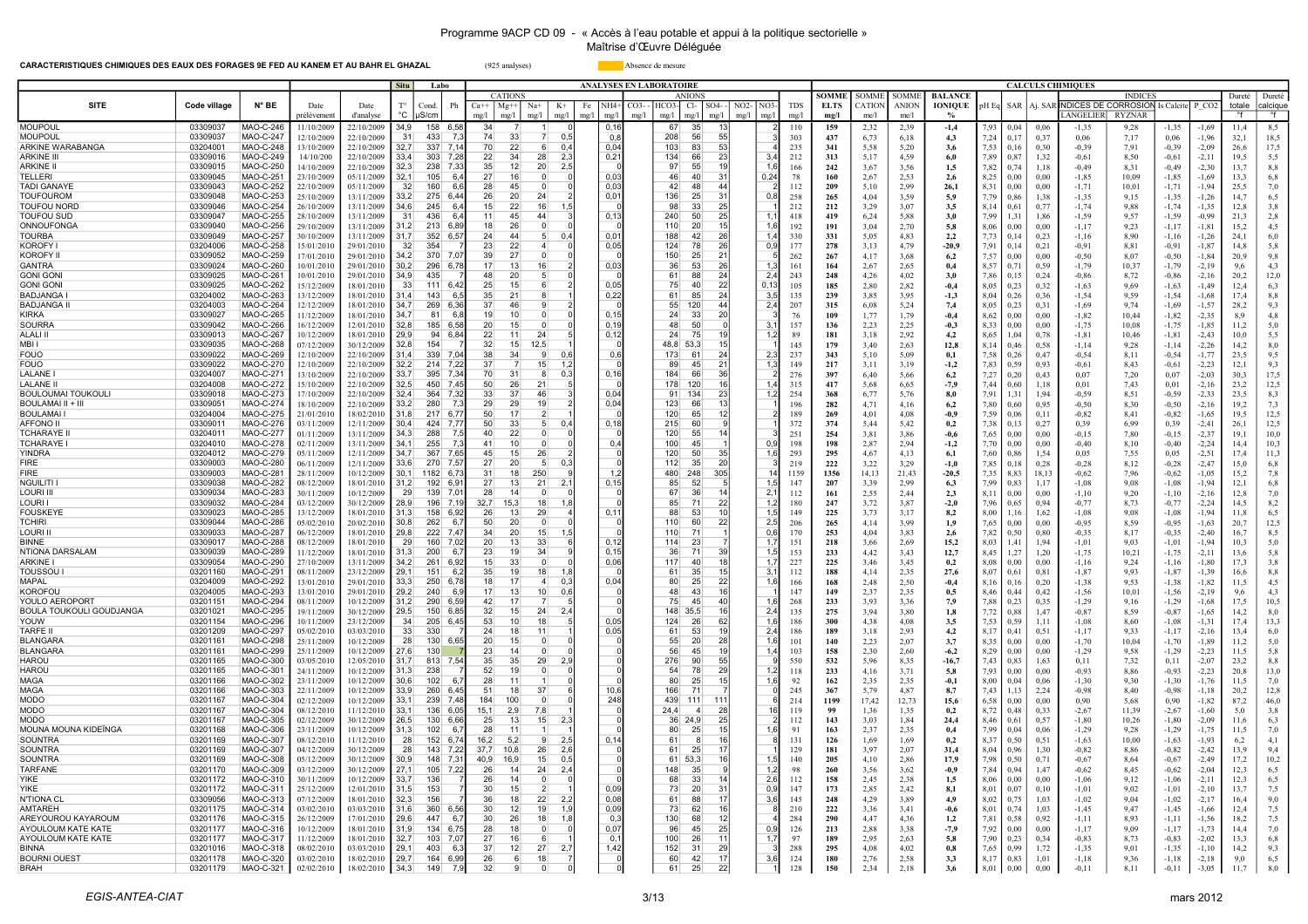|                                |                      |                               |                          |                              | Situ         | Labo                        |                       |                      |                                   |                     |               |      | <b>ANALYSES EN LABORATOIRE</b>                  |                           |             |                    |              |                |              |               |              | <b>CALCULS CHIMIQUES</b>                      |                |                     |                    |                        |             |
|--------------------------------|----------------------|-------------------------------|--------------------------|------------------------------|--------------|-----------------------------|-----------------------|----------------------|-----------------------------------|---------------------|---------------|------|-------------------------------------------------|---------------------------|-------------|--------------------|--------------|----------------|--------------|---------------|--------------|-----------------------------------------------|----------------|---------------------|--------------------|------------------------|-------------|
|                                |                      |                               |                          |                              |              |                             |                       | <b>CATIONS</b>       |                                   |                     |               |      | ANIONS                                          |                           |             | <b>SOMME</b> SOMME | <b>SOMME</b> | <b>BALANCE</b> |              |               |              |                                               | <b>INDICES</b> |                     |                    | Dureté                 | Dureté      |
| <b>SITE</b>                    | Code village         | $N^{\circ}$ BE                | Date                     | Date                         |              | Cond.<br>Ph                 |                       | $Ca++$ $Mg++$ Na+    | $K+$                              |                     | $Fe$ NH4+     |      | CO3-- HCO3- Cl- SO4-- NO2- NO3-                 | <b>TDS</b>                | <b>ELTS</b> | CATION             | <b>ANION</b> | <b>IONIQUE</b> | pH Eq        | SAR           |              | Aj. SAR INDICES DE CORROSION Is Calcite P CO2 |                |                     |                    | totale<br>$^{\circ}$ f | calcique    |
|                                |                      |                               | rélèvemen                | d'analyse                    | $^{\circ}$ C | $\mu$ S/cm                  | me/l                  | me/l                 | me/l                              |                     | me/l          | me/l | mg/1<br>mg/l<br>me/l                            | me/                       | me/l        | me/l               | me/l         | $\frac{1}{2}$  |              |               |              | ANGELIER                                      | <b>RYZNAR</b>  |                     |                    |                        | $\circ$ f   |
| <b>DANDIL KARDARI</b><br>DELAO | 03201180<br>03201181 | MAO-C-322<br>MAO-C-323        | 19/12/2009<br>08/12/2010 | 12/01/2010<br>11/12/2010     | 32.3<br>28,7 | 235<br>107<br>6,7           | 49<br>9.4             | 17<br>5 <sup>5</sup> | 50<br>15                          |                     |               |      | 158<br>88<br>29<br>63,4                         | 201<br>89                 | 397<br>124  | 6.15<br>1.61       | 5.69<br>1.60 | 3,9<br>0.3     | 7,50<br>8,57 | 1,57<br>0,98  | 0.81         | -0.50<br>$-1,87$                              | 7 99<br>10,44  | $-0.50$<br>$-1,87$  | $-1,87$            | 19.2<br>4.4            | 12,3<br>2,4 |
| DELAO                          | 03201181             | MAO-C-323                     | 24/12/2009               | 12/01/2010                   | 28,7         | 112                         | 35                    | 22                   | 12<br>1,2                         |                     |               |      | 48<br>30<br>26                                  | 95                        | 174         | 4,11               | 2,17         | 30,8           | 8,18         | 0,39          | 0.48         | $-1.18$                                       | 9,35           | $-1,18$             | $-2,30$            | 17,8                   | 8,8         |
| DIARI                          | 03201182             | MAO-C-324                     | 17/12/2009               | 18/01/2010                   | 31.8         | 6.8<br>135                  | 52                    | 38                   | $\Omega$                          |                     | 0, 12         |      | 200<br>50                                       | 2,13<br>127               | 357         | 5,73               | 5,03         | 6.4            | 7,38         | 0,00          | 0.00         | $-0.58$                                       | 7,96           | $-0,58$             | $-1,47$            | 28.6                   | 13,0        |
| <b>FRI TOUKOUL</b>             | 03201185             | MAO-C-325                     | 08/12/2009               | 30/12/2009                   | 31           | 109 7,36                    | 37.3                  | 11.2                 | 31<br>2.5                         |                     |               |      | 73.2 35.5                                       | 1.7<br>103                | 211         | 4.20               | 2.62         | 23.1           | 7,93         | 1.14          | 1.68         | $-0.57$                                       | 8.50           | $-0.57$             | $-2.46$            | 139                    | 9.3         |
| <b>FRI TOUKOUL</b>             | 03201185             | MAO-C-326                     | 09/12/2009               | 18/01/2010                   | 32,5         | 105                         | 21                    | 16                   | $\Omega$                          |                     |               |      | 35<br>17                                        | 1,4<br>99                 | 138         | 2.37               | 2,15         | 4,8            | 8,32         | 0,00          | 0.00         | $-1,32$                                       | 9,64           | $-1,32$             | $-2,27$            | 11.8                   | 5,3         |
| Rombou II                      | 03201208             | MAO-C-327                     | 25/12/2009               | 12/01/2010                   | 29,7         | $98$ 7,1                    | 24                    | 20                   | 14                                |                     |               |      | 87<br>30<br>17                                  | 72                        | 195         | 3,53               | 2,63         | 14,7           | 8,06         | 0, 51         | 0.68         | $-0,92$                                       | 8,98           | $-0,92$             | $-2,17$            | 14,2                   | 6,0         |
| KALKALA                        | 03201188             | MAO-C-328                     | 26/12/2009               | 17/01/2010                   | 31,2         | 375 6,55                    | 40 <sup>1</sup>       | 20                   |                                   |                     | 1,33          |      | 60<br>11<br>60                                  | 2,1<br>207                | 195         | 3,69               | 2,94         | 11,3           | 7,99         | 0,03          | 0,05         | $-1,44$                                       | 9,42           | $-1,44$             | $-1,74$            | 18,2                   | 10,0        |
| KIRKA                          | 03201189<br>03201190 | MAO-C-329<br>MAO-C-330        | 15/12/2009<br>03/02/2010 | 18/01/2010                   | 31,2         | 109 6,52                    | 23<br>51              | 30 <sup>°</sup>      | $6 \mid$<br>0.6<br>$\Omega$       |                     | 0,06          |      | 30 <sup>1</sup><br>100<br>27<br>125<br>63<br>13 | 12,2<br>103<br>1.4<br>198 | 230<br>279  | 3,89<br>4.69       | 4,07<br>4,12 | $-2.2$<br>6.5  | 8,54<br>7,56 | 0,19<br>0,00  | 0,17<br>0.00 | $-2.02$<br>$-0.86$                            | 10,56          | $-2,02$             | $-2,01$<br>$-1,56$ | 181                    | 5,8<br>12,8 |
| KORGOUA<br>LIGRA III           | 03201191             | MAO-C-331                     | 06/02/2010               | 20/02/2010<br>03/03/2010     | 33,1<br>31,1 | 278<br>6,7<br>350<br>7.36   | 37                    | 26<br>12             | 18<br>1.8                         |                     | 0,04          |      | 165<br>21<br>12                                 | 2,6<br>265                | 269         | 3,67               | 3,59         | 1,1            | 7,58         | 0,66          | 1.19         | $-0,22$                                       | 8,41<br>7,80   | $-0, 86$<br>$-0,22$ | $-2,11$            | 23,4<br>14.2           | 9,3         |
| LOUFA OUES <sup>-</sup>        | 03201192             | MAO-C-332                     | 27/12/2009               | 17/01/2010                   | 30.8         | 399 6,69                    | 38                    | 20                   | 9<br>$\Omega$                     |                     | 1,88          |      | 100<br>71                                       | 22<br>241                 | 266         | 3,96               | 4,06         | $-1,2$         | 7,80         | 0,29          | 0.47         | $-1, 11$                                      | 8,91           | $-1, 11$            | $-1,65$            | 17.7                   | 9,5         |
| MRI                            | 03201194             | MAO-C-333                     | 16/12/2009               | 18/01/2010                   | 31,8         | 180<br>6,6                  | 35                    | 32                   | 23<br>2,6                         |                     | 0,04          |      | 124<br>96                                       | 9,5<br>111                | 322         | 5,45               | 4,89         | 5,4            | 7,75         | 0,68          | 1,12         | $-1.15$                                       | 8,89           | $-1,15$             | $-1,47$            | 21,9                   | 8,8         |
| <b>MAMPAL EX OUEST</b>         | 03201193             | MAO-C-334                     | 14/12/2009               | 18/01/2010                   | 31.5         | 83<br>6.                    | 85                    | 15                   | 17                                |                     | 0.3           |      | 120<br>120                                      | 1,3<br>78                 | 363         | 6,27               | 5,41         | 7,4            | 7,39         | 0,45          | 0.90         | $-0.59$                                       | 7,99           | $-0,59$             | $-1,69$            | 27.4                   | 21,3        |
| MOUNA MOUNA KOULKOUMI          | 03201195             | MAO-C-335                     | 07/02/2010               | 20/02/2010                   | 28,8         | 281<br>-6.2                 | 41                    | 28                   | 0.5<br>7                          |                     | 1,6           |      | 125<br>-40<br>40                                | 195                       | 285         | 4,67               | 4,04         | 7,2            | 7,71         | 0,21          | 0.35         | $-1, 51$                                      | 9,23           | $-1, 51$            | $-1,09$            | 21.8                   | 10,3        |
| Royondou                       | 03201196             | MAO-C-336                     | 18/12/2009               | 18/01/2010                   | - 31         | 186 6,86                    | 54                    | 42                   | $\overline{0}$                    |                     | 0,12          |      | 150<br>100                                      | 4,15<br>143               | 354         | 6,15               | 5,43         | 6.3            | 7,50         | 0,00          | 0,00         | $-0.64$                                       | 8,15           | $-0,64$             | $-1,66$            | 30.8                   | 13,5        |
| TCHOROGONG/<br>AFFONO I        | 03201198             | MAO-C-337<br>MAO-C-338        | 03/02/2010               | 20/02/2010                   | 29,9         | 291<br>6,3<br>369           | 62<br>30 <sup>°</sup> | 21<br>27             | 10<br>$\overline{0}$              |                     | 0, 16         |      | 100<br>63<br>45<br>130<br>-43<br>15             | 1.3<br>260<br>0,7         | 302         | 5.26               | 4,37         | 9,2            | 7,62         | 0,28          | 0,50         | $-1,32$                                       | 8,95           | $-1,32$             | $-1,28$            | 24,1                   | 15,5        |
| AFFONO I                       | 03202011<br>03202011 | MAO-C-339                     | 18/01/2010<br>20/01/2010 | 29/01/2010<br>29/01/2010     | 29,2<br>31.6 | 346 7,01                    | 25                    | 22                   | $6 \overline{}$<br>0.5            |                     | 0,04<br>0.35  |      | 12<br>90 <sub>1</sub><br>55                     | 245<br>1,6<br>210         | 246<br>212  | 3,72<br>3.33       | 3,67<br>3,30 | 0.7<br>0.5     | 7,81<br>8,00 | 0,00<br>0,21  | 0,00<br>0.29 | $-0.81$<br>$-0.99$                            | 8,62<br>9,00   | $-0.81$<br>$-0,99$  | $-1,86$<br>$-2,02$ | 18.6<br>15.3           | 7,5<br>6,3  |
| WOYOU OUEST                    | 03201205             | MAO-C-340                     | 27/12/2009               | 17/01/2010                   | 27,8         | 226 6.1                     | 35                    | 22                   |                                   |                     | 0,02          |      | 48<br>35<br>11                                  | 1,8<br>129                | 154         | 3.60               | 2,03         | 27,9           | 8,18         | 0,03          | 0.04         | $-2.03$                                       | 10,22          | $-2,03$             | $-1,45$            | 17.8                   | 8,8         |
| WOYOU OUEST                    | 03201205             | MAO-C-340                     | 08/12/2010               | 11/12/2010                   | 27,8         | 113 5,96                    | 13,8                  | 3,8                  | 19                                |                     | 0,21          |      | 63.4<br>18                                      | 96                        | 142         | 1,88               | 1,88         | 0.1            | 8,43         | 1,17          | 1 1 3        | $-2,47$                                       | 10,90          | $-2,47$             | $-1, 13$           | -5.0                   | 3,5         |
| MELEH II                       | 03309062             | MAO-C-341                     | 08/12/2009               | 18/01/2010                   | -34          | 136 7,04                    | 22                    | 22                   | 24                                |                     |               |      | 66<br>50<br>24                                  | 2,5<br>128                | 213         | 4,00               | 3,03         | 13.8           | 8,16         | 0,87          | 1,07         | $-1.12$                                       | 9,29           | $-1, 12$            | $-2,17$            | 14.6                   | 5,5         |
| toukoul ol                     | 03309066             | <b>MAO-C-342</b>              | 11/01/2010               | 29/01/2010                   | 30,2         | 442 6,83                    | 15                    | 9                    | 56<br>5.6                         |                     |               |      | 109<br>71<br>13                                 | 273                       | 281         | 4.07               | 4,09         | $-0.3$         | 8,16         | 2,82          | 3,49         | $-1,33$                                       | 9,50           | $-1, 33$            | $-1,76$            | 7.5                    | 3,8         |
| <b>BOULA FODOU</b>             | 03201019             | <b>MAO-C-344</b>              | 15/10/2009               | 22/10/2009                   | 32,7         | 187 7,35                    | 24                    | 20                   | 11                                |                     |               |      | 98<br>34<br>10                                  | 1.6<br>130                | 200         | 335                | 2.80         | 9.0            | 7,96         | 0.40          | 0.58         | $-0.61$                                       | 8.58           | $-0.61$             | $-2.31$            | 14,2                   | 6,0         |
| ALALI I                        | 03309012             | MAO-C-345                     | 09/12/2009               | 18/01/2010                   | 35,4         | 113                         | 10 <sup>1</sup><br>26 | 12<br>18             | 28<br>$\overline{a}$              |                     | 0,2           |      | 48<br>32<br>1 <sup>c</sup>                      | 4,4<br>107                | 157         | 2,78               | 2,16         | 12,7           | 8,60         | 1.41          | 1,14         | $-1.60$                                       | 10,19          | $-1,60$             | $-2,25$            | 7.4                    | 2,5         |
| KIRKAYE<br><b>YOUNO</b> I      | 03201210<br>03201211 | MAO-C-346<br><b>MAO-C-347</b> | 02/02/2010<br>15/02/2010 | 18/02/2010<br>04/03/2010     | 29.3<br>31.8 | 261<br>7,09<br>255<br>6.8   | 20                    | 9                    | 15                                |                     | 0,01<br>0.1   |      | 132<br>56<br>43<br>78<br>28<br>15               | 1,3<br>214<br>164         | 282<br>171  | 3,01<br>2,47       | 4,66<br>2,43 | $-21,6$<br>0.8 | 7,86<br>8,14 | 0, 15<br>0.70 | 0.23<br>0.88 | $-0,77$<br>$-1, 34$                           | 8,64<br>9,47   | $-0,77$<br>$-1,34$  | $-1,95$<br>$-1,86$ | 13.9<br>87             | 6,5<br>5,0  |
| BEM BEM                        | 03201212             | MAO-C-348                     | 01/02/2010               | 18/02/2010                   | 30,3         | 246                         | 50                    | 17                   | $\Omega$                          |                     | 0,09          |      | 97<br>35<br>37                                  | 201                       | 238         | 3,90               | 3,38         | 7,1            | 7,70         | 0,00          | 0,00         | $-0,70$                                       | 8,41           | $-0,70$             | $-1.98$            | 19.5                   | 12,5        |
| OUALLA                         | 03201103             | MAO-C-349                     | 08/02/2010               | 03/03/2010                   | 29           | 258 6,07                    | 15                    | 10 <sup>1</sup>      | 22<br>2,2                         |                     |               |      | 61<br>35<br>11                                  | 8,2<br>154                | 164         | 2,59               | 2,35         | 4,8            | 8,41         | 1,08          | 1,07         | $-2,34$                                       | 10,75          | $-2,34$             | $-1,26$            | 7.9                    | 3,8         |
| KEIROM                         | 03201213             | MAO-C-350                     | 02/02/2010               | 20/02/2010                   | 33,4         | 268<br>6,7                  | 43                    | 23                   | 0,3<br>-5                         |                     |               |      | 53<br>27<br>120                                 | 148                       | 273         | 4,27               | 4,05         | 2,5            | 7,64         | 0,15          | 0,27         | $-0.94$                                       | 8,58           | $-0,94$             | $-1,57$            | 20.2                   | 10,8        |
| <b>MAIWOLIRI</b>               | 03201214             | MAO-C-351                     | 11/02/2010               | 03/03/2010                   | 29.2         | 340                         | 33                    | 15                   | 16<br>$\overline{1}$              |                     | 0.06          |      | 53<br>19<br>- 5                                 | 195                       | 147         | 3.60               | 1.59         | 38.8           | 8,14         | 0.58          | 0.73         | $-114$                                        | 9.27           | $-1, 14$            | $-2,25$            | 144                    | 8,3         |
| OBOIROM                        | 03201215             | MAO-C-352                     | 01/05/2010               | 12/05/2010                   | 33,5         | 6,5<br>431                  | 63                    | 11                   | 11                                |                     | 0,03          |      | 150<br>50<br>11                                 | 296                       | 303         | 4.64               | 4,15         | 5,6            | 7,37         | 0,34          | 0.68         | $-0.87$                                       | 8,25           | $-0,87$             | $-1,28$            | 203                    | 15,8        |
| OBOIROM                        | 03201215             | MAO-C-353                     | 13/02/2010               | 04/03/2010                   | 30,8         | 6,5<br>431                  | 63                    | 11                   | 11<br>$\overline{4}$              |                     | 0,03          |      | 150<br>11<br>.50<br>198                         | 296                       | 303<br>580  | 4,64               | 4,15         | 5.6            | 7,41         | 0,34          | 0,67         | $-0.91$                                       | 8,33           | $-0,91$             | $-1,29$            | 20,3                   | 15,8        |
| RANKE<br>TCHILI BLAFOL         | 03201216<br>03201217 | MAO-C-354<br><b>MAO-C-355</b> | 16/02/2010<br>10/02/201  | 04/03/2010<br>03/03/2010     | 35.1<br>29,7 | 890 6,66<br>234<br>6,7      | 68<br>18              | 25<br>$6 \mid$       | 62<br>6,2<br>18                   |                     |               |      | 27<br>188<br>35<br>25<br>28                     | 559<br>134                | 131         | 8,31<br>2,20       | 9,20<br>1,86 | $-5,1$<br>8.4  | 7,25<br>8,55 | 1,63<br>0,94  | 3.51<br>0,79 | $-0.59$<br>$-1.85$                            | 7,84<br>10,41  | $-0,59$<br>$-1,85$  | $-1,32$<br>$-2,12$ | 273<br>70              | 17,0<br>4,5 |
| <b>BOULA KOUR</b>              | 03201219             | MAO-C-356                     | 09/02/201                | 03/03/2010                   | 29           | 200 7,06                    | 14                    | 9                    | 13<br>1,3                         |                     | 0.05          |      | 36<br>25<br>9                                   | 4,6<br>116                | 112         | 2.04               | 1,56         | 13,4           | 8,65         | 0,67          | 0,50         | $-1,59$                                       | 10,25          | $-1,59$             | $-2,47$            | 7.2                    | 3,5         |
| KOURTCHOULO                    | 03201220             | MAO-C-357                     | 06/02/2010               | 20/02/2010                   | 29,6         | 377<br>6,4                  | 38                    | 18                   | $\overline{7}$<br>0,5             |                     | 0,4           |      | 125<br>24<br>15                                 | 255                       | 230         | 3,70               | 3,07         | 9,3            | 7,71         | 0,23          | 0.39         | $-1, 31$                                      | 9,03           | $-1, 31$            | $-1,28$            | 16.9                   | 9,5         |
| birgourde                      | 03201221             | MAO-C-358                     | 05/02/2010               | 20/02/2010                   | 28.6         | 460<br>6,4                  | 35                    | 11                   | 0,8<br>10                         |                     | $0.1^{\circ}$ |      | 53<br>12<br>233                                 | 1,7<br>191                | 357         | 3,11               | 5,59         | $-28.5$        | 7,50         | 0,38          | 0,72         | $-1.10$                                       | 8,60           | $-1,10$             | $-1,01$            | 13,3                   | 8,8         |
| <b>GALA</b> I                  | 03201223             | MAO-C-359                     | 12/02/2010               | 03/03/2010                   | 32,8         | 315<br>6,8                  | 32                    | 9                    | 14<br>1.4                         |                     | 0,08          |      | 36<br>53<br>29                                  | 0,2<br>173                | 175         | 2.98               | 2,69         | 5,2            | 8,27         | 0,56          | 0.64         | $-1,47$                                       | 9,74           | $-1,47$             | $-2,19$            | 11.7                   | 8,0         |
| MAOUI                          | 03201224             | MAO-C-360                     | 09/02/2010               | 03/03/2010                   | 30           | 421<br>6,58                 | 58                    | 12                   | 19<br>1,9                         |                     | 2,6           |      | 146<br>35<br>35                                 | 290                       | 313         | 4,76               | 4,16         | 6.8            | 7,48         | 0,59          | 1.14         | $-0.90$                                       | 8,37           | $-0,90$             | $-1,39$            | 19.4                   | 14,5        |
| AMHAYAF                        | 03201005             | MAO-D-083                     | 12/02/2009               | 03/03/2009                   | 30,3         | 650<br>7,1                  | 75                    | 28                   | 9<br>$\overline{2}$               |                     | 0,02          |      | 60<br>16<br>124<br>43                           | 358                       | 200         | 6,50               | 1,59         | 60,7           | 7,75         | 0,22          | 0.37         | $-0,65$                                       | 8,40           | $-0,65$             | $-2,30$            | 30.3                   | 18,8        |
| KOWOROM<br><b>BOULABORC</b>    | 03201048<br>03201022 | <b>MAO-D-084</b><br>MAO-D-085 | 15/02/2009<br>16/02/2009 | 09/03/2009<br>09/03/2009     | 35.2<br>27,9 | 373<br>7,22<br>350<br>$7$ . | 35 <sup>5</sup><br>33 | 18<br>17             | 6<br>0.6<br>5 <sub>5</sub><br>0.5 |                     |               |      | 10<br>122<br>31<br>20                           | 1,5<br>247<br>238         | 238<br>230  | 3,51<br>3,28       | 3,48<br>3,31 | 0,4<br>$-0.4$  | 7,67<br>7,81 | 0,21<br>0,18  | 0.36<br>0,28 | $-0.45$<br>$-0.71$                            | 8,12<br>8,51   | $-0,45$<br>$-0,71$  | $-2,06$<br>$-2,00$ | 16.2<br>15,2           | 8,8<br>8,3  |
| BOULABORO                      | 03201022             | MAO-D-086                     | 17/02/2009               | 09/03/2009                   | 31,3         | 279 7,08                    | 29                    | -9                   | 5 <sub>1</sub><br>0,9             |                     | 0,01          |      | 66<br>-42<br>- 8                                | 1,3<br>168                | 161         | 2,43               | 2,45         | $-0.5$         | 8,06         | 0,21          | 0,28         | $-0.98$                                       | 9,04           | $-0.98$             | $-2,22$            | 11.0                   | 7,3         |
| TOSSOU I                       | 03201136             | <b>MAO-D-087</b>              | 17/02/2009               | 20/03/2009                   | 32.2         | 399                         | 40                    | 20                   | -5<br>-51                         |                     | 2,27          |      | 164<br>20<br>21                                 | 287                       | 283         | 3,99               | 3,79         | 2.6            | 7,54         | 0,16          | 0,30         | $-0.54$                                       | 8,09           | $-0,54$             | $-1,74$            | 18.2                   | 10,0        |
| <b>TOSSOU I</b>                | 03201136             | MAO-D-088                     | 18/02/2009               | 09/03/2009                   | 30,4         | 315 7,08                    | 39                    | 10                   | 6<br>0.5                          |                     | 0,01          |      | 120<br>28<br>9                                  | 219                       | 214         | 3,05               | 2.96         | 1.4            | 7,70         | 0,22          | 0.38         | $-0.62$                                       | 8,31           | $-0.62$             | $-1,97$            | 13.9                   | 9,8         |
| TOSSOUI                        | 03201137             | MAO-D-089                     | 19/02/2009               | 20/03/2009                   | 34,7         | 380 7,01                    | 51                    | 16                   | 5                                 |                     |               |      | 173<br>13<br>25                                 | 287                       | 290         | 4,21               | 3,84         | 4.6            | 7,38         | 0,16          | 0,32         | $-0.37$                                       | 7,75           | $-0.37$             | $-1,72$            | 19,3                   | 12,8        |
| DILEH                          | 03201029             | MAO-D-090                     | 21/02/2009               | 20/03/2009                   | 33.1         | 370                         | 50                    | 15                   | 5<br>6                            |                     |               |      | 164<br>25<br>13                                 | 284                       | 280         | 4,10               | 3,70         | 5.2            | 7,43         | 0,16          | 0,31         | $-0.43$                                       | 7,87           | $-0.43$             | $-1,74$            | 18.7                   | 12,5        |
| DILEH                          | 03201029             | MAO-D-091                     | 22/02/2009               | 20/03/2009                   | 32           | $331$ 7.14                  | 45<br>30 <sup>1</sup> | 12<br>12             | $\sqrt{5}$                        | 6                   | 0.06          |      | 150<br>13<br>13<br>118<br>17                    | 246                       | 244         | 3,61               | 3,10         | 7,6            | 7,52         | 0,17          | 0.32         | $-0.38$                                       | 7,91           | $-0.38$             | $-1,92$            | 16.2                   | 11,3        |
| GAGNA<br><b>FERIMINGA</b>      | 03201038<br>03201036 | MAO-D-092<br>MAO-D-093        | 23/02/2009<br>24/02/2009 | 26/03/2009<br>26/03/2009     | 32.3<br>31   | 290 7,79<br>298 7,26        | 33                    | 15                   | 5,48<br>6<br>5<br>8               |                     | 0.35<br>0,34  |      | 15<br>13<br>160<br>14                           | 200<br>1.6<br>220         | 206<br>250  | 2.88<br>3.31       | 2,76<br>3,31 | 2.1<br>$-0.1$  | 7,79<br>7,64 | 0,21<br>0,18  | 0.34<br>0.32 | 0.00<br>$-0.38$                               | 7,78<br>8,02   | 0.00<br>$-0.38$     | $-2,67$<br>$-2,02$ | 12.4<br>144            | 7,5<br>8,3  |
| KOUNTOUGUI KORIDIANGA          | 03201059             | MAO-D-094                     | 19/02/2009               | 20/03/2009                   | 31           | 284 6,96                    | 30 l                  | 10 <sup>1</sup>      | 11<br>6                           |                     |               |      | 17<br>15<br>122                                 | 213                       | 213         | 2,87               | 2,82         | 0.7            | 7,79         | 0,24          | 0,39         | $-0.83$                                       | 8,62           | $-0.83$             | $-1,84$            | 11.6                   | 7,5         |
| MARAFI I                       | 03201075             | MAO-D-095                     | 16/02/2009               | 20/03/2009                   | 29.5         | 407 6.92                    | 42                    | 23                   | $\overline{\mathbf{3}}$<br>6      |                     |               |      | 200<br>20<br>14                                 | 311                       | 309         | 433                | 4,15         | 2.1            | 7,48         | 0,18          | 0.35         | $-0.56$                                       | 8.04           | $-0.56$             | $-1,60$            | 20.0                   | 10,5        |
| DOWINGA                        | 03201034             | MAO-D-096                     | 22/02/2009               | 20/03/2009                   | 32,1         | 282 7.13                    | 32                    | 12                   |                                   |                     | 0, 16         |      | 120<br>14<br>10                                 | 202                       | 205         | 2.98               | 2,65         | 5,9            | 7,75         | 0,19          | 0.31         | $-0.62$                                       | 8,38           | $-0.62$             | $-2,01$            | 12,9                   | 8,0         |
| Domori                         | 03201032             | <b>MAO-D-097</b>              | 20/02/2009               | 20/03/2009                   | 31,6         | 300 6,93                    | 32                    | 12                   | 5 <sup>1</sup><br>13              |                     | 0,04          |      | 98<br>32<br>20                                  | 222                       | 214         | 3,14               | 2,96         | 3,0            | 7,85         | 0,19          | 0,30         | $-0.92$                                       | 8,78           | $-0.92$             | $-1,90$            | 12,9                   | 8,0         |
| GUENITROM/                     | 03201040             | MAO-D-098                     | 21/02/2009               | 20/03/2009                   | 31.1         | 335<br>6,9                  | 42                    | 17<br>$\overline{7}$ | 5<br>-6                           |                     |               |      | 128<br>30<br>35                                 | 265                       | 267         | 3,87               | 3,77         | 1,2            | 7,65         | 0, 16         | 0,29         | $-0.75$                                       | 8,39           | $-0,75$             | $-1,76$            | 17.5                   | 10,5        |
| <b>TEFIDROUSSOU</b><br>NGAIL O | 03201133<br>03201091 | MAO-D-099<br>MAO-D-100        | 21/02/2009<br>23/03/2009 | 20/03/2009<br>22/04/2009     | 31.4<br>31,5 | 260 6.84<br>600 7,63        | 36<br>80              | 22                   | $6 \mid$<br>14<br>9<br>10         |                     | 0,24          |      | 110<br>15<br>12<br>241<br>50<br>44              | 206<br>12<br>410          | 201<br>468  | 3.00<br>6,46       | 2,49<br>6,47 | 9,2<br>$-0,1$  | 7,75<br>7,13 | 0.24<br>0,23  | 0.40<br>0,52 | $-0.91$<br>0,50                               | 8.66<br>6,63   | $-0,91$<br>0,50     | $-1,76$<br>$-2,22$ | 119<br>29 1            | 9,0<br>20,0 |
| YOUGOUM SALEHTCHARINGA         | 03201149             | MAO-D-101                     | 25/02/2009               | 26/03/2009                   | 31,5         | 402 7,56                    | 47                    | 13                   | 12<br>10                          |                     |               |      | 196<br>21<br>14                                 | 294                       | 315         | 4,20               | 4,13         | 0,8            | 7,41         | 0,40          | 0,79         | 0, 15                                         | 7,26           | 0,15                | $-2,23$            | 17,1                   | 11,8        |
| MENEGUE                        | 03201081             | MAO-D-102                     | 26/11/2008               | 16/12/2008                   | 31.1         | 235<br>7:                   | 43                    | 23                   | $6 \mid$<br>0.6                   |                     | 0,01          |      | 149<br>35<br>19                                 | 30<br>170                 | 306         | 4,32               | 4,31         | 0.1            | 7,58         | 0,18          | 0,33         | $-0.38$                                       | 7,96           | $-0,38$             | $-1,99$            | 202                    | 10,8        |
| ERI MOUDOURRA                  | 06101022             | MAO-D-103                     | 26/03/2009               | 23/04/2009                   | 31,6         | 475 7,27                    | 70                    | 9                    | 8<br>8                            |                     |               |      | 120<br>22<br>71                                 | 300                       | 312         | 4,79               | 4,49         | 3.3            | 7,46         | 0,24          | 0.46         | $-0.19$                                       | 7,65           | $-0,19$             | $-2,16$            | 21,2                   | 17,5        |
| ERI DJAMII                     | 06101019             | MAO-D-104                     | 12/02/2009               | 03/03/2009                   | 31,1         | 480<br>7,6                  | 55                    | 29                   | 3                                 |                     | 0,01          |      | 210<br>100<br>14                                | 0,5<br>355                | 417         | 5,43               | 6,56         | $-9.4$         | 7,35         | 0,14          | 0.28         | 0.25                                          | 7,09           | 0,25                | $-2,25$            | 25.7                   | 13,8        |
| KOPOYE OLOMOUNGA               | 03201057             | MAO-D-105                     | 24/02/2009               | 26/03/2009                   | 31,9         | 320 7,28                    | 30 <sup>°</sup>       | 16                   | 10 <sup>1</sup><br>10             |                     |               |      | 17<br>122<br>30                                 | 0,8<br>230                | 236         | 3,51               | 3,21         | 4,4            | 7,79         | 0,37          | 0.59         | $-0, 51$                                      | 8,30           | $-0, 51$            | $-2,15$            | 14.1                   | 7,5         |
| DOUGOULEYE                     | 03201033             | MAO-D-106                     | 26/03/2009               | 23/04/2009                   | 32.4         | 508 7,11                    | 72                    | $\mathbf{q}$         | 10<br>10                          |                     |               |      | 175<br>53<br>32                                 | 1,5<br>360                | 363         | 5,03               | 5,05         | $-0.2$         | 7,28         | 0,30          | 0.63         | $-0.17$                                       | 7,44           | $-0,17$             | $-1,83$            | 21.7                   | 18,0        |
| OLOLEI                         | 03201102             | MAO-D-107                     | 25/02/2009               | 26/03/2009                   | 31,1         | 246 7,38                    | 24                    | 10                   | 5<br>8<br>$\overline{2}$          |                     | 0,01          |      | 17<br>24<br>86                                  | 160                       | 176         | 2,44               | 2,42         | 0.5            | 8,03         | 0,22          | 0,30         | $-0.65$                                       | 8,68           | $-0.65$             | $-2,40$            | 10.1                   | 6,0         |
| KAMAKA                         | 03201046             | MAO-D-108                     | 17/02/2009               | 09/03/2009                   | 31.8         | 402 7,77                    | 38                    | 15                   | 10 <sup>1</sup><br>9              |                     |               |      | 21<br>152<br>31<br>180<br>-32<br>- 9            | 1,8<br>285<br>296         | 271<br>297  | 3,62               | 3,83<br>4,09 | $-2.8$         | 7,60         | 0,35          | 0.63<br>0.40 | 0.17                                          | 7,43           | 0,17                | $-2,55$<br>$-1,80$ | 15.7<br>18.3           | 9,5<br>8,0  |
| KAMAKAYE<br>TCHIE BABA         | 03201047<br>03201121 | MAO-D-109<br>MAO-D-110        | 20/02/2009<br>20/03/2009 | 20/03/2009<br>22/04/2009     | 30,7<br>30.7 | 407 7,09<br>450             | 32<br>55              | 25<br>20             | 6<br>$\overline{4}$               |                     | 0,04          |      | 17<br>22<br>229                                 | 350                       | 355         | 4,19<br>4,76       | 4,72         | 1,2<br>0.4     | 7,62<br>7,30 | 0,23<br>0,18  | 0,37         | $-0,53$<br>$-0.30$                            | 8,16<br>7,60   | $-0,53$<br>$-0,30$  | $-1,61$            | 22.0                   | 13,8        |
| NINIGAM I                      | 03201100             | MAO-D-111                     | 01/03/2009               | 03/04/2009                   | 31,2         | 323 6,99                    | 39                    | 10 <sup>1</sup>      | 9<br>5                            |                     | 0,05          |      | 154<br>14<br>10                                 | 245                       | 242         | 3,29               | 3,14         | 2,3            | 7,58         | 0,33          | 0,60         | $-0.59$                                       | 8,17           | $-0.59$             | $-1,76$            | 13,9                   | 9,8         |
| KAKARI                         | 03201043             | MAO-D-112                     | 18/02/2009               | 20/03/2009                   | 31,8         | 377<br>7.19                 | 40                    | 16                   | 12<br>12                          |                     |               |      | 200<br>12<br>20                                 | 314                       | 315         | 4,15               | 4,14         | 0.1            | 7,46         | 0.41          | 0,78         | $-0.27$                                       | 7,74           | $-0,27$             | $-1,85$            | 16.6                   | 10,0        |
| TCHIE KOUKOUL II               | 03201124             | MAO-D-113                     | 08/03/2009               | 04/04/2009                   | 33.2         | 199<br>71                   | 18                    |                      |                                   |                     | 0.12          |      | $\overline{2}$<br>79<br>18                      | 3,2<br>136                | 137         | 1,86               | 1,90         | $-1,0$         | 8,14         | 0,35          | 0.45         | $-1,00$                                       | 9,14           | $-1,00$             | $-2,18$            | 7,4                    | 4,5         |
| KOPOYE KOURANGA                | 03201056             | MAO-D-114                     | 23/02/2009               | 26/03/2009                   | 31,3         | 375 7,55                    | 45                    | 15 10,53             | 10                                |                     | 0,01          |      | 180<br>21<br>20                                 | 1,2<br>300                | 303         | 4,20               | 3,98         | 2,7            | 7,47         | 0.35          | 0,67         | 0,08                                          | 7,38           | 0,08                | $-2,26$            | 17.4                   | 11,3        |
| TCHIE KOUKOUL I                | 03201123             | MAO-D-115                     | 06/03/2009               | 04/04/2009                   | 31.8         | 215                         | 19                    | 8                    | 11                                |                     | 0,11          |      | 110<br>100                                      | 1,5<br>162                | 167         | 2,24               | 2,11         | 3,0            | 8,00         | 0,53          | 0,75         | $-1,00$                                       | 9,00           | $-1,00$             | $-1.91$            | 8.0                    | 4,8         |
| AFIANE<br>YOUGOUMI KOUCHANGA   | 03201003<br>03201150 | MAO-D-116<br><b>MAO-D-117</b> | 22/02/2009<br>25/03/2009 | 26/03/2009<br>23/04/2009     | 29.8<br>31.9 | 222 7.14<br>444 7.04        | 25<br>65              | 9<br>-91             | 6,11<br>8                         | $\overline{7}$<br>8 | 0,09<br>0,5   |      | 15<br>10<br>178<br>35<br>22                     | 1,3<br>173<br>1,5<br>300  | 174<br>327  | 2,44<br>4,54       | 2,29<br>4,39 | 3,0<br>1,8     | 7,96<br>7,31 | 0,27<br>0,25  | 0,38<br>0,51 | $-0.82$<br>$-0.27$                            | 8,78<br>7,58   | $-0,82$<br>$-0.27$  | $-2,11$<br>$-1,75$ | 10,0<br>20,0           | 6,3<br>16,3 |
| TCHIE KALATI II                | 03201122             | MAO-D-118                     |                          | $05/03/2009$ 03/04/2009 32,7 |              | 239 7,04                    | 22                    | 12                   | 5 <sup>1</sup>                    |                     | 0,02          |      | 102<br>17                                       | 160                       | 166         | 2,36               | 2,27         | 1.8            | 7,97         | 0,21          | 0.31         | $-0.93$                                       | 8.89           | $-0.93$             | $-1.98$            | 10,4                   | 5,5         |
|                                |                      |                               |                          |                              |              |                             |                       |                      |                                   |                     |               |      |                                                 |                           |             |                    |              |                |              |               |              |                                               |                |                     |                    |                        |             |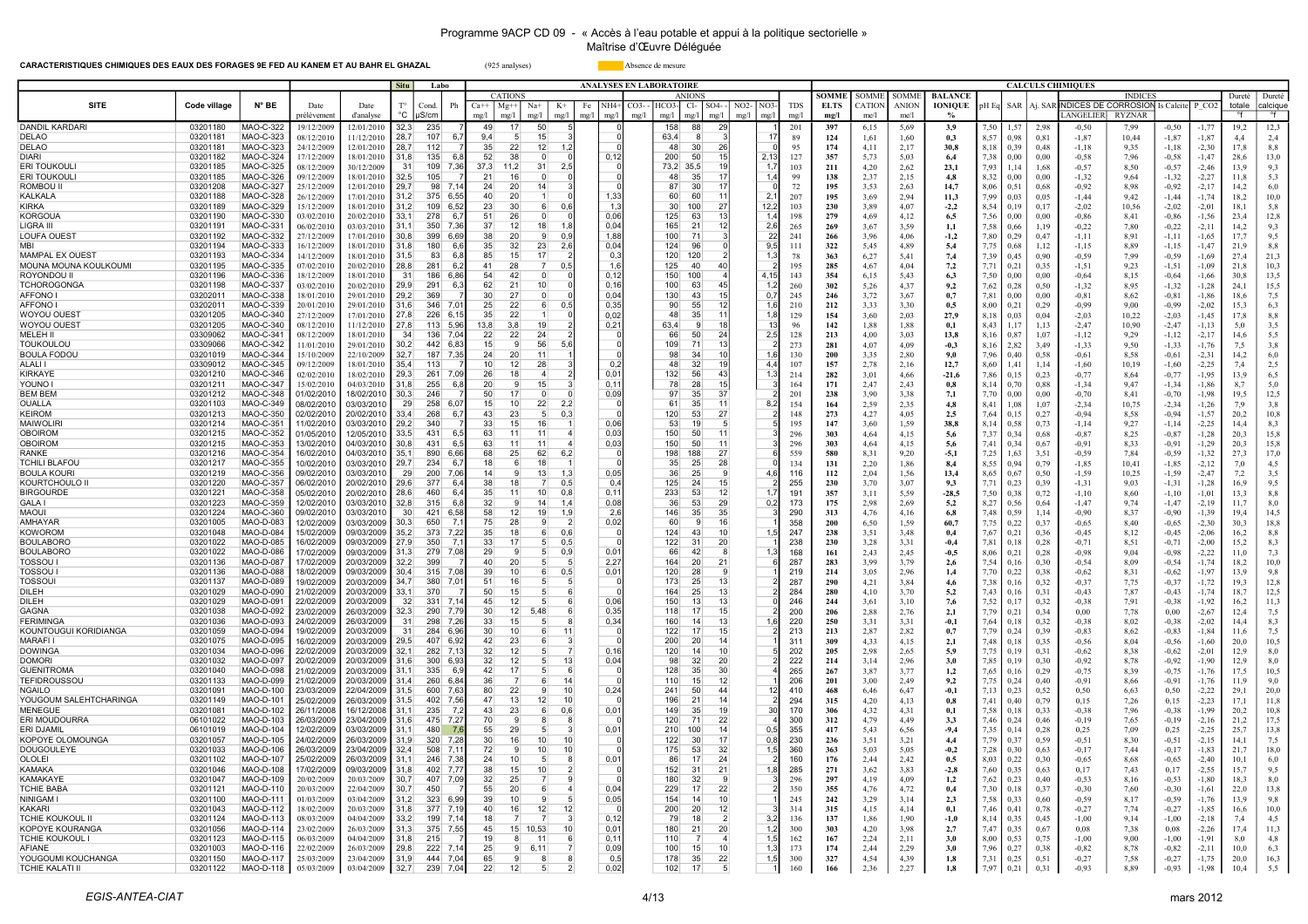#### CARACTERISTIQUES CHIMIQUES DES EAUX DES FORAGES 9E FED AU KANEM ET AU BAHR EL GHAZAL

Absence de mesure

|                                              |                      |                                      |                          |                          | Situ                    | Labo                                |      |                                                |                                    |                                   | <b>ANALYSES EN LABORATOIRE</b> |      |             |                      |                                         |             |                      |                       |                      |                                 |              |               |              | <b>CALCULS CHIMIOUES</b>                     |                |                     |                     |              |                       |
|----------------------------------------------|----------------------|--------------------------------------|--------------------------|--------------------------|-------------------------|-------------------------------------|------|------------------------------------------------|------------------------------------|-----------------------------------|--------------------------------|------|-------------|----------------------|-----------------------------------------|-------------|----------------------|-----------------------|----------------------|---------------------------------|--------------|---------------|--------------|----------------------------------------------|----------------|---------------------|---------------------|--------------|-----------------------|
| <b>SITE</b>                                  |                      | $N^{\circ}$ BE                       |                          |                          | $T^{\circ}$             |                                     |      | <b>CATIONS</b>                                 |                                    |                                   |                                |      |             | <b>ANIONS</b>        |                                         | <b>TDS</b>  | SOMME<br><b>ELTS</b> | <b>SOMME</b>          | <b>SOMME</b>         | <b>BALANCE</b>                  | $pH$ Eq SAR  |               |              | Aj. SAR NDICES DE CORROSION Is Calcite P CO2 | <b>INDICES</b> |                     |                     | Dureté       | Dureté                |
|                                              | Code village         |                                      | Date<br>nrélèvemen       | Date<br>d'analyse        | °C.                     | Cond.<br>Ph<br>uS/cm                | mg/l | $Ca++$ Mg++<br>$m\sigma$                       | $Na+$ $K+$<br>mg/1                 | mo/l                              | mg/                            | mg/l | mg/1        | mg/                  | Fe NH4+ CO3-- HCO3- Cl- SO4-- NO2- NO3- | mg/         | mg/l                 | <b>CATION</b><br>me/l | <b>ANION</b><br>me/l | <b>IONIQUE</b><br>$\frac{0}{6}$ |              |               |              | ANGELIER                                     | <b>RYZNAR</b>  |                     |                     | totale       | calcique<br>$\circ$ f |
| <b>TCHIE KOUKOUL III</b>                     | 03201125             | MAO-D-119                            | 08/03/2009               | 04/04/2009               | 30,2                    | 228   6,9                           |      | 19<br>11                                       | 8 <sup>8</sup>                     | $\overline{4}$                    | 0,04                           |      | 104         | 18                   |                                         | 163         | 166                  | 2,30                  | 2,25                 | 1,2                             | 8,05         | 0.36          | 0,49         | $-1, 14$                                     | 9,20           | $-1, 14$            | $-1,86$             | 9.3          | 4,8                   |
| <b><i>CAKARI</i></b>                         | 03201043             | MAO-D-120                            | 18/02/2009               | 20/03/2009               | 31,5                    | 320 6,96                            |      | 30 <sub>2</sub>                                | 14<br>$6 \mid$                     | 14                                |                                |      | 118         | 18                   | 13                                      | 215         | 214                  | 2,96                  | 2,73                 | 4,1                             | 7,79         | 0,61          | 0.98         | $-0.83$                                      | 8.63           | $-0,83$             | $-1, 85$            | 10.0         | 7,5                   |
| <b>CHIE KALATI II</b>                        | 03201122             | MAO-D-121                            | 21/03/2009               | 22/04/2009               | 32,1                    | 420 6,98                            |      | 60<br>13                                       | 5                                  | 5                                 | 0,01                           |      | 215         | 15                   | 18                                      | 328         | 332                  | 4.41                  | 4,34                 | 0.9                             | 7,26         | 0,15          | 0,33         | $-0.28$                                      | 7,54           | $-0.28$             | $-1,61$             | 20.3         | 15,0                  |
| SALOUSSANGA                                  | 03309041             | MAO-D-122                            | 06/12/2009               | 30/12/2009               | 32,8                    | 270 7,34                            |      | 13<br>57                                       | $\overline{0}$                     | $\mathbf 0$                       |                                |      | 122 88.8    |                      | 20<br>1,5                               | 207         | 302                  | 3,92                  | 4,94                 | $-11,5$                         | 7,52         | 0,00          | 0.00         | $-0.18$                                      | 7,70           | $-0,18$             | $-2,21$             | 19.6         | 14,3                  |
| MELEA DELINGAN                               | 03202001<br>03202006 | MAO-D-123<br>MAO-D-124               | 09/10/2009<br>11/10/2009 | 22/10/2009<br>22/10/2009 | 32,6<br>30,4            | 280 6,79<br>201<br>$\overline{7}$ . |      | 10 <sup>1</sup><br>25<br>18<br>10 <sup>1</sup> | $\mathbf{3}$                       | 0,2                               |                                |      | 85<br>86    | 40                   | 8<br>1,25<br>$\mathbf{Q}$               | 171<br>140  | 175<br>181           | 2,69<br>2,07          | 2,70<br>3,17         | $-0,2$<br>$-20.9$               | 8,40         | 0,12          | 0,12<br>0,09 | $-1,61$                                      | 10,01<br>9.74  | $-1,61$<br>$-1,32$  | $-1, 81$<br>$-2,13$ | 12,8<br>9.9  | 2,5<br>2,5            |
| (AELEA WALIGAN<br><b>JELEA SANANGA</b>       | 03202005             | MAO-D-125                            | 10/10/2009               | 22/10/2009               | 30,3                    | 295 7,09                            |      | 56<br>16                                       | $\overline{2}$<br>11               | 0,1<br>$\overline{0}$             | 0,34                           |      | 109         | 55<br>75             | 28<br>2,4                               | 206         | 298                  | 4,59                  | 4,52                 | 0.8                             | 8,42<br>7,62 | 0,09<br>0,33  | 0,60         | $-1,32$<br>$-0.53$                           | 8,14           | $-0,53$             | $-2,03$             | 20,6         | 14,0                  |
| <b>MELEA LORI</b>                            | 03202004             | MAO-D-126                            | 13/10/2009               | 22/10/2009               | 30,4                    | 190<br>7,01                         |      | 30 <sup>°</sup><br>15                          | $\mathbf{2}$                       | 0,2                               |                                |      | 85          | 35                   | 23                                      | 133         | 193                  | 2,83                  | 2,91                 | $-1,4$                          | 7,96         | 0,07          | 0.11         | $-0.95$                                      | 8,91           | $-0,95$             | $-2,05$             | 13,7         | 7,5                   |
| <b>MELEA DONGOLENGA</b>                      | 03202008             | <b>MAO-D-127</b>                     | 15/10/2009               | 22/10/2009               | 29,7                    | 517 6,66                            |      | 29<br>34                                       | 86                                 | 8                                 | 0,01                           |      | 224         | 120                  | 1,4<br>22                               | 361         | 524                  | 8,19                  | 7,53                 | 4,2                             | 7,63         | 2,57          | 4,54         | $-0,97$                                      | 8,60           | $-0,97$             | $-1,29$             | 21,2         | 7,3                   |
| MELEA GRADE                                  | 03202002             | MAO-D-128                            | 22/10/2009               | 05/11/2009               | 34                      | 263<br>6.7                          |      | 27<br>54                                       | 10 <sup>1</sup>                    |                                   | 0,4                            |      | 210         | 60                   | 0,4                                     | 241         | 364                  | 5,38                  | 5,16                 | 2,1                             | 7,30         | 0,28          | 0,58         | $-0.60$                                      | 7.90           | $-0,60$             | $-1, 33$            | 24.6         | 13,5                  |
| <b>MELEA KETCHEF</b>                         | 03202003             | MAO-D-129                            | 19/10/2009               | 05/11/2009               | 30,2                    | 190<br>6 S                          |      | 50<br>34                                       | $\vert$ 1                          | $\mathbf 0$                       | 0,3                            |      | 170         | 62                   | 15<br>0,9                               | 157         | 333                  | 5,34                  | 4,86                 | 4.7                             | 7,48         | 0,03          | 0,05         | $-0.58$                                      | 8,07           | $-0.58$             | $-1,65$             | 26.5         | 12,5                  |
| <b>(ILADINGA</b><br>.ILI                     | 03309026<br>03309031 | MAO-D-130<br>MAO-D-131               | 18/10/2009<br>18/10/2009 | 22/10/2009<br>05/11/2009 | 28,5<br>30,6            | 275 7,07<br>351<br>7,1              |      | 37<br>23<br>66<br>23                           | 16<br>$\mathbf 0$                  | 1,3<br>$\overline{0}$             |                                |      | 133<br>200  | 62<br>56             | 1,5<br>14                               | 192<br>302  | 279<br>360           | 4.47<br>5,19          | 4,06<br>5,16         | 4,9<br>0,3                      | 7,73<br>7,29 | 0.51<br>0,00  | 0.85<br>0.00 | $-0.66$<br>$-0.19$                           | 8,38<br>7,47   | $-0,66$<br>$-0,19$  | $-1,93$<br>$-1,77$  | 18.7<br>26,0 | 9,3<br>16,5           |
| MELEA ADIMA                                  | 03202007             | MAO-D-132                            | 20/10/2009               | 05/11/2009               | 29,7                    | 204                                 |      | 49                                             | $\overline{18}$<br>$\overline{0}$  | $\Omega$                          |                                |      | 122         | 30                   | 37<br>0,57                              | 189         | 257                  | 3,93                  | 3,63                 | 4.0                             | 7,62         | 0,00          | 0,00         | $-0.62$                                      | 8,25           | $-0,62$             | $-1,89$             | 19.7         | 12,3                  |
| <b>KOROUWA</b>                               | 03309029             | MAO-D-133                            | 21/10/2009               | 05/11/2009               | 29,7                    | 178 6,98                            |      | 40                                             | 5<br>8                             | 0,3                               | 0.03                           |      | 112         | 30                   | 0,1                                     | 147         | 195                  | 2,88                  | 2,68                 | 3.6                             | 7,72         | 0,19          | 0,32         | $-0,74$                                      | 8,46           | $-0,74$             | $-1,90$             | 13,3         | 10,0                  |
| <b>MIDIGUI</b>                               | 03309036             | MAO-D-134                            | 23/10/2009               | 05/11/2009               | 34,5                    | 180 7,02                            |      | 50<br>15                                       | $\mathbf 0$                        | $\overline{0}$                    |                                |      | 79          | 65                   | 0,9<br>30                               | 145         | 240                  | 3,73                  | 3,77                 | $-0.4$                          | 7,73         | 0.00          | 0.00         | $-0.71$                                      | 8,44           | $-0,71$             | $-2,07$             | 18.7         | 12,5                  |
| NACHIKALE                                    | 03309050             | MAO-D-135                            | 23/10/2009               | 05/11/2009               | 28.1                    | 365 6,99                            |      | 77<br>32                                       | $\Omega$                           | $\Omega$                          |                                |      | 120         | 85                   | 43<br>1,3                               | 302         | 358                  | 6,48                  | 5,28                 | 10,2                            | 7,49         | 0,00          | 0,00         | $-0.50$                                      | 8,00           | $-0,50$             | $-1,90$             | 32,4         | 19,3                  |
| <b>ARAGA</b>                                 | 03309020             | MAO-D-136                            | 25/10/2009               | 13/11/2009               | 30,6                    | 390 6,78                            |      | 30 <sup>°</sup><br>55                          | 10 <sup>1</sup>                    | $\overline{1}$                    |                                |      | 200         | 45                   | 33<br>8,6                               | 375         | 383                  | 5,68                  | 5,37                 | 2.8                             | 7,37         | 0,27          | 0.55         | $-0.59$                                      | 7.96           | $-0.59$             | $-1,45$             | 26,1         | 13,8                  |
| <b>BOURDJANGA</b>                            | 03304003             | MAO-D-137                            | 26/10/2009               | 13/11/2009               | 30,8                    | $560 \, 6,8$                        |      | 128<br>21                                      | 9                                  | 0,7                               | 0,06                           |      | 300         | 50                   | 40                                      | 571         | 550                  | 8,54                  | 7,18                 | 8.7                             | 6,86         | 0,19          | 0,49         | $-0.05$                                      | 6,91           | $-0.05$             | $-1,31$             | 40.6         | 32,0                  |
| CHARRABE<br>(AI Y                            | 03304004<br>03304005 | MAO-D-138<br>MAO-D-139               | 27/10/2009<br>01/11/2009 | 13/11/2009<br>13/11/2009 | 30,8<br>29,8            | 313<br>7 <sup>1</sup><br>423<br>7:  |      | 50 <sup>1</sup><br>25<br>66<br>33 <sup>3</sup> | $\overline{2}$<br>$\mathbf 0$      | 0,1<br>$\Omega$                   | 0,1                            |      | 158<br>109  | 35<br>80             | 13<br>1,6<br>29<br>1,5                  | 290         | 285                  | 4.65                  | 3,87                 | 9,1                             | 7,49         | 0,06          | 0.11<br>0.00 | $-0.39$                                      | 7,89           | $-0.39$             | $-1, 87$            | 22.8         | 12,5                  |
| <b>MOURDINGA</b>                             | 03309053             | MAO-D-140                            | 01/11/2009               | 12/11/2009               | 31                      | 414 7,72                            |      | 63<br>25                                       | $\overline{0}$                     | $\Omega$                          | 2,                             |      | 145         | 75                   | 24<br>1,4                               | 339<br>332  | 319<br>336           | 6,01<br>5,21          | 4,67<br>5,01         | 12,6<br>1.9                     | 7,57<br>7,44 | 0,00<br>0.00  | 0,00         | $-0,27$<br>0,28                              | 7,84<br>7,16   | $-0,27$<br>0,28     | $-2,24$<br>$-2,53$  | 30,1<br>26.0 | 16,5<br>15,8          |
| <b>FRTRENE</b>                               | 03304002             | MAO-D-141                            | 02/11/2009               | 12/11/2009               | 35,2                    | 424<br>7.6                          |      | 70<br>29                                       | $\overline{4}$                     | 0,4                               | 1,28                           |      | 172         | 70                   | 20<br>0,8                               | 356         | 367                  | 6,07                  | 5,22                 | 7.5                             | 7,27         | 0,10          | 0,22         | 0,33                                         | 6,94           | 0,33                | $-2,31$             | 29.4         | 17,5                  |
| MAGRAFFE                                     | 03201158             | MAO-D-142                            | 07/11/2009               | 23/12/2009               | 28,2                    | 1568<br>6.5                         |      | 158<br>47                                      | 56                                 | -8                                |                                |      | 280         | 71                   | 38<br>1,9                               | 1537        | 660                  | 14,41                 | 7,41                 | 32,1                            | 6,87         | 1,00          | 2,54         | $-0.37$                                      | 7,24           | $-0.37$             | $-1,06$             | 58.8         | 39,5                  |
| <b>GORINGA</b>                               | 03309055             | MAO-D-143                            | 24/10/2009               | 05/11/2009               | 30,7                    | 175 7,23                            |      | 25<br>25                                       | $\vert$ 1                          | $\Omega$                          | 0,4                            |      | 110         | 40                   | 20                                      | 128         | 222                  | 3,35                  | 3,36                 | $-0.2$                          | 7,93         | 0,03          | 0,05         | $-0.70$                                      | 8,64           | $-0,70$             | $-2,16$             | 16.5         | 6,3                   |
| <b>KOUNTOUGUI BORMANGA</b>                   | 03201058             | MAO-D-144                            | 07/11/2009               | 23/12/2009               | 28,7                    | 220<br>-61                          |      | 52<br>34                                       | 22                                 | 2,2                               |                                |      | 136         | 34                   | 32<br>1,5                               | 201         | 314                  | 6,41                  | 3,88                 | 24.6                            | 7,59         | 0,58          | 1,05         | $-129$                                       | 8,88           | $-1,29$             | $-1, 15$            | 27,0         | 13,0                  |
| <b>SOUROUNKOL</b>                            | 03201163             | MAO-D-145                            | 20/11/2009               | 10/12/2009               | 28,2                    | 348 7,11                            |      | 55                                             | 12<br>9                            | $\overline{2}$                    | 3,37                           |      | 155         | 50                   | 17<br>1,2                               | 335         | 305                  | 4 1 8                 | 4,32                 | $-1,7$                          | 7,49         | 0,29          | 0,55         | $-0.38$                                      | 7,88           | $-0,38$             | $-1,91$             | 187          | 13,8                  |
| 30UROUNKOl                                   | 03201163<br>03201164 | MAO-D-146<br>MAO-D-147               | 19/11/2009               | 23/12/2009               | 30,6<br>29,8            | 232 6,68                            |      | 46<br>12                                       | 14                                 | 1,4<br>1.9                        |                                |      | 85<br>144   | 35<br>$\overline{7}$ | 13<br>79<br>77                          | 201<br>443  | 207<br>419           | 3,93                  | 2,67                 | 19,2<br>0.2                     | 7,78         | 0,47          | 0,77<br>1.55 | $-1,10$<br>$-0.25$                           | 8,88           | $-1,10$             | $-1,72$<br>$-1,94$  | 16,4<br>2.14 | 11,5                  |
| DELATAGAM<br><b>DELATAGAM</b>                | 03201164             | MAO-D-147                            | 09/12/2010<br>20/11/2009 | 11/12/2010<br>23/12/2009 | 29,8                    | 461 7,12<br>473                     | 78,7 | 4,3<br>99<br>29                                | 25,7<br>35                         | 3.5                               | 1,35<br>0,01                   |      | 158         | 45                   | 56<br>4,1                               | 408         | 430                  | 5,45<br>8.95          | 5,44<br>5,09         | 27,5                            | 7,37<br>7,26 | 0,76<br>0,79  | 1,70         | $-0.26$                                      | 7,62<br>7,51   | $-0,25$<br>$-0.26$  | $-1,79$             | 367          | 19,7<br>24,8          |
| DELATAGAM                                    | 03201164             | MAO-D-148                            | 21/11/2009               | 23/12/2009               | 29,9                    | 298 7,01                            |      | 62<br>17                                       | 17                                 | 1,7                               | 0,05                           |      | 122         | 45                   | 23<br>4,8                               | 254         | 293                  | 5.28                  | 3,82                 | 16.0                            | 7,53         | 0.49          | 0.92         | $-0.52$                                      | 8,05           | $-0,52$             | $-1,90$             | 22.5         | 15,5                  |
| THIE MADARNGA                                | 03201171             | MAO-D-149                            | 18/11/2009               | 23/12/2009               | 32,4                    | 189                                 |      | 32<br>14                                       | 14                                 | 9                                 | 0, 15                          |      | 119         | 24                   | 14                                      | 156         | 232                  | 3,59                  | 3,02                 | 8,7                             | 7,76         | 0,52          | 0,85         | $-0,76$                                      | 8,53           | $-0,76$             | $-1,88$             | 13.8         | 8,0                   |
| YOUGOUMI HADARNGA                            | 03201173             | MAO-D-150                            | 22/11/2009               | 10/12/2009               | 31.4                    | 275                                 |      | 50<br>20                                       |                                    |                                   |                                |      | 154         | 88                   | 4,4<br>95                               | 245         | 413                  | 4,21                  | 7,05                 | $-25,2$                         | 7,52         | 0,03          | 0,06         | $-0.52$                                      | 8,04           | $-0,52$             | $-1,78$             | 20.7         | 12,5                  |
| <b>JELLAH FOSSKEY</b>                        | 03202010             | MAO-D-151                            | 09/01/2010               | 29/01/2010               | 32,8                    | 411 6,92                            |      | 88<br>34                                       | 6                                  | $\Omega$                          | 1,7                            |      | 187         | 71                   | 62<br>14                                | 408         | 464                  | 746                   | 6,58                 | 6.2                             | 7,19         | 0,14          | 0,30         | $-0.27$                                      | 7,46           | $-0.27$             | $-1,62$             | 36.0         | 22,0                  |
| ).JARA                                       | 03201183             | MAO-D-152                            | 04/02/2010               | 20/02/2010               | 32,4                    | 327                                 |      | 30 <sup>°</sup><br>57                          | 12                                 | $\Omega$                          | 71                             |      | 152         | 71                   | 17                                      | 208         | 412                  | 5,84                  | 488                  | 9.0                             | 7,45         | 0,32          | 0.63         | $-0.65$                                      | 8.09           | $-0,65$             | $-1,58$             | 26.6         | 14,3                  |
| √GUILEA<br><b>JGUILEA</b>                    | 03201099             | MAO-D-153<br>MAO-D-153               | 05/02/2010<br>09/12/2010 | 20/02/2010<br>11/12/2010 | 31<br>31                | 338<br>6.7<br>186 6,95              |      | 70<br>15                                       | 120<br>9                           | 10 <sup>1</sup><br>$\overline{1}$ | 0,39                           |      | 200<br>92.7 | 35<br>$\overline{7}$ | 18<br>1,7<br>20<br>$\mathbf{R}$         | 201<br>159  | 470<br>171           | 10,21                 | 4,67<br>2,21         | 37,2<br>0.1                     | 7,28<br>7,93 | 3,39          | 7,20<br>0.61 | $-0,58$<br>$-0.98$                           | 7,85           | $-0,58$             | $-1,38$<br>$-1,94$  | 23,7<br>90   | 17,5                  |
| <b>GOUYOURI</b>                              | 03201099<br>03201207 | MAO-D-154                            | 06/02/2010               | 20/02/2010               | 31,5                    | 255 6,78                            |      | 27,5<br>5,1<br>69                              | $\overline{7}$<br>-9               | 0.3                               | 0,2                            |      | 80          | 53                   | 1,8<br>37                               | 166         | 257                  | 2,21<br>4,50          | 3,60                 | 11.1                            | 7,64         | 0,41<br>0.21  | 0,37         | $-0.86$                                      | 8,91<br>8,49   | $-0,98$<br>$-0.86$  | $-1, 84$            | 21.0         | 6,9<br>17,3           |
| <b>NOUDOULI</b>                              | 03201202             | MAO-D-155                            | 07/02/2010               | 20/02/2010               | 33,5                    | 266<br>6.                           |      | 46<br>28                                       | 2                                  | $\Omega$                          |                                |      | 125         | 35                   | 0,95<br>27                              | 216         | 264                  | 4.69                  | 3,61                 | 13,0                            | 7,59         | 0,06          | 0,10         | $-0.89$                                      | 8,49           | $-0,89$             | $-1,56$             | 23.0         | 11,5                  |
| <b>DAIGUE</b>                                | 03309058             | MAO-D-156                            | 02/02/2010               | 20/02/2010               | 30,9                    | 327<br>6,73                         |      | 35<br>17                                       | 9                                  | 0,8                               | 0,4                            |      | 140         | 35                   | 1,5                                     | 183         | 244                  | 3,56                  | 3,41                 | 2,2                             | 7,68         | 0,31          | 0,54         | $-0,95$                                      | 8,63           | $-0,95$             | $-1,55$             | 15,7         | 8,8                   |
| FNTY.                                        | 03309059             | MAO-D-157                            | 11/01/2010               | 29/01/2010               | 32,2                    | 506 6,82                            |      | 47<br>32                                       | 12                                 | 1,2                               | 1,44                           |      | 200         | 35                   | 1,4<br>36                               | 362         | -366                 | 5,53                  | 5,04                 | 4,7                             | 7,41         | 0,33          | 0,66         | $-0.59$                                      | 8.01           | $-0,59$             | $-1,48$             | 24.9         | 11,8                  |
| <b>ARAGA OUEST</b>                           | 03309060             | MAO-D-158                            | 13/01/2010               | 29/01/2010               | 32,8                    | 386 6,89                            |      | 50<br>13                                       | 12                                 | $\overline{2}$                    | 1,6                            |      | 180         | 25                   | 10<br>11                                | 291         | 305                  | 4,14                  | 4,05                 | 1.2                             | 7,40         | 0,39          | 0.78         | $-0.51$                                      | 7,91           | $-0,51$             | $-1,59$             | 178          | 12,5                  |
| <b>CALOUMA</b>                               | 03309061<br>03309063 | MAO-D-159<br>MAO-D-160               | 14/01/2010               | 29/01/2010               | 32,8                    | 516 6,86                            |      | 53<br>33<br>32                                 | 3                                  | $\Omega$                          |                                |      | 221<br>97   | 43<br>46             | 27<br>1,7<br>20                         | 380         | 382                  | 5,49                  | 5,42                 | 0,6                             | 7,31         | 0,08          | 0,17         | $-0.45$                                      | 7,76           | $-0,45$             | $-1,48$             | 26.8         | 13,3                  |
| SAOUDING/<br><b><i>TERREBOU</i></b>          | 03309064             | MAO-D-161                            | 20/04/2010<br>01/02/2010 | 18/02/2010<br>18/02/2010 | 31<br>31.4              | 215 6.77<br>186 6.93                |      | 21<br>34<br>24                                 | $\overline{0}$<br>$\overline{8}$   | $\overline{2}$                    | 0.2                            |      | 24          | 53                   | 40                                      | 189<br>124  | 218<br>187           | 3,33<br>4.07          | 3,33<br>2,75         | $-0,1$<br>19,4                  | 7,88<br>8,46 | 0,00<br>0,26  | 0,00<br>0,24 | $-1,11$<br>$-1,53$                           | 898<br>999     | $-1, 11$<br>$-1,53$ | $-1,75$<br>$-2,51$  | 16,6<br>184  | 8,0<br>8,5            |
| <b><i>NALGRANE</i></b>                       | 03309067             | MAO-D-162                            | 13/01/2010               | 29/01/2010               | 33,3                    | 356 6,75                            |      | 52<br>25                                       |                                    |                                   | 0,04                           |      | 85          | 35                   | 1,3<br>29                               | 226         | 228                  | 4,70                  | 3,00                 | 22,0                            | 7,71         | 0.03          | 0,05         | $-0.96$                                      | 8,66           | $-0.96$             | $-1,77$             | 23,3         | 13,0                  |
| NOURDINGA                                    | 03309068             | MAO-D-163                            | 20/01/2010               | 18/02/2010               | 32,3                    | 217 6,88                            |      | 33<br>20                                       | $\overline{0}$                     | $\Omega$                          | 0,07                           |      | 110         | 35                   | 19                                      | 189         | 220                  | 3,29                  | 3,23                 | 0.9                             | 7,79         | 0,00          | 0.00         | $-0.91$                                      | 8,70           | $-0,91$             | $-1,79$             | 16.5         | 8,3                   |
| )ONKONGA                                     | 03317002             | MAO-D-164                            | 15/01/2010               | 29/01/2010               | 32.7                    | 588 7,46                            |      | 39<br>44                                       | 14                                 | 0,8                               | 0,33                           |      | 221         | -60                  | 0,5<br>36                               | 414         | 416                  | 6,20                  | 6,07                 | 1,0                             | 7,46         | 0,36          | 0,71         | 0,00                                         | 7,45           | 0,00                | $-2,08$             | 27,9         | 9,8                   |
| <b>ATOM</b>                                  | 03202009             | MAO-D-165                            | 17/10/2009               | 22/10/2009               | 35.2                    | 334<br>7.7                          |      | 35<br>36                                       | 17                                 | 1.6                               |                                |      | 122         | 100                  | 22<br>1,5                               | 233         | 335                  | 5,46                  | 5,30                 | 1,5                             | 7,70         | 0.48          | 0,82         | $-0.60$                                      | 8,30           | $-0,60$             | $-1,96$             | 234          | 9,0                   |
| THIE ABANGA                                  | 03201222             | MAO-D-166                            | 08/02/2010               | 20/02/2010               | 31,4                    | 389<br>6.8                          |      | 76                                             | $6 \overline{6}$<br>$\mathbf{3}$   | 0,2                               | 0,08                           |      | 97          | 55                   | 49                                      | 286         | 287                  | 4,43                  | 4 1 8                | 2.9                             | 7,52         | 0,09          | 0.17         | $-0.72$                                      | 8,24           | $-0,72$             | $-1,78$             | 21.5         | 19,0                  |
| FNTY<br>FARAGA SUL                           | 03309059<br>03309069 | MAO-D-167<br>MAO-D-168               | 11/02/2010               | 03/03/2010<br>04/03/2010 | 30 <sup>°</sup><br>30,8 | 669<br>6.6<br>549<br>6.5            |      | 55<br>24<br>27<br>60                           | 43<br>19                           | 4,3<br>$\overline{2}$             | 0,2<br>0,04                    |      | 180<br>200  | 88<br>43             | 35<br>42                                | 422         | 436<br>395           | 6.70                  | 6,26                 | 3,5                             | 7,43         | 1,22          | 2.39<br>1.06 | $-0.83$                                      | 8,27           | $-0,83$             | $-1,33$             | 23.6         | 13,8                  |
| <b>SASSANGA</b>                              | 03309070             | MAO-D-169                            | 12/02/2010<br>13/02/2010 | 04/03/2010               | 34                      | 818<br>6.6                          |      | 100<br>17                                      | 18                                 | 1.8                               | 0.12                           |      | 97          | 40                   | 300<br>21                               | 391<br>575  | 595                  | 6,10<br>7.23          | 5,40<br>9.31         | 6,1<br>$-12.6$                  | 7,33<br>7.43 | 0, 51<br>0.44 | 0.86         | $-0, 83$<br>$-0.83$                          | 8,17<br>8.26   | $-0,83$<br>$-0,83$  | $-1,17$<br>$-1,58$  | 26,1<br>32.0 | 15,0<br>25,0          |
| <b>AIMANGA</b>                               | 03309071             | MAO-D-170                            | 13/02/2010               | 04/03/2010               | 30,8                    | 365<br>6.                           |      | 50<br>10 <sup>1</sup>                          | 11                                 | 1,1                               | 0,04                           |      | 61          | 32                   | 51<br>13                                | 215         | 229                  | 3,83                  | 3,17                 | 9,4                             | 7,89         | 0.37          | 0,56         | $-1,19$                                      | 9,09           | $-1, 19$            | $-1,88$             | 16,6         | 12,5                  |
| FRIMANGA                                     | 06107020             | <b>MSR-A-088</b>                     | 26/05/2009               | 11/06/2009               | 33,5                    | 189<br>7.1                          |      | 32<br>21                                       | 9                                  | $\overline{4}$                    |                                |      | 142         | 15                   | 1,5<br>$\overline{2}$                   | 125         | 227                  | 3,82                  | 2,82                 | 15,1                            | 7,67         | 0,30          | 0,52         | $-0,53$                                      | 8,20           | $-0,53$             | $-1,94$             | 16.6         | 8,0                   |
| <b>JALOFROUNGA</b>                           | 06107037             | <b>MSR-A-089</b>                     | 28/05/2009               | 11/06/2009               |                         | 230 7,12                            |      | 25<br>24                                       | $\overline{4}$                     |                                   |                                |      | 142         | 35                   |                                         | 211         | 233                  | 3,42                  | 3,35                 | 1.1                             | 7,80         | 0,14          | 0,22         | $-0.68$                                      | 8,48           | $-0,68$             | $-1,93$             | 16.1         | 6,3                   |
| <b>LCHOUKO</b>                               | 06107043             | <b>MSR-A-090</b>                     | 29/05/2009               | 11/06/2009               | 34.6                    | 172 6,83                            |      | 18                                             | 15<br>$\overline{7}$               | $\mathbf{3}$                      |                                |      | 97          | 24                   | $\overline{2}$                          | 164         | 167                  | 2,51                  | 2,32                 | 3,9                             | 8.05         | 0.29          | 0.40         | $-1,22$                                      | 9.27           | $-1,22$             | $-1,78$             | 10.7         | 4,5                   |
| <b>BABALANGA</b>                             | 06201001             | <b>MSR-A-091</b>                     | 09/06/2009               | 28/06/2009               | 34,1                    | 180<br>-7.2                         |      | 23                                             | 6 <sup>1</sup><br>6                |                                   | 0,3                            |      | 110         | 20                   |                                         | 166         | 172                  | 1,93                  | 2,49                 | $-12,6$                         | 7,89         | 0,29          | 0,44         | $-0,69$                                      | 8,57           | $-0,69$             | $-2,10$             | 82           | 5,8                   |
| <b>\RATCHOU</b><br><i><b>JICHE CHADI</b></i> | 06107048<br>06107051 | <b>MSR-A-092</b><br><b>MSR-A-093</b> | 05/06/2009<br>10/06/2009 | 13/07/2009<br>13/07/2009 | 32,4<br>31,5            | 262 7,02<br>317 6,83                |      | 35<br>41                                       | $\mathbf{3}$<br>$\vert$            | $\mathbf{1}$<br>$\Omega$          |                                |      | 120<br>180  | 14<br><b>q</b>       | 22<br>0,8<br>-3                         | 201<br>252  | 203<br>262           | 2,33<br>3.46          | 2,83<br>3,40         | $-9,8$<br>0.9                   | 7,70<br>7,49 | 0,30<br>0,14  | 0,52<br>0,26 | $-0,68$<br>$-0.66$                           | 8,39<br>8,15   | $-0,68$<br>$-0.66$  | $-1,89$<br>$-1,54$  | 10,0<br>16.4 | 8,8<br>10,3           |
| <b>MICHE CHADE</b>                           | 06107051             | <b>MSR-A-094</b>                     | 05/06/2009               | 13/07/2009               | 32.3                    | 484 7.88                            |      | 15<br>71                                       | 15<br>5 <sub>5</sub>               | 0.5                               | 1,7                            |      | 186         | 22                   | 63<br>1,3                               | 363         | 364                  | 5.01                  | 5.00                 | 0.1                             | 7,26         | 0.14          | 0.30         | 0.62                                         | 6.65           | 0,62                | $-2.57$             | 23.9         | 17,8                  |
| <b>HABAKA</b>                                | 06107049             | <b>MSR-A-095</b>                     | 07/06/2009               | 28/06/2009               | 35,4                    | 698 7,05                            |      | 36                                             | $\overline{4}$<br>21               | 2,1                               | 0,3                            |      | 82          | 13                   |                                         | 143         | 168                  | 3,10                  | 1,91                 | 23,6                            | 7,81         | 0,88          | 141          | $-0.76$                                      | 8.57           | $-0,76$             | $-2,07$             | 10,6         | 9,0                   |
| СНАВАКА                                      | 06107049             | <b>MSR-A-096</b>                     | 08/06/2009               | 28/06/2009               | 36,3                    | 697 7,06                            |      | 38                                             | 10 <sup>1</sup><br>8               | 0,8                               | 0,29                           |      | 135         | 12                   | 24<br>1,6                               | 184         | 230                  | 3,09                  | 3,08                 | 0,2                             | 7,57         | 0,30          | 0,54         | $-0.51$                                      | 8,09           | $-0, 51$            | $-1, 86$            | 13.6         | 9,5                   |
| tchi worol                                   | 06106003             | <b>MSR-A-097</b>                     | 09/06/2009               | 13/07/2009               | 33,5                    | 313<br>6 <sup>8</sup>               |      | 32<br>30 <sup>°</sup>                          | 8                                  | 0,8                               | 0,2                            |      | 79          | 10 <sup>1</sup>      | 20                                      | 181         | 181                  | 444                   | 2.01                 | 37.6                            | 7,93         | 0,24          | 0.36         | $-1.13$                                      | 9,07           | $-1, 13$            | $-1,85$             | 20.3         | 8,0                   |
| <b>OKORANGA</b>                              | 06106002             | <b>MSR-A-098</b>                     | 11/06/2009               | 13/07/2009               | 34.7                    | 250 6.99                            |      | 40                                             | $\overline{4}$<br>$5 \overline{5}$ | $\overline{1}$                    | 0,3                            |      | 130         | $\mathbf{R}$         | $\mathbf{Q}$                            | 196         | 200                  | 2.57                  | 2.59                 | $-0.4$                          | 7.58         | 0.20          | 0.37         | $-0.59$                                      | 8 1 7          | $-0.59$             | $-1, 81$            | 11.6         | 10,0                  |
| <b>DELABANGA BRASSERI</b>                    | 06106001             | <b>MSR-A-099</b>                     | 10/06/2009               | 13/07/2009               | 33,8                    | 203 6,65                            |      | 27                                             | $\mathbf{3}$<br>$\overline{7}$     | 0,7                               | 0,1                            |      | 83          | 11                   | 14                                      | 143         | 148                  | 1,92                  | 199                  | $-1,9$                          | 7,94         | 0.34          | 0.50         | $-1,29$                                      | 9,23           | $-1,29$             | $-1,67$             | 80           | 6,8                   |
| <b>COUBI</b>                                 | 06101041             | <b>MSR-A-100</b>                     | 31/05/2009               | 11/06/2009               | 31,8                    | 232<br>7,2                          |      | 13<br>47                                       | $\overline{2}$                     | $\overline{0}$                    |                                |      | 138<br>125  | 34<br>46             | $\overline{a}$                          | 200         | 239                  | 3,51                  | 3,32                 | 2,7                             | 7,54         | 0,07<br>1.18  | 0,12         | $-0.34$                                      | 7,89           | $-0,34$             | $-2,02$             | 17,1         | 11,8                  |
| (OUMANGAYE OBI<br>QUARTIER ABAKAR TAHER      | 06109003<br>06114006 | <b>MSR-A-101</b><br><b>MSR-A-102</b> | 17/11/2009<br>26/01/2010 | 23/12/2009<br>18/02/2010 | 32,9<br>33.1            | 7,3<br>1288<br>204<br>7.3           |      | 45<br>154<br>33<br>11                          | 65<br>10 <sup>1</sup>              | 11<br>$\overline{2}$              | 0,31                           |      | 102         | 35                   | 18,5<br>55<br>13<br>2.3                 | 1200<br>167 | 520<br>208           | 14,51<br>3.04         | 4,79<br>2.97         | 50.4<br>1.2                     | 7,16<br>7.80 | 0.38          | 2.66<br>0.62 | 0.14<br>$-0.50$                              | 7,01<br>8.30   | 0,14<br>$-0.50$     | $-2,18$<br>$-2,24$  | 57.0<br>12.8 | 38,5<br>8,3           |
| AHAN                                         | 06104003             | <b>MSR-A-103</b>                     | 10/02/2010               | 03/03/2010               | 30,4                    | 937<br>7,21                         |      | 120<br>40                                      | 14                                 | 1,4                               | 0,14                           |      | 200         | 160                  | 80<br>14                                | 614         | 630                  | 993                   | 9,68                 | 1.3                             | 7,09         | 0,28          | 0,65         | 0,12                                         | 6,97           | 0,12                | $-1,90$             | 46.5         | 30,0                  |
| HILLE AFIE                                   | 06102003             | <b>MSR-B-083</b>                     | 22/06/2009               | 01/07/2009               | 34.6                    | 7 <sub>4</sub><br>1371              | 150  | 17                                             | 42                                 | 4,2                               |                                |      | 700         | 128                  | 225                                     | 1410        | 1267                 | 10,83                 | 19,78                | $-29,2$                         | 6,43         | 0,87          | 2,57         | 0,97                                         | 5,46           | 0,97                | $-1,53$             | 44,5         | 37,5                  |
| CHARAGUINE CL                                | 06102001             | <b>MSR-B-084</b>                     | 22/06/2009               | 01/07/2009               | 35.7                    | 1172<br>-7.2                        |      | 108<br>65                                      | 55                                 | 5,5                               |                                |      | 380         | 200                  | 300                                     | 930         | 1119                 | 13,28                 | 18,19                | $-15,6$                         | 6,83         | 1.03          | 2,65         | 0.37                                         | 6,47           | 0,37                | $-1,59$             | 53,7         | 27,0                  |
| <b>DLABADINGUA</b>                           | 06202005             | <b>MSR-B-085</b>                     | 07/06/2009               | 13/07/2009               | 33,3                    | 244<br>6.8                          |      | 30 <sup>°</sup>                                | 10 <sup>1</sup><br>6               |                                   | 0,03                           |      | 120         | 10                   | 1,5                                     | 180         | 185                  | 2.61                  | 2,40                 | 4.2                             | 7.76         | 0,24          | 0,40         | $-0.96$                                      | 8.71           | $-0.96$             | $-1,67$             | 11.6         | 7,5                   |
| <b>MOURRA I</b>                              | 06107052             | <b>MSR-B-086</b>                     | 07/06/2009               | 28/06/2009               | 36,8                    | 447<br>6,9                          |      | 58<br>20                                       | 42                                 | -8                                | 0.32                           |      | 196         | 12                   | 74                                      | 400         | 411                  | 6,58                  | 5,11                 | 12,6                            | 7,27         | 1,21          | 2,58         | $-0,37$                                      | 7,64           | $-0,37$             | $-1,54$             | 22,7         | 14,5                  |
| <b>MOURRA II</b>                             | 06103004             | <b>MSR-B-087</b>                     | 07/06/2009               | 28/06/2009               | 31.1                    | 29 7,02                             |      | 29<br>11                                       | 12                                 | 1,2                               | 0,34                           |      | 91          | 24                   | 1,3<br>15                               | 143         | 185                  | 2,91                  | 2,50                 | 7,5                             | 7,93         | 0,48          | 0,71         | $-0,91$                                      | 8,84           | $-0,91$             | $-2,02$             | 11,8         | 7,3                   |
| EREGUEYE                                     | 06201002             | <b>MSR-B-088</b>                     | 22/06/2009               | 01/07/2009               | 36,3                    | 507<br>7,9                          |      | 58                                             | 12<br>32                           | 3,2                               |                                |      | 251         | 8                    | 50                                      | 410         | 416                  | 5.36                  | 5.41                 | $-0.5$                          | 7.16         | 1.00          | 2.23         | 0.74                                         | 6.42           | 0.74                | $-2.44$             | 19.4         | 14.5                  |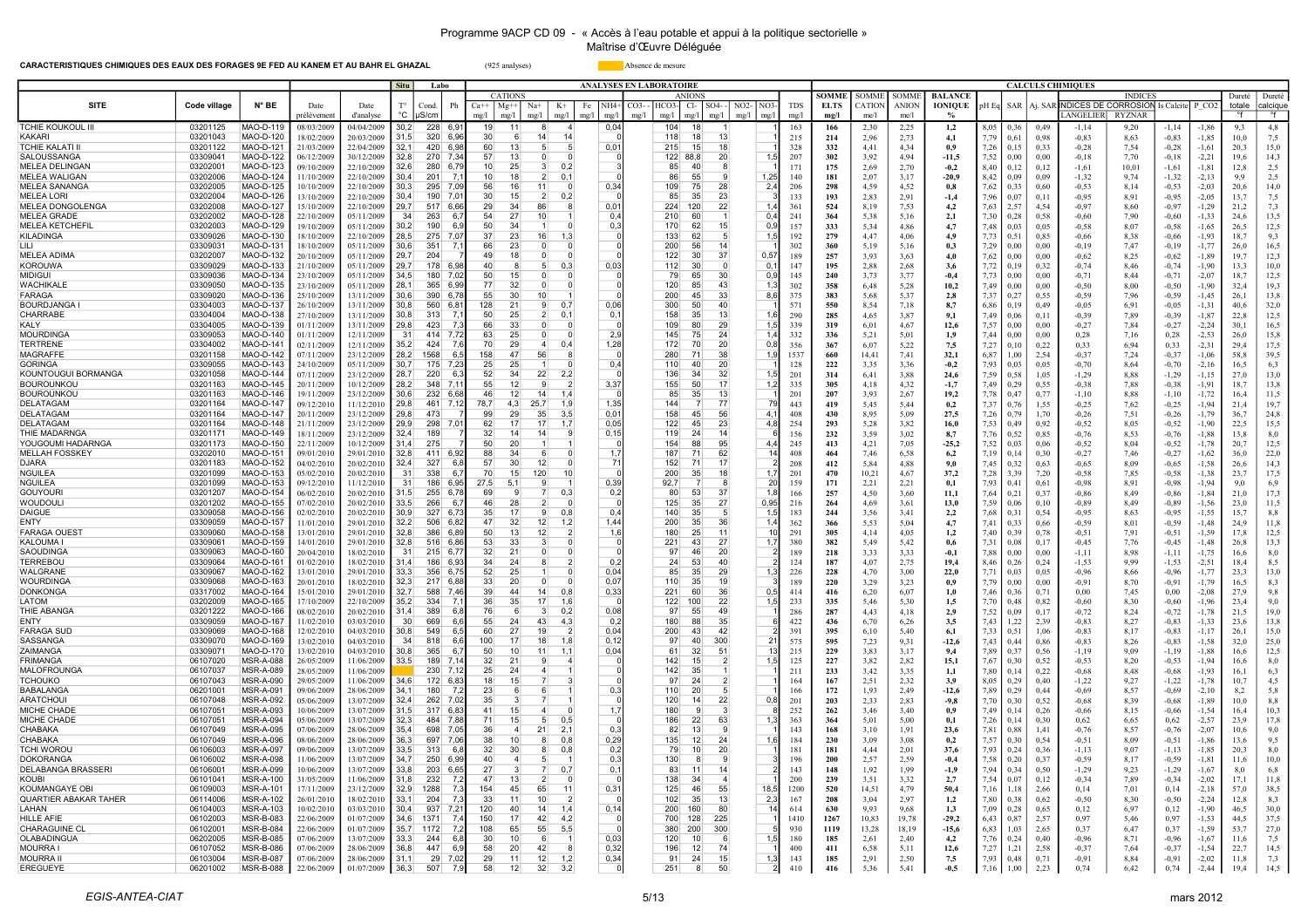|                         |                      |                                      |                          |                          | <b>Situ</b>     | Labo                  |                 |                  |                                              |               |      | <b>ANALYSES EN LABORATOIRE</b>                   |      |            |             |              |              |                |              |              |              | <b>CALCULS CHIMIOUES</b>                               |                |                    |                    |             |            |
|-------------------------|----------------------|--------------------------------------|--------------------------|--------------------------|-----------------|-----------------------|-----------------|------------------|----------------------------------------------|---------------|------|--------------------------------------------------|------|------------|-------------|--------------|--------------|----------------|--------------|--------------|--------------|--------------------------------------------------------|----------------|--------------------|--------------------|-------------|------------|
|                         |                      |                                      |                          |                          |                 |                       |                 | <b>CATIONS</b>   |                                              |               |      | ANION:                                           |      |            | SOMME       | <b>SOMME</b> | <b>SOMME</b> | <b>BALANCE</b> |              |              |              |                                                        | <b>INDICES</b> |                    |                    | Dureté      | Dureté     |
| <b>SITE</b>             | Code village         | $N^{\circ}$ BE                       | Date                     | Date                     | $T^{\circ}$     | Cond.<br>Ph           | $Ca++$ $Mg++$   |                  | $Na+$<br>$K+$                                |               |      | Fe NH4+ CO3-- HCO3- Cl- SO4-- NO2- NO3-          |      | <b>TDS</b> | <b>ELTS</b> | CATION       | <b>ANION</b> | <b>IONIQUE</b> |              |              |              | pH Eq SAR Aj. SAR NDICES DE CORROSION Is Calcite P_CO2 |                |                    |                    | totale      | alciqu     |
|                         |                      |                                      | rélèvemen                | d'analyse                |                 | $\mu$ S/cm            |                 |                  | mo/l<br>mo/l                                 | me/l<br>me/   | mg/l | mg/1<br>mg/l<br>mg/                              |      | me/        | mg/         | me/l         | me/l         |                |              |              |              | <b>ANGELIER</b>                                        | <b>RYZNAR</b>  |                    |                    |             | $\circ$ f  |
| MOUSSORO SALAM          | 06113002             | <b>MSR-B-090</b>                     | 22/06/2009               | 01/07/2009               | 31,1            | 389                   | 32              | 24               | 10                                           |               |      | 168<br>35                                        |      | 278        | 280         | 4,03         | 3,94         | 1,1            | 7,65         | 0.33         | 0.57         | $-0.05$                                                | 7.69           | $-0,05$            | $-2,34$            | 17,9        | 8,0        |
| LAOUTCHOUNGA I          | 06202004             | <b>MSR-B-091</b>                     | 08/06/2009               | 14/07/2009               |                 | 34,6 200,7 6,97       | 32              | 47               | 17<br>1,7                                    |               |      | 427<br>88,7<br>$\mathsf{Q}$                      | 1,6  | 153        | 240         | 6.25         | 3,41         | 29,4           | 8,21         | 0,45         | 0,53         | $-1,24$                                                | 9.45           | $-1,24$            | $-2,29$            | 27.3        | 8.0        |
| ELIMAI I                | 06202001             | <b>MSR-B-092</b>                     | 22/06/2009               | 01/07/2009               | 34.2            | 276 7.6               | 39              | 8                | $\overline{7}$<br>$\overline{2}$             |               |      | 29<br>116<br>-5                                  |      | 204        | 207         | 2.96         | 2.66         | 5.3            | 7,66         | 0,27         | 0,46         | $-0.06$                                                | 7,71           | $-0.06$            | $-2,48$            | 13,0        | 9,8        |
| ELIMANGA                | 06202003             | <b>MSR-B-093</b>                     | 11/06/2009               | 14/07/2009               | 34.8            | 158 7.1               | 32              | $\vert$ 1        | 18<br>$\overline{2}$                         |               |      | 30.5<br>71<br>8                                  | 0,7  | 121        | 163         | 2,52         | 2.68         | $-3,1$         | 8,30         | 0,85         | 0,94         | $-1, 11$                                               | 9,41           | $-1, 11$           | $-2.64$            | 8.4         | 8.0        |
| ELIMA II                | 06110002             | <b>MSR-B-094</b>                     | 09/06/2009               | 14/07/2009               | 34,1            | 226                   | 30 <sup>°</sup> | 20               | 19<br>1,9                                    |               |      | 159<br>16<br>69                                  | 0,8  | 173        | 316         | 4,02         | 5,96         | $-19,4$        | 8,03         | 0,66         | 0,90         | $-1,03$                                                | 9,05           | $-1,03$            | $-2,11$            | 15,7        | 7,5        |
| KANI TOURKOU            | 06211001             | <b>MSR-B-095</b>                     | 22/06/2009               | 01/07/2009               | 31.8            | 231<br>- 7.           | 26              | $6 \overline{6}$ | 12<br>$\overline{2}$                         |               |      | 14<br>109<br>$\overline{7}$                      | 0,9  | 174        | 177         | 2,37         | 2,29         | 1.6            | 7,88         | 0,55         | 0,84         | $-0.58$                                                | 8,45           | $-0.58$            | $-2,22$            | 9.0         | 6,5        |
| RAGUID BARRA            | 06107053             | <b>MSR-B-096</b>                     | 22/06/2009               | 01/07/2009               | 33,5            | $524$ 7.3             | 47              | 18               | 42<br>4,2                                    | 2,5           |      | 281<br>20<br>13                                  |      | 421        | 430         | 5,76         | 5,47         | 2.6            | 7,24         | 1,32         | 2,85         | 0,07                                                   | 7,17           | 0,07               | $-1,82$            | 19,2        | 11,8       |
| DOKOUMANGA              | 06107050             | <b>MSR-B-097</b>                     | 22/06/2009               | 01/07/2009               | 33,2            | 7 <sub>5</sub><br>382 | 38              | 15               | 17<br>1,7                                    |               |      | 14<br>179<br>25                                  |      | 288        | 291         | 3,92         | 3,95         | $-0,4$         | 7,51         | 0,59         | 1,12         | 0.39                                                   | 7,12           | 0.39               | $-2,60$            | 15,7        | 9,5        |
| ELIMAI II               | 06202002             | <b>MSR-B-098</b>                     | 22/06/2009               | 01/07/2009               | 34,2            | 342<br>- 7,5          | 31              | 15               | 15<br>1,5                                    |               |      | 155<br>20<br>18                                  | 1,6  | 254        | 257         | 3,47         | 3,51         | $-0,4$         | 7,64         | 0,55         | 0,97         | $-0,14$                                                | 7,78           | $-0,14$            | $-2,25$            | 13,9        | 7,8        |
| <b>FARGACHA</b>         | 06113001             | <b>MSR-B-099</b>                     | 11/06/2009               | 14/07/2009               | 30,8            | 195 6,99              | 34              | $\overline{7}$   | 23<br>2,3                                    |               |      | $\Omega$<br>36<br>107                            |      | 150        | 209         | 3,33         | 3,59         | $-3,7$         | 8,28         | 0.94         | 1,05         | $-1,29$                                                | 9,56           | $-1,29$            | $-2,40$            | 11.4        | 8,5        |
| MOURA III               | 06104001             | <b>MSR-B-100</b>                     | 12/02/2010               | 03/03/2010               | 31,8            | 416 6,98              | 35              | 17               | 21<br>$\mathbf{3}$                           | 0,03          |      | 103<br>56<br>35                                  | 0,8  | 270        | 271         | 4,14         | 3,85         | 3.6            | 7,81         | 0,73         | 1,15         | $-0.83$                                                | 8,65           | $-0.83$            | $-1,93$            | 15,7        | 8,8        |
| WADI WOW                | 06109002             | <b>MSR-C-058</b>                     | 19/05/2009               | 20/06/2009               | 31,2            | 240 7,18              | 24              | 21               | 24<br>5,3                                    | 0,01          |      | 17<br>161<br>37                                  | 1,3  | 189        | 291         | 4.11         | 4.06         | 0.6            | 7,79         | 0,86         | 1,39         | $-0,61$                                                | 8,39           | $-0,61$            | $-1,94$            | 14.6        | 6,0        |
| BOUDASSAR               | 06107005             | <b>MSR-C-059</b>                     | 22/05/2009               | 10/06/2009               | 31,7            | 288 6,87              | 38              | 12               | 9<br>$\overline{2}$                          |               |      | 192<br>6<br>5                                    |      | 200        | 266         | 3,33         | 3,45         | $-1,7$         | 7,49         | 0,33         | 0,62         | $-0,62$                                                | 8,11           | $-0,62$            | $-1,55$            | 14,4        | 9,5        |
| DOUNAYARI               | 06107017             | <b>MSR-C-060</b>                     | 21/05/2009               | 10/06/2009               | 31.7            | 232 6,74              | 22              | 17               | $\overline{7}$                               | 0,5           |      | 106<br>3                                         | 2,7  | 125        | 166         | 2,83         | 2,04         | 16.2           | 7,97         | 0,27         | 0,39         | $-1.23$                                                | 9,20           | $-1,23$            | $-1,67$            | 12,5        | 5,5        |
| DOUNAYARI I             | 06107018             | <b>MSR-C-061</b>                     | 20/05/2009               | 20/06/2009               | 33,7            | 621 7.13              | 90              | 25               | 33<br>6                                      | 0,27          |      | 300<br>65                                        | 2,5  | 589        | 529         | 8,14         | 6,94         | 80             | 6,96         | 0,79         | 1,93         | 0.17                                                   | 6,79           | 0,17               | $-1,61$            | 32,8        | 22,5       |
| DOUGOUL DARKAR          | 06107012             | <b>MSR-C-062</b>                     | 23/05/2009               | 10/06/2009               | 30,6            | 300                   | 18              | 10               | 12<br>1,2                                    |               |      | 30<br>164                                        | 2,3  | 236        | 245         | 2,27         | 3,55         | $-21,9$        | 7,89         | 0.56         | 0,85         | $-0.89$                                                | 8,78           | $-0, 89$           | $-1,75$            | 8.6         | 4,5        |
| DOUGOUL KATEKATE        | 06107027             | <b>MSR-C-063</b>                     | 24/05/2009               | 10/06/2009               | 317             | 350 6,75              | 37              | 29               | 10<br>$\overline{1}$                         | 1,5           |      | 167<br>35<br>45                                  | 2,5  | 180        | 328         | 4,70         | 4,70         | $-0,1$         | 7,59         | 0.30         | 0,54         | $-0.84$                                                | 8,44           | $-0,84$            | $-1,49$            | 21,2        | 9,3        |
| DOUGOUL LAGOUNA         | 06107013             | <b>MSR-C-064</b>                     | 25/05/2009               | 10/06/2009               | 32,1            | 450 7,37              | 32              | 20               | 20<br>$\overline{2}$                         | 1,9           |      | $\overline{\mathbf{8}}$<br>192<br>$\overline{7}$ | 1,5  | 240        | 284         | 4.17         | 3,54         | 8.2            | 7,57         | 0.68         | 1,25         | $-0.20$                                                | 7,77           | $-0,20$            | $-2.05$            | 16.2        | 8.0        |
| <b>BINDIRI</b>          | 06107004             | <b>MSR-C-065</b>                     | 03/06/2009               | 15/06/2009               | 31.3            | 462<br>- 7.3          | 68              | 10 <sup>1</sup>  | 18<br>$\mathbf{3}$                           | 0,17          |      | 281<br>9                                         |      | 393        | 400         | 5.08         | 5,07         | 0.1            | 7,11         | 0,54         | 1,23         | 0.19                                                   | 6,92           | 0,19               | $-1,82$            | 21.1        | 17,0       |
| RIGLASS                 | 06107039             | <b>MSR-C-066</b>                     | 24/05/2009               | 10/06/2009               | 32,8            | 238 7,12              | 28              | 9                | $\mathbf{3}$<br>0,3                          |               |      | 62<br>10<br>44                                   | 1,9  | 156        | 158         | 2,28         | 2,25         | 0.7            | 8,08         | 0,13         | 0,17         | $-0.96$                                                | 9,04           | $-0,96$            | $-2,28$            | 10.7        | 7,0        |
| KOURI HOLOFI            | 06107034             | <b>MSR-C-067</b>                     | 26/05/2009               | 11/06/2009               | 33,4            | 215 6.89              | 35              | 26               | $\overline{2}$<br>9                          |               |      | $\overline{7}$<br>185<br>18                      | 1,3  | 200        | 283         | 4,33         | 3,71         | 7.8            | 7,53         | 0,28         | 0,52         | $-0,64$                                                | 8,18           | $-0,64$            | $-1,57$            | 19.4        | 8,8        |
| KOURI FIROUNGA          | 06107033             | <b>MSR-C-068</b>                     | 29/05/2009               | 11/06/2009               | 32,6            | 7.8<br>264            | 41              | 21               |                                              |               |      | 187<br>3<br>15                                   | 0,1  | 214        | 269         | 3,85         | 3,55         | 4.0            | 7,47         | 0,03         | 0,06         | 0.33                                                   | 7,13           | 0,33               | $-2,48$            | 18.9        | 10,3       |
| YI IMBI                 | 06107046             | <b>MSR-C-069</b>                     | 25/05/2009               | 10/06/2009               | 32,2            | 296 6,68              | 21              |                  | $\Omega$                                     |               |      | 9<br>77                                          |      | 100        | 130         | 1,84         | 1,72         | 3.4            | 8,10         | 0,24         | 0,31         | $-1.42$                                                | 9,52           | $-1,42$            | $-1,74$            | 8.1         | 5,3        |
| EGRE YOURSSOL           | 06107019             | <b>MSR-C-070</b>                     | 28/05/2009               | 11/06/2009               | 35,1            | 208<br>7,3            | 39              | 12               | $\overline{2}$                               |               |      | 132<br>25<br>6                                   |      | 182        | 218         | 3,05         | 3,01         | 0.7            | 7,59         | 0,07         | 0, 13        | $-0.29$                                                | 7,88           | $-0,29$            | $-2,12$            | 14.7        | 9,8        |
| GONTOUR                 | 06107023             | <b>MSR-C-071</b>                     | 30/05/2009               | 11/06/2009               | 30,9            | 7 <sub>1</sub><br>204 | 36              | 13               | $\mathbf{3}$<br>$\Omega$                     |               |      | 140<br>5<br>15                                   | 1,2  | 187        | 213         | 3,00         | 2,84         | 2,7            | 7,66         | 011          | 0,19         | $-0,26$                                                | 7,91           | $-0,26$            | $-2,22$            | 143         | 9,0        |
| DELEB DROUSSOL          | 06107007             | <b>MSR-C-072</b>                     | 05/06/2009               | 28/06/2009               | 32,2            | 186 7,68              | 35              | $\overline{4}$   | 5 <sup>1</sup><br>$\Omega$                   | 0,3           |      | 91<br>14                                         | 0,3  | 140        | 151         | 2,30         | 1,91         | 9.1            | 7,82         | 0,21         | 0,34         | $-0.14$                                                | 7,95           | $-0,14$            | $-2,67$            | 10,4        | 8,8        |
| KOUBI KEBIF             | 06107032             | <b>MSR-C-073</b>                     | 08/06/2009               | 13/07/2009               | 33,6            | 227 6,56              | 28              |                  | 7 <sup>1</sup><br>0,7                        | 0,3           |      | 110<br>10                                        |      | 170        | 173         | 2,30         | 2,28         | 0.3            | 7,81         | 0.31         | 0.49         | $-1,25$                                                | 9,07           | $-1,25$            | $-1,46$            | 99          | 7,0        |
| GOUTCHOUOWOL            | 06107025             | <b>MSR-C-074</b>                     | 01/06/2009               | 28/06/2009               | 33,9            | 256 7,14              | 33              | $\overline{7}$   | 14<br>1,4                                    | 0,2           |      | 156<br>13<br>11                                  | 1,5  | 230        | 237         | 2,87         | 3,18         | $-5,1$         | 7,60         | 0,58         | 1,04         | $-0,46$                                                | 8,06           | $-0,46$            | $-1,89$            | 11,1        | 8,3        |
| DJOGORONGA SEITCHIRI II | 06107010             | <b>MSR-C-075</b>                     | 02/06/2009               | 28/06/2009               | 33,8            | 210 7,05              | 27              | 12               | 0.4<br>$\overline{4}$                        | 0,4           |      | 98<br>$\mathsf{R}$<br>15                         |      | 161        | 167         | 2,52         | 2,23         | 6.2            | 7,88         | 0,16         | 0,24         | $-0.83$                                                | 8,71           | $-0,83$            | $-2,00$            | 117         | 6,8        |
| YORANGA BOULANGA        | 06107047             | <b>MSR-C-076</b>                     | 03/06/2009               | 28/06/2009               | 34,4            | 420<br>7.5            | 60              | 29               | 15<br>6                                      | 0,32          |      | 228<br>62<br>10                                  |      | 380        | 411         | 6,19         | 5,71         | 4.1            | 7,22         | 0,40         | 0,86         | 0.68                                                   | 6,55           | 0,68               | $-2,49$            | 26.9        | 15,0       |
| <b>DJAKARAM</b>         | 06107009             | <b>MSR-C-077</b>                     | 04/06/2009               | 28/06/2009               | 34              | 918 7,87              | 140             | 30 <sup>°</sup>  | 32<br>3,2                                    | 0,06          |      | 483<br>30                                        | 0,5  | 880        | 720         | 10,94        | 8,79         | 10.9           | 6,59         | 0.64         | 1.80         | 1.28                                                   | 5,30           | 1,28               | $-2,15$            | 47,3        | 35,0       |
| DJAFARI                 | 06107008             | MSR-C-078                            | 03/06/2009               | 15/06/2009               | 34.9            | 323<br>7,             | 40              | 9                | 12<br>1,2                                    | 0,24          |      | 140<br>25<br>10                                  | 3,7  | 236        | 241         | 3,29         | 3,27         | 0,4            | 7,56         | 0.45         | 0,82         | $-0,46$                                                | 8,02           | $-0,46$            | $-1,89$            | 13,7        | 10,0       |
| LAGORO                  | 06107035             | <b>MSR-C-079</b>                     | 31/05/2009               | 11/06/2009               | 30.9            | $239$ 7,0             | 46              | 19               | $\overline{2}$<br>$\Omega$                   |               |      | 6<br>138<br>34                                   |      | 112        | 247         | 3,95         | 3,38         | 7.8            | 7,57         | 0.06         | 0,11         | $-0.56$                                                | 8,14           | $-0,56$            | $-1,84$            | 193         | 11,5       |
| SANANGA (A              | 06107040             | <b>MSR-C-080</b>                     | 02/06/2009               | 15/06/2009               | 34.1            | 438<br>6,8            | 42              | 10 <sup>1</sup>  | 40                                           | 0,05          |      | 29<br>220<br>$\overline{7}$                      |      | 349        | 363         | 4,84         | 4,54         | 3.2            | 7,37         | 1,44         | 2,91         | $-0.57$                                                | 7,95           | $-0.57$            | $-141$             | 146         | 10,5       |
| SANANGA (A)             | 06107040             | <b>MSR-C-081</b>                     | 31/05/2009               | 11/06/2009               | 30,7            | 475                   | 58              | 31               | $\vert$ 1<br>$\Omega$                        |               |      | 57<br>259<br>79                                  | 2,5  | 387        | 488         | 5,49         | 7,70         | $-16,7$        | 7,25         | 0.03         | 0.06         | $-0.25$                                                | 7,50           | $-0,25$            | $-1,56$            | 27,3        | 14,5       |
| TCHISZE                 | 06107042             | <b>MSR-C-082</b>                     | 06/06/2009               | 28/06/2009               | 35              | 242 7,88              | 20              | 9                | 27<br>2,7                                    | 0,5           |      | 160<br>9<br>25                                   |      | 200        | 254         | 2,98         | 3,41         | $-6,7$         | 7,79         | 1,26         | 2,02         | 0,09                                                   | 7,71           | 0,09               | $-2,61$            | 87          | 5,0        |
| DODO                    | 06107011             | MSR-C-083                            | 04/06/2009               | 15/06/2009               | 35,3            | $321 \ 7,03$          | 20 <sup>1</sup> | 17               | 20<br>-3                                     | 0,14          |      | 21<br>150<br>12                                  | 1,5  | 240        | 245         | 3,34         | 3,26         | 1.3            | 7,82         | 0,79         | 1,25         | $-0.79$                                                | 8,61           | $-0,79$            | $-1,79$            | 12.0        | 5,0        |
| WADJOUNGA BOULANGA      | 06107045             | <b>MSR-C-084</b>                     | 26/05/2009               | 11/06/2009               | 35              | 215<br>$\overline{7}$ | 30 <sup>°</sup> | 18               | 8<br>$\overline{4}$                          |               |      | 215<br>6<br>25                                   |      | 182        | 308         | 3,43         | 4,39         | $-12,2$        | 7,50         | 0,28         | 0,54         | 0.00                                                   | 7,51           | 0.00               | $-2,11$            | 149         | 7,5        |
| KIDANGA                 | 06107030             | <b>MSR-C-085</b>                     | 29/05/2009               | 11/06/2009               | 30,7            | 172<br>7.1            | 30              |                  | $\overline{4}$<br>8                          |               |      | 100<br>25                                        |      | 142        | 180         | 2,53         | 2,46         | 1.3            | 7,87         | 034          | 0,52         | $-0.74$                                                | 8,61           | $-0,74$            | $-2,09$            | 104         | 7,5        |
| DOUGOUL MICHER          | 06107014             | <b>MSR-C-086</b>                     | 14/11/2009               | 23/12/2009               | 30,8            | 192 7,25              | 52              | 10 <sup>1</sup>  | 13<br>$\overline{2}$                         | 0,11          |      | 22<br>109<br>35                                  | 9,7  | 171        | 253         | 4,04         | 3,39         | 8.8            | 7,62         | 0,43         | 0,77         | $-0,37$                                                | 8,00           | $-0,37$            | $-2,18$            | 17,1        | 13,0       |
| <b>ERBAYE FOULANGA</b>  | 06107054             | <b>MSR-C-087</b>                     | 16/11/2009               | 23/12/2009               | 32,6            | 204                   | 64              | 30               | 25<br><b>6</b>                               |               |      | 97<br>22<br>35                                   |      | 189        | 284         | 6,91         | 3,12         | 37,8           | 7,59         | 0,65         | 1 1 7        | $-0.59$                                                | 8,17           | $-0,59$            | $-1,98$            | 283         | 16,0       |
| ERBAYE FOULANGA         | 06107054             | <b>MSR-C-088</b>                     | 15/11/2009               | 23/12/2009               | 30,9            | 330 7.19              | 50              | 17               | 11                                           | 0,02          |      | 73<br>36<br>56                                   | 13,8 | 301        | 265         | 4,58         | 3,75         | 10.0           | 7,82         | 0,34         | 0,54         | $-0.63$                                                | 846            | $-0.63$            | $-2,30$            | 19,5        | 12,5       |
| <b>FOURTCHEYESKO</b>    | 06114001             | <b>MSR-C-089</b>                     | 25/01/2010               | 18/02/2010               | 30              | 98 6,88               | 14              | 13               | $\Omega$                                     |               |      | 12<br>35<br>24                                   |      | 64         | 101         | 1,77         | 1,73         | 1,1            | 9,12         | 0,00         | 0,00         | $-2.24$                                                | 11,36          | $-2,24$            | $-2,76$            | 88          | 3,5        |
| TRAWAROL<br>TRAWAROL    | 06107055<br>06107055 | <b>MSR-C-090</b><br><b>MSR-C-091</b> | 17/01/2010               | 29/01/2010               | 29,7<br>31.6    | 277<br>213<br>7.2     | 13<br>20        | 26<br>12         | $\Omega$<br>$\Omega$<br>$\Omega$<br>$\Omega$ |               |      | 10<br>67<br>42<br>58<br>25<br>16                 | 1,5  | 158        | 160         | 2,79         | 2,51         | 5,2            | 8,43         | 0.00         | 0,00         | $-1,43$                                                | 9,87           | $-1,43$            | $-2,14$            | 13,9        | 3,3        |
|                         |                      |                                      | 18/01/2010               | 29/01/2010               |                 | $\overline{7}$        |                 |                  | $\Omega$                                     |               |      | 42<br>43                                         | 1,4  | 151        | 132         | 1,99         | 2,01         | $-0.6$         | 8,26         | 0.00         | 0,00         | $-1.06$                                                | 9,33           | $-1,06$            | $-2,39$            | Q           | 5,0        |
| KILFEDEY<br>TOULOUB     | 06114002<br>06114003 | <b>MSR-C-092</b><br><b>MSR-C-093</b> | 22/01/2010               | 18/02/2010               | 31,5<br>32,4    | 132<br>313<br>7,12    | 20<br>33        | 18<br>14         | $\overline{2}$<br>$\Omega$                   | 0, 16<br>0,06 |      | 21<br>48<br>60<br>21                             | 1,3  | 107<br>178 | 146<br>179  | 2,48<br>2,89 | 2,37         | 2,3<br>$-0.8$  | 8,42         | 0.00<br>0.01 | 0,00<br>0.09 | $-112$                                                 | 9,54<br>9,16   | $-1,12$            | $-2,63$            | 12.4<br>140 | 5,0        |
| TOULOUB                 | 06114003             | <b>MSR-C-094</b>                     | 19/01/2010               | 29/01/2010               | 28,2            | $210 \mid 6,83$       | 22              | 11               | $\Omega$<br>$\Omega$                         | 0,02          |      | 36<br>25<br>25                                   |      |            | 123         |              | 2,94         |                | 8,14<br>8,48 | 0.00         |              | $-1,02$                                                |                | $-1,02$            | $-2,39$<br>$-2,25$ |             | 8,3<br>5,5 |
| WADI CHAGARA            | 06114004             | <b>MSR-C-095</b>                     | 21/01/2010<br>24/01/2010 | 29/01/2010<br>18/02/2010 | 31.2            | 184 6.88              | 40              | 18               | $\Omega$<br>$\Omega$                         | 0,01          |      | 36<br>24<br>66                                   | 4.3  | 119<br>154 | 188         | 2,00<br>3,48 | 1,88<br>3,02 | 3,2<br>7,1     | 8,21         | 0.00         | 0,00<br>0.00 | $-1,65$<br>$-1,33$                                     | 10,13<br>9.54  | $-1,65$<br>$-1,33$ | $-2,29$            | 10,0<br>174 | 10,0       |
| Yikinguir               | 06114005             | <b>MSR-C-096</b>                     | 23/01/2010               | 18/02/2010               | 30 <sup>°</sup> | 171 6,66              | 30              | 14               |                                              | 0, 11         |      | 38<br>48<br>40                                   |      | 147        | 174         | 2.69         | 2,75         | $-1,1$         | 8,21         | 0.04         | 0,04         | $-1.55$                                                | 9,77           | $-1,55$            | $-1.95$            | 133         | 7,5        |
| KOROTI                  | 06107031             | MSR-D-067                            | 05/06/2009               | 28/06/2009               | 30,7            | 194 7,09              | 33              | $\overline{7}$   | $\vert$                                      | 0,23          |      | 101<br>12<br>15                                  | 1,5  | 170        | 175         |              | 2,33         | 2.0            | 7,83         | 0.16         | 0.26         | $-0.74$                                                | 8,56           |                    | $-2,05$            | 111         | 8,3        |
| AMKOUA HAZANGA          | 06107003             | <b>MSR-D-068</b>                     | 05/06/2009               | 28/06/2009               | 31.7            | $556 \ 6,8$           | 20              | 15               | $\overline{2}$<br>$\Omega$                   | 0,24          |      | 16<br>$\overline{2}$<br>88                       |      | 402        | 144         | 2,43<br>2,32 | 1,95         | 8.6            | 8,08         | 0.08         | 0,11         | $-1, 27$                                               | 9,36           | $-0,74$<br>$-1,27$ | $-1,82$            | 11,2        | 5,0        |
| DOLLOGUE C.L            | 06103001             | <b>MSR-D-069</b>                     | 06/06/2009               | 28/06/2009               | 32.9            | 494 7.87              | 98              | $6\overline{6}$  | 0.5<br>5 <sup>1</sup>                        | 0.3           |      | 203<br>57<br>19                                  |      |            | 390         | 5.62         | 5,07         | 5.2            | 7,08         | 0.13         | 0.31         | 0.79                                                   | 6.30           | 0.79               | $-2.52$            | 27.0        | 24,5       |
| DOLLOGUE C.L            | 06103001             | <b>MSR-D-070</b>                     | 05/06/2009               | 28/06/2009               | 33              | $300$ 7,3             | 30              | 3                | 8                                            | 0,4           |      | 210<br>10<br>14                                  |      | 202        | 278         | 2,12         | 4,05         | $-31,3$        | 7,52         | 0.37         | 0,70         | $-0.19$                                                | 7,72           | $-0,19$            | $-1,96$            | 8,7         | 7,5        |
| DEBBE ERANG/            | 06113003             | <b>MSR-D-071</b>                     | 10/06/2009               | 13/07/2009               | 33,1            | 738 6,84              | 100             | 28               | 23<br>2,3                                    | 2,1           |      | 400<br>26<br>53                                  | 1,2  | 622        | 636         | 8,36         | 8,41         | $-0,3$         | 6,81         | 0,52         | 1,35         | 0,03                                                   | 6,78           | 0,03               | $-1,21$            | 36.5        | 25,0       |
| HARBATIRF               | 06107001             | <b>MSR-D-072</b>                     | 09/06/2009               | 13/07/2009               | 33,6            | 243 6,84              | 32              | 10 <sup>1</sup>  | 0,5<br>5 <sup>1</sup>                        | 0,5           |      | 137<br>$\overline{2}$<br>15                      | 0,7  | 191        | 203         | 2,65         | 2,72         | $-1,3$         | 7,67         | 0.20         | 0,34         | $-0, 83$                                               | 8,50           | $-0,83$            | $-1,65$            | 12,1        | 8,0        |
| KAWATCHOL               | 06103002             | <b>MSR-D-073</b>                     | 07/06/2009               | 13/07/2009               | 33.1            | 227<br>$\overline{7}$ | 22              | $\overline{2}$   | 28<br>2,8                                    |               |      | 113<br>$\mathbf{q}$<br>5                         | 2,4  | 175        | 184         | 2,55         | 2,25         | 6.3            | 7,91         | 1.53         | 2.28         | $-0.61$                                                | 8,52           | $-0,61$            | $-2,19$            | 63          | 5,5        |
| TORORO KOUF             | 06107002             | <b>MSR-D-074</b>                     | 14/06/2009               | 15/07/2009               | 30,1            | 98,8 7,07             | 27              | $5 \frac{1}{2}$  | $\overline{3}$                               |               |      | 54<br>71                                         | 0,2  | 82         | 160         | 1,89         | 2,89         | $-20,9$        | 8,19         | 014          | 0.17         | $-1, 12$                                               | 9,31           | $-1, 12$           | $-2,30$            | 88          | 6,8        |
| TOROROYE                | 06105001             | <b>MSR-D-075</b>                     | 27/01/2010               | 18/02/2010               | 29,7            | 115<br>6,8            | 25              | 10 <sup>1</sup>  | $\Omega$<br>$\Omega$                         | 0, 13         |      | 12<br>-38<br>30                                  | 2,1  | 98         | 117         | 2,07         | 1,93         | 3,7            | 8,88         | 0,00         | 0,00         | $-2,08$                                                | 10,96          | $-2,08$            | $-2,69$            | 10,4        | 6,3        |
| AMKOUA SHALEL           | 06120001             | <b>MSR-D-076</b>                     | 13/02/2010               | 04/03/2010               | 31,1            | 6,7<br>345            | 32              | 12               | 13<br>$\overline{a}$                         |               |      | 70<br>20<br>36                                   |      | 183        | 189         | 3,25         | 3,01         | 3.9            | 8,30         | 0.50         | 0,55         | $-1.60$                                                | 9.90           | $-1,60$            | $-2,11$            | 12.9        | 8,0        |
| AMKOUA DAGACH           | 06120002             | <b>MSR-D-077</b>                     | 15/02/2010               | 04/03/2010               | 30.8            | 276<br>6.4            | 21              | 5                | 28<br><b>6</b>                               | 0.02          |      | 66<br>$\Omega$<br>43                             | 2,4  | 166        | 171         | 2.83         | 2.33         | 9.7            | 8,20         | 1,42         | 1.71         | $-1.80$                                                | 10.00          | $-1,80$            | $-1,54$            | 7.3         | 5,3        |
| <b>BORBEYE</b>          | 03203004             | <b>NGI-D-015</b>                     | 09/07/2009               | 20/07/2009               | 31,7            | 366<br>$7,0^{\circ}$  | 44              |                  | 3                                            | 0,22          |      | 150<br>25<br>21                                  | 1,3  | 267        | 254         | 3,07         | 3,62         | $-8.2$         | 7,54         | 011          | 0,20         | $-0.53$                                                | 8,06           | $-0,53$            | $-1,79$            | 147         | 11,0       |
| HAMRA                   | 03201041             | <b>NGR-A-351</b>                     | 30/10/2008               | 06/11/2008               | 32,6            | 380<br>7,5            | 66              | 11               | 20<br>1,8                                    | 0,5           |      | 232<br>15<br>23                                  | 0,7  | 273        | 370         | 5,12         | 4,72         | 4.1            | 7,19         | 0.60         | 1,33         | 0.31                                                   | 6,87           | 0,31               | $-2,09$            | 21,0        | 16,5       |
| HAMRA                   | 03107023             | <b>NGR-A-352</b>                     | 30/10/2008               | 06/11/2008               | 32,4            | 341<br>7,6            | 48              | 22               | 11                                           | 1,49          |      | 17<br>198<br>15                                  | 0,6  | 244        | 314         | 4.71         | 4,03         | 7.8            | 7,39         | 0.33         | 0,66         | 0.21                                                   | 7,18           | 0.21               | $-2,26$            | 21.1        | 12,0       |
| KOLOURI SAYE            | 03201054             | <b>NGR-A-353</b>                     | 01/11/2008               | 06/11/2008               | 32.8            | 273<br>7.9            | 60              | $\sqrt{5}$       | 14                                           | 0,06          |      | 18<br>178<br>20                                  |      | 207        | 305         | 4.05         | 4.00         | 0.5            | 7,32         | 0.47         | 0.97         | 0.58                                                   | 6.75           | 0,58               | $-2.60$            | 171         | 15,0       |
| KOLOURI BOULAR          | 03201053             | <b>NGR-A-354</b>                     | 02/11/2008               | 11/11/2008               | 33,5            | 289<br>7.3            | 40              | 13               | $\overline{0}$<br>$\Omega$                   | 1,8           |      | 114<br>28<br>20                                  | 0,2  | 262        | 217         | 3,07         | 3,08         | $-0.1$         | 7,67         | 0.00         | 0.00         | 0,13                                                   | 7,54           | 0,13               | $-2,69$            | 153         | 10,0       |
| ELERI GREDA             | 03107017             | <b>NGR-A-355</b>                     | 03/11/2008               | 11/11/2008               | 32,3            | 340<br>7,6            | 70              | 12               | $\overline{0}$<br>$\Omega$                   |               |      | 182<br>31<br>12                                  | 0,8  | 261        | 308         | 4,49         | 4,12         | 4.3            | 7,26         | 0,00         | 0,00         | 0,34                                                   | 6,93           | 0,34               | $-2,30$            | 22,4        | 17,5       |
| TCHALI WOUN             | 03201118             | <b>NGR-A-356</b>                     | 04/11/2008               | 11/11/2008               | 32,2            | 300 6,95              | 62              | $\sim$ 4         | 0,5<br>$\Omega$                              | 1,38          |      | 16<br>134<br>-25                                 | 0,2  | 230        | 243         | 3,45         | 3,24         | 3.2            | 7,43         | 0.02         | 0,03         | $-0.48$                                                | 7,91           | $-0,48$            | $-1,78$            | 17.1        | 15,5       |
| TCHALI KADAFOUR         | 03201114             | <b>NGR-A-357</b>                     | 05/11/2008               | 11/11/2008               | 33.1            | $310$ 7.1             | 50              | 18               | 0.3<br>$\vert$ 4                             | 1.93          |      | 184<br>27<br>8                                   | 0.6  | 238        | 294         | 4 1 6        | 3.95         | 2.6            | 7.39         | 0.12         | 0,25         | $-0.22$                                                | 7.60           | $-0,22$            | $-1.86$            | 199         | 12,5       |
| TCHALL SARA             | 03201116             | <b>NGR-A-358</b>                     | 04/02/2009               | 19/02/2009               | 32,4            | 3640<br>7.6           | 50              | 12               |                                              | 0,07          |      | 134<br>26<br>6                                   | 1,8  | 1520       | 231         | 3,53         | 3,08         | 6.8            | 7,52         | 0.03         | 0,06         | 0,12                                                   | 7,40           | 0,12               | $-2,47$            | 17,4        | 12,5       |
| TCHALI KOULOM           | 03201115             | <b>NGR-A-359</b>                     | 03/05/2010               | 12/05/2010               | -30             | 300<br>6,95           | 62              | $\overline{4}$   | 0,5<br>$\Omega$                              | 1,38          |      | 16<br>134<br>25                                  | 0,2  | 230        | 243         | 3,45         | 3,24         | 3,2            | 7,46         | 0,02         | 0,03         | $-0, 51$                                               | 7,98           | $-0, 51$           | $-1,79$            | 17,1        | 15,5       |
| TCHALI TOUMBOLOU        | 03201117             | <b>NGR-A-360</b>                     | 02/05/2010               | 12/05/2010               | 33              | 226<br>6.8            | 35              | 25               | 0,3<br>$\overline{4}$                        | 0,04          |      | 132<br>48<br>26                                  | 0,5  | 173        | 271         | 3,99         | 3,90         | 1.1            | 7,69         | 0.13         | 0,22         | $-0, 89$                                               | 8,58           | $-0, 89$           | $-1,63$            | 19,0        | 8,8        |
| KAYAM                   | 03201049             | <b>NGR-A-361</b>                     | 07/02/2009               | 18/02/2009               | 32,1            | 298 6,97              | 90              | 16               | -9<br>$\Omega$                               |               |      | 226 41.3<br>16                                   |      | 229        | 404         | 6,21         | 5,30         | 7.9            | 7,09         | 0.23         | 0,53         | $-0,12$                                                | 7,20           | $-0,12$            | $-1,58$            | 29 1        | 22,5       |
| KAYAM                   | 03201049             | <b>NGR-A-362</b>                     | 07/02/2009               | 18/02/2009               | 32,4            | 442 7,03              | 95              | $\overline{2}$   | 10 <sup>1</sup>                              | 0.08          |      | 280 46,8<br>44                                   |      | 316        | 488         | 5,37         | 6,97         | $-12,9$        | 6,97         | 0,28         | 0,67         | 0,06                                                   | 6,91           | 0,06               | $-1,55$            | 24,6        | 23,8       |
| SOMBORI                 | 03201109             | <b>NGR-A-363</b>                     | 07/02/2009               | 18/02/2009               | 32,7            | 304 6,94              | 70              | 20               | 10 <sup>1</sup><br>$\overline{2}$            | 0,01          |      | 15<br>237 27.5                                   |      | 233        | 387         | 5,63         | 5,05         | 5,4            | 7,16         | 0,27         | 0,61         | $-0,22$                                                | 7,38           | $-0,22$            | $-1,53$            | 25,7        | 17,5       |
| <b>SOMBORI</b>          | 03201109             | <b>NGR-A-364</b>                     | 11/02/2009               | $03/03/2009$ 32.4        |                 | 600 7,02              | 78              | 31               | 25                                           |               |      | 350<br>10 <sup>1</sup><br>15                     | 0.8  | 512        | 515         | 7.66         | 6.38         | 9.1            | 6.97         | 0.61         | 1.47         | 0.05                                                   | 6.92           | 0.05               | $-1.44$            | 32.3        | 19.5       |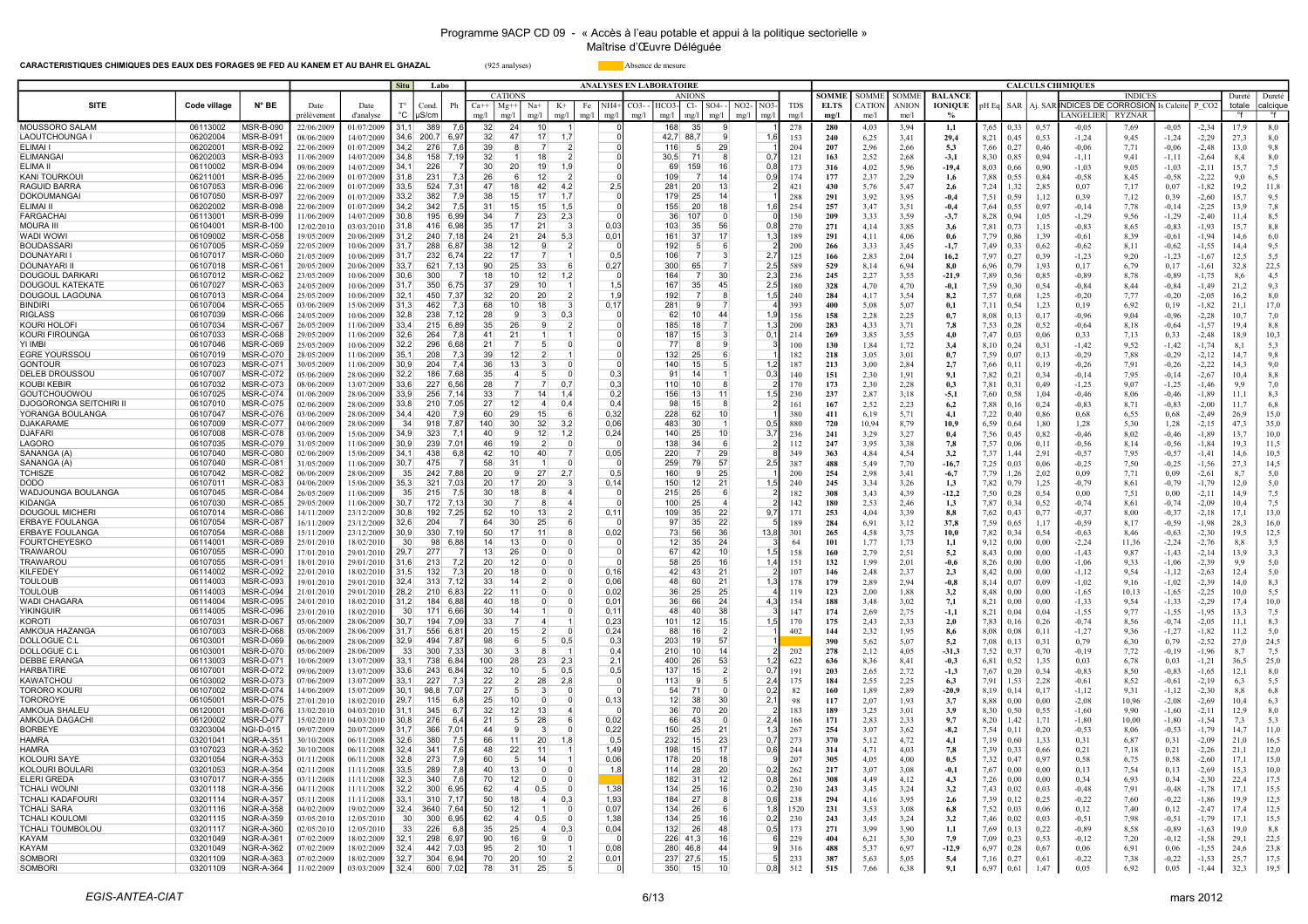|                                      |                      |                                      |                          |                          | Situ         | Labo                     |                       |                 |                                          |                            |               | <b>ANALYSES EN LABORATOIRE</b>                                                             |                          |                     |                    |                              |                                 |              |              |              | <b>CALCULS CHIMIOUES</b> |                                                        |                     |                     |                        |                            |
|--------------------------------------|----------------------|--------------------------------------|--------------------------|--------------------------|--------------|--------------------------|-----------------------|-----------------|------------------------------------------|----------------------------|---------------|--------------------------------------------------------------------------------------------|--------------------------|---------------------|--------------------|------------------------------|---------------------------------|--------------|--------------|--------------|--------------------------|--------------------------------------------------------|---------------------|---------------------|------------------------|----------------------------|
| <b>SITE</b>                          |                      | $N^{\circ}$ BE                       |                          |                          |              |                          |                       | CATIONS         |                                          |                            |               | ANION:                                                                                     |                          |                     | <b>SOMME</b> SOMME | <b>SOMME</b><br><b>ANION</b> | <b>BALANCE</b>                  |              |              |              |                          | <b>INDICES</b><br>NDICES DE CORROSION Is Calcite P CO2 |                     |                     | Dureté                 | Dureté                     |
|                                      | Code village         |                                      | Date<br>rélèvemen        | Date<br>d'analyse        | °C.          | Cond.<br>Ph<br>uS/cm     | mg/l                  | mg/l            | $Ca++$ $Mg++$ $Na+$ $K+$<br>mg/l<br>mg/1 | mg/l                       | me/l          | Fe   NH4+ CO3--   HCO3-   Cl-   SO4--   NO2-   NO3-<br>mg/l<br>mg/l<br>mg/l<br>mg/l<br>mg/ | <b>TDS</b><br>mg/        | <b>ELTS</b><br>me/l | CATION<br>me/l     | me/l                         | <b>IONIQUE</b><br>$\frac{0}{6}$ | pH Ec        | SAR          | Aj. SAR      | <b>ANGELIER</b>          | <b>RYZNAR</b>                                          |                     |                     | totale<br>$^{\circ}$ f | calcique<br>$\overline{f}$ |
| DANDIL                               | 03201027             | <b>NGR-A-365</b>                     | 14/11/2008               | 26/11/2008               | 32,1         | 195<br>6.                | 38                    | 10 <sup>1</sup> | 10 <sup>1</sup>                          |                            |               | 127<br>17<br>32                                                                            | 0,4                      | 236                 | 3,18               | 3,23                         | $-0.8$                          | 7,67         | 0.37         |              |                          |                                                        |                     |                     |                        | 9,5                        |
| yourou woliri                        | 03201153             | <b>NGR-A-366</b>                     | 17/11/2008               | 26/11/2008               | 32           | 194                      | 40                    | $\overline{2}$  | 15                                       | 1,5                        |               | 90<br>27<br>33                                                                             | 0,2                      | 210                 | 2.86               | 2,93                         | $-1,2$                          | 7,79         | 0,63         | 1,01         | $-0,79$                  | 8.57                                                   | $-0,79$             | $-2,00$             | 10,8                   | 10,0                       |
| WOLORI                               | 03201139             | <b>NGR-A-367</b>                     | 18/11/2008               | 26/11/2008               | 30,8         | 195<br>6.4               | 26                    | 10 <sup>1</sup> | 13                                       | 1,3                        |               | 47<br>35<br>40 <sup>1</sup>                                                                | 0,6                      | 173                 | 2,72               | 2,72                         | 0.0                             | 8,34         | 0,55         | 0,58         | $-1.94$                  | 10,28                                                  | $-1,94$             | $-1.76$             | 10.6                   | 6,5                        |
| SIDI FOUSSETER                       | 03201107             | <b>NGR-A-368</b>                     | 21/11/2008               | 16/12/2008               | 32,6         | 196 7,17                 | 60                    | 15              | 30                                       | -3                         | 0, 15         | 50<br>40<br>194                                                                            | 11,7<br>151              | 404                 | 5.61               | 5,61                         | 0.0                             | 7,31         | 0,90         | 1,87         | $-0.14$                  | 7,46                                                   | $-0,14$             | $-1,84$             | 21.2                   | 15,0                       |
| ABOUGUETI                            | 03201002             | <b>NGR-A-369</b>                     |                          | 10/01/2009               | 31.6         | 346<br>6.                | 54                    | 58              | $\overline{0}$                           | 0                          |               | 77<br>5<br>298                                                                             | 247                      | 493                 | 7,47               | 7,17                         | 2.0                             | 7,22         | 0,00         | 0,00         | $-0.42$                  | 7,63                                                   | $-0,42$             | $-1,30$             | 37.4                   | 13,5                       |
| SIDI ELIKONOR<br>TAL ARI             | 03201106<br>03201110 | <b>NGR-A-370</b><br><b>NGR-A-371</b> | 22/11/2008<br>06/02/2009 | 16/12/2008<br>18/02/2009 | -31<br>32.4  | 206<br>208 6,83          | 25<br>59              | 20<br>11        | $\overline{0}$<br>8                      | $\overline{0}$<br>$\Omega$ | 0,07<br>0,06  | 27<br>72<br>39<br>6<br>190 30.3                                                            | 9,2<br>159<br>160        | 192<br>311          | 2.89<br>4,20       | 2,90<br>4,20                 | $-0,1$<br>0.0                   | 8,11         | 0,00<br>0,25 | 0,00<br>0,52 | $-1,11$<br>$-0.48$       | 9,21<br>7,79                                           | $-1, 11$<br>$-0.48$ | $-2,11$<br>$-1, 51$ | 14.5<br>19.3           | 6,3<br>14,8                |
| <b>DJATALARI</b>                     | 03201030             | <b>NGR-A-372</b>                     | 30/11/2008               | 17/12/2008               | 30,2         | 205<br>-7.3              | 14                    | 51              | 15                                       | 1.5                        | 0,04          | 230<br>40<br>28                                                                            | 151                      | 386                 | 5,58               | 5,58                         | 0,1                             | 7,31<br>7,91 | 0,42         | 0,62         | $-0.61$                  | 8,52                                                   | $-0.61$             | $-1,92$             | 24,5                   | 3,5                        |
| MANDJALA                             | 03201073             | <b>NGR-A-373</b>                     | 10/10/2008               | 21/10/2008               | 34.5         | 386<br>6, 9              | 50                    | 25              | $\mathbf{0}$                             | 0                          | 0,42          | 200<br>13<br>10                                                                            | 276                      | 300                 | 4,56               | 3,86                         | 8,2                             | 7,34         | 0,00         | 0,00         | $-0.44$                  | 7,77                                                   | $-0,44$             | $-1,54$             | 22,8                   | 12,5                       |
| MANDJALA                             | 03201073             | <b>NGR-A-374</b>                     | 11/10/2008               | 21/10/2008               | 34.5         | 396 6,86                 | 69                    | -8              | 10 <sup>1</sup><br>0,1                   |                            |               | 12<br>229<br>10 <sup>1</sup>                                                               | 283                      | 342                 | 4,55               | 4,35                         | 2,2                             | 7,14         | 0.30         | 0.69         | $-0,28$                  | 7,42                                                   | $-0,28$             | $-1,45$             | 20.5                   | 17,3                       |
| KAILERI MBODOU CHOUR                 | 03201050             | <b>NGR-A-375</b>                     | 11/10/2008               | 21/10/2008               | 33,8         | 300 6,82                 | 67                    | 16              | 1<br>0.01                                |                            | 2,65          | 115<br>40<br>26                                                                            | 1,5<br>230               | 269                 | 4,71               | 3,58                         | 13,7                            | 7,46         | 0,03         | 0.06         | $-0.64$                  | 8,10                                                   | $-0,64$             | $-1,71$             | 233                    | 16,8                       |
| KOLOWOU                              | 03201055             | <b>NGR-A-376</b>                     | 12/10/2008               | 21/10/2008               |              | 298 6,65                 | 60                    | 8               | 9<br>0.8                                 |                            | 0.29          | 154<br>15<br>22                                                                            | 3,5<br>229               | 273                 | 4,07               | 3,46                         | 8.1                             | 7,40         | 0,29         | 0,58         | $-0,75$                  | 8,14                                                   | $-0,75$             | $-1,42$             | 18,3                   | 15,0                       |
| BA-ALA<br>BALA BOLTA                 | 03201013<br>03201014 | <b>NGR-A-377</b><br><b>NGR-A-378</b> | 13/10/2008<br>14/10/2008 | 21/10/2008<br>21/10/2008 | 33,2<br>32   | 306 6,78<br>240<br>6,8   | 47<br>38              | 24<br>14        | 3,5<br>0,2<br>$\overline{0}$             | $\Omega$                   | 0,08<br>0,75  | 140<br>30<br>39<br>110<br>20<br>22                                                         | 6,5<br>235<br>6,2<br>184 | 290<br>211          | 4,48<br>3,05       | 4,06<br>2,92                 | 5.0<br>2,1                      | 7,54<br>7,73 | 0,10<br>0,00 | 0,19<br>0,00 | $-0.76$<br>$-0,93$       | 8,30<br>8,65                                           | $-0,76$<br>$-0,93$  | $-1,59$<br>$-1,72$  | 21.6<br>15.3           | 11,8<br>9,5                |
| TOUGOUMBE                            | 03201138             | <b>NGR-A-379</b>                     | 15/10/2008               | 21/10/2008               | 34,4         | 213<br>6.6               | 40                    | 5               | $\Omega$                                 | $\Omega$                   | 0,34          | 74<br>30<br>20                                                                             | 163                      | 170                 | 2,41               | 2,49                         | $-1.6$                          | 7,83         | 0,00         | 0,00         | $-1,23$                  | 9,06                                                   | $-1,23$             | $-1,67$             | 12.1                   | 10,0                       |
| WOTI FOUROUT                         | 03201143             | <b>NGR-A-380</b>                     | 16/10/2008               | 21/10/2008               | 35,6         | 431<br>6,25              | 45                    | 25              | 27                                       | 1,6                        | 4,6           | 270<br>15                                                                                  | 23<br>308                | 412                 | 5,52               | 5,24                         | 2,6                             | 7,25         | 0,80         | 1,72         | $-1,00$                  | 8,24                                                   | $-1,00$             | $-0,76$             | 21,5                   | 11,3                       |
| WOTI MAIDJARI                        | 03201140             | <b>NGR-A-381</b>                     | 21/10/2008               | 28/10/2008               | 32.8         | 6,8<br>210               | 60                    | 25              | 3,5<br>0.3                               |                            | 0.46          | 281<br>-20<br>$\Omega$                                                                     | 1.5<br>168               | 392                 | 5,22               | 5,19                         | 0.2                             | 7,15         | 0,10         | 0,22         | $-0.35$                  | 7,49                                                   | $-0.35$             | $-1, 31$            | 25.3                   | 15,0                       |
| WOTI METEMA                          | 03201141             | <b>NGR-A-382</b>                     | 18/10/2008               | 28/10/2008               | 33.5         | 237<br>6,7               | 55                    | -8              | $\Omega$                                 | $\Omega$                   | 0,01          | 17<br>110<br>35                                                                            | 1,2<br>200               | 226                 | 3,41               | 3,16                         | 3.7                             | 7,55         | 0,00         | 0.00         | $-0.85$                  | 8,40                                                   | $-0,85$             | $-1,61$             | 17,0                   | 13,8                       |
| WOTI YAOURIANGA                      | 03201142             | <b>NGR-A-383</b>                     | 19/10/2008               | 28/10/2008               | 32,6         | 368<br>6,7               | 65                    | 15              | 13,5                                     | 11                         | 1,56          | 268<br>30<br>9                                                                             | 328                      | 413                 | 5,35               | 5,43                         | $-0.7$                          | 7,14         | 0.39         | 0,89         | $-0.44$                  | 7.57                                                   | $-0,44$             | $-1,23$             | 22.4                   | 16,3                       |
| NOUSSOUR                             | 03201101             | <b>NGR-A-384</b>                     | 21/10/2008               | 28/10/2008               | 32,2         | 210<br>6,7               | 50                    | 10              | 2,5<br>0,2                               |                            | 0, 18         | 20<br>21<br>141                                                                            | 1,4<br>135               | 246                 | 3,44               | 3,33                         | 1.5                             | 7,50         | 0,08         | 0,16         | $-0.80$                  | 8,31                                                   | $-0.80$             | $-1,51$             | 16.6                   | 12,5                       |
| SIDI MALMICHIDARI<br>ZOULE SEITCHIRI | 03201108<br>03201155 | <b>NGR-A-385</b><br><b>NGR-A-386</b> | 23/10/2008               | 28/10/2008<br>03/03/2009 | 31.8<br>29,5 | 252<br>6,8<br>467<br>6.4 | 60<br>55              | 10<br>15        | 1,5<br>0,1<br>25                         | $\overline{3}$             | 0,4<br>0,07   | 20<br>16<br>183<br>258<br>17<br>$\overline{\mathbf{3}}$                                    | 0,2<br>114               | 291<br>380          | 3,89               | 3,90<br>4,84                 | $-0.1$                          | 7,33         | 0,05         | 0,10<br>1.65 | $-0.53$<br>$-0.86$       | 7,85                                                   | $-0.53$             | $-1,50$<br>$-0.97$  | 19.1<br>19.9           | 15,0                       |
| ZOULE I                              | 03201156             | <b>NGR-A-387</b>                     | 09/02/2009<br>30/10/2008 | 06/11/2008               | 33           | 252<br>7.8               | 50                    | 14              | 20                                       | 1,7                        | 0,6           | 162<br>20<br>41                                                                            | 378<br>7,5<br>193        | 317                 | 5,15<br>4,56       | 4,19                         | 3,1<br>4.2                      | 7,26<br>7,45 | 0,77<br>0,64 | 1,26         | 0.35                     | 8,12<br>7,10                                           | $-0,86$<br>0,35     | $-2,55$             | 18.3                   | 13,8<br>12,5               |
| ZOULE                                | 03201156             | <b>NGR-A-388</b>                     | 31/10/2008               | 06/11/2008               | 33,1         | 317<br>7,16              | 51                    | 14              | 10 <sup>1</sup><br>0,9                   |                            | 0,06          | 145<br>13<br>40                                                                            | 226                      | 283                 | 4,16               | 3,72                         | 5.6                             | 7,48         | 0,32         | 0,61         | $-0.32$                  | 7,81                                                   | $-0.32$             | $-1,95$             | 18,5                   | 12,8                       |
| Marandii                             | 03201076             | <b>NGR-A-389</b>                     | 04/11/2008               | 11/11/2008               |              | 6,7<br>240               | 33                    | 18              | $\overline{7}$<br>0,6                    | 0,14                       |               | 140<br>-28<br>$\Omega$                                                                     | 0,8<br>184               | 228                 | 3,45               | 3,10                         | 5,4                             | 7,68         | 0,24         | 0.42         | $-0.98$                  | 8,67                                                   | $-0,98$             | $-1, 51$            | 15.7                   | 8,3                        |
| <b>MARANDIL</b>                      | 03201076             | <b>NGR-A-390</b>                     | 05/11/2008               | 11/11/2008               | 31.5         | 226<br>6.8               | 35 <sup>1</sup>       | 25              | $\overline{4}$<br>0,3                    |                            | 0,04          | 132<br>48<br>26                                                                            | 0,5<br>173               | 271                 | 3.99               | 3,90                         | 1,1                             | 7,71         | 0,13         | 0,21         | $-0.91$                  | 8,62                                                   | $-0,91$             | $-1,64$             | 190                    | 8,8                        |
| CHILONGOURO AKOULO                   | 03201024             | <b>NGR-A-391</b>                     | 17/11/2008               | 26/11/2008               | 32,2         | 230<br>6,8               | 38                    | 12              | 13<br>1,3                                |                            | 2,6           | 161<br>26<br>12                                                                            | 0,1                      | 266                 | 3,49               | 3,62                         | $-1.9$                          | 7,56         | 0,47         | 0,86         | $-0.76$                  | 8,33                                                   | $-0,76$             | $-1,55$             | 14,4                   | 9,5                        |
| CHILONGOURO ALHAIRI                  | 03201026             | <b>NGR-A-392</b>                     | 12/11/2008               | 26/11/2008               | 32.2         | 136<br>6.1               | 34                    | $\overline{2}$  | 8<br>0,1                                 |                            |               | 82<br>16<br>20                                                                             | 0,4                      | 163                 | 2,21               | 2,22                         | $-0.1$                          | 7,88         | 0,36         | 0,55         | $-1.78$                  | 9,65                                                   | $-1,78$             | $-1,14$             | 9.3                    | 8,5                        |
| CHILONGOURO<br>CHILONGOURO           | 03201025<br>03201025 | <b>NGR-A-393</b><br><b>NGR-A-394</b> | 04/02/2009               | 10/01/2009<br>19/02/2009 | 31.8<br>32,1 | 321<br>6.7<br>410 7,55   | 54<br>69              | 58<br>15        | $\overline{0}$<br>$\Omega$               | $\Omega$<br>$\Omega$       |               | 77<br>298<br>5<br>230<br>6<br>16                                                           | 247<br>320               | 494<br>337          | 7,47<br>4.68       | 7,19<br>4,36                 | 1.9                             | 7,21         | 0,00<br>0,00 | 0,00<br>0,00 | $-0,51$<br>0.38          | 7,73<br>6,80                                           | $-0,51$<br>0,38     | $-1,20$<br>$-2,15$  | 37.4<br>23.4           | 13,5<br>17,3               |
| SASSA                                | 03201105             | <b>NGR-A-395</b>                     | 21/11/2008               | 16/12/2008               | 33.5         | 222 7,06                 | 64                    | 24              | 40                                       | $\overline{4}$             | 0,05          | 257<br>70<br>35                                                                            | 6,1<br>171               | 500                 | 7,02               | 7,01                         | 3.6<br>0,0                      | 7,17<br>7,17 | 1,08         | 2,41         | $-0,11$                  | 7,28                                                   | $-0.11$             | $-1,61$             | 25,9                   | 16,0                       |
| SASSA                                | 03201105             | <b>NGR-A-396</b>                     | 21/11/2008               | 16/12/2008               | 32,2         | 196<br>7,11              | 40                    | 20              | 20                                       | 0.2                        | 0,19          | 140<br>20<br>60                                                                            | 7,3<br>151               | 308                 | 4,52               | 4,52                         | 0.0                             | 7,62         | 0,64         | 1.15         | $-0.51$                  | 8,13                                                   | $-0.51$             | $-1,92$             | 18,2                   | 10,0                       |
| TAPI                                 | 03201111             | <b>NGR-A-397</b>                     | 12/03/2009               | 06/04/2009               | 32.9         | 6,6<br>268               | 32                    | 17              | $\overline{4}$                           | $\overline{7}$             | 0,23          | $\vert$ 2<br>138<br>20                                                                     | 198                      | 224                 | 3,35               | 2,93                         | 6,7                             | 7,69         | 0.14         | 0.24         | $-1.09$                  | 8,78                                                   | $-1,09$             | $-1,41$             | 15.0                   | 8,0                        |
| TAPI                                 | 03201111             | <b>NGR-A-398</b>                     | 13/03/2009               | 06/04/2009               | 33.3         | 260<br>6,5               | 34                    | 12              | 4,6                                      | 8                          | 0,14          | 130<br>$\overline{4}$<br>26                                                                | 201                      | 222                 | 3,09               | 3,00                         | 1,6                             | 7,68         | 0,17         | 0.30         | $-1.18$                  | 8,86                                                   | $-1,18$             | $-1,33$             | 134                    | 8,5                        |
| <b>GREMA ABOR</b>                    | 03107020             | <b>NGR-A-399</b>                     | 01/12/2008               | 17/12/2008               | 33,9         | 204<br>7,4               | 36                    | 15              | 25<br>2,5                                |                            | 1,44          | 22<br>200<br>15                                                                            | 6,3<br>161               | 323                 | 4,18               | 4,26                         | $-0.9$                          | 7,48         | 0,88         | 1,69         | $-0.08$                  | 7,56                                                   | $-0.08$             | $-2,05$             | 152                    | 9,0                        |
| KASSARI                              | 03107024             | <b>NGR-A-400</b>                     | 03/12/2008               | 17/12/2008               | 31,5         | 200<br>7,1               | 38                    | 35              | 5 <sup>5</sup><br>0,5                    |                            |               | 40<br>25<br>172                                                                            | 33<br>145                | 349                 | 5.01               | 5,00                         | 0.1                             | 7,58         | 0,14         | 0,26         | $-0.48$                  | 8,05                                                   | $-0.48$             | $-1,83$             | 23.9                   | 9,5                        |
| KASSARI NGOURO KOURITI<br>BLADJIL    | 03107025<br>03107008 | <b>NGR-A-401</b><br><b>NGR-A-402</b> | 25/01/2009<br>19/01/2009 | 21/02/2009<br>10/02/2009 | 29,4<br>31.6 | 265 7,05<br>400<br>7,1   | 84<br>43              | 20<br>40        | 30<br>38                                 | 3<br>3                     | 0,07          | 146,4 27,5<br>34<br>10 <sup>1</sup><br>195<br>116                                          | 211<br>7,3<br>415        | 353<br>452          | 7,23<br>7,17       | 4,01<br>6,79                 | 28.6<br>2.7                     | 7,35<br>7,49 | 0.76<br>1.00 | 1,57<br>1,92 | $-0.30$<br>$-0.39$       | 7,64<br>7,88                                           | $-0.30$<br>$-0.39$  | $-1,87$<br>$-1,78$  | 29.2<br>27,2           | 21,0<br>10,8               |
| BLADJIL NGOUROBILIM                  | 03107009             | <b>NGR-A-403</b>                     | 12/12/2008               | 26/12/2008               | 33.2         | 188<br>-7.               | 21                    |                 | 3<br>0,2                                 |                            |               | 70<br>12<br>6                                                                              | 105                      | 129                 | 1,76               | 1,77                         | $-0.3$                          | 8,13         | 0,14         | 0,18         | $-0.63$                  | 8,75                                                   | $-0.63$             | $-2,60$             | 8.1                    | 5,3                        |
| BLADJIL                              | 03107008             | <b>NGR-A-404</b>                     | 04/01/2009               | 11/02/2009               | 31,4         | 234<br>6,79              | 44                    | 11.9            | 48<br>4,2                                |                            | 0,01          | 184,7<br>$\overline{4}$<br>-22                                                             | 180                      | 322                 | 5,37               | 3,78                         | 17,4                            | 7,47         | 1,66         | 3,20         | $-0.68$                  | 8,14                                                   | $-0,68$             | $-1,49$             | 15,9                   | 11,0                       |
| OUADIFII                             | 03107037             | <b>NGR-A-405</b>                     | 12/12/2008               | 26/12/2008               | 30.1         | 228<br>-7.3              | 31                    | -9              | $\lceil 3 \rceil$<br>0,3                 |                            | 1.9           | 100<br>$\overline{2}$<br>15                                                                | 177                      | 164                 | 2,43               | 2,14                         | 6,4                             | 7,86         | 0,12         | 0.19         | $-0.56$                  | 8,43                                                   | $-0,56$             | $-2,26$             | 11.5                   | 7,8                        |
| LIFI                                 | 03103005             | <b>NGR-A-406</b>                     | 18/01/2009               | 10/02/2009               | 32.4         | 326<br>7 <sub>4</sub>    | 40                    | 32              | 12                                       |                            | 0,03          | 208<br>20<br>55                                                                            | 300                      | 370                 | 5,18               | 5,15                         | 0.3                             | 7,46         | 0.34         | 0.66         | $-0.06$                  | 7.53                                                   | $-0,06$             | $-2,05$             | 23 2                   | 10,0                       |
| <b>MBODOU TOUWORI</b>                | 03103008             | <b>NGR-A-407</b>                     | 17/01/2009               | 10/02/2009               | 32.5         | 582 7,06                 | 64                    | 18              | 32                                       | 3                          | 0, 16         | 256<br>22                                                                                  | 460                      | 403                 | 6,15               | 4,97                         | 10,6                            | 7,17         | 0,91         | 2,03         | $-0.11$                  | 7,27                                                   | $-0,11$             | $-1,61$             | 234                    | 16,0                       |
| TCHALY AOUFONDER<br>ZORZORI          | 03103013<br>03103014 | <b>NGR-A-408</b><br><b>NGR-A-409</b> | 10/02/2009               | 03/03/2009<br>12/02/2009 | 28,8<br>31.6 | 435 6.77<br>322 7,01     | 78<br>59,1            | 13<br>10.3      | 20                                       | $\overline{2}$             | 0,11          | 225<br>15<br>13<br>196.4<br>22<br>- 5                                                      | 345<br>6,1               | 347                 | 5,04               | 4,40                         | 6.8                             | 7,18         | 0,03         | 0,06         | $-0.41$                  | 7,60                                                   | $-0.41$             | $-1,40$             | 24,8                   | 19,5                       |
| MOTOA CL                             | 03103010             | <b>NGR-A-410</b>                     | 11/01/2009<br>14/01/2009 | 10/02/2009               | 29,1         | 500<br>-7.2              | 40                    | 32              | 13                                       |                            | 0,05          | 210<br>16<br>60                                                                            | 247<br>400               | 321<br>374          | 4,72<br>5,22       | 4,04<br>5,18                 | 7,8<br>0.5                      | 7,31<br>7,51 | 0,63<br>0,37 | 1,32<br>0.70 | $-0.30$<br>$-0.31$       | 7,61<br>7,81                                           | $-0.30$<br>$-0.31$  | $-1,68$<br>$-1,86$  | 19.0<br>23 2           | 14,8<br>10,0               |
| NGARANA + BINIWARA IV                | 03103011             | <b>NGR-A-411</b>                     | 28/04/2009               | 17/05/2009               | 32,1         | 431<br>-7,3              | 31                    | 30              | 60                                       | 5                          | 0,2           | 22<br>200<br>88                                                                            | 0,6<br>399               | 437                 | 6,75               | 6,23                         | 4,1                             | 7,60         | 1,84         | 331          | $-0.30$                  | 7,90                                                   | $-0.30$             | $-1,97$             | 20,1                   | 7,8                        |
| WOUDOU LAMINE                        | 03201144             | <b>NGR-A-412</b>                     | 24/03/2009               | 23/04/2009               | 31,2         | 367 6,94                 | 48                    | 12              | $\overline{2}$                           | $\overline{2}$             | 0,01          | 12<br>107<br>54                                                                            | 0,5<br>230               | 238                 | 3,53               | 3,53                         | $-0.1$                          | 7,66         | 0,07         | 0,12         | $-0.72$                  | 8,38                                                   | $-0,72$             | $-1,87$             | 16.9                   | 12,0                       |
| KIRBIL                               | 03201159             | <b>NGR-A-413</b>                     | 05/11/2009               | 12/11/2009               | 32.8         | 376<br>7.6               | 80                    | 6               | $\Omega$                                 | $\Omega$                   |               | 42<br>122<br>60                                                                            | 0,6<br>310               | 311                 | 4,49               | 4,57                         | $-0.9$                          | 7,38         | 0,00         | 0.00         | 0.22                     | 7,16                                                   | 0,22                | $-2,47$             | 22.5                   | 20,0                       |
| KELIM GANGA                          | 03203053             | <b>NGR-A-414</b>                     | 15/11/2009               | 23/12/2009               | 28,4         | 117 7,22                 | 32                    | 15              | 17                                       | 6                          |               | 73<br>-31<br>11                                                                            | 101                      | 189                 | 3.73               | 2,36                         | 22.4                            | 8,03         | 0.62         | 0.85         | $-0.81$                  | 8 8 4                                                  | $-0.81$             | $-2.34$             | 142                    | 8,0                        |
| KELIM GANGA                          | 03203053             | <b>NGR-A-415</b>                     | 16/11/2009               | 23/12/2009               | 26,6         | 215<br>7,1               | 56                    | 9               | 12                                       | $\overline{2}$             |               | 28<br>34<br>154                                                                            | 9,8<br>200               | 305                 | 4,11               | 4,18                         | $-0.8$                          | 7,51         | 0,39         | 0.74         | $-0.41$                  | 7,92                                                   | $-0.41$             | $-1.91$             | 177                    | 14,0                       |
| BLARI<br>ABOUGUETE                   | 03201162<br>03201174 | <b>NGR-A-416</b><br><b>NGR-A-417</b> | 22/11/2009<br>06/12/2009 | 23/12/2009<br>30/12/2009 | 30.2<br>32.7 | 179<br>189 7,37          | 36<br>65,6            | 20<br>14.5      | 12<br>$\overline{0}$                     | 8<br>$-5$                  | 0,06          | 25<br>11<br>148<br>91,5 53,3<br>11                                                         | 152<br>6,4<br>145        | 269<br>247          | 4,17<br>4.60       | 3,50<br>3,33                 | 8,7<br>16.0                     | 7,66<br>7,58 | 0,40<br>0.00 | 0.69<br>0.00 | $-0.66$<br>$-0.21$       | 8,32<br>7,79                                           | $-0.66$<br>$-0,21$  | $-1,80$<br>$-2,37$  | 17,2<br>22,4           | 9,0<br>16,4                |
| <b>ABOUGUETE</b>                     | 03201174             | <b>NGR-A-418</b>                     | 05/12/2009               | 30/12/2009               | 32,6         | 236 7,29                 | 65                    | 10,6            | $\overline{0}$                           | 1,2                        |               | 85,4<br>71<br>26                                                                           | 6,7<br>181               | 266                 | 4,15               | 4,05                         | 1,3                             | 7,62         | 0,00         | 0,00         | $-0.33$                  | 7,94                                                   | $-0.33$             | $-2,32$             | 20,6                   | 16,3                       |
| DJOUKOUA YALAYE                      | 03201184             | <b>NGR-A-419</b>                     | 24/12/2009               | 17/01/2010               | 29           | 377                      | 30 <sup>°</sup>       | 19              | 12                                       | 1,2                        |               | 71<br>18<br>61                                                                             | 2,1<br>211               | 214                 | 3,62               | 3,41                         | 2,9                             | 8,14         | 0,42         | 0,53         | $-1.14$                  | 9,27                                                   | $-1,14$             | $-2,19$             | 15,3                   | 7,5                        |
| GALLA TOULI                          | 03201186             | <b>NGR-A-420</b>                     | 23/12/2009               | 12/01/2010               | 32,9         | 192 6,83                 | 53                    | 21              | $\Omega$                                 | $\Omega$                   | 0.9           | 120<br>71<br>0                                                                             | 1,7<br>167               | 268                 | 4,38               | 3,99                         | 4,6                             | 7,55         | 0,00         | 0,00         | $-0,72$                  | 8,28                                                   | $-0,72$             | $-1,71$             | 21.9                   | 13,3                       |
| GALLA TOUL                           | 03201186             | <b>NGR-A-421</b>                     | 22/12/2009               | 12/01/2010               | 30.4         | 189 6,83                 | 72                    | -8              | $\Omega$                                 | $\Omega$                   | 0.01          | 200<br>25                                                                                  | 0,2<br>157               | 306                 | 4,26               | 4,01                         | 3.0                             | 7,23         | 0.00         | 0.00         | $-0.40$                  | 7,64                                                   | $-0,40$             | $-1,50$             | 213                    | 18,0                       |
| WOTI KAL                             | 03201206             | <b>NGR-A-422</b>                     | 31/01/2010               | 18/02/2010               | 31,2         | 203<br>6.9               | 28                    | 23              | $\Omega$                                 | $\Omega$                   | 0,01          | 78<br>46<br>29                                                                             | 175                      | 206                 | 3,29               | 3,21                         | 1,2                             | 8,03         | 0,00         | 0,00         | $-1,13$                  | 9,15                                                   | $-1,13$             | $-1.97$             | 16.5                   | 7,0                        |
| TCHARAI MAL DRISI<br>WOTI KALKALATI  | 03201197<br>03201199 | <b>NGR-A-423</b><br><b>NGR-A-424</b> | 01/05/2010               | 12/05/2010<br>30/12/2009 | 32,4<br>34,4 | 185 6,58<br>112 6,99     | 19<br>38 <sup>1</sup> | 11<br>10        | 10 <sup>1</sup><br>1.9                   |                            | 0, 19         | 65<br>18<br>$\overline{4}$<br>24<br>131<br>23                                              | 1,5<br>121<br>89         | 130<br>247          | 2,32<br>3,55       | 1,68                         | 15.9                            | 8,22<br>7,62 | 0,45         | 0,53<br>1,19 | $-1.64$<br>$-0.63$       | 9,86<br>8,25                                           | $-1,64$             | $-1,72$<br>$-1, 81$ | 9.3<br>13.6            | 4,8<br>9,5                 |
| WOTI KALKALAT                        | 03201199             | <b>NGR-A-425</b>                     | 04/12/2009<br>03/12/2009 | 30/12/2009               | 31           | $111$ 7,19               | 35,8                  | 14              | 18<br>22<br>2.2                          |                            |               | 161<br>17<br>14                                                                            | 1,1<br>102               | 267                 | 3.95               | 3,31<br>3,43                 | 3,5<br>7.2                      | 7,61         | 0,67<br>0.79 | 141          | $-0.42$                  | 8.03                                                   | $-0,63$<br>$-0,42$  | $-1,95$             | 147                    | 9,0                        |
| WOTI KOUROUTI                        | 03201200             | <b>NGR-A-426</b>                     | 21/12/2009               | 12/01/2010               | 32,4         | 150<br>$7$ .             | 32                    | 22              | 15                                       | 1,5                        | $0,0^{\circ}$ | 180<br>30<br>15                                                                            | 124                      | 299                 | 4,10               | 4,16                         | $-0,7$                          | 7,60         | 0,50         | 0.90         | $-0.50$                  | 8,10                                                   | $-0,50$             | $-1,80$             | 17,1                   | 8,0                        |
| ABORI BATHA                          | 03107047             | <b>NGR-A-427</b>                     | 29/11/2009               | 10/12/2009               | 29,6         | 205<br>7,22              | 38 <sup>1</sup>       | 13              | $\Omega$                                 | $\Omega$                   | 0,28          | 51<br>38<br>-51                                                                            | 0,8<br>184               | 192                 | 2.97               | 3,08                         | $-1.8$                          | 8,10         | 0,00         | 0,00         | $-0.88$                  | 8,98                                                   | $-0.88$             | $-2,49$             | 14,8                   | 9,5                        |
| DJALALA                              | 03107049             | <b>NGR-A-428</b>                     | 20/12/2009               | 12/01/2010               | 28.8         | -7.3<br>1984             | 177                   | 51              | 114<br>11.4                              |                            | 1,4           | 700<br>64<br>190                                                                           | 1,8<br>1971              | 1311                | 18,29              | 18,19                        | 0.3                             | 6,46         | 1,94         | 5.71         | 0.84                     | 5,62                                                   | 0,84                | $-1,47$             | 65.2                   | 44,3                       |
| HAOUROM                              | 03103016             | <b>NGR-A-429</b>                     | 20/12/2009               | 12/01/2010               | 29.5         | 330 7.02                 | 46                    | 15              | $\Omega$                                 | $\Omega$                   |               | 152<br>35<br>13                                                                            | 298                      | 261                 | 3.53               | 3,75                         | $-3.0$                          | 7,55         | 0.00         | 0.00         | $-0.53$                  | 8.08                                                   | $-0.53$             | $-1, 81$            | 177                    | 11,5                       |
| WOTI MALSEIR                         | 03201201             | <b>NGR-A-430</b>                     | 22/12/2009               | 12/01/2010               | 32           | 200 6,78                 | 20                    | 18              | $\Omega$                                 | $\Omega$                   |               | 48<br>38<br>17                                                                             | 0,7<br>170               | 142                 | 2,48               | 2,22                         | 5,5                             | 8,35         | 0,00         | 0.00         | $-1,57$                  | 9,92                                                   | $-1,57$             | $-2,05$             | 12.4                   | 5,0                        |
| GUELIS I                             | 03107054             | <b>NGR-A-431</b>                     | 06/02/2010               | 20/02/2010               | 34.8         | 372<br>6,5               | 54                    | 35              | $\overline{0}$                           | $\Omega$                   |               | 200<br>56<br>27                                                                            | 1,8<br>203               | 374                 | 5,58               | 5,45                         | 1,2                             | 7,32         | 0,00         | 0,00         | $-0.82$                  | 8,14                                                   | $-0.82$             | $-1, 15$            | 27,9                   | 13,5                       |
| TCHIRI<br>GAYA                       | 03107056<br>03201039 | <b>NGR-A-432</b><br><b>NGR-B-075</b> | 12/12/2009<br>22/11/2008 | 18/01/2010<br>16/12/2008 | 28.7<br>31.3 | 169<br>216<br>$7$ .      | 36<br>50              | 36<br>25        | 16<br>$\Omega$                           | 1,6<br>$\Omega$            | 0.3<br>0,03   | 120<br>19<br>79<br>42<br>36<br>148                                                         | 1,14<br>130<br>12<br>166 | 309<br>313          | 5,50<br>4.56       | 5,09<br>4.55                 | 3.9<br>0.0                      | 7,98<br>7,52 | 0.45<br>0.00 | 0.64<br>0.00 | $-0.98$<br>$-0.42$       | 8,96<br>7.94                                           | $-0.98$<br>$-0,42$  | $-2,09$<br>$-1,90$  | 23.8<br>22.8           | 9,0<br>12,5                |
| GAYA                                 | 03201039             | <b>NGR-B-076</b>                     | 22/11/2008               | 16/12/2008               | 29,6         | 224<br>7.05              | 65                    | 15              | 25<br>2,5                                |                            | 0,4'          | 201<br>29<br>60                                                                            | 4,1<br>160               | 402                 | 5.63               | 5,66                         | $-0,2$                          | 7,31         | 0,73         | 1,52         | $-0.26$                  | 7,57                                                   | $-0.26$             | $-1,73$             | 22,4                   | 16,3                       |
| MOLOFOURANGA                         | 03201086             | <b>NGR-B-077</b>                     | 23/11/2008               | 16/12/2008               | 30.7         | 7,06<br>204              | 43                    | 13              | 10                                       |                            | 0,03          | 127<br>25<br>35                                                                            | 153                      | 259                 | 3,68               | 3,67                         | 0,1                             | 7,64         | 0,34         | 0,60         | $-0.58$                  | 8,22                                                   | $-0.58$             | $-1,92$             | 16,1                   | 10,8                       |
| <b>GREMARI GUIDI</b>                 | 03107021             | <b>NGR-B-078</b>                     | 29/11/2008               | 17/12/2008               | 30.7         | 7.1<br>163               | 33                    | 25              | 25<br>2.5                                |                            | 1,22          | 174<br>50<br>25                                                                            | 8,6<br>140               | 344                 | 4.86               | 4,92                         | $-0.6$                          | 7,64         | 0,80         | 1,41         | $-0.54$                  | 8,17                                                   | $-0,54$             | $-1,83$             | 18.5                   | 8,3                        |
| GUELIS ABOUDROUSSA                   | 03107022             | <b>NGR-B-079</b>                     | 26/11/2008               | 16/12/2008               | 31           | 221                      | 55                    | 20              | $\overline{0}$                           | $\Omega$                   | 0,09          | 122<br>45<br>50                                                                            | 170                      | 297                 | 4.39               | 4,39                         | 0,1                             | 7,57         | 0.00         | 0,00         | $-0.57$                  | 8.13                                                   | $-0.57$             | $-1,88$             | 22.0                   | 13,8                       |
| LOUMBA AOUGONIRI                     | 03107027             | <b>NGR-B-080</b>                     | 13/12/2008               | 26/12/2008               | 32           | 252<br>7,7               | 32                    | 10              | $\vert$ 4<br>0,3                         |                            |               | 23<br>94<br>15                                                                             | 186                      | 186                 | 2,60               | 2,57                         | 0,6                             | 7,86         | 0,16         | 0,24         | $-0.16$                  | 8,02                                                   | $-0.16$             | $-2,68$             | 12,1                   | 8,0                        |
| LOUMBA ARIMELE                       | 03107028             | <b>NGR-B-081</b>                     | 14/12/2008               | 26/12/2008               | 32,4         | 288<br>7,8               | 29                    | 11              | 0,2<br>$\lceil 3 \rceil$                 |                            | 0,22          | 25<br>35<br>61                                                                             | 160                      | 168                 | 2,49               | 2,50                         | $-0,2$                          | 8,08         | 0,12         | 0,16         | $-0.28$                  | 8,37                                                   | $-0.28$             | $-2,97$             | 11,8                   | 7,3                        |
| LOUMBA KOUKA                         | 03107030             | <b>NGR-B-082</b>                     |                          | 14/12/2008 26/12/2008    | 30.2         | 294<br>7,4               | 40                    | 10              | 0.7<br>7 <sup>1</sup>                    |                            |               | 30 <sup>°</sup><br>65<br>30                                                                |                          | 188                 | 3.14               | 3.03                         | 1.9                             | 8.30         | 0.26         | 0.28         | $-0.90$                  | 9.19                                                   | $-0.90$             | $-2.89$             | 14.1                   | 10.0                       |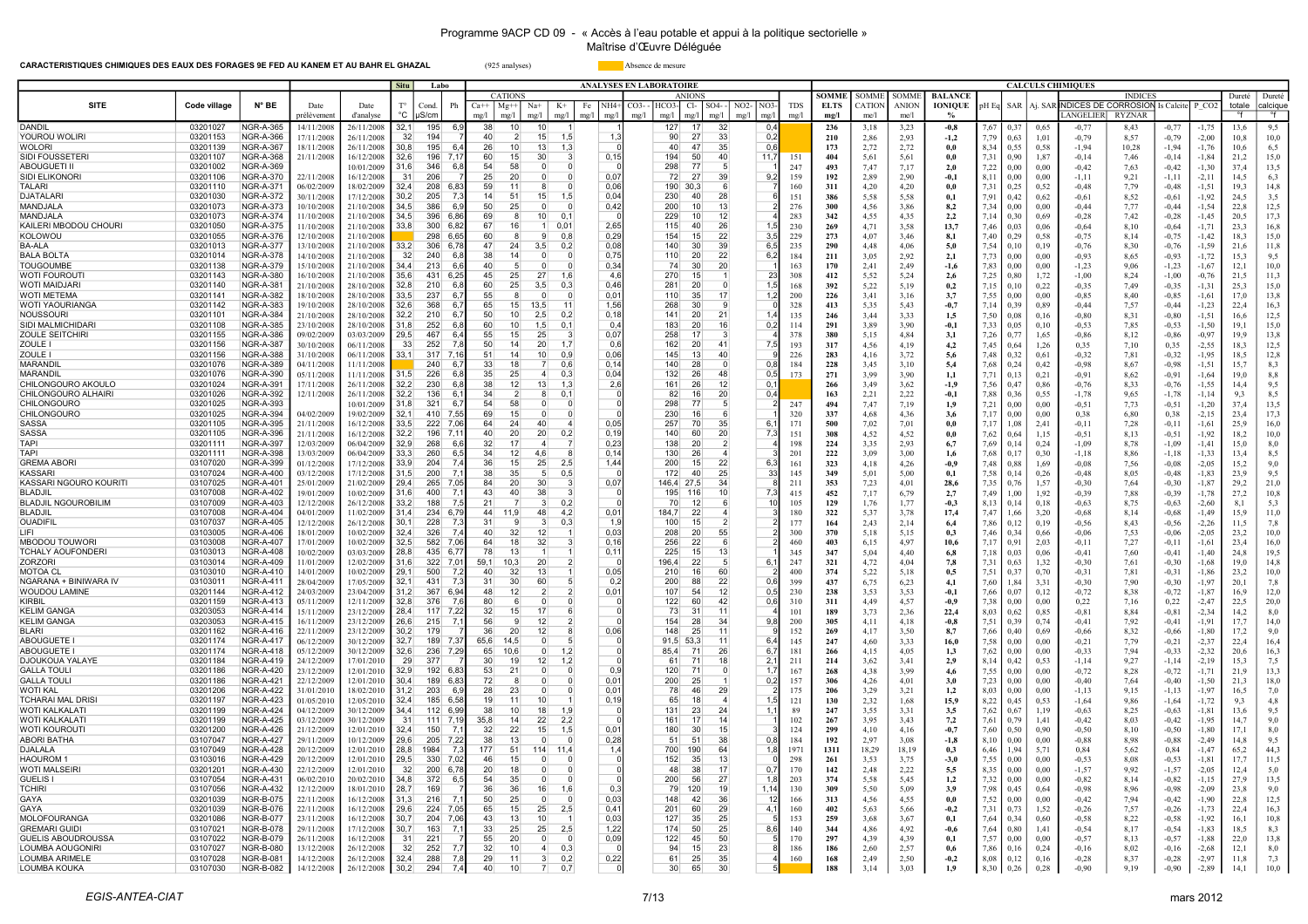|                                           |                      |                                      |                          |                          | Situ         | Labo                            |                       |                            |                                    |              | <b>ANALYSES EN LABORATOIRE</b>                                               |                   |                   |             |                |                     |                  |              |              |               | <b>CALCULS CHIMIOUES</b> |                                                       |                    |                     |              |                       |
|-------------------------------------------|----------------------|--------------------------------------|--------------------------|--------------------------|--------------|---------------------------------|-----------------------|----------------------------|------------------------------------|--------------|------------------------------------------------------------------------------|-------------------|-------------------|-------------|----------------|---------------------|------------------|--------------|--------------|---------------|--------------------------|-------------------------------------------------------|--------------------|---------------------|--------------|-----------------------|
|                                           |                      |                                      |                          |                          |              |                                 |                       | <b>CATIONS</b>             |                                    |              | ANIONS                                                                       |                   |                   | SOMME       | <b>SOMME</b>   | <b>SOMMI</b>        | <b>BALANCE</b>   |              |              |               |                          | <b>INDICES</b>                                        |                    |                     |              | Dureté Dureté         |
| <b>SITE</b>                               | Code village         | $N^{\circ}$ BE                       | Date<br>rélèvemen        | Date<br>d'analyse        | $T^{\circ}$  | Ph<br>Cond.<br>uS/cm            | $Ca++$ $Mg++$ Na+     | $m\sigma/l$<br>$m\sigma/l$ | $K+$                               |              | Fe   NH4+ CO3-- HCO3- CI-   SO4--   NO2-   NO3<br>mg/l<br>mg/<br>$m\sigma/l$ |                   | <b>TDS</b><br>mg/ | <b>ELTS</b> | CATION<br>me/l | <b>ANION</b><br>me/ | <b>IONIQUE</b>   | pH Eq        |              | SAR Aj. SAR   | ANGELIER                 | NDICES DE CORROSION Is Calcite P_CO2<br><b>RYZNAR</b> |                    |                     | totale       | calcique<br>$\circ$ f |
| DJOLLOU ADJOUS                            | 03107042             | <b>NGR-B-083</b>                     | 15/12/2008               | 26/12/2008               | 29,7         | 511<br>7:                       | 157                   |                            | $\vert$ 4                          |              | 94                                                                           |                   |                   | mg/<br>403  | 10,33          | 4,35                | 40,8             |              |              | 0.16          |                          | 7.40                                                  |                    |                     | 50.8         | 39,3                  |
| ALTALHAYE                                 | 03107003             | <b>NGR-B-084</b>                     | 15/12/2008               | 26/12/2008               | 301          | 577<br>$\overline{7}$           | 42                    | 28<br>15                   | 0,3<br>6<br>0,5                    | 0,18         | 45<br>70<br>64<br>67<br>40                                                   |                   | 320<br>415        | 238         | 3,61           | 3,62                | $-0.2$           | 7,30<br>7,96 | 0,08<br>0,20 | 0.29          | $-0,10$<br>$-0.36$       | 8.33                                                  | $-0,10$<br>$-0,36$ | $-2,22$<br>$-2,77$  | 16.7         | 10,5                  |
| DJOLLOU BALAL                             | 03107015             | <b>NGR-B-085</b>                     | 16/12/2008               | 26/12/2008               | 30,5         | 1600<br>7:                      | 157                   | 28                         | 42<br>3,8                          | 5.3          | 105<br>45<br>450                                                             |                   | 1350              | 841         | 12,08          | 12,44               | $-1,5$           | 7,29         | 0,81         | 1,71          | $-0.09$                  | 7,39                                                  | $-0.09$            | $-2,18$             | 50.8         | 39,3                  |
| <b>BOKORA</b>                             | 03107010             | <b>NGR-B-086</b>                     | 09/04/2009               | 24/04/2009               |              | 31,7 1356<br>8.1                | 118                   | 38                         | 65                                 | 0,03         | 274<br>125<br>182                                                            |                   | 1072              | 821         | 12,03          | 12,00               | 0.1              | 6,96         | 1.33         | 3,24          | 1.16                     | 5,81                                                  | 1.16               | $-2,67$             | 45.1         | 29,5                  |
| <b>ABOUTEIE</b>                           | 03107002             | <b>NGR-B-087</b>                     | 24/01/2009               | 10/02/2009               | 31,2         | 456 6,89                        | 48                    | 42                         | 17<br>1,4                          | 0,05         | 300<br>-28<br>50                                                             |                   | 350               | 493         | 6,63           | 6,86                | $-1,7$           | 7,26         | 0,43         | 0,92          | $-0,37$                  | 7,64                                                  | $-0,37$            | $-1,39$             | 29.3         | 12,0                  |
| MIGUERIM I                                | 03107033             | <b>NGR-B-088</b>                     | 18/12/2008               | 10/01/2009               | 29,7         | 336 6,67                        | 50                    | 32                         | 0.4<br>6                           |              | 52<br>244<br>$\overline{1}$                                                  |                   | 240               | 387         | 5,40           | 5,52                | $-1.1$           | 7,34         | 0,16         | 0,34          | $-0.67$                  | 8.00                                                  | $-0.67$            | $-1,26$             | 25.7         | 12,5                  |
| MIGUERIM I<br>FAYALA                      | 03107034<br>03107018 | <b>NGR-B-089</b><br><b>NGR-B-090</b> | 19/12/2008<br>23/01/2009 | 10/01/2009<br>10/02/2009 | 30,3<br>29,9 | 318<br>$6$ .<br>400<br>7.3      | 52<br>43              | 29<br>30 <sup>°</sup>      | 0,6<br>$\overline{7}$<br>15<br>1,2 | 0, 16        | 243<br>45<br>$\overline{2}$<br>17<br>220<br>21                               | 3                 | 244<br>316        | 382<br>381  | 5,30<br>5,30   | 5,34<br>5,10        | $-0.3$<br>1.9    | 7,31<br>7,44 | 0.19<br>0.43 | 0,40<br>0,84  | $-0.61$<br>$-0.24$       | 7,92<br>7,68                                          | $-0,61$<br>$-0,24$ | $-1,29$<br>$-1,84$  | 24,9<br>23,1 | 13,0<br>10,8          |
| FAYALA                                    | 03107018             | <b>NGR-B-091</b>                     | 21/12/2008               | 10/01/2009               | 34,1         | 341<br>6,8                      | 60                    | 37                         | 5 <sub>5</sub><br>0,3              |              | 287<br>45<br>$\overline{2}$                                                  |                   | 244               | 439         | 6,27           | 6,06                | 1,7              | 7,13         | 0,13         | 0,28          | $-0,33$                  | 7,47                                                  | $-0,33$            | $-1,30$             | 30,2         | 15,0                  |
| CHILEKHA                                  | 03107012             | <b>NGR-B-092</b>                     | 25/01/2009               | 19/02/2009               | 30.9         | 385<br>6,98                     | 87                    | 10                         | $\overline{0}$<br>$\Omega$         | 0,1          | 263<br>25<br>20                                                              |                   | 257               | 406         | 5,17           | 5,45                | $-2,6$           | 7,05         | 0.00         | 0.00          | $-0.07$                  | 7,11                                                  | $-0,07$            | $-1,53$             | 25.9         | 21,8                  |
| DERBAL LABANE                             | 03107013             | <b>NGR-B-093</b>                     | 27/01/2009               | 19/02/2009               | 32,1         | 390<br>6,95                     | 80                    | 12                         | 3 <sup>l</sup><br>0,3              | 0,01         | 217<br>19<br>17                                                              | 0,8               | 245               | 349         | 5,12           | 4.46                | 6.9              | 7,14         | 0,08         | 0,19          | $-0.19$                  | 7,33                                                  | $-0,19$            | $-1,58$             | 24,9         | 20,0                  |
| <b>DERBAL LABANE</b>                      | 03107013             | <b>NGR-B-094</b>                     | 27/01/2009               | 19/02/2009               | 33.3         | 7,7<br>500                      | 65                    | 15                         | 26<br>2,6                          |              | 231<br>41<br>$\overline{4}$                                                  | 0,5               | 320               | 385         | 5,68           | 5,03                | 6.0              | 7,19         | 0.76         | 1.67          | 0.52                     | 6,67                                                  | 0,52               | $-2,30$             | 22,4         | 16,3                  |
| BADJA I                                   | 03107005             | <b>NGR-B-095</b>                     | 28/01/2009               | 19/02/2009               | 29,6         | 390 7,29                        | 55                    | 18                         | $\overline{4}$<br>0,4              | 0,04         | 207<br>19<br>$\overline{2}$                                                  | 0,9               | 280               | 306         | 4,41           | 3,98                | 5,1              | 7,35         | 0,12         | 0.25          | $-0,06$<br>0.99          | 7,41                                                  | $-0,06$            | $-1,95$             | 21,2         | 13,8                  |
| CHALFAT<br>CHALFAT I                      | 03103002<br>03103002 | <b>NGR-B-096</b><br><b>NGR-B-096</b> | 10/12/2010<br>09/04/2009 | 23/12/2010<br>24/04/2009 |              | 4940 7,22<br>1760 7,95          | 139.2<br>102          | 39.4<br>41                 | 170<br>32                          | 5,7<br>0,02  | 1537<br>260<br>397<br>180<br>55<br>40                                        | 9,2<br>$\ddagger$ | 4923<br>1350      | 2567<br>472 | 17,82<br>10,07 | 40,94<br>5,56       | $-39,3$<br>28,9  | 6,23<br>7,16 | 3,27<br>0.68 | 10,37<br>1.51 | 0,79                     | 5,24<br>6,38                                          | 0,99<br>0,79       | $-1,04$<br>$-2,67$  | 51,0<br>42,4 | 34,8<br>25,5          |
| OROMI                                     | 03103012             | <b>NGR-B-097</b>                     | 09/04/2009               | 24/04/2009               |              | 1896<br>7,9                     | 200                   | 31                         | 98<br>12                           | 0.2          | 317<br>280<br>300                                                            | $\overline{2}$    | 1673              | 1262        | 17,12          | 19,72               | $-7.1$           | 6,72         | 1.70         | 4.57          | 1.21                     | 5,50                                                  | 1.21               | $-2,42$             | 62.8         | 50,0                  |
| BOURNAK NGUENITOULO                       | 03107041             | <b>NGR-B-098</b>                     | 30/01/2009               | 19/02/2009               | 30,8         | 435 7,36                        | 65                    | 13                         | 14<br>1.4                          | 0,02         | 237<br>23<br>-3                                                              | $\overline{1}$    | 321               | 358         | 4,96           | 4,62                | 3,6              | 7,21         | 0.41         | 0,91          | 0,15                     | 7,05                                                  | 0,15               | $-1,96$             | 21,6         | 16,3                  |
| AMGOUDOUDE                                | 03107004             | <b>NGR-B-099</b>                     | 01/02/2009               | 19/02/2009               | 31,1         | 315<br>$\overline{7}$           | 55                    | 15                         | $\overline{2}$<br>0,2              | 0.01         | 18<br>200<br>20                                                              | 1,7               | 254               | 312         | 4,08           | 4,24                | $-2.0$           | 7,34         | 0.06         | 0.13          | $-0.24$                  | 7.58                                                  | $-0,24$            | $-1,77$             | 19.9         | 13,8                  |
| NGUFOUA                                   | 03107036             | <b>NGR-B-100</b>                     | 30/01/2009               | 19/02/2009               | 30,5         | $413 \quad 7.1$                 | 67                    | 11                         | 7 <sup>1</sup><br>0,7              | 0,06         | 214<br>25                                                                    |                   | 254               | 326         | 4,58           | 4,23                | 3.9              | 7,24         | 0,21         | 0,45          | $-0.10$                  | 7,33                                                  | $-0,10$            | $-1,78$             | 21.3         | 16,8                  |
| MORROMTCH<br>KOKODE I + I                 | 03107035<br>03107026 | <b>NGR-B-101</b><br><b>NGR-B-102</b> | 02/02/2009               | 19/02/2009               | 29,4<br>29,3 | 300 7,55<br>430 7.12            | 40 <sup>1</sup><br>68 | 10<br>10                   | 0.8<br>8<br>0.8<br>-8              | 0,08         | 231<br>22<br>3<br>221<br>25<br>$\overline{\mathbf{8}}$                       | 0,7               | 214               | 316<br>342  | 3,19           | 4,48                | $-16,8$<br>0.9   | 7,43         | 0.29         | 0.58          | 0.12                     | 7,31                                                  | 0.12               | $-2,16$             | 14.1         | 10,0<br>17,0          |
| MANAWAD.II I + II                         | 03107031             | <b>NGR-B-103</b>                     | 31/01/2009<br>05/02/2009 | 19/02/2009<br>18/02/2009 | 32,3         | 288 7.19                        | 65                    | 14                         | 13                                 | 0.1          | 213<br>23<br>21                                                              |                   | 316<br>221        | 353         | 4,59<br>4,99   | 4,51<br>4,63        | 3.8              | 7,24<br>7,23 | 0,24<br>0.38 | 0,52<br>0,83  | $-0,12$<br>$-0.04$       | 7,35<br>7,28                                          | $-0,12$<br>$-0.04$ | $-1,76$<br>$-1,82$  | 21,1<br>22.0 | 16,3                  |
| GOROKI                                    | 03107019             | <b>NGR-B-104</b>                     | 02/02/2009               | 19/02/2009               | 31,2         | 360<br>7.1                      | 60                    | 28                         | 0,5                                | 0,4          | 13<br>250<br>30                                                              |                   | 214               | 384         | 5,32           | 5,25                | 0,7              | 7,22         | 0.01         | 0,03          | $-0.04$                  | 7,27                                                  | $-0.04$            | $-1,75$             | 26,5         | 15,0                  |
| TCHOUBADE                                 | 03107039             | <b>NGR-B-105</b>                     | 05/02/2009               | 18/02/2009               | 30,9         | 286 6,89                        | 95                    | 13                         | 10                                 |              | 280<br>20<br>34                                                              |                   | 220               | 457         | 6,28           | 5,93                | 2.9              | 6,99         | 0,25         | 0.61          | $-0.10$                  | 7,10                                                  | $-0.10$            | $-1,42$             | 29.1         | 23,8                  |
| TCHOUBADE                                 | 03107040             | <b>NGR-B-106</b>                     | 05/02/2009               | 18/02/2009               | 32,5         | 254<br>7,04                     | 80                    | 10                         | 12<br>1,2                          | 0,02         | 240<br>22<br>31                                                              |                   | 195               | 398         | 5,37           | 5,23                | 1,3              | 7,10         | 0.34         | 0.77          | $-0.06$                  | 7,16                                                  | $-0.06$            | $-1,62$             | 24 1         | 20,0                  |
| DIGUILABA<br>MFI FI FA                    | 03107014             | <b>NGR-B-107</b>                     | 06/02/2009               | 18/02/2009               | 31,3         | 261<br>7,13<br>211<br>7.5       | 60<br>25              | 6<br>$\overline{7}$        | 11<br>0,1                          | 0.3          | 183<br>22<br>16.5<br>89 12.4<br>$\overline{2}$                               |                   | 20                | 305<br>147  | 3.97           | 4,02                | $-0.6$<br>8.6    | 7,33         | 0,36<br>0.36 | 0.75<br>0.53  | $-0.20$                  | 7,54                                                  | $-0,20$            | $-1,83$             | 17.5<br>91   | 15,0                  |
| KOUNKOUM                                  | 03103009<br>03103004 | <b>NGR-B-108</b><br><b>NGR-B-109</b> | 23/05/2009<br>09/02/2009 | 11/06/2009<br>03/03/2009 | 34,4<br>31.7 | 800 7,29                        | 154                   | 26                         | 8<br>12                            | 0,07<br>0,07 | 412<br>45<br>36                                                              | 1,3<br>0,5        | 183<br>730        | 689         | 2,22<br>10,44  | 1,87<br>8,78        | 8,6              | 7,94<br>6,65 | 0,24         | 0,65          | $-0,44$<br>0,64          | 8,37<br>6,01                                          | $-0,44$<br>0,64    | $-2,49$<br>$-1,66$  | 49,2         | 6,3<br>38,5           |
| MAI IAM I                                 | 03103006             | <b>NGR-B-110</b>                     | 13/12/2010               | 23/12/2010               | 29,7         | 7,5<br>433                      | 27,2                  | 7,8                        | 36                                 | 3.49         | 161<br>10<br>64                                                              | 5,1               | 410               | 320         | 3,69           | 4,34                | $-8.0$           | 7,75         | 1.56         | 2,58          | $-0.25$                  | 8,01                                                  | $-0,25$            | $-2,27$             | 100          | 6,8                   |
| MALIAM I                                  | 03103006             | <b>NGR-B-110</b>                     | 07/01/2009               | 11/02/2009               | 29,7         | 530 7.02                        | 60                    | 30                         | 55                                 | 0.05         | 144 27,5<br>34                                                               | 11,4              | 379               | 367         | 7,99           | 4,03                | 33,0             | 7,50         | 145          | 2,75          | $-0.48$                  | 7,97                                                  | $-0.48$            | $-1,84$             | 273          | 15,0                  |
| <b>GACHIRI</b>                            | 03103003             | <b>NGR-B-111</b>                     | 27/04/2009               | 17/05/2009               | 31,8         | 1050 7,63                       | 111                   | 83                         | 41                                 | 0, 13        | 670<br>88<br>670                                                             |                   | 1001              | 1668        | 14,21          | 27,47               | $-31,8$          | 6,68         | 0,72         | 1,95          | 0.95                     | 5,72                                                  | 0.95               | $-1,80$             | 619          | 27,8                  |
| BONGOREYE                                 | 03103001             | <b>NGR-B-112</b>                     | 08/02/2009               | 03/03/2009               | 30,4         | 1046 7,53                       | 125                   | 38                         | 68                                 | 0,03         | 450<br>75<br>65                                                              |                   | 822               | 830         | 12,49          | 10,89               | 6,8              | 6,73         | 137          | 3,64          | 0, 80                    | 5,94                                                  | 0, 80              | $-1,87$             | 46,9         | 31,3                  |
| KOKOYE  <br>KOKOYE I                      | 06101025<br>06101026 | <b>NGR-B-113</b><br><b>NGR-B-114</b> | 31/03/2009<br>28/03/2009 | 23/04/2009<br>23/04/2009 |              | 33,7 1210 7,58<br>32,1 1132 7,5 | 125<br>95             | 48<br>65                   | 54<br>27<br>30 <sup>°</sup><br>31  | 1,37         | 198<br>335<br>88<br>450<br>120<br>70                                         | 1,4               | 920<br>800        | 878<br>867  | 13,24<br>12,19 | 12,12<br>12,31      | 4,4<br>$-0.5$    | 6,83<br>6,83 | 1.04<br>0,58 | 2,67<br>1,49  | 0.75<br>0.72             | 6,08<br>6.12                                          | 0,75<br>0.72       | $-2,03$<br>$-1,88$  | 51,0<br>50.5 | 31,3<br>23,8          |
| AM KOUSSOUN                               | 06101005             | NGR-B-115                            | 29/03/2009               | 23/04/2009               |              | 32 1210 7,49                    | 160                   | 45                         | 29<br>20                           |              | 590<br>90<br>65                                                              |                   | 990               | 1009        | 13,47          | 13,69               | $-0.8$           | 6,50         | 0.52         | 1,51          | 0.99                     | 5,52                                                  | 0.99               | $-1,70$             | 58.5         | 40,0                  |
| BEM BEM                                   | 06101006             | NGR-B-116                            | 16/02/2009               | 09/03/2009               |              | $31,3$ 1117<br>7,               | 120                   | 30                         | 40<br>$\overline{4}$               |              | 250<br>150<br>142                                                            |                   | 772               | 738         | 10,31          | 11,31               | $-4,7$           | 6,99         | 0,85         | 2,04          | 0,71                     | 6,28                                                  | 0,71               | $-2,29$             | 42,3         | 30,0                  |
| BIRTOUM                                   | 06101039             | <b>NGR-B-117</b>                     | 16/02/2009               | 09/03/2009               |              | 31 1130 7,54                    | 165                   | 37                         | 38<br>$\overline{a}$               | 0,05         | 65<br>420<br>120                                                             |                   | 878               | 856         | 13,05          | 11,73               | 5.3              | 6,64         | 0.70         | 1,92          | 0.90                     | 5,75                                                  | 0.90               | $-1,91$             | 56.5         | 41,3                  |
| <b>BIRTOUM</b>                            | 06101039             | <b>NGR-B-118</b>                     | 16/02/2009               | 09/03/2009               | 32,1         | 973 7,53                        | 125                   | 23                         | 39<br>$\sqrt{5}$                   |              | 350<br>120<br>70                                                             | 4,5               | 730               | 737         | 9,97           | 10,65               | $-3,3$           | 6,81         | 0.84         | 2,18          | 0.72                     | 6,08                                                  | 0,72               | $-1,96$             | 407          | 31,3                  |
| ARKOULC                                   | 06101038             | NGR-B-119                            | 15/02/2009               | 09/03/2009               | 32           | 870<br>7.4                      | 89<br>87              | 33                         | 37<br>47                           |              | 400<br>53<br>35<br>71                                                        |                   | 685               | 661         | 8,98           | 8,88                | 0.6              | 6,88         | 0,85         | 2,14          | 0.60                     | 6,28                                                  | 0,60               | $-1,85$             | 35.8         | 22,3                  |
| KOULOUGO DARSALAM<br>TERITRONNE I         | 06101040<br>06101036 | <b>NGR-B-120</b><br><b>NGR-B-121</b> | 13/02/2009<br>12/02/2009 | 09/03/2009<br>03/03/2009 | 30,7<br>31.8 | 850<br>7,64<br>460 6,56         | 55                    | 20<br>17                   | 18                                 | 0,01         | 320<br>18<br>240<br>10<br>39                                                 | 3,7<br>1,4        | 508<br>381        | 571<br>384  | 8,14<br>5,03   | 7,68<br>5,05        | 2,9<br>$-0,2$    | 6,99<br>7,27 | 1,18<br>0.54 | 2,84<br>1,16  | 0,65<br>$-0,71$          | 6,34<br>7,97                                          | 0,65<br>$-0,71$    | $-2,12$<br>$-1,15$  | 30,0<br>20.7 | 21,8<br>13,8          |
| NGALI DOURBA                              | 06101031             | <b>NGR-B-122</b>                     | 10/02/2009               | 03/03/2009               | 30,7         | 642 7.0                         | 89                    | 28                         | 10                                 | 0.05         | 380<br>10<br>20                                                              | 2,3               | 551               | 544         | 7,32           | 7,04                | 1.9              | 6,90         | 0,24         | 0,59          | 011                      | 6,80                                                  | 0,11               | $-1,41$             | 33,8         | 22,3                  |
| NGALI DJONGOT                             | 06101030             | <b>NGR-B-123</b>                     | 09/02/2009               | 03/03/2009               | 30,9         | 439 7.12                        | 70                    | 11                         |                                    | 0,05         | 268<br>13                                                                    |                   | 372               | 373         | 4,76           | 4,80                | $-0.4$           | 7,12         | 0.21         | 0.47          | 0.00                     | 7,12                                                  | 0,00               | $-1,66$             | 22.0         | 17,5                  |
| gouli                                     | 06101032             | <b>NGR-B-124</b>                     | 08/02/2009               | 03/03/2009               | 30.2         | 950 7,54                        | 165                   | 40                         | 30                                 | 0,02         | 10<br>420<br>120                                                             | 1,4               | 917               | 792         | 13,00          | 10,50               | 10,6             | 6,65         | 0,54         | 1,49          | 0,89                     | 5,76                                                  | 0,89               | $-1,91$             | 57,7         | 41,3                  |
| <b>BOULKOUA TOURANGA</b>                  | 06101013             | <b>NGR-B-125</b>                     | 07/02/2009               | 18/02/2009               | 31.2         | 330<br>7.6                      | 90                    | 12                         | 20<br>1.5                          | 0.2          | 185.4 20.2<br>33                                                             | $\overline{1}$    | 253               | 373         | 6,39           | 447                 | 17,7             | 7,18         | 0,52         | 1,16          | 0.42                     | 6,77                                                  | 0,42               | $-2,30$             | 274          | 22,5                  |
| BOULKOUA NGOURO KOUWI<br>BOULKOUA GORANGA | 06101011<br>06101009 | <b>NGR-B-126</b><br><b>NGR-B-127</b> | 06/02/2009<br>04/02/2009 | 18/02/2009<br>18/02/2009 | 31<br>29,8   | 325 7,25<br>292                 | 75<br>80              | 12<br>11                   | 12<br>9                            | 0,3<br>0,01  | 256 19,3<br>19<br>244 19,3<br>23                                             |                   | 250<br>224        | 402<br>388  | 5,28<br>5,30   | 5,25<br>5,05        | 0.3<br>2.3       | 7,12<br>7,13 | 0,34<br>0.25 | 0,77<br>0.57  | 0.13<br>$-0.13$          | 6,99<br>7,26                                          | 0,13               | $-1, 81$<br>$-1,59$ | 23,7<br>24.5 | 18,8<br>20,0          |
| BOULKOUA EGUIDIANGA                       | 06101008             | <b>NGR-B-128</b>                     | 04/02/2009               | 19/02/2009               | 31.1         | 240 7,03                        | 55                    | 13                         | 51<br>5,1                          | 0,08         | - 27<br>-9<br>280                                                            | 0,5               | 189               | 441         | 6,17           | 5,55                | 5,3              | 7,21         | 1,60         | 3,51          | $-0,18$                  | 7,39                                                  | $-0,13$<br>$-0,18$ | $-1,55$             | 19,1         | 13,8                  |
| BOULKOUA SALEMAN                          | 06101012             | <b>NGR-B-129</b>                     | 06/02/2009               | 18/02/2009               | 32.1         | 445 7,24                        | 100                   | 11                         | 18                                 | 0.03         | 46<br>256 24.8                                                               |                   | 318               | 470         | 6,89           | 5,95                | 7.3              | 7,00         | 0.46         | 1.09          | 0,24                     | 6,75                                                  | 0,24               | $-1,80$             | 29.5         | 25,0                  |
| CHOWOU BRAHIM                             | 06101014             | <b>NGR-B-130</b>                     | 24/01/2009               | 21/02/2009               | 30,9         | 351<br>7.                       | 95                    | 19                         | 12                                 | 0,03         | 317 24.8<br>21                                                               |                   | 218               | 492         | 686            | 6,36                | 3.8              | 6,94         | 0.29         | 0,72          | 0.46                     | 6.49                                                  | 0.46               | $-1,88$             | 31.6         | 23,8                  |
| ERI TCHORDOU                              | 06101023             | <b>NGR-B-131</b>                     | 09/02/2009               | 03/03/2009               | 31,5         | 502 7,56                        | 65                    | 23                         | $\overline{7}$                     | 0,1          | 200<br>65<br>15                                                              |                   | 330               | 380         | 5,52           | 5,45                | 0.6              | 7,28         | 0.19         | 0.40          | 0.28                     | 7,01                                                  | 0.28               | $-2,23$             | 25.7         | 16,3                  |
| ERI KALATCHOU<br><b>HISSAB</b>            | 06101020<br>06101024 | <b>NGR-B-132</b><br><b>NGR-B-133</b> | 11/02/2009<br>08/02/2009 | 03/03/2009<br>03/03/2009 | 29,9<br>30.9 | 508 7,02<br>512 6.7             | 65<br>82              | 20<br>13                   | 5 <sup>5</sup><br>-8               | 0.1<br>0.05  | 160<br>78<br>11<br>256<br>25<br>40                                           | 1.5               | 333<br>431        | 344<br>430  | 5,16<br>5.62   | 5,10<br>5,76        | 0.6<br>$-1.3$    | 7,40<br>7.09 | 0,14<br>0.22 | 0,28<br>0.50  | $-0.38$<br>$-0.34$       | 7,78<br>7,43                                          | $-0,38$<br>$-0.34$ | $-1,79$<br>$-1,32$  | 24,5<br>25.8 | 16,3<br>20.5          |
| MADARDE ABAYOUSSOUBI                      | 06101027             | <b>NGR-B-134</b>                     | 23/01/2009               | 10/02/2009               | 32,9         | 315   6,9                       | 50 <sup>1</sup>       | 32                         | 15<br>1,4                          | 0,04         | 205<br>45<br>28                                                              |                   | 270               | 377         | 5,82           | 5,23                | 5.4              | 7,37         | 0,41         | 0,83          | $-0.40$                  | 7,77                                                  | $-0,40$            | $-1,62$             | 25,7         | 12,5                  |
| WARSALI                                   | 06101037             | <b>NGR-B-135</b>                     | 23/01/2009               | 10/02/2009               | 29,9         | 361<br>6,88                     | 41                    | 35                         | 18<br>1,5                          | 0,01         | 258<br>25<br>22                                                              | $\overline{1}$    | 291               | 402         | 5,75           | 5,41                | 3,0              | 7,40         | 0,50         | 1,00          | $-0,52$                  | 7,91                                                  | $-0,52$            | $-1,45$             | 24,7         | 10,3                  |
| MOUCHAL                                   | 06101029             | <b>NGR-B-136</b>                     | 25/01/2009               | 21/02/2009               | 31.4         | 340 7,39                        | 93                    |                            | 18<br>1,8                          | 0,08         | 268,4<br>19.3<br>25                                                          |                   | 285               | 426         | 5,48           | 5,46                | 0.1              | 7,00         | 0.51         | 1,23          | 0.39                     | 6,61                                                  | 0,39               | $-1,93$             | 233          | 23,3                  |
| <b>MADARDE ARANGA</b>                     | 06101028             | <b>NGR-B-137</b>                     | 22/01/2009               | 10/02/2009               | 32.5         | 380 6.87                        | 67                    | 30 <sup>1</sup>            | 20<br>1.8                          | 0,17         | 45<br>351<br>20                                                              |                   | 460               | 542         | 6.73           | 7.37                | $-4.5$           | 7,03         | 0.51         | 1.21          | $-0.16$                  | 7 20                                                  | $-0,16$            | $-1,29$             | 29 1         | 16,8                  |
| MADARDE ARANGA                            | 06101028             | <b>NGR-B-138</b>                     | 07/02/2009               | 18/02/2009               | 33,8         | 255<br>6.                       | 85                    | 17                         | 85                                 | 0, 14        | 234<br>44<br>11                                                              |                   | 196               | 481         | 9,34           | 5,39                | 26,9             | 7,09         | 2,20         | 5.09          | $-0,19$                  | 7,27                                                  | $-0,19$            | $-1,49$             | 28,2         | 21,3                  |
| MADARDE ARANGA<br>RIGA                    | 06101028<br>06101033 | <b>NGR-B-138</b><br>NGR-B-139        | 10/12/2010<br>26/01/2009 | 23/12/2010<br>21/02/2009 | 33,8<br>31.9 | 288 7,15<br>368 7,11            | 32,8<br>105           | 5,8                        | 26<br>2,5<br>20<br>$\overline{2}$  | 0,08         | 122<br>11<br>9<br>329.4<br>-22<br>-28                                        | 2,5               | 250<br>214        | 212<br>511  | 3,31<br>6,17   | 2,54<br>6,67        | 13,2<br>$-3.9$   | 7,71<br>6,86 | 1,10<br>0,54 | 1,86<br>1,36  | $-0,56$<br>0.25          | 8,27                                                  | $-0,56$<br>0,25    | $-2,01$<br>$-1,56$  | 10,6<br>263  | 8,2<br>26,3           |
| DODOULO                                   | 06101018             | <b>NGR-B-140</b>                     | 27/01/2009               | 21/02/2009               | 33.7         | 296 7.39                        | 64                    | 25                         | 12                                 | 0,1          | 256.2 27.5                                                                   |                   | 128               | 394         | 5.78           | 5.10                | 6.2              | 7,15         | 0.32         | 0.72          | 0.24                     | 6,62<br>6.91                                          | 0.24               | $-1,94$             | 263          | 16,0                  |
| SOULTAI MOUSSA                            | 06101035             | <b>NGR-B-141</b>                     | 28/01/2009               | 19/02/2009               | 31,8         | 490 7,08                        | 50 <sup>1</sup>       | 14                         | 3,9<br>39                          | 0,03         | 5<br>268<br>20                                                               | 2,7               | 298               | 402         | 5,45           | 5,09                | 3.3              | 7,25         | 125          | 2,69          | $-0.17$                  | 7,43                                                  | $-0,17$            | $-1,62$             | 183          | 12,5                  |
| RIGAYE                                    | 06101034             | <b>NGR-B-142</b>                     | 29/01/2009               | 19/02/2009               | 32,9         | $365$ 7,1                       | 48                    |                            | $\overline{4}$<br>0,4              | 0,02         | 209<br>20<br>15                                                              | 1,2               | 289               | 298         | 2,58           | 4,32                | $-25,2$          | 7,33         | 0.16         | 0,33          | $-0.18$                  | 7,52                                                  | $-0,18$            | $-1,78$             | 12,0         | 12,0                  |
| DJASLALLI TOUTOUMANGA                     | 06101017             | <b>NGR-B-143</b>                     | 10/12/2010               | 13/12/2010               | 31,6         | 679 7,27                        | 20.2                  | 3,3                        | 115                                | 0,53         | 80<br>268.4<br>11                                                            |                   | 660               | 514         | 6,51           | 6,49                | 0.2              | 7,66         | 6,25         | 10,87         | $-0.39$                  | 8,05                                                  | $-0.39$            | $-1, 81$            | 6.4          | 5.1                   |
| DJASLALLI TOUTOUMANGA                     | 06101017             | <b>NGR-B-143</b>                     | 30/03/2009               | 23/04/2009               | 31.6         | 694 8.31                        | 125                   | 48                         | 29                                 | 0.7          | 38<br>219<br>80                                                              | 0,4               | 920               | 548         | 11.66          | 6,64                | 27.4             | 7.01         | 0.56         | 133           | 1 30                     | 5.72                                                  | 1 30               | $-2.95$             | 51.0         | 31.3                  |
| DIGUINE II                                | 06101016             | <b>NGR-B-144</b>                     | 01/02/2009               | 19/02/2009               | 31,8         | 3350 7,73                       | 85                    |                            | 39<br>3,9<br>37                    | 0,36         | 244<br>154<br>45<br>380                                                      |                   | 2541<br>654       | 574<br>806  | 6,05           | 9.32                | $-21,3$          | 7,10         | 1 16         | 2,68<br>194   | 0.63<br>0.64             | 6,46                                                  | 0,63               | $-2,31$             | 213<br>46.5  | 21,3                  |
| DIGUINE I<br>BOULKOUA KODRANGA I          | 06101015<br>06101010 | <b>NGR-B-145</b><br><b>NGR-B-146</b> | 31/01/2009<br>02/02/2009 | 19/02/2009<br>19/02/2009 | 31,9<br>31,6 | 900 7,44<br>400 7,34            | 120<br>59             | 40<br>11                   | 3,7<br>$\Omega$<br>$\Omega$        | 0,3          | 187<br>36<br>230<br>- 27<br>$\overline{2}$                                   | 3.                | 245               | 332         | 10,99<br>3,85  | 12,28<br>4,62       | $-5,5$<br>$-9.1$ | 6,80<br>7,24 | 0,75<br>0.00 | 0.00          | 010                      | 6,16<br>7,14                                          | 0,64<br>0.10       | $-1,84$<br>$-1,94$  | 193          | 30,0<br>14,8          |
| DIGADJIRI.                                | 03201028             | <b>NGR-B-147</b>                     | 12/12/2008               | 26/12/2008               | 31.8         | 219<br>7.                       | 27                    | -8                         | $\Omega$<br>$\Omega$               |              | 30<br>19<br>31                                                               | $\mathbf{1}$      | 125               | 125         | 2.01           | 1.91                | 2.5              | 8.40         | 0.00         | 0.00          | $-1,30$                  | 9,70                                                  | $-1.30$            | $-2,56$             | 100          | 6,8                   |
| <b>KALEROM</b>                            | 03201045             | <b>NGR-B-148</b>                     | 12/12/2008               | 26/12/2008               | 31           | 204<br>7,                       | 23                    |                            | $\overline{2}$<br>0,18             |              | 48<br>33                                                                     |                   | 156               | 117         | 1,98           | 1,75                | 6.1              | 8,29         | 0.09         | 0,10          | $-0,79$                  | 9,07                                                  | $-0,79$            | $-2,78$             | 9.5          | 5,8                   |
| AM HAYARI                                 | 03201006             | <b>NGR-B-149</b>                     | 15/12/2008               | 26/12/2008               | 31,2         | 255                             | 33                    | <b>q</b>                   | $8 \overline{8}$<br>0.8            | 1,5          | 92<br>20<br>30                                                               |                   | 200               | 200         | 2,76           | 2,79                | $-0.6$           | 7,87         | 0,32         | 0,49          | $-0,87$                  | 8,74                                                  | $-0,87$            | $-2,00$             | 12,0         | 8,3                   |
| MALIAM II AOUMOUSSARI                     | 03103007             | <b>NGR-B-150</b>                     | 05/01/2009               | 11/02/2009               | 30.3         | 458<br>6.                       | 54                    | 22                         | 46                                 |              | 160.1<br>84<br>16.5                                                          | 2.6               | 327               | 389         | 6,61           | 4,88                | 15,0             | 7,48         | 133          | 2,55          | $-0.78$                  | 8,27                                                  | $-0,78$            | $-1,47$             | 22.6         | 13,5                  |
| ABOUGAOU I<br><b>ABOUGAOU</b>             | 03201001<br>03201001 | <b>NGR-B-151</b><br><b>NGR-B-152</b> | 14/02/2009<br>13/02/2009 | 03/03/2009<br>03/03/2009 | 35,6<br>31,9 | 520 7,48<br>650 7,77            | 65<br>80              | 30<br>38                   | $2 \vert$<br>0,1                   | 0,01         | 200<br>71<br>10 <sup>1</sup><br>198<br>106<br>12                             | 1,5<br>1,6        | 331<br>437        | 380<br>438  | 5,81<br>7,19   | 5,51<br>6,51        | 2.6              | 7,23<br>7,21 | 0.05         | 0.11          | 0.25                     | 6,98                                                  | 0.25               | $-2,12$             | 28.6         | 16,3<br>20,0          |
| ATINEGUECHE                               | 03105005             | <b>NGR-B-153</b>                     | 21/04/2009               | 11/05/2009               | 36,1         | 320 7,21                        | 40                    | 10                         | -61<br>$\mathcal{P}$               | 0.3          | 102<br>40<br>10                                                              |                   | 260               | 213         | 3,13           | 3,06                | 5,0<br>1,3       | 7,68         | 0,02<br>0,22 | 0,05<br>0,38  | 0,56<br>$-0,47$          | 6,66<br>8,14                                          | 0,56<br>$-0,47$    | $-2,44$<br>$-2,13$  | 35,6<br>14,1 | 10,0                  |
| KOUNO SANGA                               | 03105023             | <b>NGR-B-154</b>                     | 15/04/2009               | 11/05/2009               |              | 31,3 1430 7,86                  | 186                   | 32                         | 10<br>65                           | 0.58         | 300 120<br>300                                                               |                   | 1015              | 1015        | 15.01          | 14.56               | 1.5              | 6.76         | 1.16         | 3.05          | 1.10                     | 5.67                                                  | 1.10               | $-2.38$             | 59.7         | 46.5                  |
|                                           |                      |                                      |                          |                          |              |                                 |                       |                            |                                    |              |                                                                              |                   |                   |             |                |                     |                  |              |              |               |                          |                                                       |                    |                     |              |                       |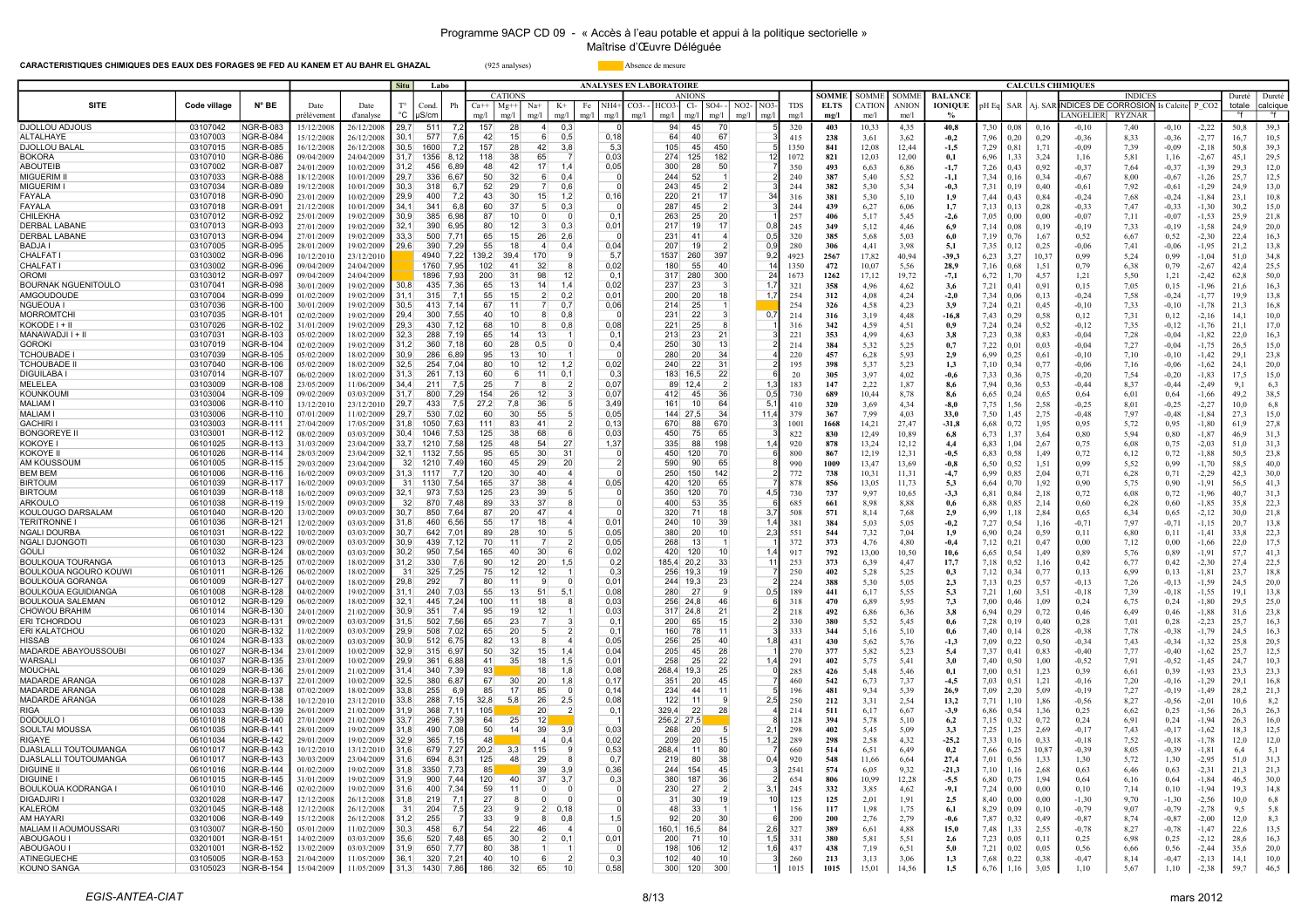#### CARACTERISTIQUES CHIMIQUES DES EAUX DES FORAGES 9E FED AU KANEM ET AU BAHR EL GHAZAL

Absence de mesure

|                                |              |                  |                   |                          | Situ. | Labo                      |                 |                                      |                         |       | <b>ANALYSES EN LABORATOIRE</b>          |                   |                |                 |             |              |              |               |                |              |               |              | <b>CALCULS CHIMIOUES</b> |                                      |                 |                    |              |                |
|--------------------------------|--------------|------------------|-------------------|--------------------------|-------|---------------------------|-----------------|--------------------------------------|-------------------------|-------|-----------------------------------------|-------------------|----------------|-----------------|-------------|--------------|--------------|---------------|----------------|--------------|---------------|--------------|--------------------------|--------------------------------------|-----------------|--------------------|--------------|----------------|
|                                |              |                  |                   |                          |       |                           |                 | <b>CATIONS</b>                       |                         |       |                                         | <b>ANIONS</b>     |                |                 |             | <b>SOMME</b> | <b>SOMME</b> | <b>SOMME</b>  | <b>BALANCE</b> |              |               |              |                          | <b>INDICES</b>                       |                 |                    | Dureté       | Dureté         |
| <b>SITE</b>                    | Code village | N° BE            | Date              | Date                     |       | Cond.<br>Ph               |                 | $Ca++$ Mg++ Na+ K+                   |                         |       | Fe NH4+ CO3-- HCO3- Cl- SO4-- NO2- NO3- |                   |                |                 | <b>TDS</b>  | <b>ELTS</b>  | CATION       | <b>ANION</b>  | <b>IONIQUE</b> | pH Eq        | SAR   Aj. SAR |              |                          | NDICES DE CORROSION Is Calcite P CO2 |                 |                    | totale       | calcique<br>°f |
|                                |              |                  | <b>orélèvemen</b> | d'analyse                | °C.   | uS/cm                     | mg/l            | mg/l<br>mg/                          | mg/l<br>mo/l            | mg/l  | mg/l<br>mg/l                            |                   |                |                 |             | mg/l         | me/l         | me/l          | $\frac{6}{6}$  |              |               |              | <b>ANGELIER</b>          | <b>RYZNAR</b>                        |                 |                    | $^{\circ}$ f |                |
| <b>SOGORONGA</b>               | 03104017     | <b>NGR-B-155</b> | 01/04/2009        | 28/04/2009               |       | 31,4 2956 7,55            | 210             | 150<br>29                            |                         | 2,    |                                         | 976<br>106        | 200            |                 | 1500        | 1687         | 24,20        | 23,30         | 1,9            | 6,25         | 0,37          |              | 130                      | 4.96                                 | 1,30            | $-1,57$            | 114,2        | 52,5           |
| <b>BAYANGA II</b>              | 03104005     | <b>NGR-B-156</b> | 02/04/2009        | 28/04/2009               |       | 32 2600 7,22              | 120             | 93<br>30 <sup>°</sup>                | 10                      | 1,39  |                                         | 320 200           | 103            |                 | 1370        | 880          | 15.21        | 13,07         | 7,5            | 6,91         | 0,50          | 1.25         | 0.31                     | 6,59                                 | 0,31            | $-1,70$            | 68.3         | 30,0           |
| <b>\NICHIMOUNGA</b>            | 03104003     | <b>NGR-B-157</b> | 03/04/2009        | 28/04/2009               |       | 33,2 2095<br>7.8          | 175             | 30<br>98                             | 8                       | 0,8   |                                         | 510 270           | 100            | 2,5             | 1090        | 1194         | 18,32        | 18,09         | 0,6            | 6,55         | 0,45          | 1,28         | 1.25                     | 5,30                                 | 1,25            | $-2.08$            | 84.1         | 43,8           |
| <b>HAFIANE</b>                 | 03104013     | <b>NGR-B-158</b> | 06/04/2009        | 28/04/2009               |       | 32 1311 7,23              | 95              | 29<br>60                             | 6                       | 0,08  |                                         | 480<br>90         | - 6            |                 | -808        | 769          | 11,10        | 10,58         | 2,4            | 6,79         | 0,57          | 1,49         | 0.44                     | 6.36                                 | 0.44            | $-1,53$            | 484          | 23,8           |
| (ELETA DJESSIYALI              | 03104014     | <b>NGR-B-159</b> | 19/05/2009        | 20/06/2009               | 34    | 354 7,24                  | 65              | 40<br>49                             | 9                       |       |                                         | 119<br>89         | 200            |                 | 301         | 575          | 8,90         | 8,69          | 1.2            | 7,52         | 1,18          | 2,21         | $-0.28$                  | 7,81                                 | $-0.28$         | $-2,13$            | 32.7         | 16,3           |
| CHENINGA                       | 03104006     | <b>NGR-B-160</b> | 06/04/2009        | 28/04/2009               | 33    | 780<br>$\overline{7}$     | 92              | 17<br>10                             | $\overline{2}$          |       |                                         | 120<br>183        | 13             |                 | 650         | 442          | 6,48         | 6,73          | $-1.9$         | 7,16         | 0,25          | 0,56         | 0.14                     | 7,03                                 | 0,14            | $-2,00$            | 30.0         | 23,0           |
| DIGUINE SALMAR                 | 03104007     | <b>NGR-B-161</b> | 07/04/2009        | 24/04/2009               | 34    | 988<br>8.24               | 140             | $6 \overline{6}$<br>39               | 23                      | 0,01  |                                         | 392<br>120        | 34             | 2,3             | 790         | 756          | 11.06        | 10,55         | 2.3            | 6,69         | 0,12          | 0,31         | 1,55                     | 5,14                                 | 1,55            | $-2,61$            | 51.0         | 35,0           |
| FREGUENGA                      | 03104009     | <b>NGR-B-162</b> | 08/04/2009        | 24/04/2009               | 33.6  | 906 7.92                  | 99              | 32<br>90                             | 10                      |       |                                         | 300<br>120        | 150            |                 | 813         | 805          | 11,75        | 11,49         | 1,1            | 6,96         | 2,01          | 489          | 0.96                     | 6,01                                 | 0,96            | $-2,41$            | 379          | 24,8           |
| EREGUENGA BIRI                 | 03104010     | <b>NGR-B-163</b> | 09/04/2009        | 24/04/2009               | 32,4  | 1619<br>7.64              | 178             | 60<br>80                             | 8                       | 0,02  |                                         | 213<br>268        | 260            |                 | 1072        | 1072         | 17,52        | 16,54         | 2,9            | 6,93         | 1,32          | 3,27         | 0,71                     | 6,22                                 | 0,71            | $-2,30$            | 69,2         | 44,5           |
| Fizigui i                      | 03104012     | <b>NGR-B-164</b> | 11/04/2009        | 24/04/2009               | 32.5  | 984<br>7,92               | 143             | 29<br>25                             | 5                       | 0,02  |                                         | 387<br>98         |                |                 | 681         | 700          | 10,75        | 9,35          | 7,0            | 6,70         | 0,50          | 1,35         | 1,22                     | 5,47                                 | 1,22            | $-2,31$            | 47,7         | 35,8           |
| Fizigui i                      | 03104012     | <b>NGR-B-165</b> | 10/04/2009        | 24/04/2009               | 34.5  |                           | 120             | 38                                   | $\overline{4}$          |       |                                         | 350<br>100        | 16             |                 | 800         | 645          | 9,79         |               | 4.5            |              |               | 0.69         | 1.04                     |                                      | 1,04            |                    | 45.6         |                |
| <b>COUNTOUGU</b>               | 03104016     | <b>NGR-B-166</b> | 19/02/2009        | 20/05/2009               | 34.1  | 1026 7,82<br>7.71<br>2665 | 200             | 13<br>100<br>72                      | 74                      |       |                                         | 329<br>340        | 50             |                 | 2092        | 1165         | 23,25        | 8,95<br>16,01 | 18,4           | 6,78<br>6,68 | 0,26<br>1.04  | 2,82         | 1.03                     | 5,74<br>5.64                         | 1.03            | $-2,24$<br>$-2,17$ | 912          | 30,0<br>50,0   |
|                                |              | <b>NGR-B-167</b> |                   | 24/04/2009               |       |                           | 45              |                                      | 5                       | 0,01  |                                         | 53                | 40             |                 |             | 297          |              | 4 3 9         |                |              |               |              |                          |                                      |                 | $-2,54$            | 187          |                |
| <b>KOLLIROM</b>                | 03105022     |                  | 08/04/2009        |                          | 34.5  | 416 7,67                  |                 | 18<br>10                             |                         |       |                                         | 120               |                |                 | 300         |              | 4,29         |               | $-1,1$         | 7,60         | 0,32          | 0,57         | 0,07                     | 7,54                                 | 0,07            |                    |              | 11,3           |
| FAYA                           | 03105015     | <b>NGR-B-168</b> | 13/04/2009        | 20/05/2009               | 34    | 2005 7,68                 | 290<br>87       | 19<br>63                             | 67                      | 0,35  |                                         | 244<br>426<br>320 | 620<br>200     | 1,4             | 1058<br>294 | 1731<br>803  | 20,52        | 28,94         | $-17,0$        | 6,68         | 0,97          | 2,62         | 1.00                     | 5,69                                 | 1,00            | $-2,28$            | 80,3         | 72,5           |
| Firindinga                     | 03104011     | <b>NGR-B-169</b> | 14/04/2009        | 20/05/2009               | 34,2  | 309 7,91                  |                 | 62<br>40                             | 8                       |       |                                         | 85                |                | 1,2             |             |              | 10,54        | 11,83         | $-5,7$         | 6,98         | 1,38          | 3,33         | 0.93                     | 6,06                                 | 0,93            | $-2,37$            | 38.2         | 21,8           |
| AL HADJIRI                     | 03104001     | <b>NGR-B-170</b> | 16/04/2009        | 20/05/2009               | 32.4  | 986 7.44                  | 245             | 63<br>45                             | 68                      |       |                                         | 24.4<br>710       | 560            | 1,1             | 854         | 1717         | 20.43        | 32.08         | $-22.2$        | 7,78         | 0,97          | 1.57         | $-0.34$                  | 8,13                                 | $-0.34$         | $-3,05$            | 798          | 61,3           |
| )JAHAM TOUBC                   | 03104008     | <b>NGR-B-171</b> | 15/04/2009        | 20/05/2009               | 34,2  | 2004 7,86                 | 110             | 30<br>57                             | 4,9                     | 0,03  |                                         | 231<br>390        | 121            |                 | 1953        | 945          | 10,57        | 17,31         | $-24,2$        | 7,04         | 1,24          | 2,93         | 0,82                     | 6,21                                 | 0,82            | $-2,47$            | 39.8         | 27,5           |
| /ILILY I                       | 03105031     | <b>NGR-B-172</b> | 26/04/2009        | 17/05/2009               |       | 34,5 2739 8,02            | 198             | 298<br>221                           | 22                      | 0,5   |                                         | 1098<br>750       | 170            | 4,7             | 2700        | 2762         | 44,58        | 42,74         | 2,1            | 6,26         | 2,32          | 7,28         | 1,76                     | 4,49                                 | 1,76            | $-1.98$            | 172,1        | 49,5           |
| <b>MCHIRTE</b>                 | 03104002     | <b>NGR-B-173</b> | 19/04/2009        | 11/05/2009               |       | 32,4 4500 7,66            | 260             | 65<br>400                            | 20                      | 2,48  |                                         | 827<br>700        | 230            |                 | 2600        | 2512         | 36.25        | 38,20         | $-2.6$         | 6,25         | 5,74          | 18,06        | 1.41                     | 485                                  | 1.41            | $-1,75$            | 917          | 65,0           |
| ARFAYE ILLIL                   | 03104004     | <b>NGR-B-174</b> | 25/04/2009        | 17/05/2009               |       | 32,2 2531<br>7.8          | 200             | 67<br>278                            | 27                      | 0,4   |                                         | 908<br>700        | 378            | 3,8             | 2489        | 2562         | 28.29        | 42.54         | $-20.1$        | 6,33         | 4.34          | 13.34        | 147                      | 4.85                                 | 1.47            | $-1,85$            | 77.6         | 50.0           |
| <b><i>ARFAYE DJIKOT</i></b>    | 03105004     | <b>NGR-B-175</b> | 17/04/2009        | 11/05/2009               |       | 34,5 3000 7,16            | 368             | 24<br>304                            | 8                       | 1,68  |                                         | 715 213           | 700            |                 | 2403        | 2337         | 33,80        | 32.35         | 2,2            | 6,14         | 4,14          | 13 49        | 1,02                     | 5,12                                 | 1,02            | $-1,30$            | 101,9        | 92,0           |
| <b>DJAHAM KATE ZOZOROUNGA</b>  | 03105012     | <b>NGR-B-176</b> | 17/04/2009        | 20/05/2009               |       | 33,4 1969 7,36            | 139             | 72<br>48                             | 7,4                     |       |                                         | 292 390           | 112            | 1,8             | 1543        | 1062         | 14,22        | 18,14         | $-12,1$        | 6,87         | 1,34          | 3,40         | 0.49                     | 6,37                                 | 0,49            | $-1,87$            | 54.5         | 34,8           |
| <b>JJAHAM KATF</b>             | 03105011     | <b>NGR-B-177</b> | 29/03/2009        | 23/04/2009               |       | 32,9 1172 7,59            | 170             | 30 <sup>°</sup><br>28                | 28                      | 1.3   |                                         | 358<br>99         | - 6            | 66              | 898         | 786          | 12,90        | 9,85          | 13,4           | 6,66         | 0,52          | 1,42         | 0.93                     | 5,74                                 | 0.93            | $-2,01$            | 54.8         | 42,5           |
| <b>HAROUNANGA</b>              | 03105018     | <b>NGR-B-178</b> | 30/03/2009        | 23/04/2009               | 32    | 813 7,54                  | 35              | 35<br>29                             | 32                      |       |                                         | 276<br>90         | 55             |                 | 550         | 561          | 6.71         | 8.35          | $-10.9$        | 7.43         | 0.83          | 1.64         | 011                      | 7.31                                 | 011             | $-2.07$            | 23.2         | 8,8            |
| <b>BIR SOMOK I</b>             | 03105007     | <b>NGR-B-179</b> | 01/04/2009        | 28/04/2009               | 34.5  | 2808<br>7,42              | 280             | 120<br>30                            | 11                      |       |                                         | 800<br>320        | 180            |                 | 1742        | 1746         | 25,45        | 25,94         | $-1.0$         | 6,18         | 0,38          | 1,22         | 1.24                     | 4,94                                 | 1,24            | $-1,50$            | 119,4        | 70,0           |
| bir Somok II                   | 03105008     | <b>NGR-B-180</b> | 01/04/2009        | 28/04/2009               | 33.7  | 1922 7,51                 | 205             | $\overline{7}$<br>80                 | 5                       | 0,21  |                                         | 366<br>213        | 185            | 13              | 1066        | 1074         | 17,26        | 16,06         | 3,6            | 6,61         | 0,10          | 0,29         | 0.90                     | 5,72                                 | 0.90            | $-1,93$            | 84 2         | 51,3           |
| <b>MOURZOUG</b>                | 03105025     | <b>NGR-B-181</b> | 03/04/2009        | 24/04/2009               | 31.4  | 816<br>7 <sup>t</sup>     | 60              | 32<br>36                             | 6                       |       |                                         | 308<br>65         | 45             |                 | 780         | 561          | 7.35         | 7.96          | $-4.0$         | 7,16         | 0.93          | 2.09         | 0.34                     | 6,82                                 | 0.34            | $-1,99$            | 28.2         | 15,0           |
| <b>CADAR</b>                   | 03105019     | <b>NGR-B-182</b> | 05/04/2009        | 24/04/2009               | 34,3  | 600<br>7.6                | 60              | 15<br>70                             | 8                       |       |                                         | 205<br>96         | 73             | 11              | 516         | 538          | 7,48         | 7,76          | $-1,8$         | 7,29         | 2,09          | 4,42         | 0,31                     | 6,98                                 | 0,31            | $-2,24$            | 212          | 15,0           |
| <b>/LLILI</b>                  | 03104019     | <b>NGR-B-183</b> | 19/04/2009        | 11/05/2009               |       | 33,7 2350 7,28            | 231             | 28<br>290                            | 16                      | 2.4   |                                         | 683<br>390        | 45             |                 | 1660        | 1687         | 26,87        | 23,15         | 7,4            | 6,32         | 4,79          | 14,78        | 0,96                     | 5,35                                 | 0,96            | $-1,43$            | 693          | 57,8           |
| ANDJALAYE                      | 03105003     | <b>NGR-B-184</b> | 04/04/2009        | 24/04/2009               | 32,1  | 580<br>74                 | 45              | 44<br>42                             | $\overline{7}$          | 0,01  |                                         | 253<br>92         | 52             | 13              | 584         | 548          | 7,87         | 8,03          | $-1.0$         | 7,36         | 1,07          | 2.17         | 0.04                     | 7,32                                 | 0.04            | $-1,97$            | 294          | 11,3           |
| <b>GRAQUDOL</b>                | 03105016     | <b>NGR-B-185</b> | 07/04/2009        | 24/04/2009               | 34,9  | 460 8,38                  | 36              | 25<br>9                              | 5                       |       |                                         | 180<br>60         | 21             |                 | 320         | 342          | 4,38         | 5,18          | $-8.4$         | 7,52         | 0,28          | 0,53         | 0.86                     | 6,66                                 | 0,86            | $-3,07$            | 193          | 9,0            |
| <b>GRAQUDOL</b>                | 03105016     | <b>NGR-B-186</b> | 06/04/2009        | 24/04/2009               | 35,1  | 460 8,38                  | 35              | 35<br>6                              | $\overline{4}$          |       |                                         | 170<br>60         | 25             |                 | 320         | 340          | 4,99         | 5,08          | $-0.9$         | 7,56         | 0.17          | 0.31         | 0.82                     | 6,75                                 | 0,82            | $-3,09$            | 232          | 8,8            |
| <b>DDROM</b>                   | 03105028     | <b>NGR-B-187</b> | 09/04/2009        | 24/04/2009               | 34,4  | 369 7,69                  | 51              | 39<br>32                             | 6                       |       |                                         | 305<br>51         | 32             |                 | 216         | 519          | 7,30         | 7,15          | 1,0            | 7,18         | 0,82          | 1,82         | 0, 51                    | 6,68                                 | 0, 51           | $-2,16$            | 28,8         | 12,8           |
| <b>MBODOU TCHOULOUMARI I</b>   | 03105024     | <b>NGR-B-188</b> | 10/04/2009        | 24/04/2009               | 34.7  | 7.6<br>285                | 80              | 9<br>38                              | 3                       | 0,4   |                                         | 366<br>35         | 19             |                 | 180         | 551          | 7.59         | 7,40          | 1,3            | 6,91         | 0.21          | 0.52         | 0.69                     | 6,23                                 | 0.69            | $-1,99$            | 35.6         | 20,0           |
| <b>CHOUKUIROM ADAM MOULITI</b> | 03106009     | <b>NGR-B-189</b> | 10/04/2009        | 24/04/2009               | 31,1  | 375<br>7,4                | 51              | 34<br>$\overline{4}$                 | $\overline{2}$          |       |                                         | 210<br>50         | 25             |                 | 145         | 378          | 5,57         | 5,40          | 1.5            | 7,38         | 011           | 0,22         | 0.02                     | 7,35                                 | 0,02            | $-2,05$            | 26.7         | 12,8           |
| <b>BEDE KANKOUR</b>            | 03106004     | <b>NGR-B-190</b> | 20/04/2009        | 11/05/2009               | 34,7  | 7,2<br>500                | 65              | 30 <sup>°</sup><br>8                 | $\overline{2}$          |       |                                         | 145<br>80         | 65             |                 | 458         | 397          | 6.12         | 6.02          | 0.8            | 7,39         | 0,21          | 0.41         | $-0.19$                  | 7,58                                 | $-0,19$         | $-1,99$            | 28.6         | 16,3           |
| <b>ITINEGUECHE ALAIR</b>       | 03105006     | <b>NGR-B-191</b> | 22/04/2009        | 11/05/2009               | 30    | 410<br>7.4                | 60              | 11<br>$\mathbf{1}$                   | 0                       |       |                                         | 109<br>100        | 34             |                 | 322         | 316          | 3,95         | 5,33          | $-14,9$        | 7,59         | 0,03          | 0.06         | $-0,19$                  | 7,78                                 | $-0,19$         | $-2,34$            | 19.5         | 15,0           |
| <b>DILAROM</b>                 | 03105010     | <b>NGR-B-192</b> | 23/04/2009        | 11/05/2009               | 35,3  | 450 7,19                  | 60              | 13<br>$\overline{2}$                 | $\overline{1}$          |       |                                         | 113<br>45         | 75             | $\overline{22}$ | 310         | 331          | 4,18         | 5,04          | $-9.3$         | 7,50         | 0.06          | 0,12         | $-0.31$                  | 7,82                                 | $-0,31$         | $-2,08$            | 20.3         | 15,0           |
| <b>NAGA GUELER</b>             | 03105030     | <b>NGR-B-193</b> | 24/04/2009        | 17/05/2009               | 34,8  | 531 7,74                  | 39              | 35<br>3                              |                         |       |                                         | 97<br>150         | 38             | 0,2             | 501         | 363          | 4.98         | 6,61          | $-14,0$        | 7,78         | 0,08          | 0,14         | $-0.04$                  | 7,81                                 | $-0.04$         | $-2,70$            | 24,2         | 9,8            |
| AL HADJIRI I                   | 03105001     | <b>NGR-B-194</b> | 29/03/2009        | 23/04/2009               | 31    | 1275 8,21                 | 120             | 38<br>80                             | 40                      | 2,    |                                         | 520<br>35         | 210            | 1,3             | 989         | 1046         | 13,63        | 13,91         | $-1,0$         | 6,70         | 1,63          | 4.40         | 1.51                     | 5,19                                 | 1,51            | $-2,49$            | 45.6         | 30,0           |
| AL HADJIRI I                   | 03105002     | <b>NGR-B-195</b> | 30/03/2009        | 23/04/2009               | 30.9  | 1145 8,28                 | 138             | 31<br>45                             | 8                       | 1,74  |                                         | 258<br>98         | 250            |                 | 833         | 831          | 11,61        | 12,21         | $-2,5$         | 6,94         | 0,90          | 2,22         | 1,34                     | 5,60                                 | 1,34            | $-2,86$            | 47,3         | 34,5           |
| <b><i>TCHOULOUMARI I</i></b>   | 03105029     | <b>NGR-B-196</b> | 01/05/2010        | 12/05/2010               | 30,6  | 1469 8,31                 | 165             | 50<br>65                             | 6,5                     |       |                                         | 460<br>65         | 320            | 1,2             | 1070        | 1133         | 15,35        | 16,06         | $-2,2$         | 6,65         | 1,14          | 3,13         | 1,66                     | 4,98                                 | 1,66            | $-2,65$            | 61.8         | 41,3           |
| <b>KARNAL KABICH</b>           | 03105020     | <b>NGR-B-197</b> | 01/04/2009        | 23/04/2009               |       | 30,2 1162 7,69            | 155             | 42<br>29                             | 10                      | 0.92  |                                         | 400<br>71         | 210            |                 | 918         | 921          | 12,72        | 12,98         | $-1.0$         | 6,72         | 0,53          | 1,43         | 0.97                     | 5,74                                 | 0,97            | $-2,09$            | 56.0         | 38,8           |
| <b>NGOSSOUROM</b>              | 03105027     | <b>NGR-B-198</b> | 10/04/2009        | 20/05/2009               | 31,5  | 584                       | 39,7            | 31,2<br>38                           | 10                      | 0,02  |                                         | 219,6 53,3        | 53             | 1,6             | 446         | 446          | 6.46         | 6,23          | 1.8            | 7,47         | 1,10          | 2,12         | 0.53                     | 6,93                                 | 0,53            | $-2,63$            | 22.8         | 9,9            |
| 3UELERI I                      | 03105017     | <b>NGR-B-199</b> | 11/04/2009        | 20/05/2009               |       | 31,4 1464                 | 170             | 55<br>23                             | $\overline{\mathbf{a}}$ |       |                                         | 320 200           | 156            | 1,7             | 975         | 934          | 12,99        | 14,16         | $-4,3$         | 6,75         | 1,05          | 2.78         | 1,25                     | 5,51                                 | 1,25            | $-2,48$            | 52,0         | 42,5           |
| <b>CHALALI II</b>              | 03105021     | <b>NGR-B-200</b> | 12/04/2009        | 20/05/2009               | 31,3  | 1125<br>7.6               | 96,5            | 42,5<br>165                          | 86                      |       |                                         | 36,6<br>87        | 57             | 1,5             | 982         | 572          | 17,70        | 4,26          | 61,2           | 7,91         | 3,52          | 5,23         | $-0,31$                  | 8,23                                 | $-0,31$         | $-3,02$            | 41.6         | 24,1           |
| <b>DOULOUK</b>                 | 03105014     | <b>NGR-B-201</b> | 14/04/2009        | 20/05/2009               | 32,1  | 587                       | 22,5            | 44<br>14                             | 12                      | 0,5   |                                         | 96,6 87,5         | 49             | 0,9             | 341         | 327          | 4,50         | 5,08          | $-6.1$         | 8,03         | 1,79          | 2,45         | $-0.03$                  | 8,06                                 | $-0.03$         | $-2.98$            | 11.4         | 5,6            |
| <b>MOUNOUSSA MAGUITI</b>       | 03106031     | <b>NGR-B-202</b> | 14/04/2009        | 20/05/2009               |       | 31,5 171,5 7,96           | 52              | 28<br>14                             | 11                      |       |                                         | 122<br>177        | 27             | 3,9             | 956         | 435          | 5,25         | 7,61          | $-18.4$        | 7,60         | 0,89          | 1.60         | 0.36                     | 7,24                                 | 0,36            | $-2,84$            | 18.8         | 13,0           |
| <b>CHIRNIE</b>                 | 03106040     | <b>NGR-B-203</b> | 16/04/2009        | 20/05/2009               |       | 31,7 978                  | 75              | 44<br>$-5$                           | 11                      | 0,01  |                                         | 71<br>48.8        | 105            | 1,3             | 854         | 361          | 6,36         | 5,01          | 11,9           | 7,84         | 1,33          | 2.07         | 0,16                     | 7,68                                 | 0,16            | $-3,28$            | 20.8         | 18,8           |
| <b>GOURLIE</b>                 | 03106014     | <b>NGR-B-204</b> | 17/04/2009        | 20/05/2009               | 31,2  | 981 7,97                  | 39,5            | 15<br>44                             | 2,8                     | 0,23  |                                         | 19,6<br>107       | 94             | 5,2             | 852         | 327          | 5.19         | 5.36          | $-1.6$         | 8,51         | 1,51          | 1,35         | $-0.54$                  | 9,05                                 | $-0.54$         | $-3.65$            | 16.0         | 9,9            |
| <b>TCHIRE SAOUNE</b>           | 03106039     | <b>NGR-B-205</b> | 18/04/2009        | 11/05/2009               | 32.8  | 594 7,52                  | 65              | 28<br>$\overline{4}$                 | $\overline{2}$          | 0,01  |                                         | 55<br>198         | 135            | 2,6             | 388         | 490          | 5,78         | 7,65          | $-13.9$        | 7,29         | 0,10          | 0,22         | 0,23                     | 7,07                                 | 0,23            | $-2,19$            | 278          | 16,3           |
| )Oumbour                       | 03106011     | <b>NGR-B-206</b> | 19/04/2009        | 11/05/2009               |       | 31,7 1150 7,58            | 100             | 45<br>45                             | 20                      |       |                                         | 205<br>85         | 200            |                 | 700         | 704          | 11,17        | 9,99          | 5,6            | 7,15         | 0,94          | 2,11         | 0.43                     | 6,73                                 | 0,43            | $-2,25$            | 43.5         | 25,0           |
| <i><b>\REYOUROU</b></i>        | 03106003     | <b>NGR-B-207</b> | 21/04/2009        | 11/05/2009               | 31,1  | 420 7,36                  | 50              | 23<br>7                              | $\overline{\mathbf{3}}$ | 0.08  |                                         | 100<br>90         | 17             | 1,5             | 212         | 292          | 4,77         | 4.55          | 2.4            | 7,69         | 0.21          | 0.35         | $-0.33$                  | 8,02                                 | $-0, 33$        | $-2,33$            | 22.0         | 12,5           |
| <b><i>CAIOUA TORI</i></b>      | 03106017     | <b>NGR-B-208</b> | 21/04/2009        | 11/05/2009               | 31,5  | 364 7,11                  | 45              | 20<br>$\overline{0}$                 | 0,5                     | 0,08  |                                         | 140<br>55         | 12             |                 | 280         | 275          | 3,91         | 4, 13         | $-2,7$         | 7,57         | 0,00          | 0,00         | $-0.46$                  | 8,04                                 | $-0,46$         | $-1,93$            | 19,5         | 11,3           |
| KAIOUA KANGOUR                 | 03106016     | <b>NGR-B-209</b> | 22/04/2009        | 17/05/2009               | 32    | 285                       | 36              | 19                                   |                         | 0,02  |                                         | 168<br>35         | 24             | 0,8             | 231         | 288          | 3,56         | 4,25          | $-8.8$         | 7,58         | 0, 13         | 0,24         | 0.42                     | 7,16                                 | 0,42            | $-2,73$            | 16.8         | 9,0            |
| KOLLAROM KANGARA               | 03106020     | <b>NGR-B-210</b> | 11/12/2010        | 13/12/2010               | 31,2  | 275 8,66                  | 5,6             | 92<br>0.6                            |                         | 2,58  | 117,1                                   | 14                | -81            | 31,5            | 256         | 351          | 4,51         | 4,51          | 0,0            | 8,55         | 9,86          | 8.34         | 0,11                     | 8,45                                 | 0,11            | $-3,56$            | 1,6          | 1,4            |
| KOLLAROM KANGARA               | 03106020     | <b>NGR-B-210</b> | 23/04/2009        | 17/05/2009               | 31,2  | 139 7,06                  | 19              | 11<br>$\vert$ 1                      |                         |       |                                         | 83<br>35          | 100            | 0,3             | 102         | 250          | 1,92         | 4,43          | $-39.5$        | 8,17         | 0,05          | 0,06         | $-1.11$                  | 9,28                                 | $-1, 11$        | $-2,10$            | 93           | 4,8            |
| <b>MELEKAOU KANGARA</b>        | 03106025     | <b>NGR-B-211</b> | 26/04/2009        | 17/05/2009               | 32    | 222 7,73                  | 26              | 33<br>1 <sup>1</sup>                 | $\mathbf 0$             | 0.35  |                                         | 150<br>85         | 29             |                 | 189         | 325          | 4,06         | 5,47          | $-14,9$        | 7,79         | 0,03          | 0,05         | $-0.06$                  | 7,84                                 | $-0.06$         | $-2,52$            | 20,1         | 6,5            |
| <b>BITIMAYE</b>                | 03106006     | <b>NGR-B-212</b> | 25/04/2009        | 17/05/2009               | 30,4  | 225 7,25                  | 30 <sup>°</sup> | 23                                   |                         | 0,03  |                                         | 53<br>118         | 50             | 1,8             | 198         | 278          | 3,46         | 4,50          | $-13,0$        | 7,84         | 0,03          | 0,05         | $-0.59$                  | 8,43                                 | $-0.59$         | $-2,15$            | 17,0         | 7,5            |
| MELEKAOU ZAMANE                | 03106026     | <b>NGR-B-213</b> | 26/04/2009        | 17/05/2009               | 32    | 141 7,43                  | 19              | 16                                   |                         |       |                                         | 61<br>35          | -9             | 1,2             | 106         | 143          | 2,33         | 2,19          | 3,1            | 8,26         | 0,04          | 0,05         | $-0.83$                  | 9,10                                 | $-0,83$         | $-2,60$            | 11.3         | 4,8            |
| <b>BOCHEROM ALHAIR</b>         | 03106007     | <b>NGR-B-214</b> | 26/04/2009        | 17/05/2009               | 32,3  | $157 - 7.8$               | 22              | $\lceil 3 \rceil$<br>20 <sup>1</sup> | $\Omega$                | 0,2   |                                         | 62<br>35          | 16             | 1,5             | 106         | -160         | 2.88         | 2.36          | 9.8            | 8,20         | 0,11          | 0.13         | $-0.40$                  | 8,60                                 | $-0,40$         | $-2.96$            | 13,7         | 5,5            |
| <b>(OURNA BOULANGA</b>         | 03106022     | <b>NGR-B-215</b> | 01/04/2009        | 28/04/2009               | 33.8  | 380<br>7,8                | 46              | 25<br>10 <sup>1</sup>                |                         |       |                                         | 146<br>85         |                |                 | 326         | 335          | 4,97         | 5,08          | $-1,1$         | 7,53         | 0,29          | 0,55         | 0,27                     | 7,25                                 | 0,27            | $-2,59$            | 21,8         | 11,5           |
| (AOUSSOUR KOKA                 | 03106032     | <b>NGR-B-216</b> | 02/04/2009        | 28/04/2009               | 29,7  | 400 6,88                  | 30 <sup>°</sup> | 28<br>3                              | $\overline{4}$          |       |                                         | 159<br>53         | 12             |                 | 298         | 290          | 4,04         | 4,37          | $-3.9$         | 7,72         | 0,09          | 0.16         | $-0.84$                  | 8,57                                 | $-0.84$         | $-1,65$            | 19,0         | 7,5            |
| ETCHIROM GONIRI                | 03106023     | <b>NGR-B-217</b> | 22/04/2009        | 11/05/2009               | 37,1  | 390 7,39                  | 35              | 29                                   | 0                       | 0,07  |                                         | 136<br>42         | 16             |                 | 266         | 263          | 4.18         | 3,81          | 4,6            | 7,62         | 0,03          | 0.05         | $-0.23$                  | 7,84                                 | $-0,23$         | $-2,18$            | 20.7         | 8,8            |
| <b>FTCHIROM KANGARA</b>        | 03106024     | <b>NGR-B-218</b> | 07/04/2009        | 24/04/2009               | 31.9  | 366 8,38                  | 36              | 20 <sup>1</sup><br>5                 | 3                       |       |                                         | 140<br>35         | 14             |                 | 286         | 257          | 3.74         | 3,64          | 1.4            | 7,66         | 0.17          | 0.29         | 0.72                     | 6,94                                 | 0.72            | $-3,19$            | 172          | 9,0            |
| ALBOURSARI KOUKA               | 03106002     | <b>NGR-B-219</b> | 08/04/2009        | 24/04/2009               | 31,2  | 445 7,41                  | 82              | 21<br>15                             | 5                       | 0,01  |                                         | 248<br>51         | 22             |                 | 360         | 445          | 6,61         | 5,98          | 5.0            | 7,11         | 0,38          | 0,88         | 0,30                     | 6,80                                 | 0.30            | $-1,99$            | 29 1         | 20,5           |
| CHOUKUIROM BOULANGA            | 03106010     | <b>NGR-B-220</b> | 10/04/2009        | 20/05/2009               |       | 30,1 192,4 7,99           | 30 <sup>1</sup> | 10 <sup>1</sup><br>17                | 9                       |       |                                         | 32<br>110         | 21             |                 | 125         | 231          | 3,29         | 3,17          | 1,8            | 7,86         | 0,69          | 1,06         | 0,13                     | 7,72                                 | 0,13            | $-2.92$            | 11.6         | 7,5            |
| )JAHAM KOUKA                   | 03105013     | <b>NGR-B-221</b> | 02/04/2009        | 24/04/2009               | 31.7  | 986 7,52                  | 125             | 65<br>34                             | 8                       |       |                                         | 402<br>140        | 34             |                 | 893         | 814          | 12,08        | 11,34         | 3.2            | 6,76         | 1,33          | 3,51         | 0.76                     | 6,00                                 | 0.76            | $-1,90$            | 45.2         | 31,3           |
| ).IOURRA                       | 03101005     | <b>NGR-B-222</b> | 08/05/2009        | 16/06/2009               | 30.1  | 191 7.73                  | 45              | 37<br>21                             | $\overline{2}$          |       |                                         | 366<br>107        | $\overline{7}$ |                 | 102         | 586          | 6.26         | 916           | $-18,8$        | 7,22         | 0,56          | 1,22         | 0.51                     | 6,71                                 | 0,51            | $-2,15$            | 26.5         | 11,3           |
| <b><i>TCHIKA NGANGA</i></b>    | 03101015     | <b>NGR-B-223</b> | 09/05/2009        | 16/06/2009               | 29,6  | 1002<br>7.7               | 182             | 18<br>5                              |                         | 0, 15 |                                         | 292<br>142        | 85             |                 | 937         | 731          | 10,90        | 10,61         | 1,4            | 6,77         | 0,09          | 0,25         | 0,98                     | 5,79                                 | 0,98            | $-2,28$            | 52,9         | 45,5           |
| (OKOYE II                      | 06101026     | <b>NGR-B-224</b> | 03/05/2010        | 12/05/2010               |       | 1132<br>7.55              | 95              | 30<br>65                             | 3                       |       |                                         | 450<br>120        | 70             |                 | 800         | 839          | 11,48        | 12,31         | $-3.5$         |              | 0,58          | 1,49         | 0,72                     | 6,12                                 | 0,72            | $-1,88$            | 50,5         |                |
| <b><i>KARDARI</i></b>          | 03107043     | <b>NGR-B-225</b> | 12/11/2009        |                          | 31.8  | 413 7.12                  | 62              | 30<br>26                             | 8                       |       |                                         | 158<br>54         | 36             | 5,5             | 413         | 380          |              |               |                | 6,83         | 0,81          |              |                          | 7,70                                 |                 |                    | 26.2         | 23,8           |
| <b>DELA BADER</b>              | 03105009     | <b>NGR-B-226</b> | 09/11/2009        | 23/12/2009<br>24/11/2009 | 34    | 706 7,56                  | 85              | 20<br>25                             | $\overline{2}$          | 0,01  |                                         | 144<br>100        | 80             |                 | 494         | 459          | 6,75         | 4,95          | 15,4<br>1.0    | 7,41<br>7,30 | 0.63          | 1,61<br>1,33 | $-0,29$                  | 7,04                                 | $-0,29$<br>0.26 | $-1,89$<br>$-2.36$ | 29.5         | 15,5<br>21,3   |
| <b>DELA BADERI</b>             | 03105009     | <b>NGR-B-227</b> |                   |                          | 32    | 737 7,62                  | 86              | 46<br>$\overline{2}$                 | $\mathbf 0$             |       |                                         | 330 150           | 15             |                 |             |              | 7,03         | 6,89          |                |              |               |              | 0,26                     |                                      |                 |                    | 404          |                |
| <b>KELETA MAIWORI</b>          | 03104015     | <b>NGR-B-228</b> | 07/11/2009        | 24/11/2009               |       | 34,3 3380 7,65            | 300             | 290<br>486                           | 40                      | 0,34  |                                         | 1240 1000         | 896            |                 | 515         | 631          | 8,17         | 9,98          | $-10,0$        | 6,98         | 0,04          | 0,10         | 0,64                     | 6,34                                 | 0,64            | $-2,08$            |              | 21,5           |
|                                | 03104018     |                  | 02/11/2009        | 24/11/2009               |       |                           |                 | 896                                  | 80                      | 1.35  |                                         | 2000 1000         | 890            |                 | 2366        | 4257         | 61,00        | 67,20         | $-4,8$         | 6,09         | 4,79          | 15,88        | 1,56                     | 4,53                                 | 1,56            | $-1,57$            | 194,3        | 75,0           |
| [FYI                           |              | <b>NGR-B-229</b> | 03/11/2009        | 24/11/2009               |       | 31,4 3320 7,49            | 717             | 475                                  |                         |       |                                         |                   |                |                 | 2324        | 6063         | 115.92       | 79.56         | 18.6           | 5.61         | 6.37          | 24.09        | 1.88                     | 3.74                                 | 1.88            | $-1.24$            | 374.7        | 179.3          |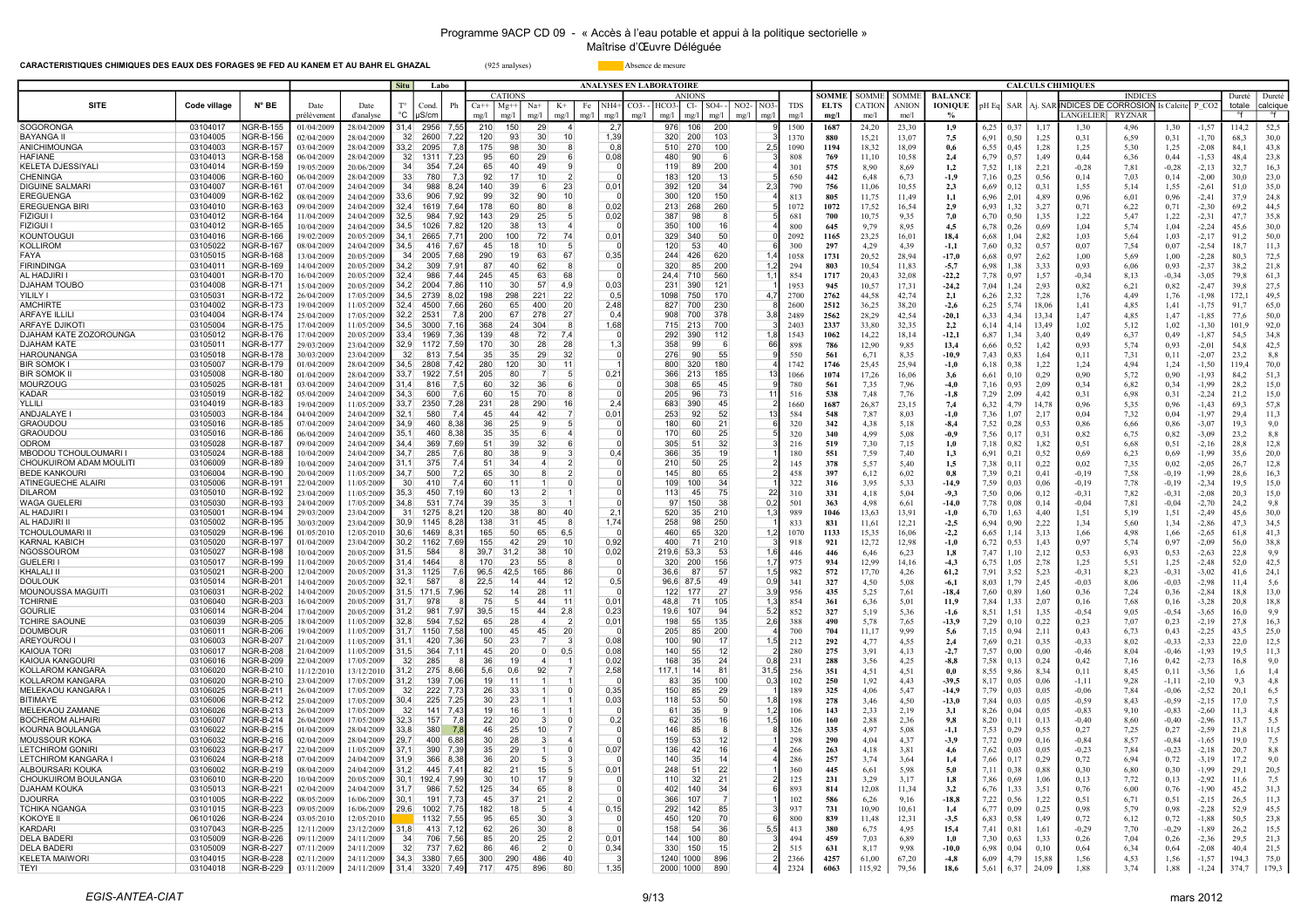|                                                    |                      |                                      |                          |                              | Situ.        | Labo                               |                       |                           |                 |                       |                | <b>ANALYSES EN LABORATOIRE</b>                         |            |              |                    |                      |                      |                    |              |              |               | <b>CALCULS CHIMIOUES</b> |                                                                |                    |                    |               |                       |
|----------------------------------------------------|----------------------|--------------------------------------|--------------------------|------------------------------|--------------|------------------------------------|-----------------------|---------------------------|-----------------|-----------------------|----------------|--------------------------------------------------------|------------|--------------|--------------------|----------------------|----------------------|--------------------|--------------|--------------|---------------|--------------------------|----------------------------------------------------------------|--------------------|--------------------|---------------|-----------------------|
|                                                    |                      |                                      |                          |                              |              |                                    |                       | <b>CATIONS</b>            |                 |                       |                | ANION                                                  |            |              | <b>SOMME</b> I     | <b>SOMME</b>         | <b>SOMME</b>         | <b>BALANCE</b>     |              |              |               |                          | <b>INDICES</b>                                                 |                    |                    | Dureté Dureté |                       |
| <b>SITE</b>                                        | Code village         | $N^{\circ}$ BE                       | Date<br>rélèvemen        | Date<br>d'analyse            | $T^{\circ}$  | Cond.<br>Ph<br>uS/cm               | mg/                   | $Ca++$ $Mg++$ Na+<br>mp/1 | mg/             | $K+$                  |                | Fe NH4+ CO3-- HCO3- Cl- SO4-- NO2- NO3-<br>mg/l<br>mg/ |            | <b>TDS</b>   | <b>ELTS</b><br>me/ | <b>ATION</b><br>me/l | <b>ANION</b><br>me/l | <b>IONIQUE</b>     | pH Ec        | SAR          |               | ANGELIER                 | Aj. SAR INDICES DE CORROSION Is Calcite P_CO2<br><b>RYZNAF</b> |                    |                    | totale        | calcique<br>$\circ$ f |
| YLLILI                                             | 03104019             | <b>NGR-B-230</b>                     | 04/11/2009               | 24/11/2009                   |              | 33,8 3420<br>7.62                  | 423                   | 195                       | 0,02            | 38                    |                | 1000 1000<br>816                                       | 0,         | 2324         | 3474               | 38,16                | 61,58                | $-23,5$            | 6,01         | 0,00         |               | 1,61                     | 4.40                                                           | 1,61               | $-1,6$             | 186.0         | 105,8                 |
| ALBOURSARI KOUKA                                   | 03106002             | <b>NGR-B-231</b>                     | 15/12/2009               | 23/12/2009                   | 30.4         | 252 6,55                           | 58                    | 20                        | 35              | $\mathbf{Q}$          | 0.02           | 109<br>63<br>26                                        | 27         | 215          | 347                | 6.30                 | 4,54                 | 16,2               | 7,61         | 1,01         | 1.81          | $-1.06$                  | 8.67                                                           | $-1,06$            | $-1,49$            | 227           | 14,5                  |
| <b>BOCHEROM ALHAIRI</b>                            | 03106007             | <b>NGR-B-232</b>                     | 10/11/2009               | 24/11/2009                   | 33,6         | 354 7,24                           | 54                    | 19                        | $\overline{2}$  | $\overline{0}$        | 0,2            | 158<br>40<br>36                                        |            | 248          | 311                | 4,35                 | 4,50                 | $-1.7$             | 7,42         | 0,06         | 0,12          | $-0.18$                  | 7.60                                                           | $-0.18$            | $-1,99$            | 21,3          | 13,5                  |
| <b>FOUFOUA</b>                                     | 03106013             | <b>NGR-B-233</b>                     | 15/11/2009               | 23/12/2009                   | 32.8         | 141 6,37                           | 54                    | 35                        | 80              | 11                    |                | 12<br>136<br>58                                        | 0,9        | 125          | 387                | 9.34                 | 4,13                 | 38.7               | 7,53         | 2,08         | 3,90          | $-1,16$                  | 8.68                                                           | $-1,16$            | $-1,20$            | 27.9          | 13,5                  |
| MOURZOUGUI BLANGC                                  | 03105026             | <b>NGR-B-234</b>                     | 05/11/2009               | 24/11/2009                   |              | 30,8 2600 7,56                     | 216                   | 400                       | 200             | 18                    | 0,7            | 1300 1000<br>868                                       | 10         | 1820         | 4013               | 52,85                | 67,73                | $-12,3$            | 6,26         | 1,86         | 5,85          | 1,30                     | 4,95                                                           | 1,30               | $-1,49$            | 218,6         | 54,0                  |
| YOUDINGA II                                        | 03105032             | <b>NGR-B-235</b>                     | 06/11/2009               | 24/11/2009                   | 32.8         | 473 7,67                           | 85                    | 15                        | $\Omega$        | $\Omega$<br>$\Omega$  | 0,52           | 85<br>145<br>45                                        | 1,5<br>1.4 | 332          | 377                | 5.48                 | 5,44                 | 0.4                | 7,30         | 0,00         | 0,00          | 0.37                     | 6,92                                                           | 0,37               | $-2,47$            | 27,4          | 21,3                  |
| BOURNAK DJAMOUSSI<br>MARFAINA                      | 03107011<br>03107032 | <b>NGR-B-236</b><br><b>NGR-B-237</b> | 06/11/2009<br>07/11/2009 | 12/11/2009<br>12/11/2009     | 30,6<br>32,6 | 412 7,61<br>560<br>7.              | 87<br>100             | 11<br>29                  | $6 \mid$        | 0,5                   | 0,24           | 220<br>40<br>28<br>55<br>300<br>45                     | 2,4        | 387<br>536   | 388<br>538         | 5,30<br>7,66         | 5,34<br>7,37         | $-0.4$<br>1.9      | 7,13<br>6,94 | 0,03<br>0.14 | 0,06<br>0.33  | 0.48<br>0.76             | 6,65<br>6,17                                                   | 0,48<br>0,76       | $-2,24$<br>$-2,19$ | 26.3<br>36.9  | 21,8<br>25,0          |
| ABOUMAGAL                                          | 03107001             | <b>NGR-B-238</b>                     | 07/11/2009               | 24/11/2009                   | 32,5         | 324 7,01                           | 55                    | 20                        | 19              |                       | 0,04           | 106<br>100<br>35                                       |            | 227          | 342                | 5,25                 | 5,38                 | $-1,3$             | 7,61         | 0,56         | 1,00          | $-0,60$                  | 8,22                                                           | $-0,60$            | $-1,95$            | 22,0          | 13,8                  |
| ABOUMAGAL                                          | 03107001             | <b>NGR-B-239</b>                     | 09/11/2009               | 24/11/2009                   | 33.2         | 319 7,13                           | 50                    | 22                        | 26              | 1,3                   | 0,09           | 71<br>34<br>166                                        |            | 223          | 377                | 5,47                 | 5,54                 | $-0.6$             | 7,45         | 0,77         | 1.50          | $-0.32$                  | 7,77                                                           | $-0,32$            | $-1, 87$           | 21.6          | 12,5                  |
| SINET I                                            | 03107038             | <b>NGR-B-240</b>                     | 11/11/2009               | 23/12/2009                   | 33,8         | 1400<br>7,2                        | 167                   | 40                        | 65              | $\overline{4}$        | 0,06           | 6,8<br>56<br>290                                       |            | 1325         | 629                | 14,57                | 7,73                 | 30,7               | 8,40         | 1,17         | 1,17          | $-1,20$                  | 9,59                                                           | $-1,20$            | $-3,34$            | 58.2          | 41,8                  |
| SINET                                              | 03107038             | <b>NGR-B-241</b>                     | 10/11/2009               | 23/12/2009                   | 31.2         | 1325<br>7.9                        | 158                   | 28                        | 59              | 5,9                   |                | 329<br>124<br>210                                      | 4,8        | 1302         | 919                | 12,92                | 13,34                | $-1,6$             | 6,78         | 1,14         | 2,98          | 1.12                     | 5,65                                                           | 1,12               | $-2,37$            | 51.0          | 39,5                  |
| DJOLLOU GAMBARAGOU<br>LOUMBA I                     | 03107016<br>03107029 | <b>NGR-B-242</b><br><b>NGR-B-243</b> | 11/11/2009               | 23/12/2009<br>24/11/2009     | 30,3<br>31.7 | 1562<br>6.6<br>273 7,11            | 168<br>60             | 40<br>29                  | 29              | 56<br>$\overline{1}$  | 0.03           | 148<br>46<br>390<br>240<br>24<br>56                    | 15         | 1525<br>191  | 892<br>430         | 14,39<br>6.06        | 12,09                | 8,7<br>$-0.2$      | 7,12         | 0,52<br>0,40 | 1.19<br>0.86  | $-0,52$                  | 7,65                                                           | $-0,52$            | $-1,43$            | 58.5<br>26.9  | 42,0                  |
| ERI KOUCHOUC                                       | 06101021             | <b>NGR-B-244</b>                     | 09/11/2009<br>13/11/2009 | 23/12/2009                   | 31,3         | 146<br>7.                          | 32                    | 14                        | 15<br>21        | 2,1                   | 0,02           | 79<br>53<br>13                                         | 3,5        | 124          | 218                | 3,72                 | 6,09<br>3,12         | 8.8                | 7,24<br>7,96 | 0,78         | 1,12          | $-0,13$<br>$-0.46$       | 7,38<br>8,42                                                   | $-0,13$<br>$-0,46$ | $-1,70$<br>$-2,56$ | 13.8          | 15,0<br>8,0           |
| NGALI BILINGA                                      | 06101043             | <b>NGR-B-245</b>                     | 18/11/2009               | 23/12/2009                   | 32,5         | 315<br>6,75                        | 68                    | 19                        | 34              |                       |                | 170<br>36<br>26                                        |            | 289          | 363                | 6,57                 | 4,42                 | 19.5               | 7,32         | 0,94         | 1.95          | $-0.57$                  | 7,89                                                           | $-0,57$            | $-1,48$            | 24.8          | 17,0                  |
| Yiwoudi                                            | 03104022             | <b>NGR-B-246</b>                     | 28/11/2009               | 10/12/2009                   | 30.5         | 579<br>7 <sub>z</sub>              | 85                    | 30                        | $\Omega$        | $\Omega$              | 0,39           | 26<br>258<br>53                                        | 1,2        | 560          | 454                | 6,72                 | 6,28                 | 3,3                | 7,09         | 0,00         | 0.00          | 0.31                     | 6,78                                                           | 0,31               | $-1,97$            | 33,6          | 21,3                  |
| NGALI TAHEF                                        | 06101042             | <b>NGR-B-247</b>                     | 19/12/2009               | 23/12/2009                   | 33,1         | 386 6,95                           | 112                   | 30                        | 25              | 7,4                   |                | 17<br>119<br>28                                        | 4,8        | 324          | 343                | 9.34                 | 3,09                 | 50.3               | 7,27         | 0.54         | 1.15          | $-0.32$                  | 7.59                                                           | $-0,32$            | $-1,84$            | 403           | 28,0                  |
| SOURTANGA                                          | 03107044             | <b>NGR-B-248</b>                     | 10/12/2010               | 23/12/2010                   | 30,5         | 6820 7,24                          | 136                   | 36.5                      | 194             | 13                    |                | 1756<br>150<br>490                                     | 68,9       | 6799         | 2849               | 18,57                | 44,33                | $-41.0$            | 6,21         | 3,81         | 12,14         | 1.03                     | 5,19                                                           | 1,03               | $-1,01$            | 49.0          | 34,0                  |
| SOURTANGA<br>ZIGUIDEYE                             | 03107044<br>03107045 | <b>NGR-B-248</b><br><b>NGR-B-249</b> | 24/11/2009<br>23/11/2009 | 23/12/2009<br>23/12/2009     | 30,5<br>30.3 | 857 7,03<br>412 7,25               | 189<br>54             | 48<br>10                  | 28<br>24        | 9<br>4,2              |                | 305<br>177<br>1000<br>183<br>24<br>44                  | 2,4<br>2,1 | 801<br>358   | 1758<br>345        | 14.85<br>4,67        | 30.86<br>4,63        | $-35.0$<br>0,5     | 6,83<br>7,41 | 0,47<br>0,79 | 1.21<br>1,57  | 0.20<br>$-0.16$          | 6.62<br>7,56                                                   | 0,20<br>$-0,16$    | $-1,56$<br>$-1,96$ | 67.0<br>17,6  | 47,3<br>13,5          |
| KILINGA                                            | 03104021             | <b>NGR-B-250</b>                     | 29/11/2009               | 10/12/2009                   | 32,3         | 215<br>7,5                         | 43                    | 17                        | $\Omega$        | $\Omega$              |                | 110<br>35<br>18                                        | 2,4        | 201          | 225                | 3,55                 | 3,20                 | 5,1                | 7,68         | 0.00         | 0,00          | $-0.18$                  | 7,85                                                           | $-0,18$            | $-2,42$            | 17,7          | 10,8                  |
| WOUM BRAW                                          | 03201203             | <b>NGR-B-251</b>                     | 26/12/2009               | 17/01/2010                   | 33,7         | 431<br>6.84                        | 46                    | 21                        | 8               | $\overline{2}$        |                | 95<br>65<br>10                                         | 1,5        | 257          | 249                | 4,43                 | 3,62                 | 10.0               | 7,70         | 0,25         | 0,42          | $-0.86$                  | 8,56                                                           | $-0.86$            | $-1, 81$           | 20.1          | 11,5                  |
| WOUM YALAI                                         | 03201204             | <b>NGR-B-252</b>                     | 27/12/2009               | 17/01/2010                   | 30           | 358 6,83                           | 49                    | 11                        | 8               | ঽ                     |                | 97<br>49.7<br>12                                       |            | 266          | 232                | 3,78                 | 3,27                 | 7,2                | 7,71         | 0,27         | 0.45          | $-0.88$                  | 8,59                                                           | $-0,88$            | $-1, 81$           | 16.8          | 12,3                  |
| DIGUERNE                                           | 06101044             | <b>NGR-B-253</b>                     | 25/12/2009               | 17/01/2010                   | 26,8         | 437<br>7:                          | 45                    | 12                        | 22              | 2,2                   | 1,01           | 126<br>15<br>65                                        | 1,4        | 285          | 290                | 4,25                 | 4,23                 | 0,2                | 7,69         | 0.75         | 1,29          | $-0.49$                  | 8,17                                                           | $-0,49$            | $-2,09$            | 162           | 11,3                  |
| DODOULA MAGUAGNA                                   | 06101045             | <b>NGR-B-254</b>                     | 25/12/2009               | 12/01/2010                   | 29.4         | 340 7.13                           | 79                    | 11                        | $\Omega$        | $\Omega$              | 0,23           | 134<br>53<br>32                                        | 1,9        | 300          | 311                | 4,85                 | 4,39                 | 5,1                | 7,39         | 0,00         | 0,00          | $-0.26$                  | 7.66                                                           | $-0.26$            | $-1,98$            | 24,3          | 19,8                  |
| KARAMALATI<br>abori II guid                        | 03106042<br>03107046 | <b>NGR-B-255</b><br><b>NGR-B-256</b> | 22/12/2009<br>30/11/2009 | 12/01/2010<br>10/12/2009     | 32,3<br>33,3 | 549 7,63<br>219 7,43               | 40 <sup>1</sup><br>45 | 14<br>18                  | $\Omega$        | $\Omega$              | 0.5<br>0,01    | 200<br>22<br>40<br>152<br>17<br>14                     | 0,7        | 512<br>200   | 317<br>251         | 3,15<br>3,77         | 4,74<br>3,33         | $-20,2$<br>6,3     | 7,46<br>7,51 | 0,00<br>0,03 | 0.00<br>0,06  | 0.17<br>$-0,08$          | 7,28<br>7,58                                                   | 0,17<br>$-0,08$    | $-2,29$<br>$-2,20$ | 15.8<br>18,7  | 10,0<br>11,3          |
| AMBERKHENE                                         | 03107048             | <b>NGR-B-257</b>                     | 18/12/2009               | 12/01/2010                   | 29           | 356<br>6.                          | 61                    | 24                        | $\overline{2}$  | 0,2                   |                | 170<br>71<br>11                                        | 1,4        | 328          | 341                | 5,12                 | 5,04                 | 0.8                | 7,41         | 0,05         | 011           | $-0.91$                  | 8,33                                                           | $-0,91$            | $-1,25$            | 25.1          | 15,3                  |
| SAFA DJOULA                                        | 06101048             | <b>NGR-B-258</b>                     | 18/02/2010               | 04/03/2010                   | 32,1         | 1697 7,02                          | 200                   | 65                        | 17              | 5                     | 2,2            | 600 310<br>125                                         | 1,8        | 1317         | 1326               | 16,21                | 21,20                | $-13,3$            | 6,44         | 0,27         | 0,79          | 0.58                     | 5,85                                                           | 0,58               | $-1,23$            | 767           | 50,0                  |
| LARAYE                                             | 03107050             | <b>NGR-B-259</b>                     | 19/12/2009               | 12/01/2010                   | 29,5         | 515                                | 37                    | 21                        | $\mathbf{3}$    | 0,3                   |                | 152<br>50<br>16                                        |            | 487          | 285                | 3,72                 | 4,33                 | $-7,6$             | 7,65         | 0,10         | 0.17          | $-0.65$                  | 8,30                                                           | $-0,65$            | $-1,79$            | 179           | 9,3                   |
| LOUMBA MACHOUKOURI                                 | 03107051             | <b>NGR-B-260</b>                     | 19/12/2009               | 12/01/2010                   | 32,2         | 286 6,73                           | 40 <sup>1</sup>       | 29                        | $\Omega$        | $\Omega$              |                | 122<br>60<br>$\overline{4}$                            |            | 270          | 260                | 4,38                 | 3,85                 | 6,4                | 7,68         | 0,00         | 0,00          | $-0,95$                  | 8,63                                                           | $-0,95$            | $-1,60$            | 21,9          | 10,0                  |
| AMDJIDADE KADIBOLTRI<br>AMDJIDADE KADIBOLTRI       | 03103015             | NGR-B-261                            | 15/02/2010               | 04/03/2010                   |              | 30,7 1189 7,88                     | 82<br>45.6            | 28                        | 23              | 2,3<br>$\overline{7}$ | 0.03           | 86<br>189<br>600                                       |            | 1008         | 1019<br>1462       | 7,46                 | 17,10                | $-39,2$<br>$-56.6$ | 6,78         | 0.56         | 146           | 1 1 0<br>0.82            | 5,69<br>5.96                                                   | 1,10               | $-2,09$            | 32.0<br>15.6  | 20,5                  |
| <b>MERRE KAF</b>                                   | 03103015<br>03103017 | NGR-B-261<br><b>NGR-B-262</b>        | 11/12/2010<br>14/02/2010 | 23/12/2010<br>04/03/2010     |              | 30,7 2590<br>7,6<br>30,9 1832 6,67 | 129                   | 10,2<br>40                | 69<br>20        | $\overline{2}$        | 4,63<br>0, 12  | 1098<br>50<br>98<br>548 300<br>450                     | 79,3       | 2579<br>1487 | 1489               | 6,30<br>10.66        | 22,73<br>26.81       | $-43.1$            | 6,78<br>6,69 | 2,40<br>0,39 | 6,29<br>1.07  | $-0,02$                  | 6,70                                                           | 0,82<br>$-0,02$    | $-1,55$<br>$-0.93$ | 487           | 11,4<br>32,3          |
| <b>MERRE KAF</b>                                   | 03103017             | <b>NGR-B-262</b>                     | 11/12/2010               | 13/12/2010                   |              | 30,9 5200<br>7,4                   | 89,3                  | 33,2                      | 92              | $\overline{7}$        | 2,58           | 610<br>78<br>177                                       | 1,4        | 5182         | 1090               | 11,37                | 15,91                | $-16,6$            | 6,75         | 2,11         | 5,58          | 0,65                     | 6,11                                                           | 0,65               | $-1,61$            | 36,0          | 22,3                  |
| AREYOUROU BADERI                                   | 03105033             | <b>NGR-B-263</b>                     | 29/01/2010               | 18/02/2010                   | 31.4         | 206<br>6,7                         | 30 l                  | 12                        | $\overline{2}$  |                       | 0,01           | 35<br>40<br>86                                         | 21         | 175          | 227                | 2.60                 | 3,57                 | $-15.7$            | 7,95         | 0,08         | 0,11          | $-1,25$                  | 9,19                                                           | $-1,25$            | $-1,73$            | 12,4          | 7,5                   |
| <b>AREYOUROU BADERI</b>                            | 03105033             | <b>NGR-B-264</b>                     | 23/12/2009               | 12/01/2010                   | 34.8         | 23<br>$\overline{7}$               | 23                    | 21                        | $\Omega$        | $\Omega$              | 0,2            | 85<br>26<br>36                                         | 2,3        | 21           | 194                | 2,88                 | 2,91                 | $-0.6$             | 8,02         | 0,00         | 0.00          | $-0.92$                  | 8,93                                                           | $-0.92$            | $-2,11$            | 144           | 5,8                   |
| <b>DJIMERI</b>                                     | 03105034             | <b>NGR-B-265</b>                     | 16/02/2010               | 04/03/2010                   | 34           | 1792                               | 152                   | 80                        | 50              | 6                     | 0,04           | 560<br>200<br>400                                      | 1,5        | 1442         | 1450               | 16.51                | 23,17                | $-16,8$            | 6,57         | 0,82         | 2.31          | 0.56                     | 6,02                                                           | 0.56               | $-1,37$            | 70.9          | 38,0                  |
| <b>GOURDER</b><br>KONKEA AKADJORDOU                | 03105035<br>03105036 | <b>NGR-B-266</b><br><b>NGR-B-267</b> | 19/02/2010<br>22/12/2009 | 04/03/2010<br>12/01/2010     | 32,7<br>28.9 | 1884<br>7,78<br>595<br>7:          | 125<br>29             | 40<br>23                  | 196<br>$\Omega$ | 9<br>$\Omega$         | 2,43<br>$\sim$ | 300<br>200<br>500<br>120<br>20<br>40                   | 1,7        | 1361<br>542  | 1374<br>234        | 18,29<br>3,34        | 21,00<br>3,36        | $-6,9$<br>$-0.3$   | 6,94<br>7,86 | 3,90<br>0.00 | 9,59<br>0.00  | 0,84<br>$-0.66$          | 6,10<br>8,52                                                   | 0,84               | $-2,29$<br>$-2,10$ | 47,7<br>16.7  | 31,3<br>7,3           |
| ARFAYE ADIMOU                                      | 03104023             | <b>NGR-B-268</b>                     | 17/02/2010               | 04/03/2010                   |              | 33,4 1057 7,08                     | 103                   | 35                        | 45              | 6                     | 3,3            | 213<br>200<br>100                                      | 1,5        | 693          | 707                | 10,14                | 11,23                | $-5,1$             | 7,09         | 0,98         | 2,25          | $-0.01$                  | 7,10                                                           | $-0,66$<br>$-0,01$ | $-1,72$            | 402           | 25,8                  |
| <b>MELEKAOU KARW</b>                               | 03104024             | <b>NGR-B-269</b>                     | 20/12/2009               | 12/01/2010                   | 34,9         | 200                                | 57                    | 13                        | 23              | 2,3                   |                | 134<br>71<br>26                                        | 0,7        | 157          | 327                | 498                  | 4,75                 | 2,3                | 7,45         | 0.71         | 1,39          | $-0,45$                  | 7,91                                                           | $-0,45$            | $-1,82$            | 19.6          | 14,3                  |
| OGOULOBENNE                                        | 03104025             | <b>NGR-B-270</b>                     | 18/02/2010               | 04/03/2010                   |              | 32,9 2107 7,74                     | 200                   | 70                        | 200             | 20                    | 1,55           | 400<br>280<br>350                                      | 1,5        | 1500         | 1523               | 24,97                | 21,76                | 6,9                | 6,63         | 3,10         | 8,58          | 1,11                     | 5,52                                                           | 1,11               | $-2,13$            | 78.8          | 50,0                  |
| TCHORONGA MALANGA                                  | 03104026             | <b>NGR-B-271</b>                     | 18/02/2010               | 04/03/2010                   | 33.7         | 1906 7.04                          | 280                   | 76                        | 53              | 6                     | 2.9            | 680 300<br>100                                         |            | 1499         | 1500               | 22,71                | 21,71                | 2,2                | 6,24         | 0,72         | 2,29          | 0.80                     | 5,43                                                           | 0.80               | $-1,20$            | 1013          | 70,0                  |
| FAYAYF                                             | 03104020             | <b>NGR-B-272</b>                     | 23/12/2009               | 02/02/2010                   | 31           | 4130 7,93                          | 290                   | 170                       | 164<br>9        | 16.4                  | 2,04           | 6000 8000<br>790<br>40                                 | 5,3        | 4089         | 15438              | 36,03                | 340,26               | $-80.8$            | 5,60         | 1,89         | 7,18          | 2,33                     | 3,27                                                           | 2,33               | $-1,22$            | 142,5         | 72,5                  |
| BOULKOUA OUAMAR AGUID<br>GOULI                     | 06101046<br>06101032 | <b>NGR-B-273</b><br><b>NGR-B-274</b> | 07/02/2010<br>08/02/2010 | 20/02/2010<br>20/02/2010     | 30,5<br>33,7 | 263 6,73<br>204<br>6,6             | 42<br>36              | 18<br>18                  |                 | 0,8<br>$\Omega$       |                | 128<br>24<br>73<br>18<br>-31                           | 0,52       | 218<br>177   | 263<br>178         | 3.99<br>3,32         | 3,74<br>2,45         | 3.2<br>15,1        | 7,66<br>7,90 | 0,29<br>0,03 | 0.51<br>0,05  | $-0.93$<br>$-1,30$       | 8,58<br>9,21                                                   | $-0,93$<br>$-1,30$ | $-1,59$<br>$-1,68$ | 179<br>16,4   | 10,5<br>9,0           |
| YOUNGA                                             | 06101047             | <b>NGR-B-275</b>                     | 09/02/2010               | 03/03/2010                   | 36.7         | 842 7.26                           | 80                    | 30                        | 12              | 1.2                   | 0.13           | 92<br>400<br>80                                        |            | 690          | 700                | 7,02                 | 10,81                | $-21,3$            | 6,86         | 0.29         | 0.74          | 0.40                     | 6.46                                                           | 0.40               | $-1,60$            | 323           | 20,0                  |
| LABDE                                              | 03107052             | <b>NGR-B-276</b>                     | 05/02/2010               | 20/02/2010                   | 31.8         | 371<br>6,8                         | 64                    | 25                        | $\mathbf{3}$    | 0,2                   | 0,02           | 200<br>53<br>26                                        | 1,4        | 259          | 373                | 5,39                 | 5 3 4                | 0.5                | 7,29         | 0,08         | 0,17          | $-0.49$                  | 7,77                                                           | $-0,49$            | $-1,47$            | 263           | 16,0                  |
| SINET I                                            | 03107053             | <b>NGR-B-277</b>                     | 04/02/2010               | 20/02/2010                   | 30,1         | 880 7,11                           | 120                   | 30                        | 100             | 8                     |                | 400<br>124<br>85                                       | 1,4        | 691          | 868                | 13,02                | 11,84                | 4.7                | 6,81         | 2.11         | 547           | 0.30                     | 6,51                                                           | 0.30               | $-1,50$            | 42.3          | 30,0                  |
| HARANI                                             | 03107055             | <b>NGR-B-278</b>                     | 04/02/2010               | 18/02/2010                   | 31.4         | 192 7,04                           | 30 l                  | - 6                       | $\Omega$        | $\Omega$              | 0,05           | 38<br>30<br>88                                         |            | 124          | 194                | 1,99                 | 3,17                 | $-22,8$            | 7,92         | 0,00         | 0.00          | $-0,88$                  | 8,80                                                           | $-0,88$            | $-2,05$            | 100           | 7,5                   |
| <b>BOURNAK ADJOUSS</b><br>GOWA I                   | 03107057<br>03102024 | <b>NGR-B-279</b><br><b>NGR-C-200</b> | 06/02/2010<br>03/05/2009 | 20/02/2010<br>28/05/2009     | 27.8<br>34,1 | 228<br>6.8<br>155                  | 75<br>42              | 18<br>25                  | 7<br>31         | 0.3<br>$\overline{4}$ | 0,5            | 122<br>71<br>39<br>69,1<br>142<br>18                   | 1.5<br>1.4 | 166<br>112   | 334<br>333         | 5.54<br>5,61         | 4 8 4<br>5,53        | 6.8<br>0,7         | 7.49<br>7,89 | 0.19<br>0,94 | 0.36<br>1,41  | $-0.69$<br>$-0.89$       | 8.18<br>8,79                                                   | $-0.69$<br>$-0,89$ | $-1,71$<br>$-2,11$ | 26,2<br>20,8  | 18,8<br>10,5          |
| MATARKA BICHAR                                     | 03102044             | <b>NGR-D-183</b>                     | 15/05/2009               | 20/06/2009                   | 34,6         | 233<br>7.1                         | 17                    | 8                         | 20              | 3                     |                | 72<br>35<br>10                                         | 2,1        | 214          | 167                | 2,45                 | 2,41                 | 0,9                | 8,20         | 1,00         | 1,20          | $-1,02$                  | 9,22                                                           | $-1,02$            | $-2,26$            | 7,5           | 4,3                   |
| MATARKA BICHARI                                    | 03102044             | <b>NGR-D-184</b>                     | 10/05/2009               | 20/06/2009                   | 30.1         | 450 6,94                           | 32                    | 24                        | $\overline{7}$  | $\Omega$              | 0,46           | 17<br>138<br>64                                        |            | 402          | 284                | 3,88                 | 4,45                 | $-6.9$             | 7,75         | 0,23         | 0,38          | $-0.81$                  | 8,56                                                           | $-0, 81$           | $-1,77$            | 179           | 8,0                   |
| <b>MATARKA DJOTI</b>                               | 03102046             | <b>NGR-D-185</b>                     | 11/05/2009               | 20/06/2009                   | 28.8         | 451 7.29                           | 48                    | 29                        | 10 <sup>1</sup> |                       |                | 123<br>53<br>51                                        |            | 394          | 317                | 5,25                 | 4.60                 | 6.5                | 7,66         | 0.28         | 0.49          | $-0.37$                  | 8.03                                                           | $-0,37$            | $-2.19$            | 23.9          | 12,0                  |
| FOUSKEI KALERI                                     | 03102017             | <b>NGR-D-186</b>                     | 26/04/2009               | 17/05/2009                   | 31,6         | 121 7,55                           | 20                    | $\overline{7}$            | 8               | 0,8                   | 0,5            | 151<br>30<br>5                                         | 1,5        | 111          | 224                | 1,94                 | 3,45                 | $-27,9$            | 7,85         | 0,39         | 0,61          | $-0,30$                  | 8,16                                                           | $-0,30$            | $-2, 33$           | 79            | 5,0                   |
| FOUSKEI YAOUNDER                                   | 03102019<br>03102018 | <b>NGR-D-187</b>                     | 28/04/2009               | 17/05/2009                   | 31,1         | 94                                 | 15<br>19              | -9                        | $\overline{2}$  |                       |                | 26<br>20<br>23<br>107<br>10<br>61                      | 1,2        | 72           | 97                 | 1,60                 | 1,49                 | 3,7                | 8,73         | 0,10         | 0,07          | $-1,73$                  | 10,46                                                          | $-1,73$            | $-2,54$            | 7,5           | 3,8                   |
| FOUSKEI MBODOU DJOUKARI<br>KANGAR KARAROM BOULONGA | 03102027             | <b>NGR-D-188</b><br><b>NGR-D-189</b> | 01/05/2009<br>30/04/2009 | 28/05/2009<br>28/05/2009     | 30,9<br>32   | 249 6,92<br>207 7.16               | 23.5                  | -5<br>9                   | 6<br>9          | $\overline{2}$        | 0,26<br>0,32   | 73.2<br>71                                             | 0,3        | 145<br>185   | 209<br>197         | 1,65<br>2.36         | 4,21<br>3.38         | $-43,8$<br>$-17.9$ | 8,28<br>8,10 | 0,32<br>0.40 | 0,35<br>0.52  | $-1.36$<br>$-0.94$       | 9,65<br>9.04                                                   | $-1,36$<br>$-0,94$ | $-2,10$<br>$-2,25$ | 6.8<br>96     | 4,8<br>5,9            |
| KANGAR KARAROM KAROUA                              | 03102028             | <b>NGR-D-190</b>                     | 01/05/2009               | 28/05/2009                   | 30,8         | 132 6,69                           | 18,4                  | 13                        | 16              |                       | 0,5            | $30,5$ 53,3                                            | 0,2        | 102          | 140                | 2,71                 | 2,15                 | 11.6               | 8,60         | 0,70         | 0.56          | $-1,91$                  | 10,50                                                          | $-1,91$            | $-2,17$            | 99            | 4,6                   |
| BASSA WARI                                         | 03102003             | <b>NGR-D-191</b>                     | 27/04/2009               | 17/05/2009                   | 31           | 155<br>7,2                         | 20                    | 10                        | 11              | 1,1                   |                | 60<br>25<br>29                                         | 1.4        | 104          | 158                | 2,33                 | 2,31                 | 0.3                | 8,26         | 0,50         | 0,57          | $-1.06$                  | 9,33                                                           | $-1,06$            | $-2,38$            | 9.1           | 5,0                   |
| KATCHAIROM KAROU/                                  | 03102032             | <b>NGR-D-192</b>                     | 02/05/2009               | 28/05/2009                   | 31.1         | 6,7<br>103                         | 37,1                  | 20                        | $5 \frac{1}{2}$ | $\mathbf{q}$          | 0.43           | 67,1 35,5<br>-5                                        |            | 92           | 179                | 3,95                 | 2,20                 | 28,3               | 7,97         | 0.16         | 0,24          | $-1,27$                  | 9,23                                                           | $-1,27$            | $-1,84$            | 17.5          | 9,3                   |
| BOULOUL KAROUA                                     | 03102010             | <b>NGR-D-193</b>                     | 14/05/2009               | 02/06/2009                   | 31.9         | 217 6,53                           | 26                    | 21                        | $2^{\circ}$     | 0,2                   | 0,02           | 141<br>26<br>3                                         | 1,2        | 173          | 220                | 3,12                 | 3,13                 | $-0.1$             | 7.78         | 0.07         | 011           | $-1,25$                  | 9.04                                                           | $-1.25$            | $-1.34$            | 15.1          | 6,5                   |
| NAZA II YENI KALER                                 | 03102047             | <b>NGR-D-194</b>                     | 14/05/2009               | 02/06/2009                   | 31.2         | 412 7,89                           | 57                    | 18                        | 17              | 1,7<br>$\overline{2}$ |                | 321<br>54                                              |            | 357          | 479<br>206         | 5,11                 | 6,98                 | $-15,5$            | 7,14         | 0,50         | 1 1 4<br>0.71 | 0.75                     | 6,39                                                           | 0,75               | $-2,35$            | 21.7          | 14,3                  |
| ADITI KAROUA<br>WOULI BOUSSOUROM                   | 03102002<br>03102053 | <b>NGR-D-195</b><br>NGR-D-196        | 23/05/2009<br>21/05/2009 | 10/06/2009<br>10/06/2009     | 34,9<br>30.6 | 329<br>7,1<br>1423 7,41            | 25<br>100             | 11<br>50                  | 11<br>67        | 6,7                   |                | 42<br>112<br>$\vert$ 1<br>284<br>180<br>350            | 1,8<br>2,6 | 210<br>1100  | 1040               | 2,68<br>12,20        | 2,77<br>17,06        | $-1.5$<br>$-16.6$  | 7,85<br>7,06 | 0,46<br>1,36 | 3.19          | $-0,75$<br>0.35          | 8,60<br>6,71                                                   | $-0,75$<br>0,35    | $-1,99$<br>$-1,95$ | 10.8<br>45.6  | 6,3<br>25,0           |
| KAOULOM KAROUA                                     | 03102030             | <b>NGR-D-197</b>                     | 14/05/2009               | 02/06/2009                   | 30.9         | 310 7.12                           | 47                    | 21                        | 7               | 0.7                   |                | 258<br>35<br>9                                         | 2,9        | 279          | 381                | 4.40                 | 5,45                 | $-10.7$            | 7,31         | 0.21         | 0.45          | $-0.19$                  | 7.50                                                           | $-0,19$            | $-1,68$            | 204           | 11,8                  |
| DJABARI                                            | 03102011             | <b>NGR-D-198</b>                     | 14/05/2009               | 02/06/2009                   | 31.8         | 254<br>6,89                        | 32                    | 14                        | 10              |                       | 0,02           | 147<br>24                                              |            | 214          | 235                | 3,26                 | 3,19                 | 1,2                | 7,68         | 0.37         | 0.64          | $-0,79$                  | 8,46                                                           | $-0,79$            | $-1,68$            | 13.8          | 8,0                   |
| KOULOULIA                                          | 03102039             | NGR-D-199                            | 21/05/2009               | 10/06/2009                   | 35.2         | 6,8<br>320                         | 18                    | 10                        | 7               | 0.7                   |                | 73<br>23<br>-61                                        | 2,2        | 137          | 141                | 2,04                 | 1,88                 | 4,2                | 8,15         | 0,33         | 0,41          | $-1,35$                  | 9,51                                                           | $-1,35$            | $-1,87$            | 8.6           | 4,5                   |
| <b>OUANDALA DIRITIROM</b>                          | 03102048             | <b>NGR-D-200</b>                     | 20/05/2009               | 10/06/2009                   | 34.1         | 1470 7,43                          | 45                    | 37                        | 128             | 12.8                  | 1,27           | 512<br>80<br>255                                       | 14         | 1200         | 1085               | 11,19                | 16,19                | $-18,3$            | 7,08         | 3,42         | 794           | 0,35                     | 6,73                                                           | 0,35               | $-1,69$            | 26.5          | 11,3                  |
| <b>FISKY MALNGAIRI</b><br>SYETE                    | 03102015<br>03102052 | <b>NGR-D-201</b><br><b>NGR-D-202</b> | 15/05/2009<br>14/05/2009 | 20/06/2009                   | 32.5         | 3850<br>7.1<br>32,3 1258 7,14      | 300<br>102            | 40<br>45                  | 480<br>190      | 24<br>16              | 1,48<br>0,17   | 660<br>850<br>40<br>410 300<br>610                     |            | 2085         | 2401<br>1679       | 39.77                | 35,69<br>27,98       | 5,4                | 6,28<br>6,92 | 6.90<br>3,94 | 21,50         | 0,82<br>0,22             | 5,47                                                           | 0,82<br>0,22       | $-1,29$<br>$-1,52$ | 91.5<br>440   | 75,0<br>25,5          |
| KIRIKITCHI                                         | 03102034             | <b>NGR-D-203</b>                     | 13/05/2009               | 20/06/2009<br>20/06/2009     |              | 32,2 1919 7,05                     | 52                    | 33                        | 320             | 14                    | 2,47           | 634 250<br>53                                          |            | 1011<br>1254 | 1361               | 17,47<br>19,59       | 18,59                | $-23,1$<br>2,6     | 6,97         | 8,54         | 9,78<br>20,74 | 0,08                     | 6,69<br>6,89                                                   | 0,08               | $-1,23$            | 26,6          | 13,0                  |
| <b>BOULOU OUMARTI</b>                              | 03102009             | <b>NGR-D-204</b>                     |                          | $10/05/2009$ 20/06/2009 30.8 |              | 850<br>7,7                         | 60                    | 22                        | 26              | 3                     | 0.11           | 157 22<br>142                                          |            | 792          | 434                | 6.02                 | 6.18                 | $-1.4$             | 7.45         | 0.73         | 1.42          | 0.25                     | 7.20                                                           | 0.25               | $-2.48$            | 24.1          | 15.0                  |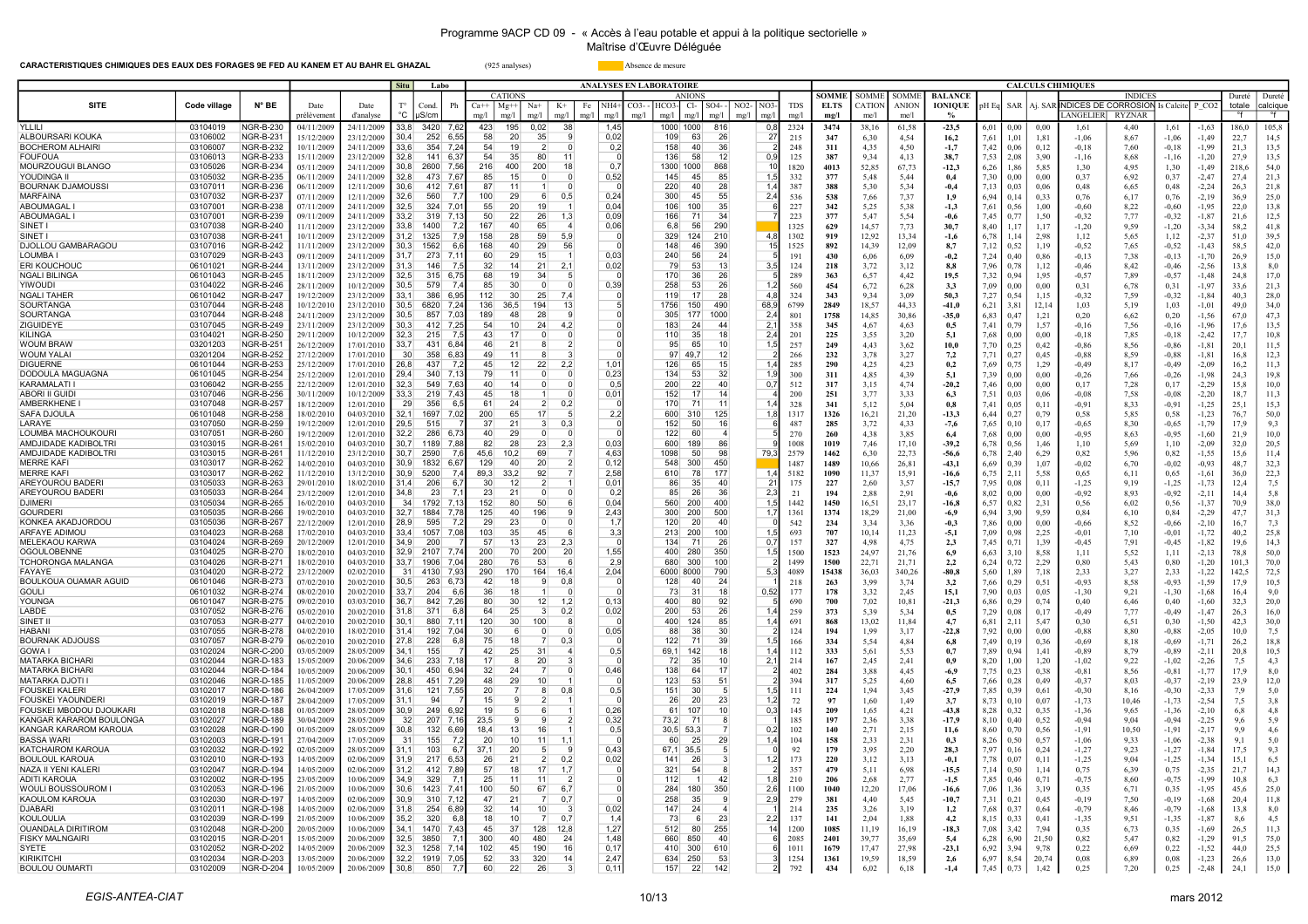|                                               |                      |                                      |                          |                          | <b>Situ</b>  | Labo                               |                               |                                              |                              |      | <b>ANALYSES EN LABORATOIRE</b>                                           |                          |                   |                     |                |                      |                                         |              |                 |              | <b>CALCULS CHIMIQUES</b>                                         |                |                    |                     |                        |                      |
|-----------------------------------------------|----------------------|--------------------------------------|--------------------------|--------------------------|--------------|------------------------------------|-------------------------------|----------------------------------------------|------------------------------|------|--------------------------------------------------------------------------|--------------------------|-------------------|---------------------|----------------|----------------------|-----------------------------------------|--------------|-----------------|--------------|------------------------------------------------------------------|----------------|--------------------|---------------------|------------------------|----------------------|
|                                               |                      |                                      |                          |                          |              |                                    | CATIONS                       |                                              |                              |      | ANION:                                                                   |                          |                   | <b>SOMME</b>        | <b>SOMME</b>   | <b>SOMME</b>         | <b>BALANCE</b>                          |              |                 |              |                                                                  | <b>INDICES</b> |                    |                     | Dureté                 | Dureté               |
| <b>SITE</b>                                   | Code village         | $N^{\circ}$ BE                       | Date<br>rélèvemer        | Date<br>d'analyse        | °C.          | Cond.<br>Ph<br>1.5/cm              | $Ca++$ $Mg++$<br>mg/l<br>mo/l | $Na+$<br>$K+$<br>modl<br>mp/1                | $m\sigma/l$<br>me/l          | mg/l | Fe   NH4+ CO3--   HCO3- Cl-   SO4--   NO2-   NO3-<br>mg/1<br>mg/l<br>mg/ | $m\sigma/l$<br>$m\sigma$ | <b>TDS</b><br>mg/ | <b>ELTS</b><br>me/l | CATION<br>me/l | <b>ANION</b><br>me/l | <b>IONIQUE</b><br>$\mathbf{0}_{\alpha}$ | pH Eq        | SAR             |              | Aj. SAR INDICES DE CORROSION Is Calcite P CO2<br><b>ANGELIER</b> | <b>RYZNAR</b>  |                    |                     | totale<br>$^{\circ}$ f | alcique<br>$\circ$ f |
| <b>BOULO KINDILA</b>                          | 03102008             | <b>NGR-D-205</b>                     | 11/05/200                | 20/06/2009               | 31,9         | 660 7,2                            | 66                            | 20<br>25                                     | 2,5<br>1,2                   |      | 84<br>67<br>158                                                          |                          |                   | 427                 | 6.10           | 6.40                 | $-2,4$                                  | 7,39         | 0,69            |              | $-0.11$                                                          | 7.49           | $-0,11$            | $-2,05$             | 24.7                   | 16,5                 |
| bir Boulo I                                   | 03102004             | <b>NGR-D-206</b>                     | 12/05/2009               | 20/06/2009               |              | 31,3 2000 7,22                     | 187                           | 24<br>150                                    | 14<br>1.2                    |      | 250<br>300<br>320                                                        |                          | 1052              | 1248                | 18,20          | 19,25                | $-2,8$                                  | 6,86         | 2,74            | 6,97         | 0.36                                                             | 6,50           | 0,36               | $-1,82$             | 56,6                   | 46,8                 |
| KOURTOURI KONKIA                              | 03102041             | <b>NGR-D-207</b>                     | 08/05/2009               | 16/06/2009               | 30,5         | 105 7,11                           | 33                            | 34<br>$\Omega$                               | $\Omega$                     |      | 71<br>48.8<br>-9                                                         | 3,2                      | 92                | 199                 | 4.45           | 3.04                 | 18.8                                    | 8,18         | 0.00            | 0,00         | $-1.07$                                                          | 9,25           | $-1,07$            | $-2,39$             | 22.2                   | 83                   |
| KOURTOURI KAIWA                               | 03102040             | <b>NGR-D-208</b>                     | 07/05/2009               | 16/06/2009               |              | 31,1 2022                          | 228                           | 32<br>58                                     | 1,25<br>-8                   |      | 1074 710<br>70                                                           |                          | 1021              | 2190                | 16,76          | 39,21                | $-40.1$                                 | 6,17         | 0,95            | 3,07         | 1.83                                                             | 4,35           | 1,83               | $-1.98$             | 70,2                   | 57,0                 |
| BIR NAAMA                                     | 03102006             | <b>NGR-D-209</b>                     | 06/05/2009               | 16/06/2009               | 32,2         | 597                                | 26                            | 38<br>8                                      | 0,04<br>$\overline{4}$       |      | 329 53,3<br>17                                                           |                          | 358               | 477                 | 4,88           | 7,28                 | $-19.8$                                 | 7,46         | 0,23            | 0,45         | 0.54                                                             | 6,92           | 0,54               | $-2,45$             | 22.1                   | 6,5                  |
| FOROMA SOUTOUA<br>BOROLLA KAROUA              | 03102016<br>03102007 | <b>NGR-D-210</b><br>NGR-D-21         | 05/05/2009<br>09/05/2009 | 28/05/2009<br>16/06/2009 | 32<br>30,9   | 282 7.4<br>986 8.15                | 58<br>53                      | 27<br>42<br>51<br>17                         | 0,08<br>-9<br>11<br>0.3      |      | 158.6 87.5<br>-37<br>200<br>329 106                                      | 3,2                      | 210<br>864        | 420<br>771          | 7,18<br>7,87   | 5,85<br>12,60        | 10.2<br>$-23,1$                         | 7,44<br>7,23 | 1,14<br>0,40    | 2,24<br>0,87 | 0.04<br>0,92                                                     | 7,40<br>6,30   | 0,04<br>0,92       | $-2.25$<br>$-2,62$  | 25.6<br>34.2           | 14,5<br>13,3         |
| KALIM GANGA                                   | 03102025             | <b>NGR-D-212</b>                     | 17/05/2009               | 20/06/2009               | 35           | 210 7,28                           | 23                            | 15<br>13                                     | 0,05                         |      | 48<br>48<br>35                                                           | 1,2                      | 186               | 190                 | 3,13           | 2,89                 | 4.0                                     | 8,26         | 0,52            | 0,59         | $-0.98$                                                          | 9,24           | $-0.98$            | $-2,54$             | 11,9                   | 5,8                  |
| BIR DAOUD                                     | 03102005             | NGR-D-213                            | 04/05/2009               | 28/05/2009               | 34,4         | 448 7,44                           | 33                            | 25<br>-6                                     | 0,4                          |      | 17<br>146.4<br>104                                                       |                          | 394               | 339                 | 4,09           | 5,72                 | $-16.6$                                 | 7,66         | 0,19            | 0,33         | $-0.22$                                                          | 7,87           | $-0.22$            | $-2,22$             | 18,5                   | 8,3                  |
| DJEREROM SOUTOUA                              | 03102012             | <b>NGR-D-214</b>                     | 03/05/2009               | 28/05/2009               | 32,1         | 275 7,47                           | 26,6                          | 14<br>61                                     | 0,43                         |      | 122<br>71<br>2.9                                                         |                          | 197               | 308                 | 5,36           | 4,08                 | 13.6                                    | 7,85         | 2,38            | 3,69         | $-0.38$                                                          | 8,23           | $-0,38$            | $-2,34$             | 12,4                   | 6,7                  |
| DJOUDOUL KAROUA                               | 03102013             | <b>NGR-D-215</b>                     | 02/05/2009               | 28/05/2009               | 31.8         | 927 7,82                           | 29                            | 11<br>28                                     | 0.3<br>-9                    |      | 207,5<br>178<br>32                                                       | 2,5                      | 658               | 497                 | 3,80           | 9,11                 | $-41.1$                                 | 7,61         | 1,12            | 2,01         | 0.21                                                             | 7,40           | 0,21               | $-2,47$             | 11.8                   | 7,3                  |
| <b>GONIRI SOULA</b>                           | 03102023             | NGR-D-216                            | 02/05/2009               | 28/05/2009               | 32           | 379 7,23                           | 70                            | 14<br>$\Omega$                               | 0,37                         |      | 102<br>198<br>42                                                         |                          | 258               | 437                 | 4,83           | 8,19                 | $-25,8$                                 | 7,55         | 0,00            | 0,00         | $-0.32$                                                          | 7,86           | $-0.32$            | $-2,19$             | 23,3                   | 17,5                 |
| GONIRI KONKI                                  | 03102022             | <b>NGR-D-217</b>                     | 01/05/2009               | 28/05/2009               | 31,1         | 125 7,05                           | 33,3                          | 12<br>12<br>$\Omega$                         | 0,38<br>$\Omega$             |      | 71<br>48.8                                                               |                          | 94                | 187                 | 3,30           | 2,90                 | 6.5                                     | 8,15         | 0,45            | 0,57         | $-1.10$                                                          | 9,24           | $-1,10$            | $-2,32$             | 13,3                   | 8,3                  |
| GONI CHOUARI<br>KELOURI                       | 03102020<br>03102033 | <b>NGR-D-218</b><br><b>NGR-D-219</b> | 03/05/2009<br>04/05/2009 | 28/05/2009<br>28/05/2009 | -32<br>30,5  | 328 7,25<br>$138$ 7.13             | 37<br>26                      | 15<br>21<br>27                               | 0,3<br>0,2<br>$\overline{4}$ |      | 183<br>107<br>26<br>91,5 121<br>28                                       | 2,3<br>2,1               | 215<br>101        | 370<br>321          | 3,08<br>4,30   | 6,58<br>5,52         | $-36,2$<br>$-12,4$                      | 7,54<br>8,02 | 0,00<br>0,95    | 0,00<br>1,32 | $-0.29$<br>$-0.89$                                               | 7,83<br>8,91   | $-0,29$<br>$-0.89$ | $-1,95$<br>$-2,14$  | 15.4<br>15,1           | 9,3<br>6,5           |
| <b>DOUGOULI</b>                               | 06107015             | <b>NGR-D-220</b>                     | 26/05/2009               | 11/06/2009               | 32,5         | 190 7,46                           | 23                            | 11<br>12                                     | -6                           |      | 122<br>22<br>3                                                           |                          | 165               | 201                 | 2,73           | 2,71                 | 0.3                                     | 7,88         | 0, 51           | 0,78         | $-0.42$                                                          | 8,30           | $-0,42$            | $-2,32$             | 10,3                   | 5,8                  |
| Dougouli i                                    | 06107016             | NGR-D-221                            | 27/05/2009               | 11/06/2009               | 32,2         | 7,2<br>187                         | 36                            | 18<br>9                                      | $\mathbf{A}$                 |      | 178<br>$\overline{4}$<br>16                                              |                          | 162               | 266                 | 3,77           | 3,47                 | 4.2                                     | 7,55         | 0.31            | 0,57         | $-0.35$                                                          | 7,89           | $-0.35$            | $-1,91$             | 16.4                   | 9,0                  |
| BOULA SOULLA                                  | 06107006             | NGR-D-222                            | 29/05/2009               | 11/06/2009               | 31.8         | 158 6,74                           | 26                            | 12<br>$\overline{4}$                         | $\overline{2}$               |      | 187<br>5<br>29                                                           |                          | 127               | 266                 | 2,51           | 4,00                 | $-22,9$                                 | 7,66         | 0.16            | 0,28         | $-0.92$                                                          | 8,58           | $-0,92$            | $-1,43$             | 11.4                   | 6,5                  |
| <b>TORORO KALER</b>                           | 06107044             | NGR-D-223                            | 28/05/2009               | 11/06/2009               | 31,1         | 170<br>7 <sub>6</sub>              | 40                            | 8<br>$\overline{2}$                          | $\Omega$                     |      | $\overline{2}$<br>94<br>28                                               |                          | 152               | 176                 | 2,74           | 2,40                 | -6.6                                    | 7,77         | 0.08            | 0,12         | $-0.17$                                                          | 7,95           | $-0.17$            | $-2.59$             | 133                    | 10,0                 |
| KEIRI KESSA                                   | 06107028             | <b>NGR-D-224</b>                     | 30/05/2009               | 11/06/2009               | 32.6         | 285 7.12                           | 39                            | 24<br>3                                      |                              |      | 3<br>214<br>-27                                                          |                          | 247               | 312                 | 4,08           | 4,35                 | $-3,2$                                  | 7,44         | 0,09            | 0,18         | $-0.32$                                                          | 7,75           | $-0.32$            | $-1,75$             | 19.6                   | 9,8                  |
| DILEBOUMOU<br>BOULA KOLOULA                   | 06109001<br>06101003 | <b>NGR-D-225</b><br>NGR-D-226        | 31/05/2009               | 11/06/2009               | 31,6 <br>32  | 178 6.8<br>809 7,03                | 14<br>101                     | 14<br>20<br>72                               | $\Omega$<br>7,2              |      | 87<br>-21<br>200<br>180<br>288                                           |                          | 157               | 139                 | 1,89           | 2,05                 | $-4.0$                                  | 8,24         | 0,05            | 0,05         | $-1.35$                                                          | 9,58           | $-1,35$            | $-1,90$             | 93                     | 3,5                  |
| ALLITI                                        | 06101001             | NGR-D-227                            | 01/06/2009<br>02/06/2009 | 28/06/2009<br>15/06/2009 | 32           | 1018<br>$\overline{7}$             | 85                            | 66<br>$\overline{4}$                         | $\Omega$                     |      | 400<br>60                                                                | 1.4                      | 680<br>816        | 871<br>619          | 10.01<br>9,85  | 13,99<br>8,29        | $-16,6$<br>-8.6                         | 7,00<br>6,91 | 1,71<br>0.08    | 4,11<br>0,20 | 0.03<br>0.19                                                     | 6,97<br>6,72   | 0,03<br>0,19       | $-1,55$<br>$-1,47$  | 33.5<br>484            | 25,3<br>21,3         |
| BILLI NARIANGA                                | 06101002             | <b>NGR-D-228</b>                     | 01/06/2009               | 15/06/2009               | 33,6         | 435                                | 34                            | 16<br>35                                     | 3,5<br>0,1'                  |      | 152<br>16<br>42                                                          | 2,2                      | 297               | 301                 | 4,63           | 4,04                 | 6,7                                     | 7,63         | 1,24            | 2,20         | $-0.63$                                                          | 8,26           | $-0.63$            | $-1,77$             | 15,1                   | 8.5                  |
| LIGUEDJEME                                    | 06107036             | <b>NGR-D-229</b>                     | 02/06/2009               | 15/06/2009               | 33           | 7:<br>837                          | 92                            | 68<br>8                                      | 0,09<br>$\overline{2}$       |      | $\overline{2}$<br>385<br>52                                              |                          | 674               | 611                 | 10,59          | 7,85                 | 14,9                                    | 6,88         | 0.15            | 0.39         | 0,62                                                             | 6,26           | 0,62               | $-1,89$             | 51,0                   | 23,0                 |
| HILLE LECLAIR                                 | 06101004             | <b>NGR-D-230</b>                     | 03/06/2009               | 15/06/2009               | 32,4         | 744<br>-7.2                        | 67                            | 53<br>22                                     | -6                           |      | $\overline{2}$<br>300<br>88                                              | 1,4                      | 531               | 539                 | 8,82           | 7,46                 | 8.3                                     | 7,12         | 0.49            | 1,11         | 0.08                                                             | 7,03           | 0,08               | $-1,69$             | 38.6                   | 16,8                 |
| GOTORI                                        | 06107024             | <b>NGR-D-231</b>                     | 03/06/2009               | 28/06/2009               | 30,4         | 320<br>7,52                        | 37                            | 18<br>$\overline{2}$                         | 0,2<br>0,3                   |      | 180<br>12                                                                |                          | 249               | 254                 | 3,42           | 3,36                 | 0.9                                     | 7,55         | 0,07            | 0,12         | $-0.03$                                                          | 7,58           | $-0.03$            | $-2,23$             | 16,7                   | 9,3                  |
| MBODOU SEIDIRI                                | 06107038             | <b>NGR-D-232</b>                     | 03/06/2009               | 15/06/2009               | 33           | 800<br>$7$ .                       | 75                            | 56<br>14                                     | 1,4                          |      | 385<br>35<br>90                                                          | 2,4                      | 655               | 659                 | 9,00           | 9,21                 | $-1,2$                                  | 6,97         | 0,30            | 0,72         | 0.13                                                             | 6,83           | 0,13               | $-1,49$             | 41.8                   | 18,8                 |
| ISSAIRI<br><b>KERIMATOR</b>                   | 06107026<br>06107029 | <b>NGR-D-233</b><br><b>NGR-D-234</b> | 30/05/2009<br>29/05/2009 | 11/06/2009<br>11/06/2009 | 29,9<br>29,1 | 280<br>-7.4<br>186<br>7.           | 44<br>18                      | 20<br>-3<br>11<br>9                          | 0,02                         |      | 187<br>-24<br>-3<br>112<br>12<br>$\overline{4}$                          | 1,4                      | 214<br>157        | 283<br>168          | 4,00<br>2,22   | 3,82<br>2,28         | 2.3<br>$-1,3$                           | 7,48<br>8,06 | 0,09<br>0,41    | 0,18<br>0,55 | $-0.08$<br>-0.66                                                 | 7,56<br>8,72   | $-0,08$<br>$-0.66$ | $-2,10$<br>$-2,32$  | 19.2<br>90             | 11,0<br>4,5          |
| <b>GARA MAGUITI</b>                           | 06107022             | <b>NGR-D-235</b>                     | 01/06/2009               | 15/06/2009               | 32,6         | 721 7,07                           | 130                           | 24<br>10                                     | 0, 15                        |      | 365<br>45<br>5                                                           |                          | 579               | 585                 | 8.93           | 7,44                 | 9,2                                     | 6,74         | 0,21            | 0,56         | 0,33                                                             | 6,42           | 0,33               | $-1,48$             | 42.4                   | 32,5                 |
| GARA I                                        | 06107021             | <b>NGR-D-236</b>                     | 31/05/2009               | 15/06/2009               | 29,5         | 673 7.0                            | 93                            | 26<br>12                                     | 1,2                          |      | 254<br>110<br>25                                                         |                          | 519               | 530                 | 7,34           | 7,30                 | 0.2                                     | 7,09         | 0,28            | 0,66         | $-0.08$                                                          | 7,16           | $-0.08$            | $-1,59$             | 33.9                   | 23,3                 |
| FAYA KANGOUR                                  | 03106012             | <b>NGR-D-237</b>                     | 11/11/2009               | 24/11/2009               | 31           | 151 7,06                           | 45                            | 25<br>20                                     | 0,01<br>1,8                  |      | 134<br>89<br>22                                                          |                          | 106               | 339                 | 5,22           | 5,19                 | 0.3                                     | 7,62         | 0.59            | 1.06         | $-0.56$                                                          | 8,18           | $-0,56$            | $-1,90$             | 21.5                   | 11,3                 |
| MILETA BOULONGA                               | 03106027             | <b>NGR-D-238</b>                     | 12/11/2009               | 23/12/2009               | 33,8         | 7.8<br>583                         | 35                            | 12<br>10 <sup>1</sup>                        | 1,2                          |      | 162<br>25<br>140                                                         | 3,1                      | 547               | 388                 | 3,12           | 6,33                 | $-33.9$                                 | 7,60         | 0.46            | 0.83         | 0.20                                                             | 7,41           | 0,20               | $-2.54$             | 12.9                   | 8,8                  |
| MOMBOU DYNA                                   | 03106029             | <b>NGR-D-239</b>                     | 12/11/2009               | 23/12/2009               | 29.2         | 186 7,25                           | 23                            | 13<br>-9                                     | $\overline{2}$<br>0,31       |      | 85<br>21                                                                 | 2,3                      | 128               | 163                 | 2,66           | 2,17                 | 10,2                                    | 8,08         | 0,37            | 0,49         | $-0.83$                                                          | 8,91           | $-0.83$            | $-2,29$             | 111                    | 5,8                  |
| MOMBOU KOURNA<br>KAKADOU BOULONGA-BESSA BILIM | 03106030<br>03102055 | <b>NGR-D-240</b><br><b>NGR-D-242</b> | 20/11/2009<br>10/01/2010 | 23/12/2009<br>01/02/2010 | 30,8<br>32,3 | $100 \ 6.9$<br>610                 | 36                            | 20<br>25<br>2,5<br>28<br>12<br>1,2           | 0,11                         |      | 127<br>71<br>40<br>52<br>90<br>157                                       | 2,8                      | 85<br>420         | 328<br>418          | 4,60<br>6.61   | 5,01<br>5,96         | $-4.3$                                  | 7,73<br>7,33 | 0,83<br>0.30    | 1,38<br>0,62 | $-0.82$<br>0.77                                                  | 8,56<br>6,57   | $-0.82$<br>0.77    | $-1,78$<br>$-2,87$  | 17,2<br>30.3           | 9,0<br>18,8          |
| KAKADOU BOULONGA-BESSA BILIM                  | 03102055             | NGR-D-243                            | 11/01/2010               | 01/02/2010               | 32,8         | 8,<br>326<br>-7.3                  | 75<br>25                      | 11<br>19                                     | 0,16<br>1,9                  |      | 30<br>56<br>55                                                           | 1,5                      | 200               | 199                 | 3.03           | 2.94                 | 5,1<br>1.5                              | 8,20         | 0.80            | 0,96         | $-0.90$                                                          | 9.09           | $-0.90$            | $-2,51$             | 10.8                   | 6,3                  |
| CHOUARI SUD                                   | 03102056             | <b>NGR-D-244</b>                     | 14/01/2010               | 01/02/2010               | 32,4         | 1857<br>7,8                        | 140                           | 26<br>5                                      | 0,23<br>0,5                  |      | 225<br>55<br>267                                                         | 5,1                      | 1050              | 724                 | 9,37           | 10,88                | $-7,5$                                  | 6,96         | 0,10            | 0,25         | 0,84                                                             | 6,12           | 0,84               | $-2,43$             | 45,7                   | 35,0                 |
| <b>GONIRI KANGARA</b>                         | 03102057             | <b>NGR-D-245</b>                     | 15/01/2010               | 29/01/2010               | 29,1         | 433<br>6,                          | 28                            | 22<br>13                                     | 1,3                          |      | 48<br>25<br>93                                                           |                          | 229               | 235                 | 3,81           | 4,01                 | $-2,6$                                  | 8,28         | 0,45            | 0,50         | $-1.38$                                                          | 9,65           | $-1,38$            | $-2,20$             | 16.1                   | 7,0                  |
| KANGAR KOUROUA                                | 03102058             | <b>NGR-D-246</b>                     | 15/01/2010               | 29/01/2010               | 31.7         | 300<br>6,85                        | 24                            | 20<br>$\Omega$                               | 0,09<br>$\Omega$             |      | 70<br>13<br>50                                                           | 1,7                      | 177               | 179                 | 2,84           | 2,85                 | $-0.2$                                  | 8,12         | 0.00            | 0,00         | $-1,27$                                                          | 9,39           | $-1,27$            | $-1,96$             | 14.2                   | 6,0                  |
| KONTODOLLA I                                  | 03102059             | NGR-D-247                            | 12/01/2010               | 01/02/2010               | 30,5         | 1164<br>6.9                        | 200                           | 15<br>19<br>1.9                              | 0,02                         |      | 230<br>200<br>68                                                         | 64                       | 803               | 798                 | 12,11          | 11,85                | -1.1                                    | 6,83         | 0.35            | 0.90         | 0.07                                                             | 6,76           | 0,07               | $-1,53$             | 56,2                   | 50,0                 |
| MATARKA DIRIT<br>MELELEA OUMARTI              | 03102060<br>03101019 | <b>NGR-D-248</b><br><b>NGR-D-250</b> | 13/01/2010<br>28/01/2010 | 01/02/2010<br>18/02/2010 | 29.8<br>33.6 | 170<br>$\overline{7}$<br>6.<br>180 | 17<br>40                      | 5<br>5 <sup>5</sup><br>0,5<br>15<br>$\Omega$ | $\Omega$                     |      | 27<br>30<br>8<br>53<br>42<br>32                                          | $\frac{2,3}{0,5}$        | 93<br>125         | 95<br>183           | 1,49<br>3,23   | 1,49<br>2,73         | 0.0<br>8.5                              | 8,67<br>8,00 | 0,27<br>0,00    | 0,20<br>0,00 | $-1,47$<br>$-1,20$                                               | 10,15<br>9,20  | $-1,47$<br>$-1,20$ | $-2,73$<br>$-2,02$  | 63<br>16,2             | 4,3<br>10,0          |
| NGARANDA                                      | 03106041             | <b>NGR-D-251</b>                     | 09/01/2010               | 01/02/2010               | 33,4         | 700 7.03                           | 40                            | 13<br>20                                     | 0.8                          |      | 35<br>99<br>55                                                           | 0,6                      | 680               | 264                 | 3.96           | 3,91                 | 0.7                                     | 7,74         | 0,70            | 1,16         | $-0.71$                                                          | 8,46           | $-0,71$            | $-1.99$             | 15,3                   | 10,0                 |
| SOUNDA KOUNKIA                                | 03102061             | <b>NGR-D-252</b>                     | 15/02/2010               | 04/03/2010               | 32,5         | 352<br>6,6                         | 27                            | 12<br>30                                     | 0,01<br>-6                   |      | 100<br>45<br>8                                                           |                          | 222               | 236                 | 3,80           | 3,20                 | -8.5                                    | 7,91         | 1,21            | 1.80         | $-1.31$                                                          | 9,22           | $-1,31$            | $-1,55$             | 117                    | 6,8                  |
| SOUNDA MOURRA                                 | 03102062             | <b>NGR-D-253</b>                     | 16/02/2010               | 04/03/2010               | 33,3         | 939 7.18                           | 51                            | 22<br>53                                     | 5,3                          |      | 380<br>20<br>180                                                         | 1,7                      | 708               | 713                 | 6,80           | 11,74                | $-26,7$                                 | 7,12         | 1,56            | 3,57         | 0.06                                                             | 7,05           | 0,06               | $-1,56$             | 21,8                   | 12,8                 |
| Kirrom                                        | 03106019             | NGR-D-266                            | 02/04/2009               | 28/04/2009               | 32,8         | $340$ 7.1                          | 32                            | 13<br>$6 \overline{6}$                       | -3                           |      | 10<br>61<br>65                                                           |                          | 182               | 192                 | 3,01           | 3,07                 | $-1.1$                                  | 8,04         | $0.2^{\circ}$   | 0,31         | $-0.90$                                                          | 8,94           | $-0.90$            | $-2,31$             | 13.3                   | 8,0                  |
| KOMBOL                                        | 03106021             | NGR-D-267                            | 04/04/2009               | 28/04/2009               | 30.5         | 320 6,87<br>7.9                    | 33                            | 24<br>5 <sup>1</sup>                         | -3                           |      | 161<br>9<br>40<br>198<br>32<br>3                                         |                          | 270               | 281                 | 3,92           | 4,05                 | $-1,7$                                  | 7,66         | 0.16            | 0,28         | $-0.79$                                                          | 8,45           | $-0,79$            | $-1,63$             | 18.1                   | 8,3                  |
| KALINA<br>TAP TAP II                          | 03106018<br>03106038 | <b>NGR-D-268</b><br><b>NGR-D-270</b> | 25/05/2009<br>11/04/2009 | 11/06/2009<br>20/05/2009 | 31,6<br>30,4 | 296<br>328 7,64                    | 38<br>42                      | 26<br>13<br>6                                | -3                           |      | 180<br>35<br>5                                                           | 1,5<br>1,7               | 258<br>260        | 301<br>286          | 4 1 1<br>3,51  | 4,23<br>4,07         | $-1.5$<br>$-7,4$                        | 7.50<br>7,50 | 0.03<br>0,21    | 0.06<br>0.39 | 0.40<br>0,14                                                     | 7,09<br>7,36   | 0,40<br>0,14       | $-2.57$<br>$-2,35$  | 202<br>15.8            | 9.5<br>10,5          |
| TAP TAP I                                     | 03106037             | <b>NGR-D-271</b>                     | 12/04/2009               | 20/05/2009               | 31.8         | 103 7,84                           | 31                            | 22                                           | 0,03<br>-3                   |      | 35<br>8<br>156                                                           | 1.4                      | 95                | 263                 | 3,74           | 3,73                 | 0.1                                     | 7,68         | 0,23            | 0,40         | 0.16                                                             | 7,51           | 0.16               | $-2,61$             | 16.8                   | 7,8                  |
| MOMBOU KOULIROM                               | 03106028             | <b>NGR-D-272</b>                     | 13/04/2009               | 20/05/2009               | 34.9         | 365<br>7 <sub>1</sub>              | 55.5                          | 45<br>7                                      | 0,05<br>-3                   |      | 20<br>329<br>107                                                         | 20,9                     | 209               | 587                 | 6.86           | 9,15                 | $-14.3$                                 | 7,12         | 0 <sub>17</sub> | 0.39         | 0.48                                                             | 6,63           | 0.48               | $-2,04$             | 32.4                   | 13,9                 |
| TAISSI DYNA                                   | 03106036             | <b>NGR-D-273</b>                     | 16/04/2009               | 20/05/2009               | 30,8         | $654 \ 6.9$                        | 58<br>39,3                    | 13                                           | 0,5<br>-6                    |      | 102<br>71<br>13                                                          | 1,7                      | 452               | 305                 | 6,85           | 3,97                 | 26,6                                    | 7,64         | 0,32            | 0,57         | $-0.73$                                                          | 8,37           | $-0,73$            | $-1,88$             | 30,7                   | 14,5                 |
| TAISSI DYNA                                   | 03106036             | <b>NGR-D-273</b>                     | 11/12/2010               | 23/12/2010               | 30,8         | 145 7,02                           | 18,4<br>11,2                  | 29                                           |                              |      | 63,4<br>-8                                                               |                          | 129               | 146                 | 3,20           | 1,49                 | 36,5                                    | 8,28         | 1,31            | 1,48         | $-1.26$                                                          | 9,53           | $-1,26$            | $-2,18$             | 9,2                    | 4,6                  |
| TAISSI DYNA<br>SARRAB KOURNA                  | 03106036<br>03106035 | <b>NGR-D-274</b><br><b>NGR-D-275</b> | 16/04/2009<br>19/04/2009 | 20/05/2009<br>11/05/2009 | 30.5<br>31.2 | 422 6,95<br>425<br>- 8.            | 45.5<br>50                    | 36<br>22<br>20<br>18                         | 0,43<br>12                   |      | 120 97.6<br>66<br>200<br>30<br>20                                        | 9,9<br>16                | 321<br>356        | 409<br>357          | 6,50<br>495    | 6,25<br>4.80         | 1,9<br>1.6                              | 7,69<br>7,39 | 0,59<br>0.54    | 1,01<br>1,09 | $-0.74$<br>0.91                                                  | 8,43<br>6,48   | $-0,74$<br>0,91    | $-1,85$<br>$-2.97$  | 26.2<br>207            | 11,4<br>12,5         |
| SARRAB KANGARA                                | 03106034             | <b>NGR-D-276</b>                     | 26/04/2009               | 17/05/2009               | 32,9         | 160<br>7:                          | 24                            | 9<br>13                                      | 1,3                          |      | 50 <sup>1</sup><br>50<br>26                                              |                          | 122               | 175                 | 2,54           | 2,80                 | $-4,9$                                  | 8,24         | 0,57            | 0,66         | $-0,74$                                                          | 8,99           | $-0,74$            | $-2,75$             | 97                     | 6,0                  |
| INTCHI KOFOUA-KOLAI                           | 03106015             | <b>NGR-D-277</b>                     | 20/04/2009               | 11/05/2009               | 29.8         | 820 7,55                           | 200                           | 56<br>22                                     | 0, 14<br>$\overline{4}$      |      | 719<br>200<br>100                                                        |                          | 780               | 1303                | 15,66          | 19,54                | $-11,0$                                 | 6,38         | 0,35            | 1,07         | 1,17                                                             | 5,22           | 1,17               | $-1,70$             | 73,0                   | 50,0                 |
| AILAT I                                       | 03106001             | <b>NGR-D-278</b>                     | 24/04/2009               | 17/05/2009               | 30,4         | 7,2<br>300                         | 50                            | 23<br>$\vert$ 1                              | 0,17<br>$\Omega$             |      | 38<br>162<br>-35                                                         | 1,6                      | 278               | 311                 | 4,43           | 4,46                 | $-0.3$                                  | 7,49         | 0,03            | 0,06         | $-0.29$                                                          | 7,78           | $-0,29$            | $-1,96$             | 22,0                   | 12,5                 |
| NGOLEOU SIELLI                                | 03106033             | <b>NGR-D-279</b>                     | 24/04/2009               | 17/05/2009               | 32.2         | 179 7,35                           | 20                            | 21                                           | $\Omega$                     |      | 3<br>61<br>71                                                            |                          | 152               | 180                 | 2.80           | 3,09                 | $-5.1$                                  | 8,25         | 0.04            | 0.04         | $-0.90$                                                          | 9.16           | $-0.90$            | $-2.52$             | 13.6                   | 5,0                  |
| <b>BOUTOU KOLO</b>                            | 03106008             | <b>NGR-D-280</b>                     | 25/04/2009               | 17/05/2009               | 30,5         | 200 7.24                           | 25                            | 23<br>5                                      | 0,02                         |      | 35<br>124<br>88                                                          | 1,8                      | 178               | 304                 | 3,41           | 5,27                 | $-21,4$                                 | 7,90         | 017             | 0,26         | $-0.66$                                                          | 8,56           | $-0.66$            | $-2,12$             | 15,7                   | 6,3                  |
| SOUTAA II                                     | 03101014             | <b>NGR-D-281</b>                     | 14/05/2009               | 20/06/2009               | 29,8         | 889 7,06                           | 67<br>33                      | 45<br>73                                     | 7,3<br>0,24<br>$\Omega$      |      | 330<br>50<br>106                                                         |                          | 798               | 683<br>238          | 10,41          | 9,50                 | 4.6                                     | 7,13         | 1,69<br>0.07    | 3,84         | $-0.07$                                                          | 7,19           | $-0.07$            | $-1,53$             | 35,3                   | 16,8                 |
| SOUDANGA<br>DOKORA FOUSKEY                    | 03101013<br>03101006 | <b>NGR-D-282</b><br>NGR-D-283        | 11/05/2009<br>13/05/2009 | 20/06/2009<br>20/06/2009 | 29,1<br>33.7 | 400 7.53<br>244 7.38               | 25                            | 17<br>$\overline{2}$<br>8<br>11              | 0,28<br>0,25                 |      | 65<br>92<br>25<br>71<br>11<br>35                                         | 1.2                      | 351<br>201        | 168                 | 3.13<br>2.54   | 3,63<br>2.40         | $-7.3$<br>2.9                           | 7,92<br>8,05 | 0.49            | 0.10<br>0.66 | $-0.39$<br>$-0.67$                                               | 8,31<br>873    | $-0.39$<br>$-0.67$ | $-2,54$<br>$-2.47$  | 15.2<br>95             | 8,3<br>6,3           |
| <b>BOULA SOUTA</b>                            | 03101004             | <b>NGR-D-284</b>                     | 14/05/2009               | 20/06/2009               | 31           | 500 7.77                           | 29                            | 8<br>27                                      | 0,34                         |      | 210<br>45<br>41                                                          | 0,9                      | 458               | 369                 | 3,49           | 5,58                 | $-23,1$                                 | 7,60         | 1,14            | 2.06         | 0,17                                                             | 7,42           | 0,17               | $-2,41$             | 10 <sub>5</sub>        | 7,3                  |
| MELELEA DRISSIR                               | 03101010             | <b>NGR-D-285</b>                     | 15/05/2009               | 20/06/2009               | 29.8         | 263<br>7,8                         | 29                            | 8<br>$\overline{0}$                          | 0.34<br>$\Omega$             |      | 92<br>57<br>6                                                            |                          | 219               | 194                 | 2,11           | 3,27                 | $-21,6$                                 | 7,94         | 0,00            | 0,00         | $-0.14$                                                          | 8,08           | $-0,14$            | $-2,80$             | 10 <sub>5</sub>        | 7,3                  |
| KARAMALATI                                    | 03101009             | <b>NGR-D-286</b>                     | 18/05/2009               | 20/06/2009               | 34,1         | 354 7.49                           | 90                            | -6<br>$\overline{0}$                         | 0,02<br>$\Omega$             |      | 123<br>56<br>37                                                          | 1,3                      | 304               | 313                 | 499            | 4,39                 | 6.5                                     | 7,31         | 0.00            | 0,00         | 0.18                                                             | 7,13           | 0.18               | $-2,35$             | 25.0                   | 22,5                 |
| DOKORATI KAROUWA                              | 03101007             | <b>NGR-D-287</b>                     | 24/05/2006               | 11/06/2009               | 30.9         | $193 \quad 7.0$                    | 20                            | 19<br>8                                      | -5                           |      | 5<br>212<br>14                                                           | 0,09                     | 173               | 283                 | 3.04           | 3,98                 | $-13,4$                                 | 7,74         | 0.31            | 0,51         | $-0.71$                                                          | 8,45           | $-0.71$            | $-1,67$             | 12.8                   | 5,0                  |
| KAOUDA                                        | 03101008             | <b>NGR-D-288</b>                     | 26/05/2009               | 11/06/2009               | 35.1         | 210<br>$\overline{7}$              | 22                            | 18                                           | 0,01                         |      | 87                                                                       | 1,2                      | 178               | 159                 | 3,05           | 1,97                 | 21,4                                    | 8,01         | 0,34            | 0,48         | $-0.71$                                                          | 8,71           | $-0,71$            | $-2,29$             | 12,9                   | 5,5                  |
| AMDJARI SOUTOUA<br>WATRATI                    | 03101002<br>03101017 | NGR-D-289<br><b>NGR-D-290</b>        | 18/05/2009               | 20/06/2009<br>20/06/2009 | 33.8<br>34.9 | 7,22<br>326<br>149 7,03            | 29<br>35                      | 26<br>$\overline{7}$<br>22<br>17             | 0,7<br>$\overline{2}$        |      | 73<br>71<br>26<br>150<br>53<br>23                                        | 0,3<br>1,6               | 302<br>114        | 233<br>304          | 3,91<br>4,35   | 3,74<br>4,46         | 2,2                                     | 8,01         | 0,23<br>0,55    | 0,32<br>0,99 | $-0.79$<br>$-0.58$                                               | 8,80<br>8,19   | $-0,79$<br>$-0.58$ | $-2,31$             | 17.9<br>17,8           | 7,3                  |
| AMKOUYIL                                      | 03101003             | <b>NGR-D-291</b>                     | 17/05/2009<br>28/05/2009 | 11/06/2009               | 32,2         | 291                                | 35                            | 30<br>$\vert$ 1                              | $\Omega$                     |      | 140<br>$\mathbf{3}$                                                      | 0,1                      | 273               | 224                 | 4,26           | 2,78                 | $-1,2$<br>21.0                          | 7,61<br>7,67 | 0.03            | 0,05         | $-0.67$                                                          | 8,34           | $-0.67$            | $-1,80$<br>$-1, 81$ | 211                    | 8,8<br>8,8           |
| AL HADJER                                     | 03101001             | <b>NGR-D-292</b>                     | 23/05/2009               | 10/06/2009               | 31           | 178<br>6,8                         | 25                            | 11<br>$3^{\circ}$                            | 0,3                          |      | 87<br>15<br>16                                                           | 2,4                      | 97                | 160                 | 2,29           | 2,22                 | 1.6                                     | 8,01         | 0,13            | 0,18         | $-1,21$                                                          | 9,21           | $-1,21$            | $-1,82$             | 10,8                   | 6,3                  |
| NGOURO BOUA SOUTTOUA                          | 03101011             | <b>NGR-D-293</b>                     | 21/05/2009               | 20/06/2009               | 33.6         | 241 7.2                            | 24                            | 24<br>-9                                     | $\Omega$                     |      | 55<br>17<br>68                                                           | 1,1                      | 203               | 198                 | 3,56           | 3,04                 | 8.0                                     | 8,12         | 0,31            | 0,40         | $-0.92$                                                          | 9,03           | $-0,92$            | $-2,32$             | 15,9                   | 6,0                  |
| NGOURO BOUA YARFA                             | 03101012             | <b>NGR-D-294</b>                     | 19/05/2009               | 20/06/2009 29.8          |              | 463 7,3                            | 30 <sup>°</sup>               | 27<br>24                                     | 6.5<br>0.01                  |      | 85<br>93<br>40                                                           | 1,3                      | 398               | 307                 | 4.93           | 4.87                 | -0.6                                    | 8.00         | 0.77            | 1.07         | $-0.70$                                                          | 8.71           | $-0.70$            | $-2.35$             | 18.6                   | 7.5                  |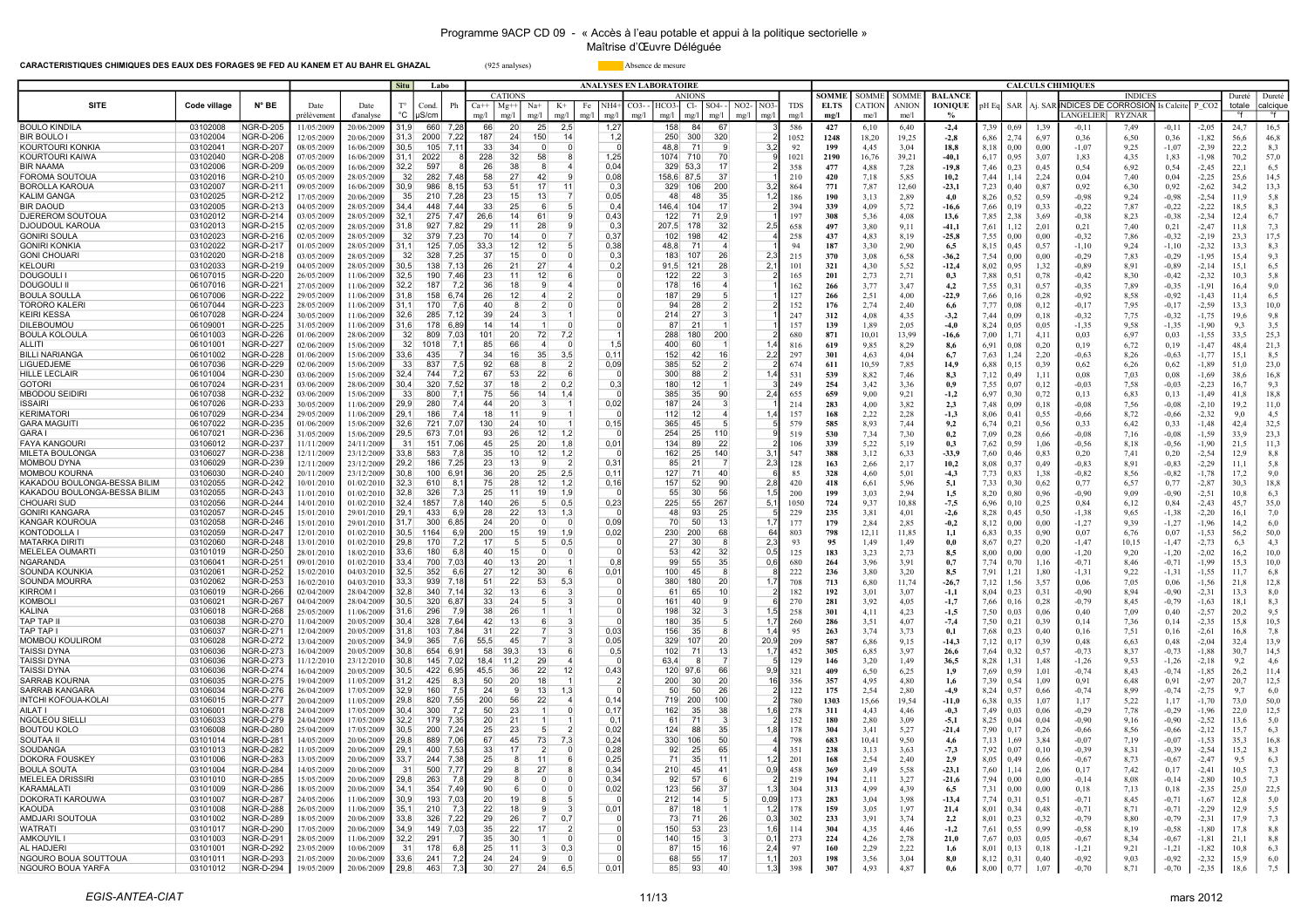#### CARACTERISTIQUES CHIMIQUES DES EAUX DES FORAGES 9E FED AU KANEM ET AU BAHR EL GHAZAL

Absence de mesure

|                          |              |                  |                          |             | Situ I | Labo                    |                         |                               |               | <b>ANALYSES EN LABORATOIRE</b>            |              |              |              |              |                |              |              | <b>CALCULS CHIMIOUES</b> |                                      |                 |                    |              |              |
|--------------------------|--------------|------------------|--------------------------|-------------|--------|-------------------------|-------------------------|-------------------------------|---------------|-------------------------------------------|--------------|--------------|--------------|--------------|----------------|--------------|--------------|--------------------------|--------------------------------------|-----------------|--------------------|--------------|--------------|
|                          |              |                  |                          |             |        |                         | <b>CATIONS</b>          |                               |               | <b>ANIONS</b>                             |              | <b>SOMME</b> | <b>SOMME</b> | <b>SOMME</b> | <b>BALANCE</b> |              |              |                          | <b>INDICES</b>                       |                 |                    | Dureté       | Dureté       |
| <b>SITE</b>              | Code village | $N^{\circ}$ BE   | <b>Date</b>              | <b>Date</b> |        | Cond.<br>Ph             | $Ca++$ $Mg++$ Na+       | $K+$                          |               | Fe   NH4+ CO3-- HCO3- CI- SO4-- NO2- NO3- | <b>TDS</b>   | <b>ELTS</b>  | CATION       | <b>ANION</b> | <b>IONIQUE</b> | pH Ec        | SAR          | Aj. SAR                  | NDICES DE CORROSION Is Calcite P CO2 |                 |                    | totale       | calcique     |
|                          |              |                  | rélèvemen                | d'analyse   |        | uS/cm                   | mg/l                    | mg/l<br>mg/l                  | me/l<br>me/l  | mg/l<br>me/l<br>me/l                      |              | mg/          | me/l         | me/l         | $\frac{0}{a}$  |              |              | LANGELIER                | <b>RYZNAR</b>                        |                 |                    | $^{\circ}$ f | $^{\circ}$ f |
| TCHOUKOU TOLI KAROUWA    | 03101016     | <b>NGR-D-295</b> | 22/05/2009               | 10/06/2009  | 31.5   | 229<br>7,35             | 33<br>21                | 6<br>0,6                      |               | 158<br>13<br>14                           | 180          | 247          | 3,65         | 3,28         | 5,4            | 7,65         | 0,20         | 0.35<br>$-0.30$          | 7.94                                 | $-0.30$         | $-2.11$            | 16.9         | 8,3          |
| KANGAR BOULA III         | 03102026     | <b>NGR-D-296</b> | 20/05/2009               | 10/06/2009  | 35,1   | 700<br>7,4              | 42<br>17                | 28<br>2,8                     |               | 200<br>35<br>350                          | 2,1<br>606   | 677          | 4,79         | 11,59        | $-41.5$        | 7,47         | 0,92         | 1,78<br>$-0.07$          | 7,54                                 | $-0.07$         | $-2,05$            | 17.5         | 10,5         |
| KITCHIRI SOUTOUA         | 03102035     | <b>NGR-D-297</b> | 17/05/2009               | 20/06/2009  | 29,9   | 200 6,68                | 10<br>19                | 9<br>0,9                      | 0,2           | 48<br>38<br>18                            | 176          | 145          | 2.19         | 2,26         | $-1.7$         | 8,40         | 0,42         | 0.42<br>$-1,72$          | 10,11                                | $-1,72$         | $-1,96$            | 8.9          | 4,8          |
| <b>GONIRI KAIOUA</b>     | 03102021     | <b>NGR-D-298</b> | 19/05/2009               | 10/06/2009  | 34.3   | 458 6.92                | 14<br>31                | 14<br>$\mathbf{3}$            | 0.1           | 99<br>-30<br>11                           |              | -206         | 339          | 2,76         | 10.2           | 7,82         | 0,52         | 0.83<br>$-0.90$          | 873                                  | $-0.90$         | $-1,87$            | 13.5         | 7,8          |
| KANGARA TAHEF            | 03102029     | <b>NGR-D-299</b> | 16/05/2009               | 20/06/2009  | 34.6   | $800$ 7.1               | 17<br>25                | 19<br>1,9                     |               | 148<br>213<br>43                          | 715          | 469          | 3,52         | 9,35         | $-45,3$        | 7,78         | 0,72         | 1 16<br>$-0.67$          | 8,46                                 | $-0.67$         | $-1,89$            | 13,2         | 6,3          |
|                          |              |                  |                          |             |        |                         |                         | 5                             | 0,01          | 45                                        | 1.2          |              |              |              |                |              |              |                          |                                      |                 |                    |              |              |
| KONORI                   | 03102037     | <b>NGR-D-300</b> | 14/05/2009               | 20/06/2009  | 29,5   | 160<br>6,7              | 15<br>23                | 0                             |               | 50                                        | 142          | 147          | 2,60         | 2,33         | 5,4            | 8,35         | 0,20         | 0,21<br>$-1.65$          | 10,01                                | $-1,65$         | $-2,02$            | 11.9         | 5,8          |
| ADAM KITCHIRI KANGARA    | 03102001     | <b>NGR-D-301</b> | 13/05/2009               | 20/06/2009  | 34.5   | 247 7,06                | 14<br>33 <sup>1</sup>   | 16<br>$\overline{2}$          | 0,05          | 36<br>106                                 | 1,5<br>213   | 210          | 3.55         | 3,62         | $-1.0$         | 8,24         | 0,59         | 0.68<br>$-1.18$          | 9,42                                 | $-1,18$         | $-2,45$            | 14.0         | 8,3          |
| MAITI III                | 03102043     | <b>NGR-D-302</b> | 08/05/2009               | 16/06/2009  | 30.2   | 986 8.09                | 40<br>123               | 37<br>9                       | 0, 13         | 305<br>181<br>210                         | 1.3<br>751   | 906          | 11,28        | 14.49        | $-12.5$        | 6,93         | 0.74         | 1.83<br>1 16             | 5,77                                 | 1.16            | $-2,60$            | 472          | 30,8         |
| KONKEA BOULANGA          | 03102036     | <b>NGR-D-303</b> | 05/05/2010               | 12/05/2010  | 31,5   | $200$ 7.0               | 20<br>18                | $6 \overline{6}$<br>0,6       | $0,0^{\circ}$ | 214<br>41                                 | 0,5<br>175   | 303          | 2,76         | 4,73         | $-26,4$        | 7,73         | 0,23         | 0.39<br>$-0.72$          | 8,45                                 | $-0,72$         | $-1,64$            | 12,4         | 5,0          |
| DORDOM                   | 03102014     | <b>NGR-D-304</b> | 02/05/2009               | 28/05/2009  | 34.5   | 230 6,99                | 57,1<br>18              | $\overline{4}$                | 0,43          | 77,5 87,5<br>$\overline{a}$               | 129          | 257          | 4,74         | 3,83         | 10,6           | 7,69         | 0,21         | 0,35<br>$-0,70$          | 8,39                                 | $-0,70$         | $-2,05$            | 21,7         | 14,3         |
| DORDOM                   | 03102014     | <b>NGR-D-305</b> | 02/05/2009               | 28/05/2009  |        | 34 157,3<br>6,7         | 33,5<br>5               | 10 <sup>1</sup><br>-5         | 0,5           | 61 142<br>10                              | 110          | 267          | 2.65         | 5,21         | $-32.6$        | 8,01         | 0.43         | 0,59<br>$-1.31$          | 9,33                                 | $-1, 31$        | $-1,86$            | 10.4         | 8,4          |
| SOUTA                    | 03102051     | <b>NGR-D-306</b> | 01/05/2009               | 28/05/2009  | 33.7   | 213 7.15                | 41.4<br>21              | 11<br>32                      | 0.35          | 73,2 53,3<br>$5^{\circ}$                  | 1,3<br>185   | 239          | 5.10         | 2,83         | 28.7           | 7,86         | 0.35         | 0.54<br>$-0.71$          | 8.57                                 | $-0,71$         | $-2.23$            | 190          | 10,4         |
| KOULILIRON               | 03102038     | <b>NGR-D-307</b> | 01/05/2009               | 28/05/2009  |        | 31 174,4 7,21           | 15,7<br>10 <sup>1</sup> | $\Omega$<br>$\Omega$          | 0,37          | 61 106                                    | 0,1<br>101   | 196          | 1,61         | 4,06         | $-43,3$        | 8,36         | 0,00         | 0.00<br>$-1,15$          | 9,52                                 | $-1,15$         | $-2,38$            | 80           | 3,9          |
| KOWA KOUKA               | 03102042     | <b>NGR-D-308</b> | 27/04/2009               | 17/05/2009  | 34,2   | 218<br>8,1              | 24<br>13                | 5<br>$\Omega$                 |               | 85<br>71<br>20                            | 0,1<br>187   | 218          | 2,49         | 3,81         | $-21,0$        | 8,00         | 0,20         | 0,29<br>0.10             | 7,90                                 | 0,10            | $-3, 11$           | 11,3         | 6,0          |
| SOUNDA AROW              | 03102049     | <b>NGR-D-309</b> | 28/04/2009               | 17/05/2009  | 30.3   | 580<br>7,9              | 44<br>34                | 88<br>8,8                     | 0,07          | 20<br>342<br>71                           | 0,2<br>507   | 608          | 9.05         | 8,03         | 6.0            | 7,27         | 2,42         | 5 1 7<br>0.63            | 6,63                                 | 0,63            | $-2,35$            | 25.0         | 11,0         |
| KAROUA SALEF             | 03102031     | <b>NGR-D-310</b> | 14/05/2009               | 02/06/2009  | 29,9   | 221<br>7,6              | 38<br>20 <sup>2</sup>   | 10<br>$\overline{2}$          |               | 157<br>28                                 | 0,2<br>189   | 260          | 4,03         | 3,47         | 7.5            | 7,61         | 0,33         | 0,58<br>$-0.01$          | 7,63                                 | $-0.01$         | $-2,38$            | 17,7         | 9,5          |
| SOUDAROM                 | 03102050     | <b>NGR-D-311</b> | 09/05/2009               | 16/06/2009  | 29,7   | 274<br>7,1'             | 74<br>11                | 58<br>10                      | 0,01          | 76<br>177<br>9                            | 1,25<br>162  | 416          | 7,38         | 6,44         | 6.8            | 7,68         | 1,66         | 2.85<br>$-0.57$          | 8,26                                 | $-0,57$         | $-2,21$            | 23.0         | 18,5         |
| MATARKA BOLTOURI         | 03102045     | <b>NGR-D-312</b> | 09/05/2009               | 16/06/2009  | 331    | 180 7,65                | 34<br>48                | $5\overline{5}$<br>6          | 0.15          | 48.3<br>87<br>10                          | 0,6<br>150   | 239          | 5,59         | 3,46         | 23,5           | 8,00         | 0, 16        | 0,23<br>$-0,35$          | 8,35                                 | $-0,35$         | $-2,92$            | 26,0         | 12,0         |
| YOURANGA SUD             | 03203049     | <b>NOK-A-032</b> | 09/07/2009               | 20/07/2009  | 30.5   | 492<br>6.               | 40<br>45                | $\overline{a}$<br>$\Omega$    | 0,09          | 298                                       | 399          | 402          | 5,71         | 5,24         | 4.3            | 7,29         | 0.10         | 0,22<br>$-0.79$          | 8,07                                 | $-0,79$         | $-1,00$            | 27,7         | 11,3         |
| KIDY                     | 03316005     | <b>NOK-B-077</b> | 20/07/2009               | 27/07/2009  |        | 35 158,8 6,58           | 30 <sup>°</sup><br>36   | 10                            | 0,4           | 270<br>120<br>$\overline{2}$              | 1,8<br>112   | 471          | 4,73         | 7,88         | $-25,0$        | 7,36         | 0,30         | 0.61<br>$-0.78$          | 8,14                                 | $-0.78$         | $-1,10$            | 21.3         | 9,0          |
| YEGUILEYE                | 03316010     | <b>NOK-B-078</b> | 20/07/2009               | 27/07/2009  |        | 30,6 115,4 6,09         | 10<br>25                | 17<br>3                       |               | 130<br>112<br>20                          | 103          | 317          | 2,89         | 5,70         | $-32.8$        | 7,87         | 0,73         | 1.11<br>$-1,78$          | 9.65                                 | $-1,78$         | $-0.94$            | 10.4         | 6,3          |
| CHOLL                    | 03312006     | <b>NOK-B-079</b> | 20/07/2009               | 27/07/2009  |        | 33,3 163,5 6,49         | 30<br>40                | 25<br>2,5                     | 0.08          | 59<br>30<br>283                           | 124          | 470          | 5,62         | 6,93         | $-10,4$        | 7,32         | 0,73         | 1.51<br>$-0,83$          | 8,16                                 | $-0,83$         | $-1,00$            | 22.3         | 10,0         |
| ARNAKOU GADOUA           | 03302002     | <b>NOK-B-080</b> | 20/07/2009               | 27/07/2009  | 31.3   | 198 6,64                | 40<br>25                | 15<br>$\overline{\mathbf{3}}$ | 1,23          | 262<br>15<br>114                          | 153          | 475          | 4,79         | 7,82         | $-24.1$        | 7,38         | 0.46         | 0,92<br>$-0.74$          | 8,13                                 | $-0,74$         | $-1,19$            | 20.3         | 10,0         |
| ARNAKOU GADOUA           | 03302002     | <b>NOK-B-081</b> | 20/07/2009               | 27/07/2009  | 34,1   | $93,1$ 5,87             | 18<br>32                | 18<br>6                       |               | 397<br>96<br>18                           | 0,9<br>84    | 586          | 4,02         | 9,60         | $-41.0$        | 7,26         | 0,63         | 1.35<br>$-1,39$          | 8,65                                 | $-1,39$         | $-0,22$            | 15.4         | 8,0          |
| TCHINTI WARDARI          | 03311002     | <b>NOK-B-082</b> | 08/07/2009               | 27/07/2009  | 32,2   | 316<br>6,9              | 10 <sup>1</sup><br>55   | 12<br>$\overline{2}$          |               | 191<br>19                                 | 200          | 298          | 4,15         | 3,76         | 4,9            | 7,34         | 0,39         | 0,80<br>$-0.44$          | 7,78                                 | $-0,44$         | $-1,58$            | 17,9         | 13,8         |
| <b>TCHINTI</b>           | 03302004     | <b>NOK-B-083</b> | 20/07/2009               | 27/07/2009  | 35.2   | 240                     | 22<br>20                | $\overline{4}$<br>$\Omega$    | 0.16          | 170<br>13<br>12                           | 3,4<br>208   | 245          | 2,92         | 3,46         | $-8.5$         | 7,73         | 0.15         | 0,25<br>$-1,73$          | 9,45                                 | $-1,73$         | $-0,71$            | 13.7         | 5,5          |
| <b>TCHINTI</b>           | 03302004     | <b>NOK-B-084</b> | 10/07/2009               | 27/07/2009  |        | 30,2 103,1 6,1          | 20<br>18                | 8<br>$\overline{0}$           | 0,01          | 150<br>12                                 | 0,8<br>94    | 210          | 2,83         | 2,83         | 0,0            | 7,89         | 0,31         | 0,47<br>$-1.72$          | 9,60                                 | $-1,72$         | $-0.96$            | 12.4         | 5,0          |
| YEGUIL                   | 03302005     | <b>NOK-B-085</b> | 20/07/2009               | 27/07/2009  | 34.3   | $252$ 7,0               | 18<br>48                | 19<br>$\overline{2}$          |               | 210<br>121<br>15                          | 198          | 439          | 4.76         | 7,26         | $-20.8$        | 7,35         | 0,59         | 1.21<br>$-0.34$          | 7,69                                 | $-0,34$         | $-1,64$            | 19.4         | 12,0         |
| YEGUIL                   | 03302005     | <b>NOK-B-086</b> | 20/07/2009               | 27/07/2009  | 30.6   | 160 6.75                | 30 <sup>°</sup><br>17   | 17<br>$\overline{2}$          |               | 131.5<br>122<br>17                        | 117          | 338          |              | 5,96         | $-23.6$        | 7,80         |              | 0.99                     | 8.84                                 |                 | $-1,60$            | 14.5         | 7,5          |
|                          | 03302005     | <b>NOK-B-087</b> | 20/07/2009               | 27/07/2009  |        | 30,5 161,9 6,26         | 38<br>13                | 17<br>$\mathbf{8}$            |               | 130<br>200<br>12                          |              | 418          | 3,69         |              | $-29.5$        |              | 0,61         | $-1,05$<br>1 1 4         | 8,78                                 | $-1,05$         |                    | 14.8         |              |
| YEGUIL                   |              |                  |                          |             |        |                         |                         |                               |               | 14<br>6                                   | 152          |              | 3,91         | 7,19         |                | 7,52         | 0,61         | $-1.26$                  |                                      | $-1,26$         | $-0,93$            |              | 9,5          |
| <b>BOUR</b>              | 03302003     | <b>NOK-B-088</b> | 20/07/2009               | 27/07/2009  | 31,8   | 398 6,61                | 50<br>28                | 12<br>6                       | 0,24          | 297                                       | 1.5<br>295   | 415          | 5,48         | 5,42         | 0,5            | 7,22         | 0,34         | 0,73<br>$-0.61$          | 7,83                                 | $-0.61$         | $-1,10$            | 24,0         | 12,5         |
| BOUR                     | 03302003     | <b>NOK-B-089</b> | 20/07/2009               | 27/07/2009  | 29,6   | 490                     | 80<br>65                | $\overline{0}$                |               | 320<br>16<br>120                          | 0,3<br>408   | 608          | 9.65         | 8,96         | 3,7            | 7,07         | 0,14         | 0.33<br>$-0.07$          | 7,14                                 | $-0.07$         | $-1,49$            | 46.7         | 20,0         |
| GUEINE                   | 03311001     | <b>NOK-B-090</b> | 20/07/2009               | 27/07/2009  | 33.1   | 250                     | 20<br>26                | 8<br>0,8                      |               | 186<br>14<br>12                           | 0,9<br>201   | 268          | 3,31         | 3,71         | $-5,6$         | 7,65         | 0,29         | 0.50<br>$-0.65$          | 8,31                                 | $-0,65$         | $-1,68$            | 14.7         | 6,5          |
| KAOU                     | 03316004     | <b>NOK-B-091</b> | 20/07/2009               | 27/07/2009  | 30.5   | 200<br>6.7              | 5<br>30                 | 10                            |               | 132<br>$\overline{7}$                     | 0,1<br>168   | 192          | 2.37         | 2,51         | $-2.8$         | 7,75         | 0,44         | 0.73<br>$-1.05$          | 8,80                                 | $-1,05$         | $-1,54$            | 96           | 7,5          |
| TCHALA KEDELENGA         | 03312002     | <b>NOK-B-092</b> | 20/07/2009               | 27/07/2009  | 34,6   | $122 \mid 6.18$         | 35<br>14                | 8<br>0,8                      |               | 180<br>142<br>$\overline{2}$              | 112          | 384          | 3,27         | 7,02         | $-36,5$        | 7,54         | 0,29         | 0.54<br>$-1.36$          | 8,89                                 | $-1,36$         | $-0.87$            | 14.5         | 8,8          |
| Boudro                   | 03316002     | <b>NOK-B-093</b> | 08/07/2009               | 27/07/2009  | 33     | 162<br>- 5.             | 9<br>20                 | 15<br>6                       |               | 12<br>100<br>98                           | 0,3<br>147   | 260          | 2.55         | 4,65         | $-29.3$        | 8,03         | 0,70         | 0,96<br>$-2.33$          | 10,36                                | $-2,33$         | $-0.65$            | 8.7          | 5,0          |
| FIRF                     | 03316003     | <b>NOK-B-094</b> | 20/07/2009               | 27/07/2009  | 34.2   | 473 6,19                | 56<br>55                | 6<br>$\mathbf 0$              |               | 336<br>6 <sup>1</sup><br>-9               | 1,<br>412    | 469          | 7.58         | 5,91         | 12,4           | 7,11         | 0,14         | 0.31<br>$-0,92$          | 8,02                                 | $-0,92$         | $-0,62$            | 36.6         | 14,0         |
| FEDERKAH                 | 03312001     | <b>NOK-B-095</b> | 20/07/2009               | 27/07/2009  | 32.5   | 100                     | 10 <sup>1</sup><br>25   | 13<br>1,3                     |               | 137<br>19<br>119                          | 0,8<br>85    | 325          | 2.67         | 6.01         | $-38.4$        | 7,82         | 0.56         | 0.88<br>$-1,82$          | 9,64                                 | $-1,82$         | $-0.82$            | 104          | 6,3          |
| ARNAKOU TCHILI           | 03316001     | <b>NOK-B-096</b> | 20/07/2009               | 27/07/2009  | 34.9   | 104,9 5,88              | 20<br>17                | 12                            |               | 135<br>54<br>22                           | 1.<br>98     | 264          | 2.97         | 4,22         | $-17,4$        | 7,88         | 0,48         | 0.73<br>$-2,00$          | 9,88                                 | $-2,00$         | $-0.69$            | 12,0         | 5,0          |
| BARKADROUSSOU            | 03316011     | <b>NOK-B-097</b> | 01/02/2010               | 18/02/2010  | 32,9   | 4140<br>7,71            | 5<br>195                | 315<br>31,5                   | 2,1           | 1952<br>580<br>1065                       | 1,97<br>4021 | 4148         | 24,66        | 74,12        | $-50,1$        | 6,03         | 6,08         | 20,47<br>1,68            | 4,35                                 | 1,68            | $-1,43$            | 50.8         | 48,8         |
| OROMI                    | 03316012     | <b>NOK-B-098</b> | 25/01/2010               | 18/02/2010  | 32.6   | 218<br>$\overline{7}$   | 27<br>21                | 10<br>6                       |               | 22<br>85<br>-53                           | 0,6<br>185   | 225          | 3,67         | 3,35         | 4,4            | 7,99         | 0,35         | 0.50<br>$-0.79$          | 8,77                                 | $-0,79$         | $-2,23$            | 15.4         | 6,8          |
| <b>NERGUEY</b>           | 03311003     | <b>NOK-B-099</b> | 24/01/2010               | 18/02/2010  | 30.2   | 157<br>6.6              | 25<br>7                 | 15<br>$\mathbf{3}$            | 0,02          | 33 <sup>1</sup><br>46<br>31               | 1,3<br>124   | 161          | 2.55         | 2,50         | 1.0            | 8,44         | 0.68         | 0.65<br>$-1.84$          | 10,29                                | $-1,84$         | $-2,05$            | 91           | 6,3          |
| NOUKY A & F              | 03312012     | <b>NOK-B-100</b> | 31/01/2010               | 18/02/2010  | 31.6   | 242 7.9                 | 24<br>24                | 16<br>5                       |               | 100<br>46<br>32                           | 2,3<br>201   | 249          | 4,00         | 3,64         | 4,7            | 7,99         | 0,55         | 0,78<br>$-0.09$          | 8,07                                 | $-0.09$         | $-2,86$            | 159          | 6,0          |
| NDJOUN II                | 03203035     | <b>NOK-C-170</b> | 21/06/2009               | 15/07/2009  |        | 33.5 108.5 7.02         | 25,3<br>13.3            | 11<br>1,1                     |               | 24.4<br>106                               | 91           | 192          | 2,87         | 3,61         | $-11,4$        | 8,53         | 0,44         | 0,38<br>$-1.51$          | 10,04                                | $-1,51$         | $-2,58$            | 11,8         | 6,3          |
| SAADA                    | 03312008     | <b>NOK-C-171</b> | 09/07/2009               | 20/07/2009  | 33.5   | 448                     | 70<br>10 <sup>1</sup>   | 14<br>1,4                     | 0.46          | 201<br>14<br>35                           | 0,5<br>345   | 346          | 4.97         | 4,43         | 5.8            | 7,21         | 0.41         | 0.91<br>$-0.21$          | 7,42                                 | $-0,21$         | $-1,65$            | 21.6         | 17,5         |
| BONGOLEYE                | 03312003     | <b>NOK-C-172</b> | 07/07/2009               | 27/07/2009  | 34,1   | 245                     | 54<br>19                | 10                            |               | 236<br>160<br>16                          | 1,2<br>201   | 497          | 4.72         | 8.72         | $-29.7$        | 7,26         | 0.30         | $-0.26$<br>0.64          | 7.53                                 | $-0.26$         | $-1,58$            | 213          | 13,5         |
| BOURLAN                  | 03312004     | <b>NOK-C-173</b> | 20/07/2009               | 27/07/2009  | 32,6   | 350 7,26                | 64<br>14                | 10<br>$\Omega$                | 0,01          | 268<br>106<br>14                          | 286          | 476          | 4,79         | 7,67         | $-23.2$        | 7,15         | 0,29         | 0.66<br>0.11             | 7,04                                 | 0,11            | $-1,79$            | 21.8         | 16,0         |
| TALEGOU I                | 03312011     | <b>NOK-C-174</b> | 20/07/2009               | 27/07/2009  | 33.4   | 390 7,44                | 13<br>26                | 27<br>2,7                     | 0,03          | 13<br>300<br>25                           | 289          | 408          | 3,61         | 5,91         | $-24,1$        | 7,45         | 1,08         | 2,10<br>$-0.01$          | 7,47                                 | $-0,01$         | $-1,91$            | 11.8         | 6,5          |
| TALEGOU I                | 03312010     | <b>NOK-C-175</b> | 10/07/2009               | 27/07/2009  | 32     | 495 7.06                | 76<br>28                | 12<br>$\overline{2}$          | 0,4           | 320<br>155<br>12                          | 0,5<br>389   | 606          | 6.68         | 9,87         | $-19.3$        | 7,03         | 0.30         | 0.71<br>0.03             | 7,01                                 | 0,03            | $-1,53$            | 30.5         | 19,0         |
| TALEGOU II               | 03312010     | <b>NOK-C-176</b> | 20/07/2009               | 27/07/2009  | 32.9   | 340 7,29                | 50 <sup>1</sup><br>10   | 18<br>3                       |               | 230<br>150<br>14                          | 1,7<br>280   | 477          | 4,18         | 831          | $-33,1$        | 7,31         | 0.61         | 1 27<br>$-0.02$          | 7,34                                 | $-0.02$         | $-1,89$            | 16.6         | 12,5         |
| CHIGUELY                 | 03312005     | <b>NOK-C-177</b> | 20/07/2009               | 27/07/2009  | 33,1   | 250<br>$\overline{7}$ : | 15<br>6                 | 5<br>$\mathbf 0$              | 0,36          | 207<br>39<br>17                           | 0,4<br>203   | 290          | 146          | 4,85         | $-53,7$        | 7,83         | 0,28         | 0.43<br>$-0.63$          | 846                                  | $-0.63$         | $-1,83$            | 62           | 3,8          |
| CHIGUEL Y                | 03312005     | <b>NOK-C-178</b> |                          | 27/07/2009  | 32.5   | 315 7,26                | 75<br>18                | 25<br>9                       |               | 219<br>123<br>15                          | 0,6          | 485          |              |              |                |              |              | 149                      |                                      |                 |                    |              | 18,8         |
| KOULOUTCHI OUFST         | 03312007     | <b>NOK-C-179</b> | 20/07/2009<br>20/07/2009 | 27/07/2009  | 30,4   | 240 7,25                | $\sqrt{5}$<br>67        | 8                             | 0,32          | 158<br>35<br>10                           | 285<br>196   | 284          | 6,55<br>4,13 | 7,38<br>3,78 | $-6,0$<br>4.4  | 7,18<br>7,36 | 0,67<br>0.25 | 0,08<br>0.52<br>$-0.11$  | 7,11<br>7,48                         | 0,08<br>$-0,11$ | $-1,89$<br>$-2,02$ | 26,2<br>188  | 16,8         |
| SEDIGUI                  | 03312009     | <b>NOK-C-180</b> | 20/07/2009               | 27/07/2009  | 34     | 246<br>7,02             | 50 <sup>1</sup><br>13   | 3<br>13                       | 0,02          | 183<br>24<br>14                           | 2,1<br>201   | 302          | 4,21         | 4,00         | 2.6            | 7,37         | 0,42         | 0.86<br>$-0.35$          | 7,73                                 | $-0,35$         | $-1,71$            | 178          | 12,5         |
| KINDIL KOUROU YOGORO     | 03203025     | <b>NOK-C-181</b> | 20/07/2009               | 27/07/2009  | 34,1   | 152,5 6,69              | 40<br>18                | 1,1<br>11                     |               | 200<br>102<br>14                          | 1,2<br>124   | 387          | 3,99         | 6,46         | $-23,7$        | 7,44         | 0,36         | 0.71<br>$-0,75$          | 8,20                                 | $-0,75$         |                    | 17,4         | 10,0         |
| NII FH                   | 03302007     | <b>NOK-C-182</b> | 19/12/2009               | 12/01/2010  | 31.4   | 237 7,1                 | 12<br>67                | $\Omega$<br>$\Omega$          |               | 156<br>19<br>35                           | 2,2<br>201   | 291          | 4,34         | 3,97         | 4,4            | 7,36         | 0.00         | 0.00<br>$-0,25$          | 7,61                                 | $-0,25$         | $-1,34$<br>$-1,88$ | 21,7         | 16,8         |
| <b>BICHIDANDE HADDAD</b> | 03312013     | <b>NOK-C-183</b> | 13/12/2009               | 18/01/2010  | 30     | 200<br>6,7              | 26<br>36                | $\overline{1}$<br>$\mathbf 0$ |               | 85<br>98<br>$\Omega$                      | 2,8<br>153   | 249          | 4,30         | 4,20         |                | 8,05         | 0,03         | 0,04<br>$-1.35$          | 9,41                                 | $-1,35$         | $-1,75$            | 21.3         | 6,5          |
|                          |              |                  |                          |             |        |                         |                         |                               | 0,01          |                                           |              |              |              |              | 1,2            |              |              |                          |                                      |                 |                    |              |              |
| BOULOUNKI MAINA          | 03312014     | <b>NOK-C-184</b> | 21/12/2009               | 12/01/2010  | 33.3   | 260<br>7.2              | 32<br>56                | 11<br>1,1                     |               | 135<br>106<br>15                          | 1,3<br>215   | 357          | 5,94         | 5,53         | 3,5            | 7,50         | 0,29         | 0.55<br>$-0.30$          | 7,79                                 | $-0,30$         | $-2,03$            | 27.2         | 14,0         |
| DEH                      | 03312015     | <b>NOK-C-185</b> | 15/12/2009               | 18/01/2010  | 33     | 349 7,07                | 75<br>15                | 9                             | 0,04          | 195<br>55<br>27                           | 16<br>249    | 393          | 5,40         | 5,57         | $-1,5$         | 7,21         | 0,25         | 0.54<br>$-0,14$          | 7,35                                 | $-0,14$         | $-1,74$            | 24.9         | 18,8         |
| NGOUM                    | 03312016     | <b>NOK-C-186</b> | 23/12/2009               | 12/01/2010  | 32,2   | 133 6,92                | 30 <sup>1</sup><br>24   | $\mathbf 0$<br>$\Omega$       | 0.05          | 98<br>53                                  | 1, 9<br>101  | 216          | 3,67         | 3,32         | 5.0            | 7,98         | 0,00         | 0,00<br>$-1.06$          | 9,05                                 | $-1,06$         | $-1,89$            | 18.3         | 6,0          |
| OYOULOUM                 | 03312017     | <b>NOK-C-187</b> | 14/12/2009               | 18/01/2010  | 30,7   | 359 6,82                | 91<br>23                | $\overline{2}$                | 0,09          | 200<br>90<br>39                           | 4,7<br>257   | 454          | 6,67         | 6,70         | $-0,3$         | 7,17         | 0,10         | 0,22<br>$-0.35$          | 7,52                                 | $-0.35$         | $-1,50$            | 32,2         | 22,8         |
| TOUFNA                   | 03312018     | <b>NOK-C-188</b> | 22/12/2009               | 12/01/2010  | 29,3   | 224 6,85                | 14<br>60                | $\mathbf 0$<br>0              |               | 173<br>85<br>17                           | 0.<br>210    | 349          | 4.15         | 5,59         | $-14.7$        | 7,40         | 0,00         | 0.00<br>$-0.55$          | 7,95                                 | $-0.55$         | $-1,59$            | 20.8         | 15,0         |
| RIGASSA                  | 03312020     | <b>NOK-C-190</b> | 18/12/2009               | 18/01/2010  | 32,3   | 311 7,42                | 29<br>59                | $\overline{0}$<br>$\mathbf 0$ |               | $\overline{2}$<br>150<br>100              | 7,4<br>222   | 347          | 5,33         | 5,44         | $-0.9$         | 7,44         | 0.00         | 0.00<br>$-0,02$          | 7,46                                 | $-0,02$         | $-2,21$            | 26,7         | 14,8         |
| KILAM.                   | 03201051     | <b>NOK-D-038</b> | 27/03/2009               | 05/04/2009  | 32.6   | 113 6,53                | 13<br>24                | 4,8                           | 0,01          | 89 35.5<br>$\overline{2}$                 | 98           | 173          | 2,50         | 2,57         | $-1.2$         | 7,99         | 0,20         | 0.28<br>$-1.46$          | 9,46                                 | $-1,46$         | $-1,53$            | 11.3         | 6,0          |
| <b>TOGOUM II</b>         | 03201135     | NOK-D-039        | 28/03/2009               | 23/04/2009  | 30,4   | 420 6,38                | 29<br>34                | 5<br>$\overline{4}$           | 0,01          | 230<br>17<br>10                           | 1,3<br>300   | 330          | 4,40         | 4,48         | $-0.8$         | 7,50         | 0, 15        | 0,29<br>$-1,12$          | 8,62                                 | $-1,12$         | $-0.99$            | 20.4         | 8,5          |
| HARMADI                  | 03201042     | <b>NOK-D-040</b> | 15/03/2009               | 06/04/2009  | 31,5   | 204 7.02                | 36<br>10                | 8<br>$\overline{4}$           |               | $\overline{2}$<br>110<br>10               | 0,8<br>165   | 181          | 3,00         | 2,14         | 16.8           | 7,74         | 0.15         | 0,25<br>$-0.72$          | 8,47                                 | $-0,72$         | $-1,94$            | 13.1         | 9,0          |
| LOUMBOL                  | 03201066     | <b>NOK-D-041</b> | 27/03/2009               | 05/04/2009  | 30,4   | $97 \quad 6,21$         | 15<br>8                 | 47<br>4.7                     |               | 84 17.8<br>$\overline{4}$                 | 75           | 182          | 3,57         | 1.99         | 28,4           | 8,25         | 2,44         | 2,80<br>$-2,04$          | 10,29                                | $-2,04$         | $-1,25$            | 7.0          | 3,8          |
| GUILADINGA I             | 03203015     | <b>NOK-D-042</b> | 27/06/2009               | 18/07/2009  | 32     | 986 7,01                | 18<br>71                | 83<br>8,3                     | 0,07          | 189<br>99<br>-84                          | 0,3<br>902   | 553          | 8,85         | 7,53         | 8.1            | 7,30         | 2,28         | 4 7 9<br>$-0.29$         | 7,58                                 | $-0.29$         | $-1,71$            | 25,2         | 17,8         |
| YAOURDEYE                | 03203045     | <b>NOK-D-043</b> | 23/06/2009               | 15/07/2009  | 32,8   | 163<br>6,8              | 28,5<br>20,3            | 12<br>6                       | 0,1           | 43,92<br>87<br>32                         | 0,9<br>128   | 231          | 3,77         | 3,85         | $-1,1$         | 8,25         | 0,42         | 0,48<br>$-1,45$          | 9,70                                 | $-1,45$         | $-2,11$            | 15,5         | 7,1          |
| ZIGUIEIDE II             | 03203050     | NOK-D-044        | 22/06/2009               | 15/07/2009  | 34,6   | 162 6,78                | 47                      | 15<br>$\overline{2}$          | 0,4           | 37<br>48<br>149                           | 115          | 301          | 3,30         | 5,75         | $-27,1$        | 7,98         | 0,57         | 0,81<br>$-1,20$          | 9,17                                 | $-1,20$         | $-2,04$            | 13,0         | 11,8         |
| ZIGUIFIDE II             | 03203050     | NOK-D-044        | 06/12/2010               | 09/12/2010  | 34.6   | 156 6,53                | 28.6<br>$\Omega$        | 13.7<br>1,5                   | 0,22          | 48.8<br>27                                | 11,9<br>137  | 139          | 2,06         | 1,75         | 8,2            | 8,13         | 0,70         | 0.89<br>$-1,60$          | 9,74                                 | $-1,60$         | $-1,77$            | 7.2          | 7,2          |
| KALAFASS OUMARTI         | 03203021     | <b>NOK-D-045</b> | 24/06/2009               | 15/07/2009  | 32,6   | 95 6,68                 | 28<br>13                | 15<br>1,5                     | 0,4           | 24<br>117<br>11                           | 76           | 211          | 3.16         | 3,93         | $-10.9$        | 8,51         | 0.59         | 0,52<br>$-1,83$          | 10,35                                | $-1,83$         | $-2,25$            | 12.3         | 7,0          |
| KIMI KIM                 | 03203024     | NOK-D-046        | 25/06/2009               | 18/07/2009  | 31,9   | 368 6,74                | 50<br>27                | 80<br>$\overline{7}$          | 0,04          | 141<br>85<br>39                           | 3,1<br>312   | 432          | 8,38         | 5,57         | 20,1           | 7,56         | 2,26         | 4,17<br>$-0.82$          | 8,38                                 | $-0.82$         | $-1,56$            | 23,6         | 12,5         |
| FRTI I                   | 03203011     | NOK-D-047        | 20/07/2009               | 27/07/2009  |        | 98 6,25                 | 28<br>13                | 12<br>$\overline{4}$          |               | 159<br>128<br>20                          | 1,2<br>74    | 365          | 3,09         | 6,65         | $-36,5$        | 7,72         | 0,47         | 0,79<br>$-1,47$          | 9,19                                 | $-1,47$         | $-1,01$            | 12,3         | 7,0          |
| YOURANGA MALLANGA        | 03203046     | NOK-D-048        | 27/06/2009               | 18/07/2009  | 31.3   | 326 6.98                | 20<br>90                | 68<br>6.8                     | 0,04          | 134<br>96<br>58                           | 2,5<br>301   | 475          | 9,28         | 6,15         | 20,3           | 7,35         | 1,69         | $-0.37$<br>3.46          | 7,72                                 | $-0,37$         | $-1,83$            | 30,7         | 22,5         |
| olomi II                 | 03203040     | <b>NOK-D-049</b> | 28/06/2009               | 18/07/2009  | 33.4   | 754 6,89                | 124<br>26               | 88                            | 0,2           | 140 110<br>120                            | 1,3<br>658   | 619          | 12,40        | 7.91         | 22,1           | 7,19         | 1,87         | $-0.30$<br>4 1 4         | 7.49                                 | $-0,30$         | $-1,71$            | 41,7         | 31,0         |
|                          |              |                  |                          |             |        |                         |                         |                               |               |                                           |              |              |              |              |                |              |              |                          |                                      |                 |                    |              |              |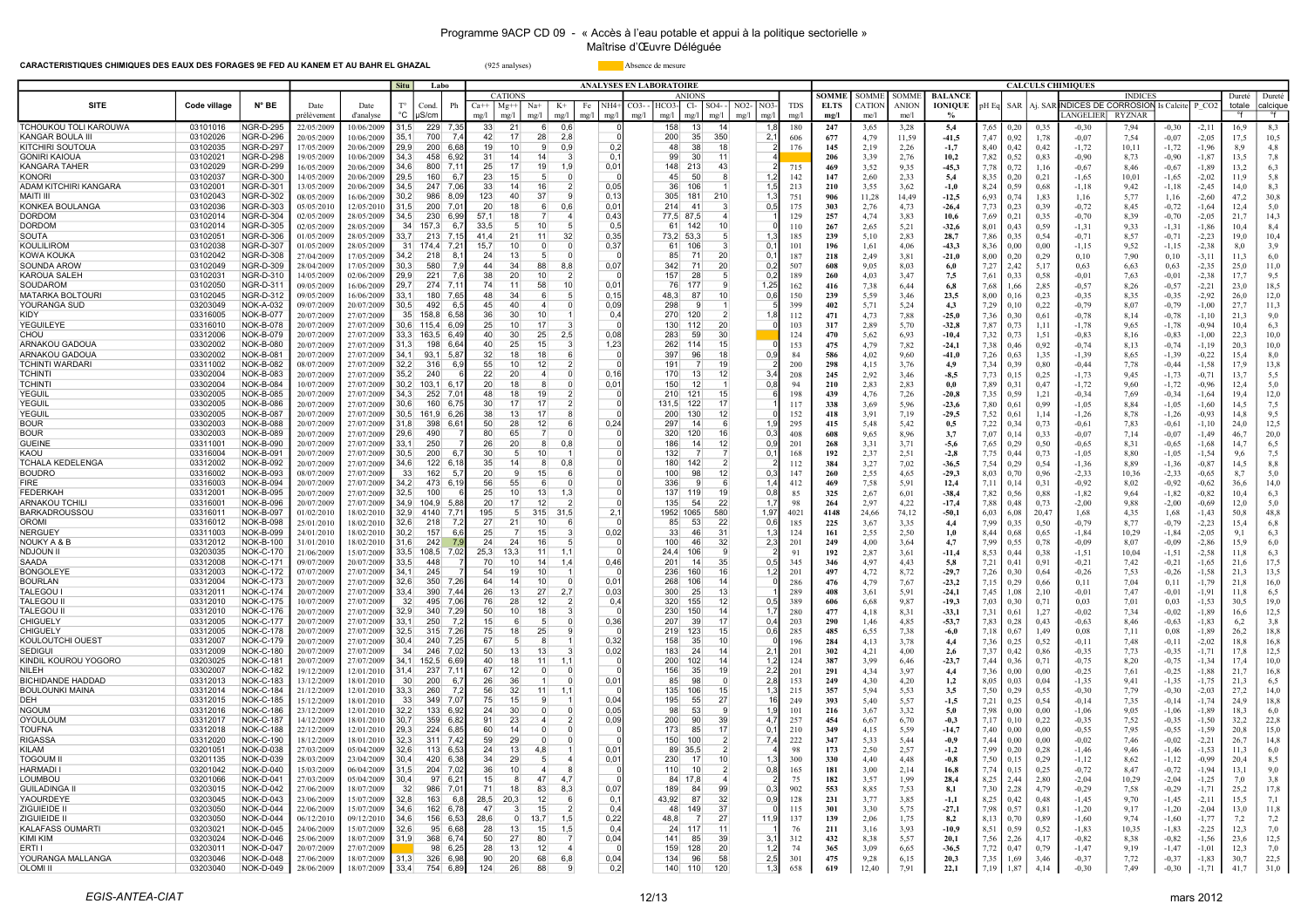**CARACTERISTIQUES CHIMIQUES DES EAUX DES FORAGES 9E FED AU KANEM ET AU BAHR EL GHAZAL** (925 analyses) Absence de mesure

**Situ** Labo **ANALYSES EN LABORATOIRE CALCULS CHIMIQUES**<br> **EXITIONS** ANIONS ANIONS AND ANIONS AND ANONS CATION AND ANIONS AND ANIONS CHIMIQUES CATIONS **Somme ANIONS AND ANIONS <b>SOMME** SOMME SOMME SOMME BALANCE I INDICES Dureté Dureté Dureté Dureté Dureté SITE Code village N° BE Date Date Date To Cond. Ph Ca++ Ma++ Na+ K+ Fe NH4+ CO3-- HCO3- HCO3- HCO3- NO3- NO3- TDS ELTS CATION ANION IONIQUE PHE SAR ALS ARE DISCUSSION IS Calcrite P\_CO2 totale Calcridue prélèvement d'analyse °C µS/cm mg/l mg/l mg/l mg/l mg/l mg/l mg/l mg/l mg/l mg/l mg/l mg/l mg/l **mg/l** me/l me/l **%** LANGELIER RYZNAR °f °f OLOMI KASSATCHA 03203041 NOK-D-050 28/06/2009 18/07/2009 30,9 652 6,87 60 36 58 5,8 0,1 98 55 42 1,2 587 **356** 8,63 4,05 **36,1** 7,65 1,46 2,55 -0,78 8,43 -0,78 -1,86 29,8 15,0 OLOMI KASSATCHA 03203041 NOK-D-050 08/12/2010 11/12/2010 30,9 64 5,85 7 3,5 21 4 0,27 48,8 10 5 29 **129** 1,65 1,65 **0,0** 8,78 1,62 1,00 -2,93 11,71 -2,93 -1,12 3,2 1,8 MOROUTE 03203032 NOK-D-051 23/06/2009 15/07/2009 31,2 266 7,3 58 23 0 0 0 109,8 107 12 1,4 210 **311** 4,79 5,07 **-2,9** 7,59 0,00 0,00 -0,29 7,88 -0,29 -2,23 24,0 14,5 MANGANA 03316007 NOK-D-052 09/07/2009 20/07/2009 35,1 214 6,5 10 5 6 0,6 0,28 63 24 12 0,7 138 **122** 1,19 1,97 **-24,8** 8,46 0,39 0,36 -1,96 10,41 -1,96 -1,63 4,6 2,5 WOUROH 03316009 NOK-D-053 20/07/2009 27/07/2009 31,4 79 5,84 19 16 25 2,5 0 172 143 16 0,4 62 **394** 3,42 7,19 **-35,6** 7,87 1,02 1,57 -2,03 9,89 -2,03 -0,57 11,3 4,8 KILITA 03316006 NOK-D-054 20/07/2009 27/07/2009 33,7 100,9 6,6 23 10 20 8 0 130 124 20 2,4 85 **337** 3,05 6,08 **-33,2** 7,86 0,88 1,35 -1,26 9,12 -1,26 -1,43 9,9 5,8 KAILI 03302001 NOK-D-055 20/07/2009 27/07/2009 36 118 6,05 41 38 20 7 285 107 11 0,6 98 **509** 6,22 7,91 **-11,9** 7,28 0,54 1,15 -1,23 8,51 -1,23 -0,54 25,9 10,3 ERTI I 03203011 NOK-D-056 02/05/2010 12/05/2010 31,4 98 6,25 28 13 12 1,2 0 159 128 20 1,2 74 **362** 3,02 6,65 **-37,5** 7,73 0,47 0,78 -1,48 9,21 -1,48 -1,01 12,3 7,0 KALLA ATCHOU 03203051 NOK-D-057 20/11/2009 23/12/2009 27,7 312 7,2 50 13 21 2,1 0,04 145 25 18 2 298 **276** 4,54 3,49 **13,1** 7,57 0,68 1,25 -0,37 7,93 -0,37 -2,03 17,8 12,5 GUILADINGA ANDJIRTI 03203056 NOK-D-059 22/01/2010 18/02/2010 30 121 7 20 12 1 1 0,14 36 45 7 4 101 **126** 2,06 2,07 **-0,3** 8,49 0,04 0,04 -1,49 9,99 -1,49 -2,41 9,9 5,0 HARMADI SUD 03201187 NOK-D-060 01/02/2010 18/02/2010 33 154 6,89 22 16 0 0 0,07 66 30 20 0,4 112 **154** 2,42 2,35 **1,4** 8,16 0,00 0,00 -1,27 9,42 -1,27 -2,02 12,1 5,5 KILAM 03201051 NOK-D-061 07/02/2010 03/03/2010 30,8 260 7,11 20 8 27 2,7 0 66 35 13 2 159 **174** 2,90 2,37 **10,1** 8,23 1,29 1,51 -1,12 9,34 -1,12 -2,25 8,3 5,0 SAF 06211002 SAL-A-033 22/06/2009 01/07/2009 30,6 649 8,1 27 13 2 0 0,17 222 30 250 19 543 **563** 2,51 10,00 **-59,9** 7,65 0,08 0,14 0,45 7,20 0,45 -2,73 12,1 6,8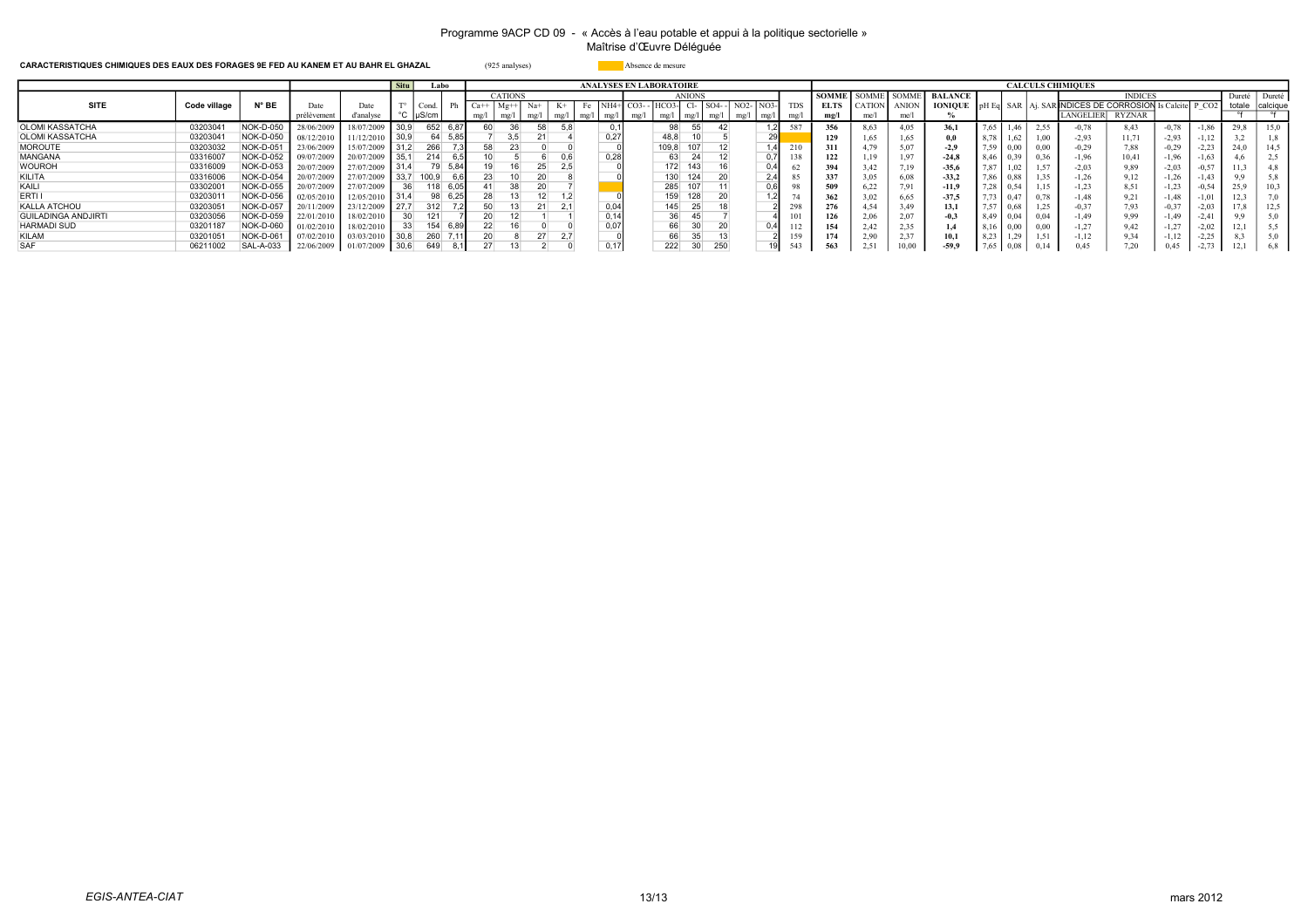**Relation conductivité - minéralisation**